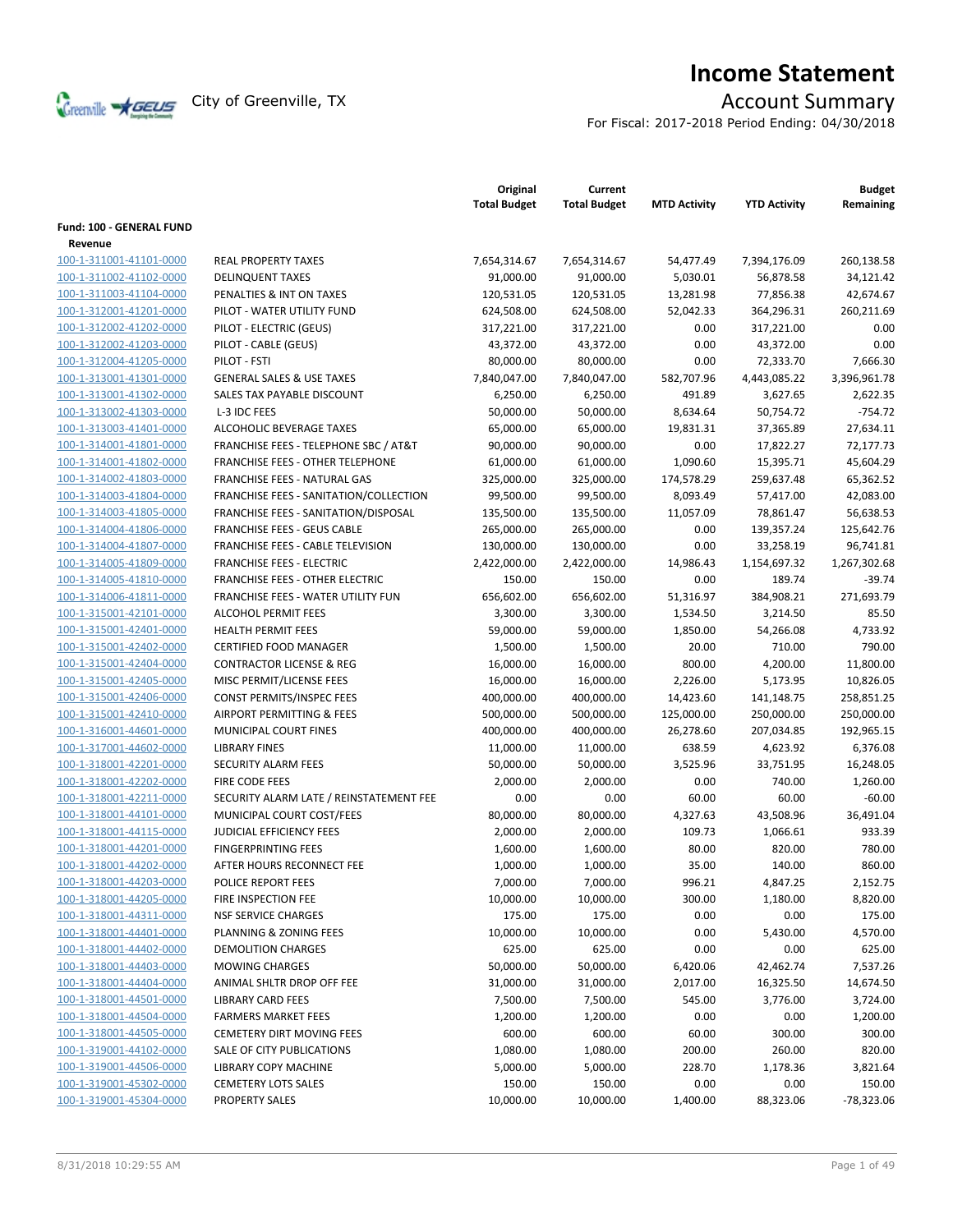|                         |                                                                   | Original<br><b>Total Budget</b> | Current<br><b>Total Budget</b> | <b>MTD Activity</b> | <b>YTD Activity</b> | <b>Budget</b><br>Remaining |
|-------------------------|-------------------------------------------------------------------|---------------------------------|--------------------------------|---------------------|---------------------|----------------------------|
| 100-1-319001-45305-0000 | <b>AUCTION PROCEEDS</b>                                           | 1,500.00                        | 1,500.00                       | 0.00                | 0.00                | 1,500.00                   |
| 100-1-319001-45401-0000 | <b>INTEREST REVENUES</b>                                          | 18,000.00                       | 18,000.00                      | 1,875.98            | 14,840.60           | 3,159.40                   |
| 100-1-319001-45501-0000 | LIBRARY MTG ROOM RENTAL                                           | 800.00                          | 800.00                         | 150.00              | 662.50              | 137.50                     |
| 100-1-319001-45503-0000 | PAVILION RENTALS                                                  | 18,255.00                       | 18,255.00                      | 1,145.00            | 4,247.83            | 14,007.17                  |
| 100-1-319001-45601-0000 | MISCELLANEOUS REVENUES                                            | 32,000.00                       | 32,000.00                      | 281.95              | 36,518.32           | $-4,518.32$                |
| 100-1-319001-45604-0000 | OTHER REVENUE / OVER/SHORT                                        | 0.00                            | 0.00                           | $-416.15$           | $-2,945.19$         | 2,945.19                   |
| 100-1-322001-43002-0000 | ANIMAL SHELTER CONTRIB                                            | 100,000.00                      | 100,000.00                     | 0.00                | 75,000.00           | 25,000.00                  |
| 100-1-322001-43003-0000 | HUNT CO CONTRIB - FIRE                                            | 28,800.00                       | 28,800.00                      | 2,400.00            | 16,800.00           | 12,000.00                  |
| 100-1-322001-43004-0000 | HUNT CO MEM HOSP REIM                                             | 22,400.00                       | 22,400.00                      | 0.00                | 11,200.02           | 11,199.98                  |
| 100-1-323001-46007-0000 | <b>XFR - GUN RANGE</b>                                            | 32,225.00                       | 32,225.00                      | 2,685.42            | 18,797.94           | 13,427.06                  |
| 100-1-323001-46008-0000 | <b>XFR - TOURISM FUND</b>                                         | 175,000.00                      | 180,115.00                     | 19,698.33           | 107,198.31          | 72,916.69                  |
| 100-1-324001-46506-0000 | <b>CA - RECREATION FUND</b>                                       | 5,811.00                        | 5,811.00                       | 484.25              | 3,389.75            | 2,421.25                   |
| 100-1-324001-46509-0000 | CA - VENUE MGMT FUND                                              | 14,129.00                       | 14,129.00                      | 1,177.42            | 8,241.94            | 5,887.06                   |
| 100-1-324001-46537-0000 | CA - MAIL MACHINE LEASE                                           | 3,132.00                        | 3,132.00                       | 0.00                | 783.00              | 2,349.00                   |
| 100-1-324001-46614-0000 | CA - SANITATION FUND COLLECTION                                   | 30,488.00                       | 30,488.00                      | 2,540.67            | 17,784.69           | 12,703.31                  |
| 100-1-324001-46650-0000 | CA - UTILITY FUND TO GENERAL GOVERNME                             | 318,332.00                      | 318,332.00                     | 26,527.67           | 185,693.69          | 132,638.31                 |
| 100-1-324001-46651-0000 | CA - UTILITY FUND TO PUBLIC WORKS                                 | 162,430.00                      | 162,430.00                     | 13,535.83           | 94,750.81           | 67,679.19                  |
| 100-1-324001-46801-0000 | <b>CA - SPENCE FUND</b>                                           | 600.00                          | 600.00                         | 50.00               | 350.00              | 250.00                     |
| 100-1-324009-46901-0000 | <b>CA - ELECTRIC UTILITY</b>                                      | 298,924.00                      | 298,924.00                     | 24,910.33           | 174,372.31          | 124,551.69                 |
| 100-1-324009-46906-0000 | CA - CABLE UTILITY                                                | 48,192.00                       | 48,192.00                      | 4,016.00            | 28,112.00           | 20,080.00                  |
|                         | <b>Revenue Total:</b>                                             | 24,065,743.72                   | 24,070,858.72                  | 1,291,759.76        | 16,712,853.17       | 7,358,005.55               |
| <b>Expense</b>          |                                                                   |                                 |                                |                     |                     |                            |
| 100-1-411000-52001-0000 | <b>OFFICE SUPPLIES</b>                                            | 60.00                           | 60.00                          | 0.00                | 39.99               | 20.01                      |
| 100-1-411000-52005-0000 | PRINTED MATERIALS                                                 | 96.00                           | 96.00                          | 0.00                | 0.00                | 96.00                      |
| 100-1-411000-52103-0000 | <b>MEETING SUPPLIES</b>                                           | 1,800.00                        | 1,800.00                       | 63.03               | 593.16              | 1,206.84                   |
| 100-1-411000-54001-0000 | <b>TELEPHONE CHARGES</b>                                          | 3,563.28                        | 3,563.28                       | 111.98              | 671.90              | 2,891.38                   |
| 100-1-411000-54101-0000 | PROFESSIONAL SERVICES                                             | 0.00                            | 0.00                           | 7,349.10            | 8,298.10            | $-8,298.10$                |
| 100-1-411000-54201-0000 | MEMBERSHIPS & SUBSCRIPTIONS                                       | 6,250.00                        | 6,250.00                       | 3,881.00            | 6,025.00            | 225.00                     |
| 100-1-411000-54204-0000 | PUBLIC RELATIONS                                                  | 1,000.00                        | 1,000.00                       | 0.00                | 1,100.00            | $-100.00$                  |
| 100-1-411000-54213-0000 | PLAQUES AND AWARDS                                                | 750.00                          | 750.00                         | 0.00                | 196.39              | 553.61                     |
| 100-1-411000-54214-0000 | <b>TRAVEL &amp; TRAINING</b>                                      | 15,579.00                       | 15,579.00                      | 30.00               | 7,676.42            | 7,902.58                   |
| 100-1-411400-51001-0000 | REGULAR SALARIES                                                  | 78,543.00                       | 78,543.00                      | 6,086.08            | 44,493.28           | 34,049.72                  |
| 100-1-411400-51021-0000 | LONGEVITY                                                         | 1,464.00                        | 1,464.00                       | 0.00                | 1,464.00            | 0.00                       |
| 100-1-411400-51116-0000 | CAR ALLOWANCE                                                     | 4,200.00                        | 4,200.00                       | 323.08              | 2,423.10            | 1,776.90                   |
| 100-1-411400-51117-0000 | <b>CELL PHONE ALLOWANCE</b>                                       | 696.00                          | 696.00                         | 53.54               | 401.55              | 294.45                     |
| 100-1-411400-51201-0000 | <b>FICA</b>                                                       | 5,252.00                        | 5,252.00                       | 383.68              | 2,923.41            | 2,328.59                   |
| 100-1-411400-51202-0000 | MEDICARE                                                          | 1,228.00                        | 1,228.00                       | 89.74               | 683.70              | 544.30                     |
| 100-1-411400-51203-0000 | <b>HEALTH INSURANCE</b>                                           | 10,725.00                       | 10,725.00                      | 893.75              | 6,256.25            | 4,468.75                   |
| 100-1-411400-51204-0000 | <b>WORKERS COMPENSATION</b>                                       | 232.00                          | 232.00                         | 19.33               | 135.31              | 96.69                      |
| 100-1-411400-51205-0000 | <b>STATE UNEMPLOYMENT</b>                                         | 70.00                           | 70.00                          | 0.00                | 8.99                | 61.01                      |
| 100-1-411400-51301-0000 | <b>TMRS</b>                                                       | 9,751.00                        | 9,751.00                       | 750.96              | 5,565.17            | 4,185.83                   |
| 100-1-411400-52001-0000 | <b>OFFICE SUPPLIES</b>                                            | 56.00                           | 56.00                          | 0.00                | 0.00                | 56.00                      |
| 100-1-411400-52002-0000 | POSTAGE / FREIGHT                                                 | 150.00                          | 150.00                         | 6.93                | 84.69               | 65.31                      |
| 100-1-411400-52005-0000 | PRINTED MATERIALS                                                 | 240.00                          | 240.00                         | 0.00                | 107.00              | 133.00                     |
| 100-1-411400-54001-0000 | <b>TELEPHONE CHARGES</b>                                          | 1,200.00                        | 1,200.00                       | 54.64               | 366.23              | 833.77                     |
| 100-1-411400-54101-0000 | PROFESSIONAL SERVICES                                             | 875.00                          | 875.00                         | 0.00                | 375.00              | 500.00                     |
| 100-1-411400-54201-0000 | <b>MEMBERSHIPS &amp; SUBSCRIPTIONS</b><br><b>ELECTION EXPENSE</b> | 135.00                          | 135.00                         | 0.00                | 125.00              | 10.00                      |
| 100-1-411400-54206-0000 |                                                                   | 5,500.00                        | 5,500.00                       | 0.00                | 123.33              | 5,376.67                   |
| 100-1-411400-54212-0000 | PRINTING                                                          | 4,000.00                        | 4,000.00                       | 0.00                | 1,723.50            | 2,276.50                   |
| 100-1-411400-54214-0000 | <b>TRAVEL &amp; TRAINING</b>                                      | 1,025.00                        | 1,025.00                       | 10.00               | 106.70              | 918.30                     |
| 100-1-412100-51001-0000 | <b>REGULAR SALARIES</b>                                           | 176,813.00                      | 176,813.00                     | 8,835.83            | 84,211.04           | 92,601.96                  |
| 100-1-412100-51020-0000 | <b>OVERTIME</b>                                                   | 5,500.00                        | 5,500.00                       | 678.02              | 3,999.82            | 1,500.18                   |
| 100-1-412100-51021-0000 | LONGEVITY                                                         | 5,344.00                        | 5,344.00                       | 0.00                | 5,344.00            | 0.00                       |
| 100-1-412100-51101-0000 | <b>CERTIFICATION PAY</b>                                          | 3,600.00                        | 3,600.00                       | 184.62              | 1,569.29            | 2,030.71                   |
| 100-1-412100-51201-0000 | <b>FICA</b>                                                       | 11,929.00                       | 11,929.00                      | 543.79              | 5,590.71            | 6,338.29                   |
| 100-1-412100-51202-0000 | MEDICARE                                                          | 2,790.00                        | 2,790.00                       | 127.18              | 1,307.52            | 1,482.48                   |
| 100-1-412100-51203-0000 | <b>HEALTH INSURANCE</b>                                           | 42,900.00                       | 42,900.00                      | 3,575.00            | 25,025.00           | 17,875.00                  |
| 100-1-412100-51204-0000 | <b>WORKERS COMPENSATION</b>                                       | 526.00                          | 526.00                         | 43.83               | 306.81              | 219.19                     |
| 100-1-412100-51205-0000 | STATE UNEMPLOYMENT                                                | 407.00                          | 407.00                         | 52.50               | 86.84               | 320.16                     |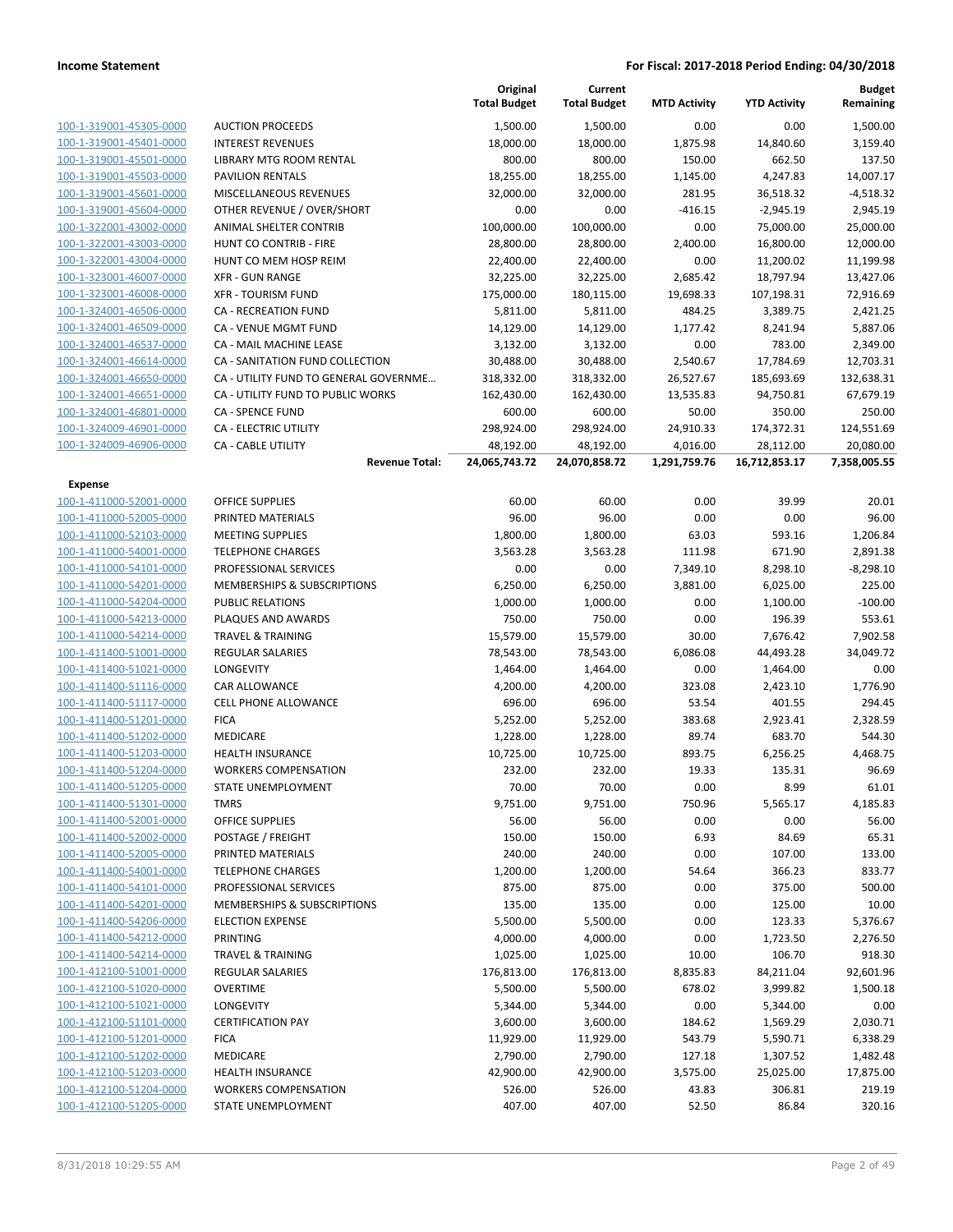| 100-1-412100-51301-0000        |
|--------------------------------|
| 100-1-412100-51401-0000        |
| 100-1-412100-52001-0000        |
| 100-1-412100-52002-0000        |
| 100-1-412100-52005-0000        |
| <u>100-1-412100-52102-0000</u> |
| 100-1-412100-52110-0000        |
| 100-1-412100-53201-0000        |
| 100-1-412100-54001-0000        |
| 100-1-412100-54101-0000        |
| 100-1-412100-54201-0000        |
| 100-1-412100-54207-0000        |
| 100-1-412100-54214-0000        |
| 100-1-413200-51001-0000        |
| 100-1-413200-51020-0000        |
| 100-1-413200-51021-0000        |
| 100-1-413200-51101-0000        |
| 100-1-413200-51116-0000        |
| 100-1-413200-51201-0000        |
| 100-1-413200-51202-0000        |
| 100-1-413200-51203-0000        |
| 100-1-413200-51204-0000        |
| 100-1-413200-51205-0000        |
| 100-1-413200-51301-0000        |
| 100-1-413200-52001-0000        |
| 100-1-413200-52002-0000        |
| 100-1-413200-52102-0000        |
| 100-1-413200-52103-0000        |
| 100-1-413200-52201-0000        |
| 100-1-413200-54001-0000        |
| 100-1-413200-54101-0000        |
| 100-1-413200-54201-0000        |
| 100-1-413200-54205-0000        |
| 100-1-413200-54212-0000        |
| 100-1-413200-54214-0000        |
| 100-1-415100-51001-0000        |
| 100-1-415100-51020-0000        |
| 100-1-415100-51021-0000        |
| 100-1-415100-51116-0000        |
| 100-1-415100-51117-0000        |
| 100-1-415100-51201-0000        |
| <u>100-1-415100-51202-0000</u> |
| <u>100-1-415100-51203-0000</u> |
| 100-1-415100-51204-0000        |
| 100-1-415100-51205-0000        |
| <u>100-1-415100-51301-0000</u> |
| 100-1-415100-52001-0000        |
| <u>100-1-415100-52002-0000</u> |
| 100-1-415100-54001-0000        |
| <u>100-1-415100-54110-0000</u> |
| 100-1-415100-54201-0000        |
| 100-1-415100-54211-0000        |
| <u>100-1-415100-54212-0000</u> |
| 100-1-415100-54214-0000        |
| <u>100-1-415150-54401-0000</u> |
| <u>100-1-415150-54402-0000</u> |
| <u>100-1-415300-54106-0000</u> |
| <u>100-1-415500-51001-0000</u> |
| <u>100-1-415500-51020-0000</u> |
|                                |

|                         |                              | Original<br><b>Total Budget</b> | Current<br><b>Total Budget</b> | <b>MTD Activity</b> | <b>YTD Activity</b> | <b>Budget</b><br>Remaining |
|-------------------------|------------------------------|---------------------------------|--------------------------------|---------------------|---------------------|----------------------------|
| 100-1-412100-51301-0000 | <b>TMRS</b>                  | 21,333.00                       | 21,333.00                      | 1,100.50            | 9,420.68            | 11,912.32                  |
| 100-1-412100-51401-0000 | <b>CONTRA - SALARIES</b>     | 0.00                            | 0.00                           | 0.00                | 2,092.84            | $-2,092.84$                |
| 100-1-412100-52001-0000 | <b>OFFICE SUPPLIES</b>       | 900.00                          | 900.00                         | 396.95              | 571.50              | 328.50                     |
| 100-1-412100-52002-0000 | POSTAGE / FREIGHT            | 3,700.00                        | 3,700.00                       | 0.00                | 930.91              | 2,769.09                   |
| 100-1-412100-52005-0000 | PRINTED MATERIALS            | 1,500.00                        | 1,500.00                       | 0.00                | 820.58              | 679.42                     |
| 100-1-412100-52102-0000 | <b>BOOKS / REF SUPPLIES</b>  | 100.00                          | 100.00                         | 0.00                | 100.50              | $-0.50$                    |
| 100-1-412100-52110-0000 | TICKET WRITER SUPPLIES       | 8,700.00                        | 8,700.00                       | 0.00                | 0.00                | 8,700.00                   |
| 100-1-412100-53201-0000 | FURNITURE & OFFICE EQUIPMENT | 1,300.00                        | 1,300.00                       | 0.00                | 1,211.54            | 88.46                      |
| 100-1-412100-54001-0000 | <b>TELEPHONE CHARGES</b>     | 5,000.00                        | 5,000.00                       | 518.65              | 3,795.95            | 1,204.05                   |
| 100-1-412100-54101-0000 | PROFESSIONAL SERVICES        | 27,192.00                       | 27,192.00                      | 1,270.00            | 21,027.68           | 6,164.32                   |
| 100-1-412100-54201-0000 | MEMBERSHIPS & SUBSCRIPTIONS  | 550.00                          | 550.00                         | 0.00                | 274.29              | 275.71                     |
| 100-1-412100-54207-0000 | COURT COSTS, JURY, WIT FEES  | 360.00                          | 360.00                         | 0.00                | 108.00              | 252.00                     |
| 100-1-412100-54214-0000 | <b>TRAVEL &amp; TRAINING</b> | 7,700.00                        | 7,700.00                       | 85.85               | 2,716.36            | 4,983.64                   |
| 100-1-413200-51001-0000 | REGULAR SALARIES             | 220,911.00                      | 220,911.00                     | 9,112.95            | 117,405.19          | 103,505.81                 |
| 100-1-413200-51020-0000 | <b>OVERTIME</b>              | 126.00                          | 126.00                         | 52.16               | 90.00               | 36.00                      |
| 100-1-413200-51021-0000 | LONGEVITY                    | 2,662.00                        | 2,662.00                       | 632.49              | 2,662.00            | 0.00                       |
| 100-1-413200-51101-0000 | <b>CERTIFICATION PAY</b>     | 1,200.00                        | 1,200.00                       | 46.15               | 646.10              | 553.90                     |
| 100-1-413200-51116-0000 | CAR ALLOWANCE                | 7,380.00                        | 7,380.00                       | 283.85              | 3,973.90            | 3,406.10                   |
| 100-1-413200-51201-0000 | <b>FICA</b>                  | 8,856.00                        | 8,856.00                       | 5,403.96            | 9,082.66            | $-226.66$                  |
| 100-1-413200-51202-0000 | <b>MEDICARE</b>              | 3,357.00                        | 3,357.00                       | 1,376.03            | 3,011.80            | 345.20                     |
| 100-1-413200-51203-0000 | <b>HEALTH INSURANCE</b>      | 21,450.00                       | 21,450.00                      | 1,787.50            | 12,512.50           | 8,937.50                   |
| 100-1-413200-51204-0000 | <b>WORKERS COMPENSATION</b>  | 634.00                          | 634.00                         | 52.83               | 369.81              | 264.19                     |
| 100-1-413200-51205-0000 | STATE UNEMPLOYMENT           | 141.00                          | 141.00                         | 11.79               | 29.13               | 111.87                     |
| 100-1-413200-51301-0000 | <b>TMRS</b>                  | 26,651.00                       | 26,651.00                      | 11,023.44           | 24,141.20           | 2,509.80                   |
| 100-1-413200-52001-0000 | <b>OFFICE SUPPLIES</b>       | 550.00                          | 550.00                         | 21.44               | 187.21              | 362.79                     |
| 100-1-413200-52002-0000 | POSTAGE / FREIGHT            | 200.00                          | 200.00                         | 0.00                | 28.80               | 171.20                     |
| 100-1-413200-52102-0000 | <b>BOOKS / REF SUPPLIES</b>  | 100.00                          | 100.00                         | 0.00                | 0.00                | 100.00                     |
| 100-1-413200-52103-0000 | <b>MEETING SUPPLIES</b>      | 475.00                          | 475.00                         | 66.74               | 258.01              | 216.99                     |
| 100-1-413200-52201-0000 | MINOR TOOLS & EQUIPMENT      | 300.00                          | 300.00                         | 0.00                | 0.00                | 300.00                     |
| 100-1-413200-54001-0000 | <b>TELEPHONE CHARGES</b>     | 6,000.00                        | 6,000.00                       | 482.62              | 3,021.50            | 2,978.50                   |
| 100-1-413200-54101-0000 | PROFESSIONAL SERVICES        | 100.00                          | 100.00                         | 0.00                | 0.00                | 100.00                     |
| 100-1-413200-54201-0000 | MEMBERSHIPS & SUBSCRIPTIONS  | 1,400.00                        | 1,400.00                       | 194.29              | 506.29              | 893.71                     |
| 100-1-413200-54205-0000 | <b>BUSINESS MEALS</b>        | 1,000.00                        | 1,000.00                       | 0.00                | 184.17              | 815.83                     |
| 100-1-413200-54212-0000 | <b>PRINTING</b>              | 450.00                          | 450.00                         | 0.00                | 0.00                | 450.00                     |
| 100-1-413200-54214-0000 | <b>TRAVEL &amp; TRAINING</b> | 8,000.00                        | 8,000.00                       | 10.00               | 1,504.40            | 6,495.60                   |
| 100-1-415100-51001-0000 | REGULAR SALARIES             | 270,017.00                      | 270,017.00                     | 24,495.53           | 155,651.95          | 114,365.05                 |
| 100-1-415100-51020-0000 | <b>OVERTIME</b>              | 1,103.00                        | 1,103.00                       | 127.38              | 331.12              | 771.88                     |
| 100-1-415100-51021-0000 | <b>LONGEVITY</b>             | 3,702.00                        | 3,702.00                       | 0.00                | 3,702.00            | 0.00                       |
| 100-1-415100-51116-0000 | CAR ALLOWANCE                | 4,200.00                        | 4,200.00                       | 184.62              | 1,384.65            | 2,815.35                   |
| 100-1-415100-51117-0000 | <b>CELL PHONE ALLOWANCE</b>  | 420.00                          | 420.00                         | 32.30               | 242.25              | 177.75                     |
| 100-1-415100-51201-0000 | <b>FICA</b>                  | 17,305.00                       | 17,305.00                      | 1,422.63            | 9,273.60            | 8,031.40                   |
| 100-1-415100-51202-0000 | MEDICARE                     | 4,047.00                        | 4,047.00                       | 332.71              | 2,168.82            | 1,878.18                   |
| 100-1-415100-51203-0000 | <b>HEALTH INSURANCE</b>      | 53,624.00                       | 53,624.00                      | 4,468.67            | 31,280.69           | 22,343.31                  |
| 100-1-415100-51204-0000 | <b>WORKERS COMPENSATION</b>  | 764.00                          | 764.00                         | 63.67               | 445.69              | 318.31                     |
| 100-1-415100-51205-0000 | STATE UNEMPLOYMENT           | 352.00                          | 352.00                         | 41.37               | 84.07               | 267.93                     |
| 100-1-415100-51301-0000 | <b>TMRS</b>                  | 32,127.00                       | 32,127.00                      | 2,886.37            | 18,417.98           | 13,709.02                  |
| 100-1-415100-52001-0000 | <b>OFFICE SUPPLIES</b>       | 1,700.00                        | 1,700.00                       | 0.00                | 933.14              | 766.86                     |
| 100-1-415100-52002-0000 | POSTAGE / FREIGHT            | 5,000.00                        | 5,000.00                       | 0.00                | 1,810.70            | 3,189.30                   |
| 100-1-415100-54001-0000 | <b>TELEPHONE CHARGES</b>     | 3,400.00                        | 3,400.00                       | 234.30              | 1,595.14            | 1,804.86                   |
| 100-1-415100-54110-0000 | <b>AUDIT</b>                 | 66,650.00                       | 64,950.00                      | 4,000.00            | 58,181.00           | 6,769.00                   |
| 100-1-415100-54201-0000 | MEMBERSHIPS & SUBSCRIPTIONS  | 2,345.00                        | 2,345.00                       | 425.00              | 840.00              | 1,505.00                   |
| 100-1-415100-54211-0000 | ADVERTISING                  | 25,000.00                       | 25,000.00                      | 16,156.60           | 22,365.10           | 2,634.90                   |
| 100-1-415100-54212-0000 | <b>PRINTING</b>              | 3,500.00                        | 3,500.00                       | 0.00                | 0.00                | 3,500.00                   |
| 100-1-415100-54214-0000 | <b>TRAVEL &amp; TRAINING</b> | 4,500.00                        | 6,200.00                       | 366.03              | 3,331.17            | 2,868.83                   |
| 100-1-415150-54401-0000 | APPRAISER                    | 251,500.00                      | 251,500.00                     | 0.00                | 127,034.96          | 124,465.04                 |
| 100-1-415150-54402-0000 | <b>COLLECTOR</b>             | 16,000.00                       | 16,000.00                      | 0.00                | 15,873.80           | 126.20                     |
| 100-1-415300-54106-0000 | <b>ATTORNEY FEES</b>         | 200,000.00                      | 200,000.00                     | 0.00                | 117,007.83          | 82,992.17                  |
| 100-1-415500-51001-0000 | REGULAR SALARIES             | 164,210.00                      | 164,210.00                     | 12,842.72           | 95,076.54           | 69,133.46                  |
| 100-1-415500-51020-0000 | <b>OVERTIME</b>              | 500.00                          | 500.00                         | 0.00                | 640.11              | $-140.11$                  |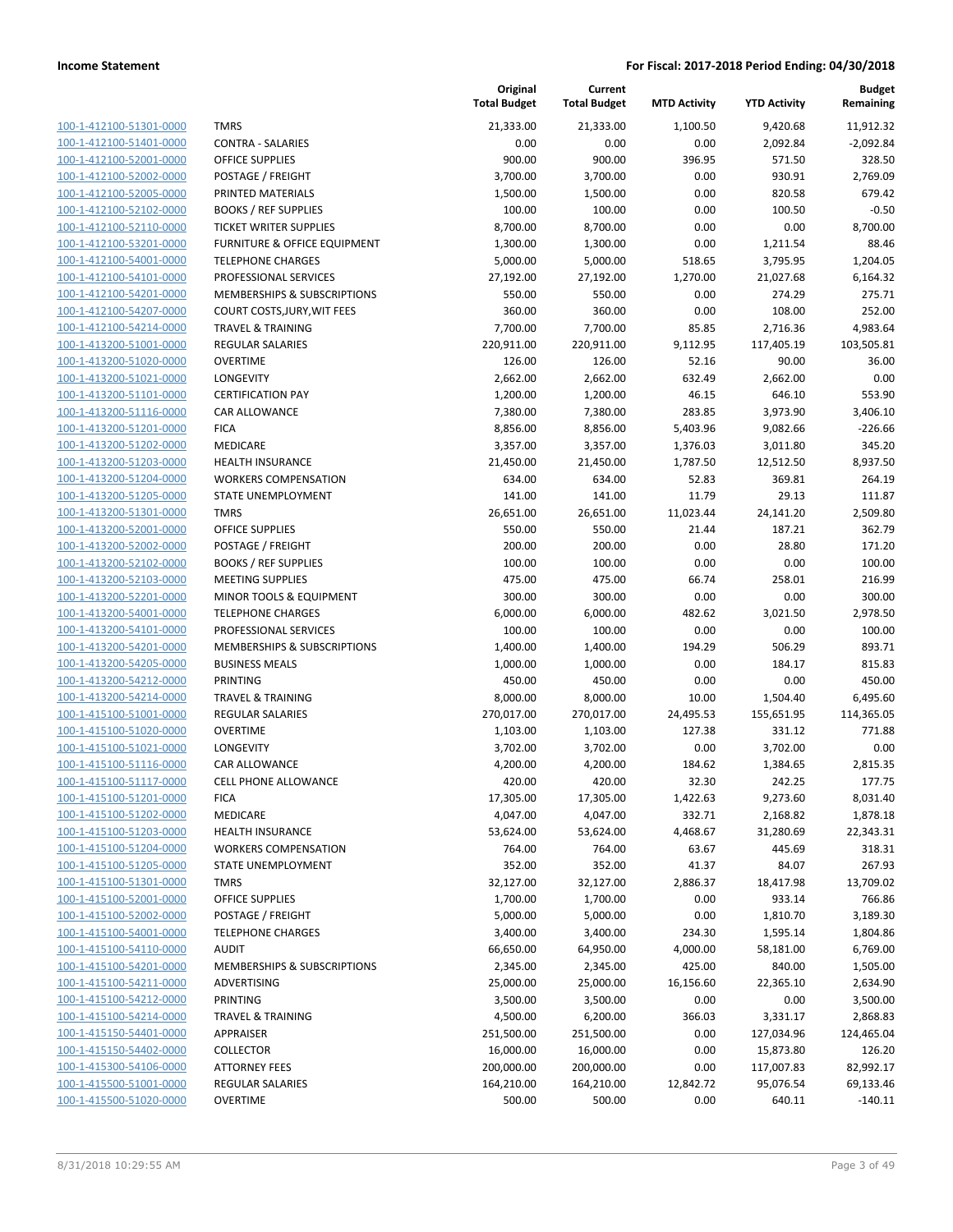| 100-1-415500-51021-0000                                   |
|-----------------------------------------------------------|
| 100-1-415500-51116-0000                                   |
| 100-1-415500-51117-0000                                   |
| 100-1-415500-51201-0000                                   |
| <u>100-1-415500-51202-0000</u>                            |
| 100-1-415500-51203-0000                                   |
| 100-1-415500-51204-0000                                   |
| 100-1-415500-51205-0000                                   |
| 100-1-415500-51301-0000                                   |
| 100-1-415500-52001-0000                                   |
| 100-1-415500-52002-0000                                   |
| 100-1-415500-52303-0000                                   |
| 100-1-415500-52401-0000                                   |
| 100-1-415500-54001-0000                                   |
| <u>100-1-415500-54102-0000</u>                            |
| 100-1-415500-54103-0000                                   |
| 100-1-415500-54107-0000                                   |
| 100-1-415500-54118-0000                                   |
| 100-1-415500-54119-0000                                   |
| 100-1-415500-54201-0000                                   |
| 100-1-415500-54213-0000                                   |
| 100-1-415500-54214-0000                                   |
| 100-1-421100-51001-0000                                   |
| 100-1-421100-51020-0000                                   |
| <u>100-1-421100-51021-0000</u>                            |
| 100-1-421100-51101-0000                                   |
| 100-1-421100-51115-0000                                   |
| 100-1-421100-51117-0000                                   |
| 100-1-421100-51201-0000                                   |
| 100-1-421100-51202-0000                                   |
| 100-1-421100-51203-0000                                   |
| 100-1-421100-51204-0000                                   |
| 100-1-421100-51205-0000                                   |
| 100-1-421100-51301-0000                                   |
|                                                           |
| <u>100-1-421100-51401-0000</u><br>100-1-421100-52001-0000 |
| 100-1-421100-52002-0000                                   |
|                                                           |
| 100-1-421100-52004-0000                                   |
| 100-1-421100-52005-0000                                   |
| 100-1-421100-52103-0000                                   |
| 100-1-421100-52104-0000                                   |
| <u>100-1-421100-52201-0000</u>                            |
| 100-1-421100-52203-0000                                   |
| <u>100-1-421100-52302-0000</u>                            |
| 100-1-421100-52305-0000                                   |
| <u>100-1-421100-53202-0000</u>                            |
| <u>100-1-421100-53205-0000</u>                            |
| 100-1-421100-54001-0000                                   |
| <u>100-1-421100-54002-0000</u>                            |
| 100-1-421100-54201-0000                                   |
| 100-1-421100-54205-0000                                   |
| 100-1-421100-54212-0000                                   |
| 100-1-421100-54213-0000                                   |
| <u>100-1-421100-54214-0000</u>                            |
| 100-1-421210-51001-0000                                   |
| <u>100-1-421210-51020-0000</u>                            |
| <u>100-1-421210-51021-0000</u>                            |
| 100-1-421210-51101-0000                                   |
| <u>100-1-421210-51115-0000</u>                            |
|                                                           |

| ONGEVITY                               |
|----------------------------------------|
| AR ALLOWANCE                           |
| ELL PHONE ALLOWANCE                    |
| ICA                                    |
| 1EDICARE                               |
| <b>EALTH INSURANCE</b>                 |
| VORKERS COMPENSATION                   |
| TATE UNEMPLOYMENT                      |
| MRS                                    |
| <b>FFICE SUPPLIES</b>                  |
| OSTAGE / FREIGHT                       |
| RAINING SUPPLIES                       |
| ECREATIONAL SUPPLIES                   |
| ELEPHONE CHARGES                       |
| 1VR CHECKS                             |
| ONSULTING                              |
| <b>IEDICAL</b>                         |
| 1EDICAL - POLICE                       |
| <b>IEDICAL - FIRE</b>                  |
| <b>IEMBERSHIPS &amp; SUBSCRIPTIONS</b> |
| LAQUES AND AWARDS                      |
| RAVEL & TRAINING                       |
| <b>EGULAR SALARIES</b>                 |
| VERTIME                                |
| ONGEVITY                               |
| <b>ERTIFICATION PAY</b>                |
| LOTHING ALLOWANCE                      |
| ELL PHONE ALLOWANCE                    |
| ICA                                    |
| 1EDICARE                               |
| <b>EALTH INSURANCE</b>                 |
| VORKERS COMPENSATION                   |
| TATE UNEMPLOYMENT                      |
| MRS                                    |
| ONTRA - SALARIES                       |
| <b>FFICE SUPPLIES</b>                  |
| OSTAGE / FREIGHT                       |
| OMPUTER SUPPLIES                       |
| RINTED MATERIALS                       |
| <b>IEETING SUPPLIES</b>                |
| VEARING APPAREL                        |
|                                        |
|                                        |
| 1INOR TOOLS & EQUIPMENT                |
| 1OTOR VEHICLE FUEL                     |
| <b>IEDICAL SUPPLIES</b>                |
| <b>UBLIC EDUCATION</b>                 |
| 1ACHINE, TOOLS & IMPLMNTS              |
| <b>1OTOR VEHICLES</b>                  |
| ELEPHONE CHARGES                       |
| <b>TILITY CHARGES</b>                  |
| <b>IEMBERSHIPS &amp; SUBSCRIPTIONS</b> |
| <b>USINESS MEALS</b>                   |
| RINTING                                |
| LAQUES AND AWARDS                      |
| RAVEL & TRAINING                       |
| EGULAR SALARIES                        |
| VERTIME                                |
| ONGEVITY<br><b>ERTIFICATION PAY</b>    |

|                                                    |                                            | Original<br><b>Total Budget</b> | Current<br><b>Total Budget</b> | <b>MTD Activity</b> | <b>YTD Activity</b>  | <b>Budget</b><br>Remaining |
|----------------------------------------------------|--------------------------------------------|---------------------------------|--------------------------------|---------------------|----------------------|----------------------------|
| 100-1-415500-51021-0000                            | <b>LONGEVITY</b>                           | 3,726.00                        | 3,726.00                       | 0.00                | 3,726.00             | 0.00                       |
| 100-1-415500-51116-0000                            | <b>CAR ALLOWANCE</b>                       | 4,200.00                        | 4,200.00                       | 323.08              | 2,423.10             | 1,776.90                   |
| 100-1-415500-51117-0000                            | <b>CELL PHONE ALLOWANCE</b>                | 960.00                          | 960.00                         | 73.84               | 553.80               | 406.20                     |
| 100-1-415500-51201-0000                            | <b>FICA</b>                                | 10,711.00                       | 10,711.00                      | 775.02              | 6,068.32             | 4,642.68                   |
| 100-1-415500-51202-0000                            | MEDICARE                                   | 2,505.00                        | 2,505.00                       | 181.25              | 1,419.22             | 1,085.78                   |
| 100-1-415500-51203-0000                            | HEALTH INSURANCE                           | 32,175.00                       | 32,175.00                      | 2,681.25            | 18,768.75            | 13,406.25                  |
| 100-1-415500-51204-0000                            | <b>WORKERS COMPENSATION</b>                | 473.00                          | 473.00                         | 39.42               | 275.94               | 197.06                     |
| 100-1-415500-51205-0000                            | <b>STATE UNEMPLOYMENT</b>                  | 211.00                          | 211.00                         | 18.67               | 45.02                | 165.98                     |
| 100-1-415500-51301-0000                            | <b>TMRS</b>                                | 19,885.00                       | 19,885.00                      | 1,518.00            | 11,638.41            | 8,246.59                   |
| 100-1-415500-52001-0000                            | <b>OFFICE SUPPLIES</b>                     | 1,500.00                        | 1,500.00                       | 646.39              | 1,510.22             | $-10.22$                   |
| 100-1-415500-52002-0000                            | POSTAGE / FREIGHT                          | 700.00                          | 700.00                         | 7.20                | 479.94               | 220.06                     |
| 100-1-415500-52303-0000                            | TRAINING SUPPLIES                          | 500.00                          | 500.00                         | 0.00                | 0.00                 | 500.00                     |
| 100-1-415500-52401-0000                            | RECREATIONAL SUPPLIES                      | 2,800.00                        | 2,800.00                       | 0.00                | 0.00                 | 2,800.00                   |
| 100-1-415500-54001-0000                            | <b>TELEPHONE CHARGES</b>                   | 2,500.00                        | 2,500.00                       | 208.74              | 1,239.82             | 1,260.18                   |
| 100-1-415500-54102-0000                            | <b>MVR CHECKS</b>                          | 200.00                          | 200.00                         | 67.60               | 78.22                | 121.78                     |
| 100-1-415500-54103-0000                            | CONSULTING                                 | 300.00                          | 300.00                         | 0.00                | 0.00                 | 300.00                     |
| 100-1-415500-54107-0000                            | MEDICAL                                    | 5,000.00                        | 5,000.00                       | 274.00              | 1,808.00             | 3,192.00                   |
| 100-1-415500-54118-0000                            | <b>MEDICAL - POLICE</b>                    | 2,500.00                        | 2,500.00                       | 795.00              | 3,019.67             | $-519.67$                  |
| 100-1-415500-54119-0000                            | <b>MEDICAL - FIRE</b>                      | 1,500.00                        | 1,500.00                       | 240.00              | 1,005.00             | 495.00                     |
| 100-1-415500-54201-0000                            | MEMBERSHIPS & SUBSCRIPTIONS                | 3,500.00                        | 3,500.00                       | 422.60              | 1,408.03             | 2,091.97                   |
| 100-1-415500-54213-0000                            | PLAQUES AND AWARDS                         | 13,910.00                       | 13,910.00                      | 300.00              | 9,262.65             | 4,647.35                   |
| 100-1-415500-54214-0000                            | <b>TRAVEL &amp; TRAINING</b>               | 3,000.00                        | 3,000.00                       | 450.00              | 903.54               | 2,096.46                   |
| 100-1-421100-51001-0000                            | <b>REGULAR SALARIES</b><br><b>OVERTIME</b> | 263,787.00                      | 263,787.00                     | 20,818.85           | 151,499.75           | 112,287.25                 |
| 100-1-421100-51020-0000<br>100-1-421100-51021-0000 | <b>LONGEVITY</b>                           | 1,684.00                        | 1,684.00                       | 615.57<br>0.00      | 4,391.64             | $-2,707.64$<br>0.00        |
| 100-1-421100-51101-0000                            | <b>CERTIFICATION PAY</b>                   | 4,128.00<br>3,000.00            | 4,128.00<br>3,000.00           | 276.92              | 4,128.00<br>2,076.90 | 923.10                     |
| 100-1-421100-51115-0000                            | <b>CLOTHING ALLOWANCE</b>                  | 600.00                          | 600.00                         | 318.48              | 692.40               | $-92.40$                   |
| 100-1-421100-51117-0000                            | <b>CELL PHONE ALLOWANCE</b>                | 1,560.00                        | 1,560.00                       | 120.00              | 900.00               | 660.00                     |
| 100-1-421100-51201-0000                            | <b>FICA</b>                                | 17,013.00                       | 17,013.00                      | 1,282.93            | 9,581.60             | 7,431.40                   |
| 100-1-421100-51202-0000                            | MEDICARE                                   | 3,979.00                        | 3,979.00                       | 300.03              | 2,240.88             | 1,738.12                   |
| 100-1-421100-51203-0000                            | <b>HEALTH INSURANCE</b>                    | 42,900.00                       | 42,900.00                      | 3,575.00            | 25,025.00            | 17,875.00                  |
| 100-1-421100-51204-0000                            | <b>WORKERS COMPENSATION</b>                | 5,289.00                        | 5,289.00                       | 440.75              | 3,085.25             | 2,203.75                   |
| 100-1-421100-51205-0000                            | STATE UNEMPLOYMENT                         | 281.00                          | 281.00                         | 14.43               | 49.62                | 231.38                     |
| 100-1-421100-51301-0000                            | <b>TMRS</b>                                | 31,583.00                       | 31,583.00                      | 2,573.82            | 18,685.23            | 12,897.77                  |
| 100-1-421100-51401-0000                            | <b>CONTRA - SALARIES</b>                   | 0.00                            | 0.00                           | 0.00                | $-892.44$            | 892.44                     |
| 100-1-421100-52001-0000                            | <b>OFFICE SUPPLIES</b>                     | 1,000.00                        | 1,000.00                       | 42.08               | 753.25               | 246.75                     |
| 100-1-421100-52002-0000                            | POSTAGE / FREIGHT                          | 2,300.00                        | 2,300.00                       | 0.00                | 136.86               | 2,163.14                   |
| 100-1-421100-52004-0000                            | <b>COMPUTER SUPPLIES</b>                   | 300.00                          | 300.00                         | 0.00                | 0.00                 | 300.00                     |
| 100-1-421100-52005-0000                            | PRINTED MATERIALS                          | 210.00                          | 210.00                         | 0.00                | 0.00                 | 210.00                     |
| 100-1-421100-52103-0000                            | <b>MEETING SUPPLIES</b>                    | 1,200.00                        | 1,200.00                       | 99.20               | 928.21               | 271.79                     |
| 100-1-421100-52104-0000                            | <b>WEARING APPAREL</b>                     | 300.00                          | 300.00                         | 0.00                | 317.96               | $-17.96$                   |
| 100-1-421100-52201-0000                            | MINOR TOOLS & EQUIPMENT                    | 600.00                          | 600.00                         | 0.00                | 12.86                | 587.14                     |
| 100-1-421100-52203-0000                            | <b>MOTOR VEHICLE FUEL</b>                  | 4,000.00                        | 4,000.00                       | 485.00              | 2,292.08             | 1,707.92                   |
| 100-1-421100-52302-0000                            | <b>MEDICAL SUPPLIES</b>                    | 300.00                          | 300.00                         | 56.31               | 163.57               | 136.43                     |
| 100-1-421100-52305-0000                            | PUBLIC EDUCATION                           | 9,481.00                        | 9,481.00                       | 447.70              | 1,150.65             | 8,330.35                   |
| 100-1-421100-53202-0000                            | MACHINE, TOOLS & IMPLMNTS                  | 150.00                          | 150.00                         | 0.00                | 0.00                 | 150.00                     |
| 100-1-421100-53205-0000                            | <b>MOTOR VEHICLES</b>                      | 2,500.00                        | 2,500.00                       | 569.76              | 1,962.79             | 537.21                     |
| 100-1-421100-54001-0000                            | <b>TELEPHONE CHARGES</b>                   | 30,000.00                       | 30,000.00                      | 2,904.17            | 12,510.99            | 17,489.01                  |
| 100-1-421100-54002-0000                            | UTILITY CHARGES                            | 78,000.00                       | 78,000.00                      | 5,169.57            | 47,714.58            | 30,285.42                  |
| 100-1-421100-54201-0000                            | MEMBERSHIPS & SUBSCRIPTIONS                | 2,533.18                        | 2,533.18                       | 0.00                | 670.00               | 1,863.18                   |
| 100-1-421100-54205-0000                            | <b>BUSINESS MEALS</b>                      | 150.00                          | 150.00                         | 0.00                | 171.67               | $-21.67$                   |
| 100-1-421100-54212-0000                            | PRINTING                                   | 200.00                          | 200.00                         | 0.00                | 0.00                 | 200.00                     |
| 100-1-421100-54213-0000                            | PLAQUES AND AWARDS                         | 200.00                          | 200.00                         | 200.00              | 200.00               | 0.00                       |
| 100-1-421100-54214-0000                            | <b>TRAVEL &amp; TRAINING</b>               | 5,400.00                        | 5,400.00                       | 410.55              | 3,714.15             | 1,685.85                   |
| 100-1-421210-51001-0000                            | <b>REGULAR SALARIES</b>                    | 742,891.00                      | 742,891.00                     | 42,297.27           | 362,948.61           | 379,942.39                 |
| 100-1-421210-51020-0000                            | <b>OVERTIME</b>                            | 42,510.00                       | 42,510.00                      | 5,615.88            | 34,105.40            | 8,404.60                   |
| 100-1-421210-51021-0000                            | LONGEVITY                                  | 18,918.00                       | 18,918.00                      | 147.70              | 12,124.20            | 6,793.80                   |
| 100-1-421210-51101-0000                            | <b>CERTIFICATION PAY</b>                   | 18,000.00                       | 18,000.00                      | 1,153.82            | 8,861.34             | 9,138.66                   |
| 100-1-421210-51115-0000                            | <b>CLOTHING ALLOWANCE</b>                  | 6,600.00                        | 6,600.00                       | 2,783.16            | 5,815.80             | 784.20                     |
|                                                    |                                            |                                 |                                |                     |                      |                            |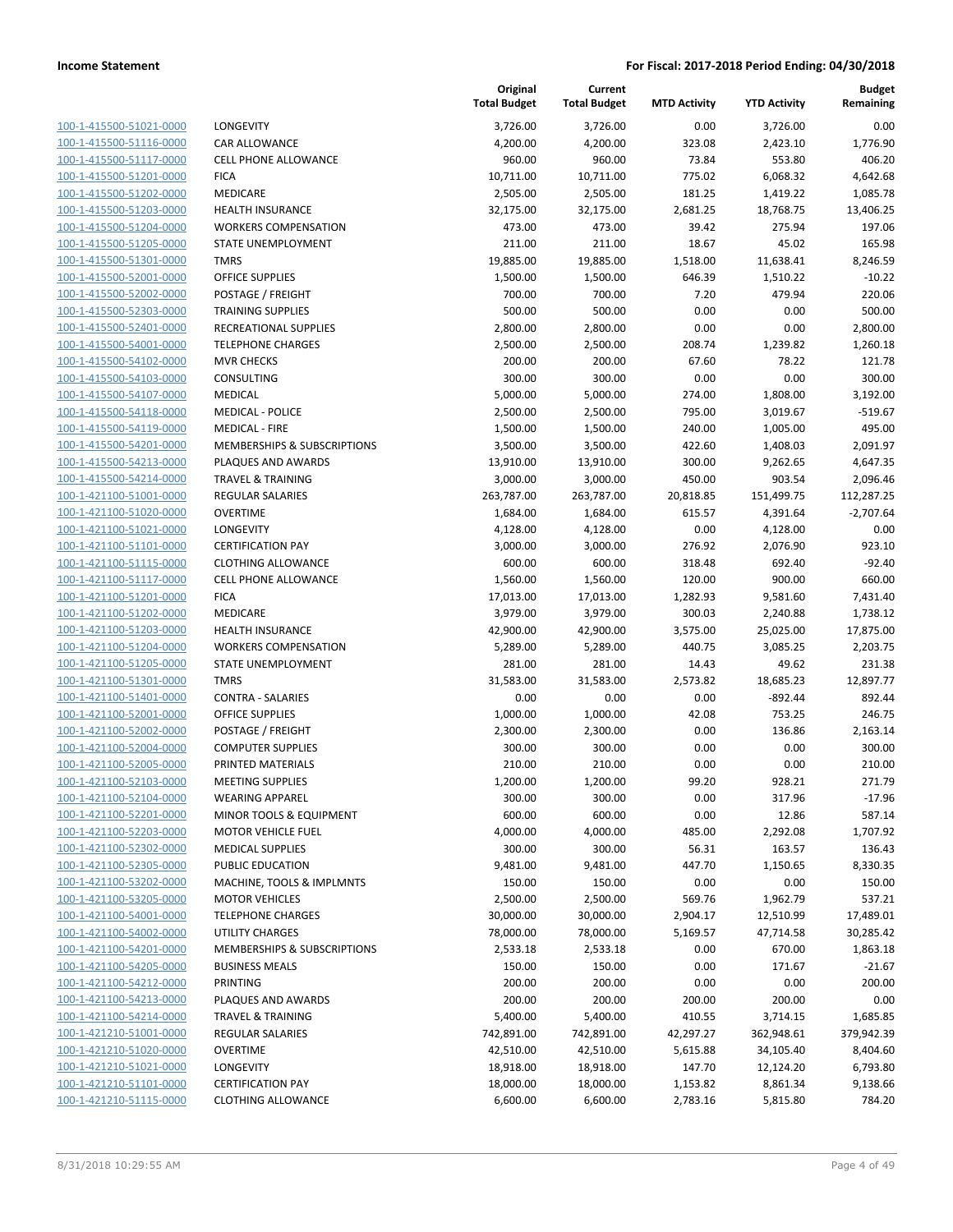| 100-1-421210-51117-0000        |
|--------------------------------|
| 100-1-421210-51201-0000        |
| 100-1-421210-51202-0000        |
| 100-1-421210-51203-0000        |
| 100-1-421210-51204-0000        |
| 100-1-421210-51205-0000        |
| 100-1-421210-51301-0000        |
| 100-1-421210-51401-0000        |
| 100-1-421210-52001-0000        |
| 100-1-421210-52002-0000        |
| 100-1-421210-52004-0000        |
| 100-1-421210-52005-0000        |
| 100-1-421210-52102-0000        |
| 100-1-421210-52104-0000        |
|                                |
| 100-1-421210-52201-0000        |
| 100-1-421210-52203-0000        |
| 100-1-421210-53203-0000        |
| 100-1-421210-53205-0000        |
| 100-1-421210-54001-0000        |
| 100-1-421210-54201-0000        |
| 100-1-421210-54208-0000        |
| 100-1-421210-54214-0000        |
| 100-1-421210-54215-0000        |
| 100-1-421210-54216-0000        |
| 100-1-421230-51001-0000        |
| 100-1-421230-51020-0000        |
| 100-1-421230-51021-0000        |
| 100-1-421230-51101-0000        |
| 100-1-421230-51102-0000        |
| 100-1-421230-51115-0000        |
| 100-1-421230-51117-0000        |
|                                |
| 100-1-421230-51201-0000        |
| 100-1-421230-51202-0000        |
| 100-1-421230-51203-0000        |
| <u>100-1-421230-51204-0000</u> |
| 100-1-421230-51205-0000        |
| 100-1-421230-51301-0000        |
| 100-1-421230-51401-0000        |
| 100-1-421230-52001-0000        |
| 100-1-421230-52002-0000        |
| 100-1-421230-52004-0000        |
| 100-1-421230-52005-0000        |
| 100-1-421230-52102-0000        |
| 100-1-421230-52104-0000        |
| <u>100-1-421230-52108-0000</u> |
| <u>100-1-421230-52109-0000</u> |
| <u>100-1-421230-52111-0000</u> |
|                                |
| <u>100-1-421230-52201-0000</u> |
| <u>100-1-421230-52203-0000</u> |
| <u>100-1-421230-52303-0000</u> |
| <u>100-1-421230-52309-0000</u> |
| <u>100-1-421230-53202-0000</u> |
| 100-1-421230-53205-0000        |
| 100-1-421230-54001-0000        |
| <u>100-1-421230-54108-0000</u> |
| <u>100-1-421230-54201-0000</u> |
| 100-1-421230-54214-0000        |
| <u>100-1-421240-51001-0000</u> |
| 100-1-421240-51020-0000        |
|                                |

|                         |                                    | Original<br><b>Total Budget</b> | Current<br><b>Total Budget</b> | <b>MTD Activity</b> | <b>YTD Activity</b> | <b>Budget</b><br>Remaining |
|-------------------------|------------------------------------|---------------------------------|--------------------------------|---------------------|---------------------|----------------------------|
| 100-1-421210-51117-0000 | <b>CELL PHONE ALLOWANCE</b>        | 3,720.00                        | 3,720.00                       | 304.64              | 2,358.64            | 1,361.36                   |
| 100-1-421210-51201-0000 | <b>FICA</b>                        | 51,317.00                       | 51,317.00                      | 3,355.86            | 26,741.93           | 24,575.07                  |
| 100-1-421210-51202-0000 | MEDICARE                           | 12,001.00                       | 12,001.00                      | 784.84              | 6,254.17            | 5,746.83                   |
| 100-1-421210-51203-0000 | <b>HEALTH INSURANCE</b>            | 117,975.00                      | 117,975.00                     | 9,831.25            | 68,818.75           | 49,156.25                  |
| 100-1-421210-51204-0000 | <b>WORKERS COMPENSATION</b>        | 21,941.00                       | 21,941.00                      | 1,828.42            | 12,798.94           | 9,142.06                   |
| 100-1-421210-51205-0000 | STATE UNEMPLOYMENT                 | 773.00                          | 773.00                         | 0.00                | 81.00               | 692.00                     |
| 100-1-421210-51301-0000 | <b>TMRS</b>                        | 95,267.00                       | 95,267.00                      | 6,726.55            | 52,056.68           | 43,210.32                  |
| 100-1-421210-51401-0000 | <b>CONTRA - SALARIES</b>           | 0.00                            | 0.00                           | 0.00                | $-2,385.84$         | 2,385.84                   |
| 100-1-421210-52001-0000 | <b>OFFICE SUPPLIES</b>             | 1,635.00                        | 1,635.00                       | 0.00                | 368.92              | 1,266.08                   |
| 100-1-421210-52002-0000 | POSTAGE / FREIGHT                  | 150.00                          | 150.00                         | 0.00                | 19.55               | 130.45                     |
| 100-1-421210-52004-0000 | <b>COMPUTER SUPPLIES</b>           | 1,785.00                        | 1,785.00                       | 0.00                | 89.49               | 1,695.51                   |
| 100-1-421210-52005-0000 | PRINTED MATERIALS                  | 100.00                          | 100.00                         | 0.00                | 144.00              | $-44.00$                   |
| 100-1-421210-52102-0000 | <b>BOOKS / REF SUPPLIES</b>        | 120.00                          | 120.00                         | 0.00                | 0.00                | 120.00                     |
| 100-1-421210-52104-0000 | <b>WEARING APPAREL</b>             | 300.00                          | 300.00                         | 0.00                | 0.00                | 300.00                     |
| 100-1-421210-52201-0000 | MINOR TOOLS & EQUIPMENT            | 4,155.00                        | 4,155.00                       | 0.00                | 3,523.47            | 631.53                     |
| 100-1-421210-52203-0000 | <b>MOTOR VEHICLE FUEL</b>          | 9,000.00                        | 9,000.00                       | 486.61              | 4,545.05            | 4,454.95                   |
| 100-1-421210-53203-0000 | <b>INSTRUMENTS &amp; APPARATUS</b> | 150.00                          | 150.00                         | 0.00                | 0.00                | 150.00                     |
| 100-1-421210-53205-0000 | <b>MOTOR VEHICLES</b>              | 7,000.00                        | 7,000.00                       | 632.00              | 1,786.92            | 5,213.08                   |
| 100-1-421210-54001-0000 | <b>TELEPHONE CHARGES</b>           | 40,000.00                       | 40,000.00                      | 3,536.39            | 16,914.72           | 23,085.28                  |
| 100-1-421210-54201-0000 | MEMBERSHIPS & SUBSCRIPTIONS        | 7,307.00                        | 7,307.00                       | 0.00                | 5,092.00            | 2,215.00                   |
| 100-1-421210-54208-0000 | <b>LABORATORY WORK</b>             | 13,000.00                       | 13,000.00                      | 608.00              | 219.38              | 12,780.62                  |
| 100-1-421210-54214-0000 | <b>TRAVEL &amp; TRAINING</b>       | 8,450.00                        | 8,450.00                       | 959.70              | 4,755.22            | 3,694.78                   |
| 100-1-421210-54215-0000 | <b>EVIDENCE PURCHASES</b>          | 2,000.00                        | 2,000.00                       | 0.00                | 2,000.00            | 0.00                       |
| 100-1-421210-54216-0000 | <b>INFORMANT EXPENSES</b>          | 1,000.00                        | 1,000.00                       | 0.00                | 1,000.00            | 0.00                       |
| 100-1-421230-51001-0000 | REGULAR SALARIES                   | 2,702,769.00                    | 2,702,769.00                   | 189,838.47          | 1,426,935.63        | 1,275,833.37               |
| 100-1-421230-51020-0000 | <b>OVERTIME</b>                    | 215,966.00                      | 215,966.00                     | 30,341.93           | 212,989.69          | 2,976.31                   |
| 100-1-421230-51021-0000 | LONGEVITY                          | 44,814.00                       | 44,814.00                      | 370.78              | 36,809.05           | 8,004.95                   |
| 100-1-421230-51101-0000 | <b>CERTIFICATION PAY</b>           | 48,000.00                       | 48,000.00                      | 2,999.96            | 23,192.00           | 24,808.00                  |
| 100-1-421230-51102-0000 | <b>BILINGUAL PAY</b>               | 600.00                          | 600.00                         | 69.24               | 634.70              | $-34.70$                   |
| 100-1-421230-51115-0000 | <b>CLOTHING ALLOWANCE</b>          | 600.00                          | 600.00                         | 641.88              | 2,581.68            | $-1,981.68$                |
| 100-1-421230-51117-0000 | <b>CELL PHONE ALLOWANCE</b>        | 1,920.00                        | 1,920.00                       | 221.52              | 1,587.56            | 332.44                     |
| 100-1-421230-51201-0000 | <b>FICA</b>                        | 184,751.00                      | 184,751.00                     | 13,220.53           | 103,233.34          | 81,517.66                  |
| 100-1-421230-51202-0000 | MEDICARE                           | 43,208.00                       | 43,208.00                      | 3,091.89            | 24,143.26           | 19,064.74                  |
| 100-1-421230-51203-0000 | <b>HEALTH INSURANCE</b>            | 450,450.00                      | 450,450.00                     | 37,537.50           | 262,762.50          | 187,687.50                 |
| 100-1-421230-51204-0000 | <b>WORKERS COMPENSATION</b>        | 78,540.00                       | 78,540.00                      | 6,545.00            | 45,815.00           | 32,725.00                  |
| 100-1-421230-51205-0000 | STATE UNEMPLOYMENT                 | 2,953.00                        | 2,953.00                       | 116.73              | 466.56              | 2,486.44                   |
| 100-1-421230-51301-0000 | <b>TMRS</b>                        | 342,980.00                      | 342,980.00                     | 26,084.96           | 198,533.89          | 144,446.11                 |
| 100-1-421230-51401-0000 | <b>CONTRA - SALARIES</b>           | 0.00                            | 0.00                           | $-2,572.47$         | $-33,263.26$        | 33,263.26                  |
| 100-1-421230-52001-0000 | <b>OFFICE SUPPLIES</b>             | 1,300.00                        | 1,300.00                       | 215.15              | 602.68              | 697.32                     |
| 100-1-421230-52002-0000 | POSTAGE / FREIGHT                  | 430.00                          | 430.00                         | 0.00                | 18.45               | 411.55                     |
| 100-1-421230-52004-0000 | <b>COMPUTER SUPPLIES</b>           | 500.00                          | 500.00                         | 0.00                | 120.66              | 379.34                     |
| 100-1-421230-52005-0000 | PRINTED MATERIALS                  | 1,000.00                        | 1,000.00                       | 0.00                | 242.55              | 757.45                     |
| 100-1-421230-52102-0000 | <b>BOOKS / REF SUPPLIES</b>        | 40.00                           | 40.00                          | 0.00                | 0.00                | 40.00                      |
| 100-1-421230-52104-0000 | <b>WEARING APPAREL</b>             | 13,250.00                       | 13,250.00                      | 3,418.90            | 10,075.31           | 3,174.69                   |
| 100-1-421230-52108-0000 | <b>MENAGERIE SUPPLIES</b>          | 475.00                          | 475.00                         | 0.00                | 207.50              | 267.50                     |
| 100-1-421230-52109-0000 | <b>SUPPORT OF PRISONERS</b>        | 2,440.00                        | 2,440.00                       | 264.51              | 664.29              | 1,775.71                   |
| 100-1-421230-52111-0000 | <b>AMMUNITION</b>                  | 15,154.30                       | 15,154.30                      | 2,708.00            | 3,267.24            | 11,887.06                  |
| 100-1-421230-52201-0000 | MINOR TOOLS & EQUIPMENT            | 23,051.00                       | 23,051.00                      | $-5,263.35$         | 2,073.51            | 20,977.49                  |
| 100-1-421230-52203-0000 | <b>MOTOR VEHICLE FUEL</b>          | 90,000.00                       | 90,000.00                      | 7,385.17            | 45,957.67           | 44,042.33                  |
| 100-1-421230-52303-0000 | <b>TRAINING SUPPLIES</b>           | 97.00                           | 97.00                          | 32.00               | 32.00               | 65.00                      |
| 100-1-421230-52309-0000 | <b>BODY ARMOR</b>                  | 10,800.00                       | 10,800.00                      | 0.00                | 0.00                | 10,800.00                  |
| 100-1-421230-53202-0000 | MACHINE, TOOLS & IMPLMNTS          | 1,500.00                        | 1,500.00                       | 0.00                | 0.00                | 1,500.00                   |
| 100-1-421230-53205-0000 | <b>MOTOR VEHICLES</b>              | 40,000.00                       | 40,000.00                      | 246.41              | 15,192.71           | 24,807.29                  |
| 100-1-421230-54001-0000 | <b>TELEPHONE CHARGES</b>           | 65,000.00                       | 65,000.00                      | 5,135.81            | 32,576.34           | 32,423.66                  |
| 100-1-421230-54108-0000 | <b>VETERINARY SERVICES</b>         | 650.00                          | 650.00                         | 150.44              | 397.24              | 252.76                     |
| 100-1-421230-54201-0000 | MEMBERSHIPS & SUBSCRIPTIONS        | 30.00                           | 30.00                          | 0.00                | 0.00                | 30.00                      |
| 100-1-421230-54214-0000 | <b>TRAVEL &amp; TRAINING</b>       | 3,695.00                        | 3,695.00                       | 15.00               | 2,669.12            | 1,025.88                   |
| 100-1-421240-51001-0000 | <b>REGULAR SALARIES</b>            | 755,956.00                      | 755,956.00                     | 56,240.56           | 381,529.24          | 374,426.76                 |
| 100-1-421240-51020-0000 | <b>OVERTIME</b>                    | 40,182.00                       | 40,182.00                      | 5,918.54            | 62,610.05           | $-22,428.05$               |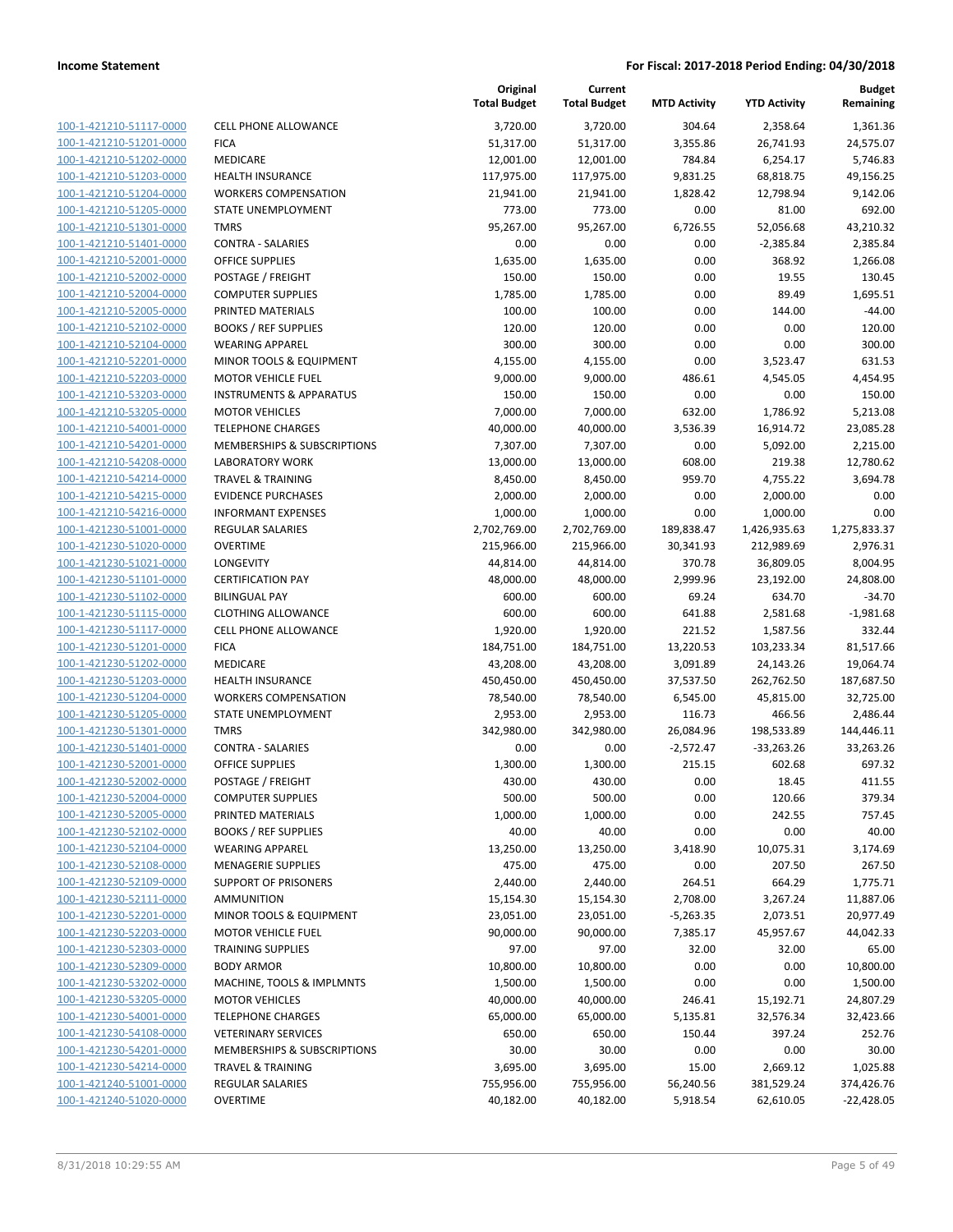| 100-1-421240-51021-0000        |
|--------------------------------|
| 100-1-421240-51101-0000        |
| 100-1-421240-51102-0000        |
| 100-1-421240-51115-0000        |
| 100-1-421240-51117-0000        |
| 100-1-421240-51201-0000        |
| 100-1-421240-51202-0000        |
| 100-1-421240-51203-0000        |
| 100-1-421240-51204-0000        |
| 100-1-421240-51205-0000        |
| 100-1-421240-51301-0000        |
| 100-1-421240-51302-0000        |
| 100-1-421240-51401-0000        |
| 100-1-421240-52001-0000        |
| 100-1-421240-52002-0000        |
|                                |
| 100-1-421240-52004-0000        |
| 100-1-421240-52005-0000        |
| 100-1-421240-52102-0000        |
| 100-1-421240-52104-0000        |
| 100-1-421240-52201-0000        |
| 100-1-421240-52203-0000        |
| 100-1-421240-52303-0000        |
| 100-1-421240-53202-0000        |
| 100-1-421240-53205-0000        |
| 100-1-421240-53207-0000        |
| 100-1-421240-54001-0000        |
| 100-1-421240-54101-0000        |
| 100-1-421240-54201-0000        |
| 100-1-421240-54212-0000        |
| 100-1-421240-54214-0000        |
| 100-1-421240-55207-0000        |
|                                |
| 100-1-421240-55231-0000        |
| 100-1-421240-55232-0000        |
| 100-1-421600-52104-0000        |
| 100-1-421600-52111-0000        |
| 100-1-421600-52201-0000        |
| 100-1-421600-52206-0000        |
| 100-1-421600-52309-0000        |
| 100-1-421600-53202-0000        |
| 100-1-421600-54201-0000        |
| 100-1-421600-54214-0000        |
| <u>100-1-421600-55201-0000</u> |
| 100-1-422100-51001-0000        |
| <u>100-1-422100-51020-0000</u> |
| 100-1-422100-51021-0000        |
| <u>100-1-422100-51101-0000</u> |
|                                |
| <u>100-1-422100-51116-0000</u> |
| <u>100-1-422100-51117-0000</u> |
| <u>100-1-422100-51201-0000</u> |
| 100-1-422100-51202-0000        |
| <u>100-1-422100-51203-0000</u> |
| 100-1-422100-51204-0000        |
| <u>100-1-422100-51205-0000</u> |
| <u>100-1-422100-51301-0000</u> |
| <u>100-1-422100-51302-0000</u> |
| <u>100-1-422100-52001-0000</u> |
| 100-1-422100-52002-0000        |
| <u>100-1-422100-52102-0000</u> |
| <u>100-1-422100-52103-0000</u> |
|                                |

|                                                    |                                                | Original<br><b>Total Budget</b> | Current<br><b>Total Budget</b> | <b>MTD Activity</b> | <b>YTD Activity</b>    | <b>Budget</b><br>Remaining |
|----------------------------------------------------|------------------------------------------------|---------------------------------|--------------------------------|---------------------|------------------------|----------------------------|
| 100-1-421240-51021-0000                            | LONGEVITY                                      | 13,012.00                       | 13,012.00                      | 184.62              | 10,303.85              | 2,708.15                   |
| 100-1-421240-51101-0000                            | <b>CERTIFICATION PAY</b>                       | 13,200.00                       | 13,200.00                      | 1,107.68            | 8,030.68               | 5,169.32                   |
| 100-1-421240-51102-0000                            | <b>BILINGUAL PAY</b>                           | 2,100.00                        | 2,100.00                       | 69.24               | 519.30                 | 1,580.70                   |
| 100-1-421240-51115-0000                            | <b>CLOTHING ALLOWANCE</b>                      | 0.00                            | 0.00                           | 9.24                | 46.20                  | $-46.20$                   |
| 100-1-421240-51117-0000                            | <b>CELL PHONE ALLOWANCE</b>                    | 1,920.00                        | 1,920.00                       | 147.68              | 1,107.60               | 812.40                     |
| 100-1-421240-51201-0000                            | <b>FICA</b>                                    | 20,958.00                       | 20,958.00                      | 1,719.19            | 13,781.53              | 7,176.47                   |
| 100-1-421240-51202-0000                            | MEDICARE                                       | 11,958.00                       | 11,958.00                      | 853.13              | 6,489.55               | 5,468.45                   |
| 100-1-421240-51203-0000                            | <b>HEALTH INSURANCE</b>                        | 198,413.00                      | 198,413.00                     | 16,534.42           | 115,740.94             | 82,672.06                  |
| 100-1-421240-51204-0000                            | <b>WORKERS COMPENSATION</b>                    | 4,594.00                        | 4,594.00                       | 382.83              | 2,679.81               | 1,914.19                   |
| 100-1-421240-51205-0000                            | <b>STATE UNEMPLOYMENT</b>                      | 1,371.00                        | 1,371.00                       | 203.12              | 361.15                 | 1,009.85                   |
| 100-1-421240-51301-0000                            | <b>TMRS</b>                                    | 44,858.00                       | 44,858.00                      | 3,493.58            | 27,030.44              | 17,827.56                  |
| 100-1-421240-51302-0000                            | FR&R RETIREMENT                                | 70,544.00                       | 70,544.00                      | 5,662.32            | 39,821.91              | 30,722.09                  |
| 100-1-421240-51401-0000                            | <b>CONTRA - SALARIES</b>                       | 0.00                            | 0.00                           | 0.00                | $-1,088.02$            | 1,088.02                   |
| 100-1-421240-52001-0000                            | <b>OFFICE SUPPLIES</b>                         | 2,247.00                        | 2,247.00                       | 229.46              | 2,117.91               | 129.09                     |
| 100-1-421240-52002-0000                            | POSTAGE / FREIGHT                              | 2,290.00                        | 2,290.00                       | 0.00                | 811.92                 | 1,478.08                   |
| 100-1-421240-52004-0000                            | <b>COMPUTER SUPPLIES</b>                       | 500.00                          | 500.00                         | 0.00                | 551.75                 | $-51.75$                   |
| 100-1-421240-52005-0000                            | PRINTED MATERIALS                              | 535.00                          | 535.00                         | 494.00              | 494.00                 | 41.00                      |
| 100-1-421240-52102-0000                            | <b>REFERENCE SUPPLIES</b>                      | 1,400.00                        | 1,400.00                       | 0.00                | 0.00                   | 1,400.00                   |
| 100-1-421240-52104-0000                            | <b>WEARING APPAREL</b>                         | 1,800.00                        | 1,800.00                       | 0.00                | 287.85                 | 1,512.15                   |
| 100-1-421240-52201-0000                            | MINOR TOOLS & EQUIPMENT                        | 2,200.00                        | 2,200.00                       | 406.76              | 1,599.27               | 600.73                     |
| 100-1-421240-52203-0000                            | <b>MOTOR VEHICLE FUEL</b>                      | 600.00                          | 600.00                         | 0.00                | 111.65                 | 488.35                     |
| 100-1-421240-52303-0000                            | <b>TRAINING SUPPLIES</b>                       | 970.00                          | 970.00                         | 101.12              | 166.93                 | 803.07                     |
| 100-1-421240-53202-0000                            | MACHINE, TOOLS & IMPLMNTS                      | 194.00                          | 194.00                         | 0.00                | 194.00                 | 0.00                       |
| 100-1-421240-53205-0000                            | <b>MOTOR VEHICLES</b>                          | 840.00                          | 840.00                         | 200.30              | 200.30                 | 639.70                     |
| 100-1-421240-53207-0000                            | RADIO/COMMUNICATIONS                           | 46,288.00                       | 46,288.00                      | 0.00                | 48,881.00              | $-2,593.00$                |
| 100-1-421240-54001-0000                            | <b>TELEPHONE CHARGES</b>                       | 38,500.00                       | 38,500.00                      | 3,470.98            | 18,335.98              | 20,164.02                  |
| 100-1-421240-54101-0000                            | PROFESSIONAL SERVICES                          | 18,106.00                       | 18,106.00                      | 595.88              | 11,202.62              | 6,903.38                   |
| 100-1-421240-54201-0000                            | MEMBERSHIPS & SUBSCRIPTIONS                    | 1,263.00                        | 1,263.00                       | 0.00                | 50.00                  | 1,213.00                   |
| 100-1-421240-54212-0000                            | PRINTING                                       | 485.00                          | 485.00                         | 0.00                | 0.00                   | 485.00                     |
| 100-1-421240-54214-0000<br>100-1-421240-55207-0000 | <b>TRAVEL &amp; TRAINING</b>                   | 19,725.00                       | 19,725.00                      | 2,220.00            | 10,378.33              | 9,346.67                   |
|                                                    | RADIO COMMUNICATION EQUIP                      | 0.00                            | 0.00                           | 0.00                | 3,278.00               | $-3,278.00$                |
| 100-1-421240-55231-0000<br>100-1-421240-55232-0000 | LESS LETHAL PROGRAM<br><b>FIREARMS PROGRAM</b> | 18,010.00<br>25,884.90          | 18,010.00                      | 0.00<br>0.00        | 14,269.89<br>23,077.03 | 3,740.11<br>2,807.87       |
| 100-1-421600-52104-0000                            | <b>WEARING APPAREL</b>                         | 3,321.00                        | 25,884.90<br>3,321.00          | 161.62              | 1,747.37               | 1,573.63                   |
| 100-1-421600-52111-0000                            | AMMUNITION                                     | 6,650.00                        | 6,650.00                       | 0.00                | 3,914.40               | 2,735.60                   |
| 100-1-421600-52201-0000                            | MINOR TOOLS & EQUIPMENT                        | 23,190.83                       | 23,190.83                      | 0.00                | 22,439.00              | 751.83                     |
| 100-1-421600-52206-0000                            | SPECIAL OPS EQUIPMENT                          | 6,820.00                        | 6,820.00                       | 2,746.68            | 3,945.30               | 2,874.70                   |
| 100-1-421600-52309-0000                            | <b>BODY ARMOR</b>                              | 13,528.00                       | 13,528.00                      | 0.00                | 13,528.00              | 0.00                       |
| 100-1-421600-53202-0000                            | MACHINE, TOOLS & IMPLMNTS                      | 50.00                           | 50.00                          | 0.00                | 25.55                  | 24.45                      |
| 100-1-421600-54201-0000                            | MEMBERSHIPS & SUBSCRIPTIONS                    | 440.00                          | 440.00                         | 0.00                | 0.00                   | 440.00                     |
| 100-1-421600-54214-0000                            | <b>TRAVEL &amp; TRAINING</b>                   | 6,400.00                        | 3,400.00                       | 795.50              | 3,050.35               | 349.65                     |
| 100-1-421600-55201-0000                            | <b>EQUIPMENT PURCHASES</b>                     | 5,340.25                        | 8,340.25                       | 2,937.75            | 7,204.11               | 1,136.14                   |
| 100-1-422100-51001-0000                            | <b>REGULAR SALARIES</b>                        | 240,456.00                      | 240,456.00                     | 18,855.68           | 140,155.77             | 100,300.23                 |
| 100-1-422100-51020-0000                            | <b>OVERTIME</b>                                | 1,336.00                        | 1,336.00                       | 0.00                | 9,346.18               | $-8,010.18$                |
| 100-1-422100-51021-0000                            | LONGEVITY                                      | 3,712.00                        | 3,712.00                       | 114.46              | 3,062.46               | 649.54                     |
| 100-1-422100-51101-0000                            | <b>CERTIFICATION PAY</b>                       | 3,720.00                        | 3,720.00                       | 295.40              | 2,215.50               | 1,504.50                   |
| 100-1-422100-51116-0000                            | CAR ALLOWANCE                                  | 7,800.00                        | 7,800.00                       | 507.68              | 3,807.60               | 3,992.40                   |
| 100-1-422100-51117-0000                            | CELL PHONE ALLOWANCE                           | 1,920.00                        | 1,920.00                       | 120.00              | 900.00                 | 1,020.00                   |
| 100-1-422100-51201-0000                            | <b>FICA</b>                                    | 3,079.00                        | 3,079.00                       | 200.62              | 1,651.87               | 1,427.13                   |
| 100-1-422100-51202-0000                            | <b>MEDICARE</b>                                | 3,749.00                        | 3,749.00                       | 281.92              | 2,271.89               | 1,477.11                   |
| 100-1-422100-51203-0000                            | HEALTH INSURANCE                               | 32,175.00                       | 32,175.00                      | 2,681.25            | 18,768.75              | 13,406.25                  |
| 100-1-422100-51204-0000                            | <b>WORKERS COMPENSATION</b>                    | 4,666.00                        | 4,666.00                       | 388.83              | 2,721.81               | 1,944.19                   |
| 100-1-422100-51205-0000                            | STATE UNEMPLOYMENT                             | 211.00                          | 211.00                         | 0.00                | 27.01                  | 183.99                     |
| 100-1-422100-51301-0000                            | <b>TMRS</b>                                    | 5,717.00                        | 5,717.00                       | 424.94              | 3,345.73               | 2,371.27                   |
| 100-1-422100-51302-0000                            | FR&R RETIREMENT                                | 36,138.00                       | 36,138.00                      | 2,808.88            | 22,474.07              | 13,663.93                  |
| 100-1-422100-52001-0000                            | <b>OFFICE SUPPLIES</b>                         | 1,177.00                        | 1,177.00                       | 73.33               | 982.22                 | 194.78                     |
| 100-1-422100-52002-0000                            | POSTAGE / FREIGHT                              | 100.00                          | 100.00                         | 2.26                | 39.66                  | 60.34                      |
| 100-1-422100-52102-0000                            | REFERENCE SUPPLIES                             | 2,540.00                        | 2,540.00                       | 0.00                | 2,309.02               | 230.98                     |
| 100-1-422100-52103-0000                            | <b>MEETING SUPPLIES</b>                        | 900.00                          | 900.00                         | 0.00                | 878.51                 | 21.49                      |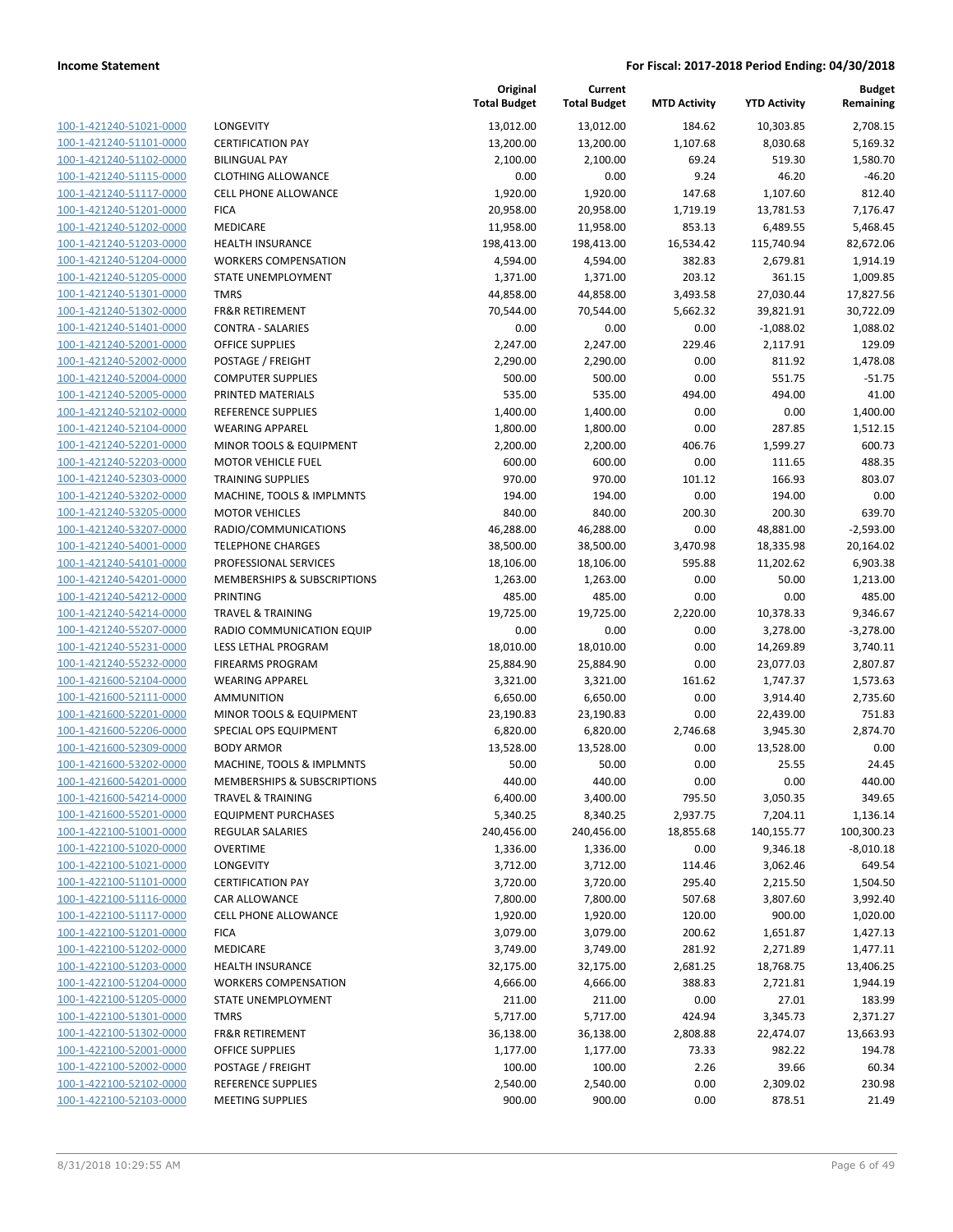| 100-1-422100-52104-0000              |
|--------------------------------------|
| 100-1-422100-52201-0000              |
| 100-1-422100-53207-0000              |
| <u>100-1-422100-54001-0000</u>       |
| 100-1-422100-54002-0000              |
| $100 - 1$<br>-422100-54101-0000      |
| 100-1-422100-54201-0000              |
| 100-1-422100-54214-0000              |
| 100-1-422200-51001-0000              |
| 100-1-422200-51020-0000              |
| $100 - 1$<br>-422200-51021-0000      |
| 100-1-422200-51101-0000              |
| 100-1-422200-51102-0000              |
| <u>100-1-422200-51117-0000</u>       |
| 100-1-422200-51202-0000              |
| -422200-51203-0000<br>$100 - 1$      |
| 100-1-422200-51204-0000              |
| 100-1-422200-51205-0000              |
| <u>100-1-422200-51302-0000</u>       |
| 100-1-422200-51401-0000              |
| $100 - 1$<br>-422200-52001-0000      |
| 100-1-422200-52101-0000              |
| 100-1-422200-52104-0000              |
|                                      |
| <u>100-1-422200-52201-0000</u>       |
| 100-1-422200-52203-0000<br>$100 - 1$ |
| -422200-52205-0000                   |
| 100-1-422200-52207-0000              |
| 100-1-422200-52306-0000              |
| <u>100-1-422200-53202-0000</u>       |
| 100-1-422200-53205-0000              |
| $100 - 1$<br>-422200-53208-0000      |
| 100-1-422200-53213-0000              |
| 100-1-422200-53402-0000              |
| <u>100-1-422200-54001-0000</u>       |
| 100-1-422200-54002-0000              |
| $100 - 1$<br>-422200-54109-0000      |
| 100-1-422200-54214-0000              |
| 100-1-422200-54908-0000              |
| <u>100-1-422200-55201-0000</u>       |
| 100-1-422200-55207-0000              |
| $100 - 1$<br>-422300-51001-0000      |
| <u>100-1-422300-51020-0000</u>       |
| <u>100-1-422300-51021-0000</u>       |
| <u>100-1-422300-51101-0000</u>       |
| <u>100-1-422300-51117-0000</u>       |
| <u>100-1-422300-51201-0000</u>       |
| 100-1-422300-51202-0000              |
| 100-1-422300-51203-0000              |
| <u>100-1-422300-51204-0000</u>       |
| 100-1-422300-51205-0000              |
| 100-1-422300-51302-0000              |
| 100-1-422300-51401-0000              |
| <u>100-1-422300-52001-0000</u>       |
| <u>100-1-422300-52002-0000</u>       |
| <u>100-1-422300-52005-0000</u>       |
| 100-1-422300-52104-0000              |
|                                      |
| <u>100-1-422300-52201-0000</u>       |
| 100-1-422300-52203-0000              |
| <u>100-1-422300-52304-0000</u>       |

|                                                    |                                              | Original<br><b>Total Budget</b> | Current<br><b>Total Budget</b> | <b>MTD Activity</b> | <b>YTD Activity</b>  | <b>Budget</b><br>Remaining |
|----------------------------------------------------|----------------------------------------------|---------------------------------|--------------------------------|---------------------|----------------------|----------------------------|
| 100-1-422100-52104-0000                            | <b>WEARING APPAREL</b>                       | 1,301.00                        | 801.00                         | 109.00              | 140.47               | 660.53                     |
| 100-1-422100-52201-0000                            | MINOR TOOLS & EQUIPMENT                      | 0.00                            | 0.00                           | 21.94               | 255.70               | $-255.70$                  |
| 100-1-422100-53207-0000                            | RADIO/COMMUNICATIONS                         | 7,000.00                        | 7,000.00                       | 0.00                | 1,327.75             | 5,672.25                   |
| 100-1-422100-54001-0000                            | <b>TELEPHONE CHARGES</b>                     | 5,500.00                        | 5,500.00                       | 420.31              | 2,706.58             | 2,793.42                   |
| 100-1-422100-54002-0000                            | <b>UTILITY CHARGES</b>                       | 5,400.00                        | 5,400.00                       | 373.12              | 2,756.12             | 2,643.88                   |
| 100-1-422100-54101-0000                            | PROFESSIONAL SERVICES                        | 7,600.00                        | 7,600.00                       | 0.00                | 76.94                | 7,523.06                   |
| 100-1-422100-54201-0000                            | MEMBERSHIPS & SUBSCRIPTIONS                  | 5,765.00                        | 5,765.00                       | 0.00                | 3,757.94             | 2,007.06                   |
| 100-1-422100-54214-0000                            | <b>TRAVEL &amp; TRAINING</b>                 | 5,500.00                        | 5,500.00                       | 0.00                | 2,498.07             | 3,001.93                   |
| 100-1-422200-51001-0000                            | <b>REGULAR SALARIES</b>                      | 2,857,464.00                    | 2,857,464.00                   | 209,881.87          | 1,607,162.81         | 1,250,301.19               |
| 100-1-422200-51020-0000                            | <b>OVERTIME</b>                              | 345,659.00                      | 345,659.00                     | 29,762.74           | 324,305.71           | 21,353.29                  |
| 100-1-422200-51021-0000                            | LONGEVITY                                    | 51,002.00                       | 51,002.00                      | 297.84              | 49,675.06            | 1,326.94                   |
| 100-1-422200-51101-0000                            | <b>CERTIFICATION PAY</b>                     | 61,440.00                       | 61,440.00                      | 5,206.26            | 38,031.55            | 23,408.45                  |
| 100-1-422200-51102-0000                            | <b>BILINGUAL PAY</b>                         | 600.00                          | 600.00                         | 46.16               | 346.20               | 253.80                     |
| 100-1-422200-51117-0000                            | <b>CELL PHONE ALLOWANCE</b>                  | 1,560.00                        | 1,560.00                       | 119.06              | 892.95               | 667.05                     |
| 100-1-422200-51202-0000                            | <b>MEDICARE</b>                              | 47,969.00                       | 47,969.00                      | 3,433.35            | 28,978.49            | 18,990.51                  |
| 100-1-422200-51203-0000                            | <b>HEALTH INSURANCE</b>                      | 514,800.00                      | 514,800.00                     | 42,900.00           | 300,300.00           | 214,500.00                 |
| 100-1-422200-51204-0000                            | <b>WORKERS COMPENSATION</b>                  | 71,404.00                       | 71,404.00                      | 5,950.33            | 41,652.31            | 29,751.69                  |
| 100-1-422200-51205-0000                            | STATE UNEMPLOYMENT                           | 3,375.00                        | 3,375.00                       | 80.49               | 491.72               | 2,883.28                   |
| 100-1-422200-51302-0000                            | <b>FR&amp;R RETIREMENT</b>                   | 572,317.00                      | 572,317.00                     | 43,605.95           | 348,550.70           | 223,766.30                 |
| 100-1-422200-51401-0000                            | <b>CONTRA - SALARIES</b>                     | 0.00                            | 0.00                           | $-270.00$           | $-164,807.77$        | 164,807.77                 |
| 100-1-422200-52001-0000                            | <b>OFFICE SUPPLIES</b>                       | 1,223.00                        | 1,223.00                       | 0.00                | 307.09               | 915.91                     |
| 100-1-422200-52101-0000                            | <b>JANITORIAL SUPPLIES</b>                   | 6,000.00                        | 6,000.00                       | 376.86              | 3,142.71             | 2,857.29                   |
| 100-1-422200-52104-0000                            | <b>WEARING APPAREL</b>                       | 20,079.00                       | 19,079.00                      | 3,136.11            | 7,357.20             | 11,721.80                  |
| 100-1-422200-52201-0000                            | MINOR TOOLS & EQUIPMENT                      | 29,542.00                       | 29,542.00                      | 139.29              | 24,269.83            | 5,272.17                   |
| 100-1-422200-52203-0000                            | <b>MOTOR VEHICLE FUEL</b>                    | 25,000.00                       | 25,000.00                      | 1,869.09            | 15,959.30            | 9,040.70                   |
| 100-1-422200-52205-0000                            | FIRST RESPONDER SUPPLIES                     | 19,500.00                       | 19,500.00                      | 0.00                | 9,643.70             | 9,856.30                   |
| 100-1-422200-52207-0000<br>100-1-422200-52306-0000 | <b>BUNKER GEAR</b><br><b>HAZMAT SUPPLIES</b> | 32,600.00                       | 34,100.00                      | 1,422.90            | 21,718.12            | 12,381.88                  |
| 100-1-422200-53202-0000                            | MACHINE, TOOLS & IMPLMNTS                    | 13,000.00<br>1,800.00           | 13,000.00<br>1,800.00          | 2,910.74<br>662.00  | 3,180.69<br>1,793.09 | 9,819.31<br>6.91           |
| 100-1-422200-53205-0000                            | <b>MOTOR VEHICLES</b>                        | 50,000.00                       | 50,000.00                      | 708.29              | 36,794.29            | 13,205.71                  |
| 100-1-422200-53208-0000                            | FIRE HOSE/NOZZLES                            | 6,500.00                        | 6,500.00                       | 1,217.00            | 1,264.77             | 5,235.23                   |
| 100-1-422200-53213-0000                            | <b>SCBA MAINTENANCE</b>                      | 2,000.00                        | 2,000.00                       | 0.00                | 0.00                 | 2,000.00                   |
| 100-1-422200-53402-0000                            | <b>BUILDING MAINTENANCE</b>                  | 9,567.00                        | 9,567.00                       | 0.00                | 0.00                 | 9,567.00                   |
| 100-1-422200-54001-0000                            | <b>TELEPHONE CHARGES</b>                     | 7,500.00                        | 7,500.00                       | 580.56              | 3,921.51             | 3,578.49                   |
| 100-1-422200-54002-0000                            | <b>UTILITY CHARGES</b>                       | 55,000.00                       | 55,000.00                      | 4,340.65            | 35,606.45            | 19,393.55                  |
| 100-1-422200-54109-0000                            | INSPECTIONS/TESTING                          | 7,640.00                        | 7,640.00                       | 498.75              | 3,635.00             | 4,005.00                   |
| 100-1-422200-54214-0000                            | <b>TRAVEL &amp; TRAINING</b>                 | 16,650.00                       | 16,650.00                      | 0.00                | 2,483.64             | 14,166.36                  |
| 100-1-422200-54908-0000                            | <b>LEASE PURCHASE PAYMENTS</b>               | 65,073.00                       | 65,073.00                      | 5,419.72            | 37,938.04            | 27,134.96                  |
| 100-1-422200-55201-0000                            | <b>EQUIPMENT PURCHASES</b>                   | 675.00                          | 675.00                         | 0.00                | 498.00               | 177.00                     |
| 100-1-422200-55207-0000                            | RADIO COMMUNICATION EQUIP                    | 7,000.00                        | 7,000.00                       | 0.00                | 0.00                 | 7,000.00                   |
| 100-1-422300-51001-0000                            | REGULAR SALARIES                             | 96,132.00                       | 96,132.00                      | 7,838.56            | 56,463.24            | 39,668.76                  |
| 100-1-422300-51020-0000                            | <b>OVERTIME</b>                              | 9,613.20                        | 9,613.20                       | 0.00                | 1,100.07             | 8,513.13                   |
| 100-1-422300-51021-0000                            | LONGEVITY                                    | 1,552.00                        | 1,552.00                       | 0.00                | 1,552.00             | 0.00                       |
| 100-1-422300-51101-0000                            | <b>CERTIFICATION PAY</b>                     | 1,920.00                        | 1,920.00                       | 147.70              | 1,107.75             | 812.25                     |
| 100-1-422300-51117-0000                            | <b>CELL PHONE ALLOWANCE</b>                  | 600.00                          | 600.00                         | 46.16               | 346.20               | 253.80                     |
| 100-1-422300-51201-0000                            | <b>FICA</b>                                  | 7,002.00                        | 7,002.00                       | 0.00                | 0.00                 | 7,002.00                   |
| 100-1-422300-51202-0000                            | MEDICARE                                     | 1,638.00                        | 1,638.00                       | 116.49              | 874.47               | 763.53                     |
| 100-1-422300-51203-0000                            | <b>HEALTH INSURANCE</b>                      | 10,725.00                       | 10,725.00                      | 893.75              | 6,256.25             | 4,468.75                   |
| 100-1-422300-51204-0000                            | <b>WORKERS COMPENSATION</b>                  | 2,438.00                        | 2,438.00                       | 203.17              | 1,422.19             | 1,015.81                   |
| 100-1-422300-51205-0000                            | STATE UNEMPLOYMENT                           | 70.00                           | 70.00                          | 0.00                | 9.00                 | 61.00                      |
| 100-1-422300-51302-0000                            | <b>FR&amp;R RETIREMENT</b>                   | 19,538.00                       | 19,538.00                      | 1,389.61            | 10,458.49            | 9,079.51                   |
| 100-1-422300-51401-0000                            | <b>CONTRA - SALARIES</b>                     | 0.00                            | 0.00                           | $-22,119.19$        | $-22,119.19$         | 22,119.19                  |
| 100-1-422300-52001-0000                            | <b>OFFICE SUPPLIES</b>                       | 516.00                          | 516.00                         | 0.00                | 95.48                | 420.52                     |
| 100-1-422300-52002-0000                            | POSTAGE / FREIGHT                            | 100.00                          | 100.00                         | 0.00                | 8.70                 | 91.30                      |
| 100-1-422300-52005-0000                            | PRINTED MATERIALS                            | 424.00                          | 424.00                         | 374.00              | 398.00               | 26.00                      |
| 100-1-422300-52104-0000                            | <b>WEARING APPAREL</b>                       | 1,205.00                        | 1,205.00                       | 0.00                | 757.82               | 447.18                     |
| 100-1-422300-52201-0000                            | MINOR TOOLS & EQUIPMENT                      | 535.00                          | 535.00                         | 0.00                | 145.33               | 389.67                     |
| 100-1-422300-52203-0000                            | <b>MOTOR VEHICLE FUEL</b>                    | 2,200.00                        | 2,200.00                       | 33.30               | 359.72               | 1,840.28                   |
| 100-1-422300-52304-0000                            | FIRE PREVENTION SUPPLIES                     | 9,252.00                        | 9,252.00                       | 557.60              | 4,875.16             | 4,376.84                   |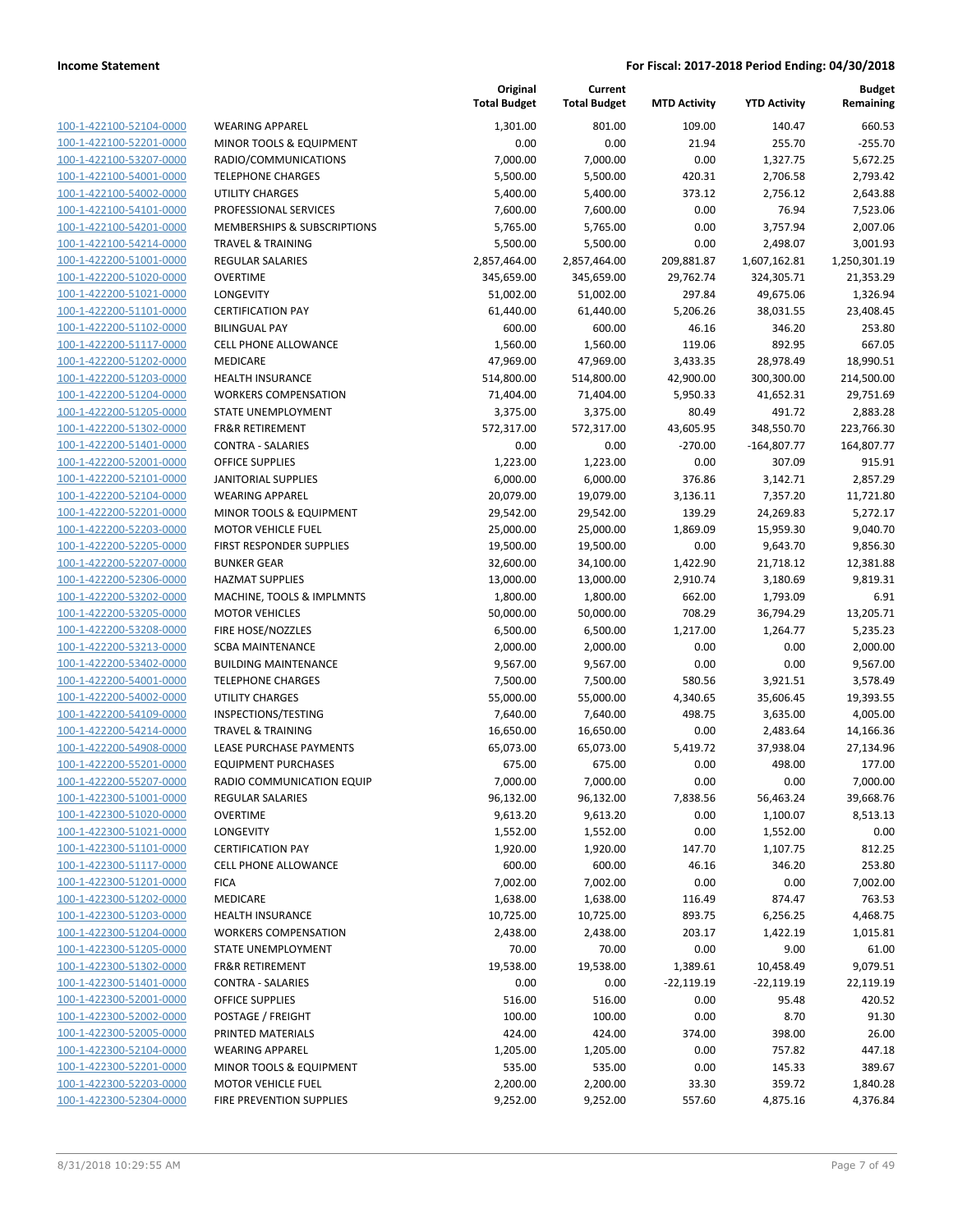| 100-1-422300-53205-0000                                          |
|------------------------------------------------------------------|
| 100-1-422300-54001-0000                                          |
| 100-1-422300-54201-0000                                          |
| <u>100-1-422300-54208-0000</u>                                   |
| 100-1-422300-54210-0000                                          |
| 100-1-422300-54214-0000                                          |
| 100-1-422300-54217-0000                                          |
| <u>100-1-422400-53209-0000</u>                                   |
| 100-1-422400-54001-0000                                          |
|                                                                  |
| 100-1-422400-54201-0000                                          |
| 100-1-422400-54214-0000                                          |
| 100-1-431100-51001-0000                                          |
| 100-1-431100-51021-0000                                          |
| <u>100-1-431100-51116-0000</u>                                   |
| 100-1-431100-51117-0000                                          |
| 100-1-431100-51201-0000                                          |
| 100-1-431100-51202-0000                                          |
| 100-1-431100-51203-0000                                          |
| 100-1-431100-51204-0000                                          |
| 100-1-431100-51205-0000                                          |
| 100-1-431100-51301-0000                                          |
| 100-1-431100-52001-0000                                          |
|                                                                  |
| 100-1-431100-52002-0000                                          |
| <u>100-1-431100-52203-0000</u>                                   |
| 100-1-431100-53201-0000                                          |
| 100-1-431100-53205-0000                                          |
| 100-1-431100-53207-0000                                          |
| 100-1-431100-54001-0000                                          |
| 100-1-431100-54002-0000                                          |
| 100-1-431100-54101-0000                                          |
| 100-1-431100-54201-0000                                          |
| 100-1-431100-54214-0000                                          |
| <u>100-1-431200-51001-0000</u>                                   |
| <u>100-1-431200-51020-0000</u>                                   |
| 100-1-431200-51021-0000                                          |
| 100-1-431200-51117-0000                                          |
| 100-1-431200-51201-0000                                          |
| 100-1-431200-51202-0000                                          |
| 100-1-431200-51203-0000                                          |
| 100-1-431200-51204-0000                                          |
|                                                                  |
| 100-1-431200-51205-0000                                          |
| 100-1-431200-51301-0000                                          |
| 100-1-431200-52001-0000                                          |
|                                                                  |
| 100-1-431200-52002-0000                                          |
| <u>100-1-431200-52103-0000</u>                                   |
| <u>100-1-431200-52104-0000</u>                                   |
| 100-1-431200-52106-0000                                          |
| <u>100-1-431200-52107-0000</u>                                   |
| <u>100-1-431200-52201-0000</u>                                   |
| <u>100-1-431200-52203-0000</u>                                   |
| 100-1-431200-52302-0000                                          |
| 100-1-431200-52303-0000                                          |
|                                                                  |
| <u>100-1-431200-53202-0000</u>                                   |
| <u>100-1-431200-53205-0000</u>                                   |
| <u>100-1-431200-53207-0000</u>                                   |
| <u>100-1-431200-53301-0000</u>                                   |
| 100-1-431200-53303-0000                                          |
| <u>100-1-431200-53305-0000</u><br><u>100-1-431200-53308-0000</u> |

|                         |                                         | Original<br><b>Total Budget</b> | Current<br><b>Total Budget</b> | <b>MTD Activity</b> | <b>YTD Activity</b> | <b>Budget</b><br>Remaining |
|-------------------------|-----------------------------------------|---------------------------------|--------------------------------|---------------------|---------------------|----------------------------|
| 100-1-422300-53205-0000 | <b>MOTOR VEHICLES</b>                   | 680.00                          | 680.00                         | 84.99               | 607.31              | 72.69                      |
| 100-1-422300-54001-0000 | <b>TELEPHONE CHARGES</b>                | 600.00                          | 600.00                         | 27.69               | 199.68              | 400.32                     |
| 100-1-422300-54201-0000 | MEMBERSHIPS & SUBSCRIPTIONS             | 1,851.00                        | 1,851.00                       | 0.00                | 36.04               | 1,814.96                   |
| 100-1-422300-54208-0000 | <b>LABORATORY WORK</b>                  | 600.00                          | 600.00                         | 0.00                | 0.00                | 600.00                     |
| 100-1-422300-54210-0000 | PHOTO PROCESSING                        | 50.00                           | 50.00                          | 0.00                | 0.00                | 50.00                      |
| 100-1-422300-54214-0000 | <b>TRAVEL &amp; TRAINING</b>            | 3,100.00                        | 3,100.00                       | 0.00                | 1,792.32            | 1,307.68                   |
| 100-1-422300-54217-0000 | <b>AWARDS PROGRAM</b>                   | 500.00                          | 500.00                         | 500.00              | 500.00              | 0.00                       |
| 100-1-422400-53209-0000 | HARDWARE/SOFTWARE                       | 12,500.00                       | 12,500.00                      | 0.00                | 10,000.00           | 2,500.00                   |
| 100-1-422400-54001-0000 | <b>TELEPHONE CHARGES</b>                | 2,000.00                        | 2,000.00                       | 438.24              | 2,105.15            | $-105.15$                  |
| 100-1-422400-54201-0000 | MEMBERSHIPS & SUBSCRIPTIONS             | 3,100.00                        | 3,100.00                       | 0.00                | 3,000.00            | 100.00                     |
| 100-1-422400-54214-0000 | <b>TRAVEL &amp; TRAINING</b>            | 1,200.00                        | 1,200.00                       | 0.00                | 1,018.77            | 181.23                     |
| 100-1-431100-51001-0000 | <b>REGULAR SALARIES</b>                 | 129,182.00                      | 129,182.00                     | 9,891.05            | 73,578.57           | 55,603.43                  |
| 100-1-431100-51021-0000 | LONGEVITY                               | 342.00                          | 342.00                         | 0.00                | 342.00              | 0.00                       |
| 100-1-431100-51116-0000 | CAR ALLOWANCE                           | 4,200.00                        | 4,200.00                       | 323.08              | 2,423.10            | 1,776.90                   |
| 100-1-431100-51117-0000 | <b>CELL PHONE ALLOWANCE</b>             | 420.00                          | 420.00                         | 32.30               | 242.25              | 177.75                     |
| 100-1-431100-51201-0000 | <b>FICA</b>                             | 8,738.00                        | 8,738.00                       | 599.62              | 4,523.72            | 4,214.28                   |
| 100-1-431100-51202-0000 | MEDICARE                                | 1,939.00                        | 1,939.00                       | 140.24              | 1,058.00            | 881.00                     |
| 100-1-431100-51203-0000 | <b>HEALTH INSURANCE</b>                 | 21,450.00                       | 21,450.00                      | 1,787.50            | 12,512.50           | 8,937.50                   |
| 100-1-431100-51204-0000 | <b>WORKERS COMPENSATION</b>             | 366.00                          | 366.00                         | 30.50               | 213.50              | 152.50                     |
| 100-1-431100-51205-0000 | STATE UNEMPLOYMENT                      | 141.00                          | 141.00                         | 18.43               | 35.40               | 105.60                     |
| 100-1-431100-51301-0000 | <b>TMRS</b>                             | 15,392.00                       | 15,392.00                      | 1,190.64            | 8,742.63            | 6,649.37                   |
| 100-1-431100-52001-0000 | <b>OFFICE SUPPLIES</b>                  | 850.00                          | 850.00                         | 293.28              | 468.64              | 381.36                     |
| 100-1-431100-52002-0000 | POSTAGE / FREIGHT                       | 300.00                          | 300.00                         | 0.00                | 5.62                | 294.38                     |
| 100-1-431100-52203-0000 | <b>MOTOR VEHICLE FUEL</b>               | 200.00                          | 200.00                         | 0.00                | 0.00                | 200.00                     |
| 100-1-431100-53201-0000 | <b>FURNITURE &amp; OFFICE EQUIPMENT</b> | 250.00                          | 250.00                         | 0.00                | 0.00                | 250.00                     |
| 100-1-431100-53205-0000 | <b>MOTOR VEHICLES</b>                   | 400.00                          | 400.00                         | 0.00                | 87.73               | 312.27                     |
| 100-1-431100-53207-0000 | RADIO/COMMUNICATIONS                    | 1,000.00                        | 1,000.00                       | 0.00                | 0.00                | 1,000.00                   |
| 100-1-431100-54001-0000 | <b>TELEPHONE CHARGES</b>                | 3,000.00                        | 3,000.00                       | 389.69              | 2,019.65            | 980.35                     |
| 100-1-431100-54002-0000 | <b>UTILITY CHARGES</b>                  | 1,000.00                        | 1,000.00                       | 0.00                | 687.23              | 312.77                     |
| 100-1-431100-54101-0000 | PROFESSIONAL SERVICES                   | 1,000.00                        | 1,000.00                       | 10.00               | 10.00               | 990.00                     |
| 100-1-431100-54201-0000 | MEMBERSHIPS & SUBSCRIPTIONS             | 600.00                          | 600.00                         | 0.00                | 441.24              | 158.76                     |
| 100-1-431100-54214-0000 | <b>TRAVEL &amp; TRAINING</b>            | 2,500.00                        | 2,500.00                       | 0.00                | 261.96              | 2,238.04                   |
| 100-1-431200-51001-0000 | REGULAR SALARIES                        | 346,775.00                      | 346,775.00                     | 21,622.84           | 156,203.01          | 190,571.99                 |
| 100-1-431200-51020-0000 | <b>OVERTIME</b>                         | 18,000.00                       | 18,000.00                      | 626.79              | 4,736.78            | 13,263.22                  |
| 100-1-431200-51021-0000 | LONGEVITY                               | 6,008.00                        | 6,008.00                       | 0.00                | 5,882.00            | 126.00                     |
| 100-1-431200-51117-0000 | <b>CELL PHONE ALLOWANCE</b>             | 864.00                          | 864.00                         | 33.22               | 249.15              | 614.85                     |
| 100-1-431200-51201-0000 | <b>FICA</b>                             | 23,612.00                       | 23,612.00                      | 1,271.50            | 9,683.65            | 13,928.35                  |
| 100-1-431200-51202-0000 | MEDICARE                                | 5,522.00                        | 5,522.00                       | 297.37              | 2,264.71            | 3,257.29                   |
| 100-1-431200-51203-0000 | <b>HEALTH INSURANCE</b>                 | 117,975.00                      | 117,975.00                     | 9,831.25            | 68,818.75           | 49,156.25                  |
| 100-1-431200-51204-0000 | <b>WORKERS COMPENSATION</b>             | 18,784.00                       | 18,784.00                      | 1,565.33            | 10,957.31           | 7,826.69                   |
| 100-1-431200-51205-0000 | STATE UNEMPLOYMENT                      | 773.00                          | 773.00                         | 212.01              | 272.93              | 500.07                     |
| 100-1-431200-51301-0000 | <b>TMRS</b>                             | 43,835.00                       | 43,835.00                      | 2,589.26            | 19,059.80           | 24,775.20                  |
| 100-1-431200-52001-0000 | <b>OFFICE SUPPLIES</b>                  | 350.00                          | 350.00                         | 0.00                | 0.00                | 350.00                     |
| 100-1-431200-52002-0000 | POSTAGE / FREIGHT                       | 20.00                           | 20.00                          | 0.00                | 0.00                | 20.00                      |
| 100-1-431200-52103-0000 | <b>MEETING SUPPLIES</b>                 | 623.00                          | 623.00                         | 0.00                | 71.00               | 552.00                     |
| 100-1-431200-52104-0000 | <b>WEARING APPAREL</b>                  | 10,746.40                       | 10,746.40                      | 460.40              | 2,674.85            | 8,071.55                   |
| 100-1-431200-52106-0000 | <b>CHEMICAL SUPPLIES</b>                | 2,002.90                        | 2,002.90                       | 365.29              | 449.17              | 1,553.73                   |
| 100-1-431200-52107-0000 | <b>BOTANICAL SUPPLIES</b>               | 449.99                          | 449.99                         | 0.00                | 0.00                | 449.99                     |
| 100-1-431200-52201-0000 | MINOR TOOLS & EQUIPMENT                 | 7,718.65                        | 7,718.65                       | 182.99              | 1,063.85            | 6,654.80                   |
| 100-1-431200-52203-0000 | <b>MOTOR VEHICLE FUEL</b>               | 35,000.00                       | 35,000.00                      | 3,261.63            | 17,710.71           | 17,289.29                  |
| 100-1-431200-52302-0000 | <b>MEDICAL SUPPLIES</b>                 | 150.00                          | 150.00                         | 0.00                | 0.00                | 150.00                     |
| 100-1-431200-52303-0000 | <b>TRAINING SUPPLIES</b>                | 212.99                          | 212.99                         | 0.00                | 117.50              | 95.49                      |
| 100-1-431200-53202-0000 | MACHINE, TOOLS & IMPLMNTS               | 3,389.99                        | 3,389.99                       | 313.70              | 471.20              | 2,918.79                   |
| 100-1-431200-53205-0000 | <b>MOTOR VEHICLES</b>                   | 45,000.00                       | 45,000.00                      | 931.80              | 14,309.43           | 30,690.57                  |
| 100-1-431200-53207-0000 | RADIO/COMMUNICATIONS                    | 5,930.00                        | 5,930.00                       | 0.00                | 4,170.00            | 1,760.00                   |
| 100-1-431200-53301-0000 | SIDEWALKS, CURBS, & GUTTERS             | 12,125.00                       | 12,125.00                      | 0.00                | 3,802.50            | 8,322.50                   |
| 100-1-431200-53303-0000 | MAINT - STREET /ALLEY/APRN/RNWY         | 100,000.00                      | 100,000.00                     | 13,930.59           | 32,469.52           | 67,530.48                  |
| 100-1-431200-53305-0000 | <b>BRIDGES &amp; CULVERTS</b>           | 6,912.80                        | 6,912.80                       | 0.00                | 702.72              | 6,210.08                   |
| 100-1-431200-53308-0000 | <b>STORM SEWERS</b>                     | 5,071.61                        | 5,071.61                       | 1,661.60            | 1,661.60            | 3,410.01                   |
|                         |                                         |                                 |                                |                     |                     |                            |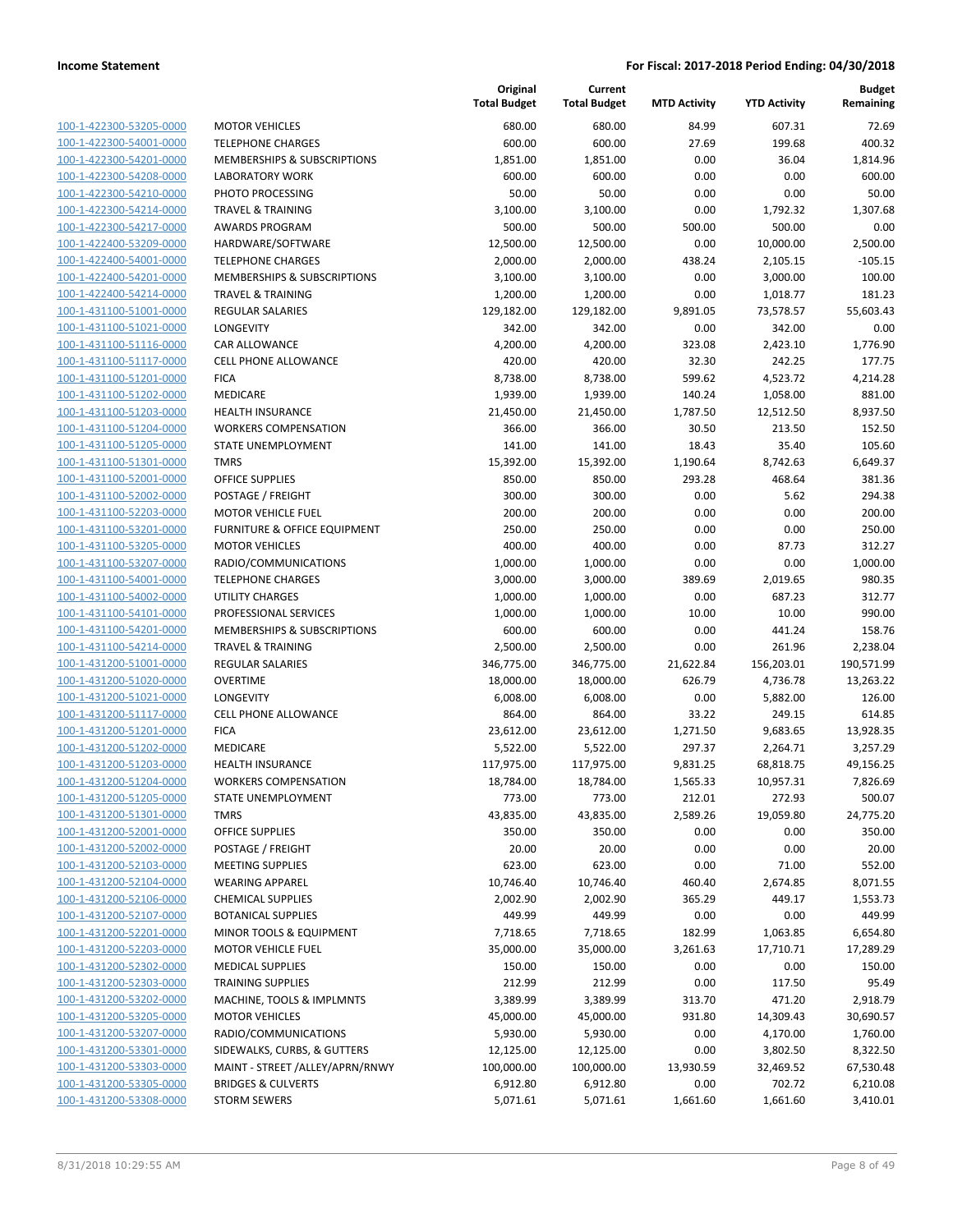| 100-1-431200-54001-0000                                   |
|-----------------------------------------------------------|
| 100-1-431200-54002-0000                                   |
| 100-1-431200-54201-0000                                   |
| 100-1-431200-54214-0000                                   |
| 100-1-431600-51001-0000                                   |
| 100-1-431600-51020-0000                                   |
| 100-1-431600-51021-0000                                   |
| 100-1-431600-51101-0000                                   |
| 100-1-431600-51201-0000                                   |
| <u>100-1-431600-51202-0000</u><br>100-1-431600-51203-0000 |
| 100-1-431600-51204-0000                                   |
| 100-1-431600-51205-0000                                   |
| 100-1-431600-51301-0000                                   |
| <u>100-1-431600-52001-0000</u>                            |
| 100-1-431600-52104-0000                                   |
| 100-1-431600-52106-0000                                   |
| 100-1-431600-52201-0000                                   |
| 100-1-431600-52203-0000                                   |
| <u>100-1-431600-53202-0000</u>                            |
| 100-1-431600-53205-0000                                   |
| 100-1-431600-53207-0000                                   |
| 100-1-431600-53303-0000                                   |
| 100-1-431600-54001-0000                                   |
| <u>100-1-431600-54002-0000</u>                            |
| 100-1-431600-54214-0000                                   |
| 100-1-431700-51001-0000                                   |
| 100-1-431700-51020-0000                                   |
| 100-1-431700-51021-0000                                   |
| 100-1-431700-51117-0000                                   |
| 100-1-431700-51201-0000                                   |
| 100-1-431700-51202-0000                                   |
| 100-1-431700-51203-0000                                   |
| 100-1-431700-51204-0000                                   |
| 100-1-431700-51205-0000                                   |
| 100-1-431700-51301-0000                                   |
| 100-1-431700-52001-0000                                   |
| 100-1-431700-52002-0000                                   |
| 100-1-431700-52104-0000                                   |
| 100-1-431700-52201-0000                                   |
| 100-1-431700-52203-0000                                   |
| <u>100-1-431700-52303-0000</u>                            |
| 100-1-431700-53201-0000                                   |
| <u>100-1-431700-53205-0000</u>                            |
| 100-1-431700-53207-0000                                   |
| <u>100-1-431700-54001-0000</u>                            |
| <u>100-1-431700-54002-0000</u>                            |
| 100-1-431700-54201-0000                                   |
| <u>100-1-431700-54212-0000</u>                            |
| 100-1-431700-54214-0000                                   |
| <u>100-1-431700-54410-0000</u>                            |
| 100-1-441100-51001-0000                                   |
| 100-1-441100-51020-0000                                   |
| <u>100-1-441100-51021-0000</u>                            |
| 100-1-441100-51102-0000<br><u>100-1-441100-51201-0000</u> |
| <u>100-1-441100-51202-0000</u>                            |
| 100-1-441100-51203-0000                                   |
| 100-1-441100-51204-0000                                   |
|                                                           |

|                                                    |                                          | Original<br><b>Total Budget</b> | Current<br><b>Total Budget</b> | <b>MTD Activity</b> | <b>YTD Activity</b> | <b>Budget</b><br>Remaining |
|----------------------------------------------------|------------------------------------------|---------------------------------|--------------------------------|---------------------|---------------------|----------------------------|
| 100-1-431200-54001-0000                            | <b>TELEPHONE CHARGES</b>                 | 2,500.00                        | 2,500.00                       | 146.38              | 1,054.90            | 1,445.10                   |
| 100-1-431200-54002-0000                            | <b>UTILITY CHARGES</b>                   | 5,800.00                        | 5,800.00                       | 615.98              | 3,864.67            | 1,935.33                   |
| 100-1-431200-54201-0000                            | MEMBERSHIPS & SUBSCRIPTIONS              | 525.00                          | 525.00                         | 0.00                | 0.00                | 525.00                     |
| 100-1-431200-54214-0000                            | <b>TRAVEL &amp; TRAINING</b>             | 330.00                          | 330.00                         | 0.00                | 0.00                | 330.00                     |
| 100-1-431600-51001-0000                            | <b>REGULAR SALARIES</b>                  | 68,993.00                       | 68,993.00                      | 5,319.04            | 40,457.12           | 28,535.88                  |
| 100-1-431600-51020-0000                            | <b>OVERTIME</b>                          | 7,786.00                        | 7,786.00                       | 0.00                | 1,279.40            | 6,506.60                   |
| 100-1-431600-51021-0000                            | LONGEVITY                                | 2,604.00                        | 2,604.00                       | 0.00                | 2,604.00            | 0.00                       |
| 100-1-431600-51101-0000                            | <b>CERTIFICATION PAY</b>                 | 600.00                          | 600.00                         | 46.16               | 346.20              | 253.80                     |
| 100-1-431600-51201-0000                            | <b>FICA</b>                              | 4,933.00                        | 4,933.00                       | 317.02              | 2,681.26            | 2,251.74                   |
| 100-1-431600-51202-0000                            | MEDICARE                                 | 1,154.00                        | 1,154.00                       | 74.14               | 627.08              | 526.92                     |
| 100-1-431600-51203-0000                            | <b>HEALTH INSURANCE</b>                  | 21,450.00                       | 21,450.00                      | 1,787.50            | 12,512.50           | 8,937.50                   |
| 100-1-431600-51204-0000                            | <b>WORKERS COMPENSATION</b>              | 5,099.00                        | 5,099.00                       | 424.92              | 2,974.44            | 2,124.56                   |
| 100-1-431600-51205-0000                            | STATE UNEMPLOYMENT                       | 141.00                          | 141.00                         | 35.04               | 51.09               | 89.91                      |
| 100-1-431600-51301-0000                            | <b>TMRS</b>                              | 9,158.00                        | 9,158.00                       | 623.44              | 5,090.89            | 4,067.11                   |
| 100-1-431600-52001-0000                            | <b>OFFICE SUPPLIES</b>                   | 240.40                          | 240.40                         | 0.00                | 0.00                | 240.40                     |
| 100-1-431600-52104-0000                            | <b>WEARING APPAREL</b>                   | 2,625.28                        | 2,625.28                       | 304.40              | 985.69              | 1,639.59                   |
| 100-1-431600-52106-0000                            | <b>CHEMICAL SUPPLIES</b>                 | 326.66                          | 326.66                         | 0.00                | 0.00                | 326.66                     |
| 100-1-431600-52201-0000                            | MINOR TOOLS & EQUIPMENT                  | 3,254.84                        | 3,254.84                       | 119.98              | 561.60              | 2,693.24                   |
| 100-1-431600-52203-0000                            | <b>MOTOR VEHICLE FUEL</b>                | 4,000.00                        | 4,000.00                       | 269.26              | 2,164.07            | 1,835.93                   |
| 100-1-431600-53202-0000                            | MACHINE, TOOLS & IMPLMNTS                | 1,148.96                        | 1,148.96                       | 0.00                | 0.00                | 1,148.96                   |
| 100-1-431600-53205-0000                            | <b>MOTOR VEHICLES</b>                    | 3,500.00                        | 3,500.00                       | 0.00                | 877.11              | 2,622.89                   |
| 100-1-431600-53207-0000                            | RADIO/COMMUNICATIONS                     | 1,400.00                        | 1,400.00                       | 0.00                | 0.00                | 1,400.00                   |
| 100-1-431600-53303-0000                            | MAINT - STREET /ALLEY/APRN/RNWY          | 34,747.95                       | 34,747.95                      | 0.00                | 12,375.89           | 22,372.06                  |
| 100-1-431600-54001-0000                            | <b>TELEPHONE CHARGES</b>                 | 1,500.00                        | 1,500.00                       | 85.38               | 489.40              | 1,010.60                   |
| 100-1-431600-54002-0000                            | <b>UTILITY CHARGES</b>                   | 330,000.00                      | 330,000.00                     | 26,291.65           | 179,396.48          | 150,603.52                 |
| 100-1-431600-54214-0000                            | TRAVEL & TRAINING                        | 395.00                          | 395.00                         | 0.00                | 117.50              | 277.50                     |
| 100-1-431700-51001-0000                            | <b>REGULAR SALARIES</b>                  | 106,361.00                      | 106,361.00                     | 8,181.60            | 61,232.03           | 45,128.97                  |
| 100-1-431700-51020-0000                            | <b>OVERTIME</b>                          | 329.00                          | 329.00                         | 0.00                | 0.00                | 329.00                     |
| 100-1-431700-51021-0000<br>100-1-431700-51117-0000 | LONGEVITY<br><b>CELL PHONE ALLOWANCE</b> | 1,722.00<br>864.00              | 1,722.00<br>864.00             | 0.00<br>32.30       | 1,722.00<br>242.25  | 0.00<br>621.75             |
| 100-1-431700-51201-0000                            | <b>FICA</b>                              | 6,736.00                        | 6,736.00                       | 462.88              | 3,591.37            | 3,144.63                   |
| 100-1-431700-51202-0000                            | MEDICARE                                 | 1,575.00                        | 1,575.00                       | 108.26              | 839.96              | 735.04                     |
| 100-1-431700-51203-0000                            | HEALTH INSURANCE                         | 21,450.00                       | 21,450.00                      | 1,787.50            | 12,512.50           | 8,937.50                   |
| 100-1-431700-51204-0000                            | <b>WORKERS COMPENSATION</b>              | 674.00                          | 674.00                         | 56.17               | 393.19              | 280.81                     |
| 100-1-431700-51205-0000                            | <b>STATE UNEMPLOYMENT</b>                | 141.00                          | 141.00                         | 0.00                | 18.01               | 122.99                     |
| 100-1-431700-51301-0000                            | <b>TMRS</b>                              | 12,506.00                       | 12,506.00                      | 954.44              | 7,153.98            | 5,352.02                   |
| 100-1-431700-52001-0000                            | <b>OFFICE SUPPLIES</b>                   | 2,400.00                        | 2,400.00                       | 0.00                | 10.56               | 2,389.44                   |
| 100-1-431700-52002-0000                            | POSTAGE / FREIGHT                        | 100.00                          | 100.00                         | 0.00                | 0.00                | 100.00                     |
| 100-1-431700-52104-0000                            | <b>WEARING APPAREL</b>                   | 850.00                          | 850.00                         | 0.00                | 209.98              | 640.02                     |
| 100-1-431700-52201-0000                            | MINOR TOOLS & EQUIPMENT                  | 500.00                          | 500.00                         | 0.00                | 280.96              | 219.04                     |
| 100-1-431700-52203-0000                            | <b>MOTOR VEHICLE FUEL</b>                | 3,200.00                        | 3,200.00                       | 175.03              | 1,634.79            | 1,565.21                   |
| 100-1-431700-52303-0000                            | <b>TRAINING SUPPLIES</b>                 | 150.00                          | 150.00                         | 0.00                | 0.00                | 150.00                     |
| 100-1-431700-53201-0000                            | FURNITURE & OFFICE EQUIPMENT             | 800.00                          | 800.00                         | 0.00                | 0.00                | 800.00                     |
| 100-1-431700-53205-0000                            | <b>MOTOR VEHICLES</b>                    | 1,100.00                        | 1,100.00                       | 180.79              | 723.85              | 376.15                     |
| 100-1-431700-53207-0000                            | RADIO/COMMUNICATIONS                     | 200.00                          | 200.00                         | 0.00                | 0.00                | 200.00                     |
| 100-1-431700-54001-0000                            | <b>TELEPHONE CHARGES</b>                 | 1,400.00                        | 1,400.00                       | 123.07              | 719.08              | 680.92                     |
| 100-1-431700-54002-0000                            | <b>UTILITY CHARGES</b>                   | 1,000.00                        | 1,000.00                       | 0.00                | 687.22              | 312.78                     |
| 100-1-431700-54201-0000                            | MEMBERSHIPS & SUBSCRIPTIONS              | 600.00                          | 600.00                         | 0.00                | 0.00                | 600.00                     |
| 100-1-431700-54212-0000                            | PRINTING                                 | 200.00                          | 200.00                         | 0.00                | 24.00               | 176.00                     |
| 100-1-431700-54214-0000                            | <b>TRAVEL &amp; TRAINING</b>             | 700.00                          | 700.00                         | 0.00                | 385.95              | 314.05                     |
| 100-1-431700-54410-0000                            | PERMITS/FEES                             | 200.00                          | 200.00                         | 0.00                | 0.00                | 200.00                     |
| 100-1-441100-51001-0000                            | <b>REGULAR SALARIES</b>                  | 60,912.00                       | 60,912.00                      | 4,722.90            | 35,414.51           | 25,497.49                  |
| 100-1-441100-51020-0000                            | <b>OVERTIME</b>                          | 1,031.00                        | 1,031.00                       | 0.00                | 99.68               | 931.32                     |
| 100-1-441100-51021-0000                            | LONGEVITY                                | 618.00                          | 618.00                         | 0.00                | 618.00              | 0.00                       |
| 100-1-441100-51102-0000                            | <b>BILINGUAL PAY</b>                     | 1,200.00                        | 1,200.00                       | 92.32               | 692.40              | 507.60                     |
| 100-1-441100-51201-0000                            | <b>FICA</b>                              | 3,953.00                        | 3,953.00                       | 264.29              | 2,084.43            | 1,868.57                   |
| 100-1-441100-51202-0000                            | MEDICARE                                 | 925.00                          | 925.00                         | 61.81               | 487.47              | 437.53                     |
| 100-1-441100-51203-0000                            | <b>HEALTH INSURANCE</b>                  | 21,450.00                       | 21,450.00                      | 1,787.50            | 12,512.50           | 8,937.50                   |
| 100-1-441100-51204-0000                            | <b>WORKERS COMPENSATION</b>              | 174.00                          | 174.00                         | 14.50               | 101.50              | 72.50                      |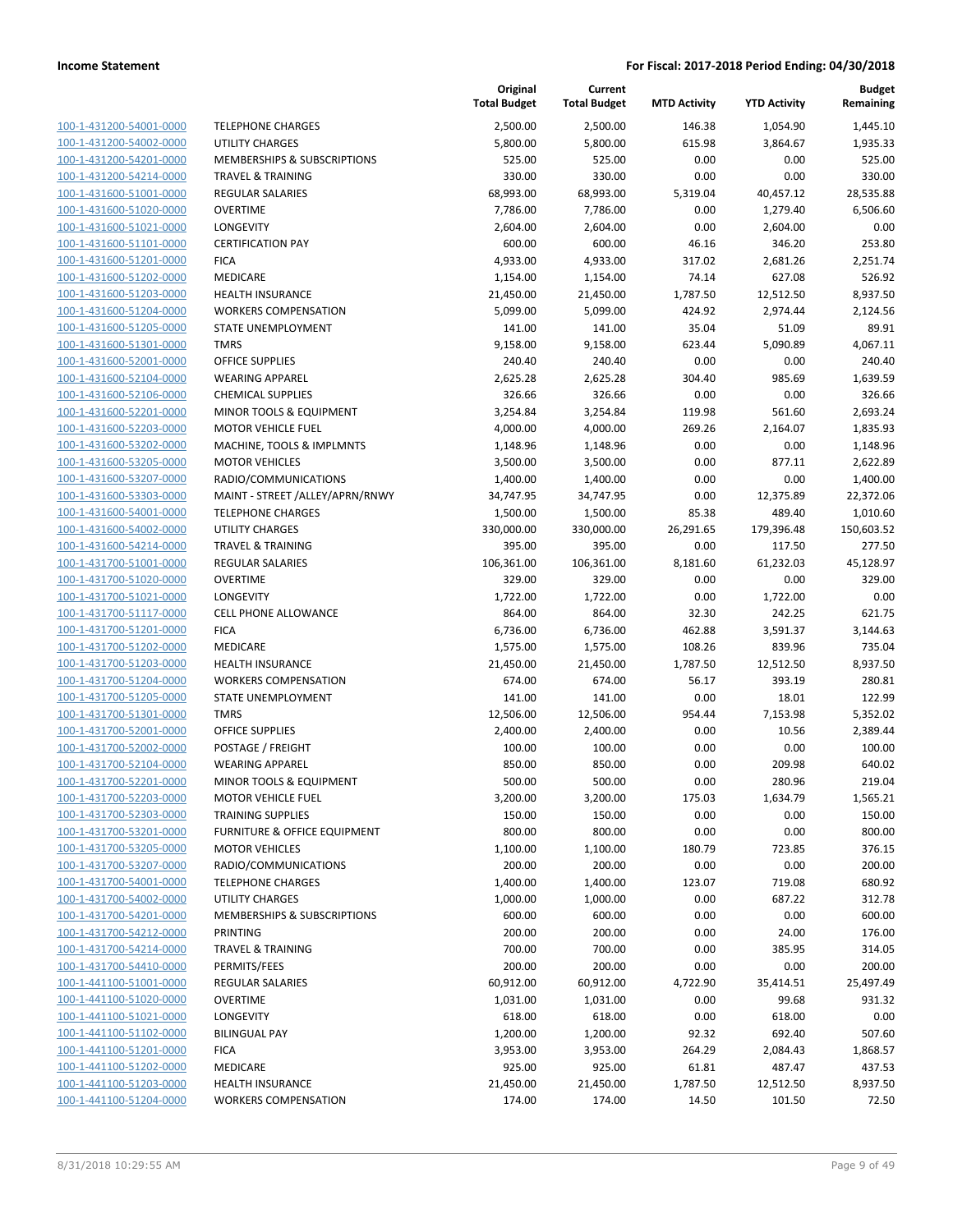100-1-441100-51205-0000 100-1-441100-51301-0000 100-1-441100-52001-0000 100-1-441100-52002-0000 100-1-441100-52005-0000 100-1-441100-54001-0000 100-1-441100-54002-0000 100-1-441200-51001-0000 100-1-441200-51021-0000 100-1-441200-51201-0000 100-1-441200-51202-0000 100-1-441200-51203-0000 100-1-441200-51204-0000 100-1-441200-51205-0000 100-1-441200-51301-0000 100-1-441200-52102-0000 100-1-441200-52104-0000 100-1-441200-54201-0000 100-1-441200-54214-0000 100-1-441300-51001-0000 100-1-441300-51020-0000 100-1-441300-51021-0000 LONGEVITY 2,256.00 2,256.00 0.00 2,256.00 0.00 100-1-441300-51101-0000 100-1-441300-51117-0000 100-1-441300-51201-0000 100-1-441300-51202-0000 100-1-441300-51203-0000 100-1-441300-51204-0000 100-1-441300-51205-0000 100-1-441300-51301-0000 100-1-441300-52002-0000 100-1-441300-52005-0000 100-1-441300-52102-0000 100-1-441300-52104-0000 100-1-441300-52201-0000 100-1-441300-52203-0000 100-1-441300-53205-0000 100-1-441300-54001-0000 100-1-441300-54002-0000 100-1-441300-54201-0000 100-1-441300-54214-0000 100-1-441300-54410-0000 100-1-443200-51001-0000 100-1-443200-51020-0000 100-1-443200-51021-0000 LONGEVITY 6,240.00 6,240.00 0.00 6,198.00 42.00 100-1-443200-51102-0000 100-1-443200-51117-0000 100-1-443200-51201-0000 100-1-443200-51202-0000 100-1-443200-51203-0000 100-1-443200-51204-0000 100-1-443200-51205-0000 100-1-443200-51301-0000 100-1-443200-52001-0000 100-1-443200-52002-0000 100-1-443200-52101-0000 100-1-443200-52104-0000 100-1-443200-52106-0000 100-1-443200-52108-0000

|                              | Original<br><b>Total Budget</b> | Current<br><b>Total Budget</b> | <b>MTD Activity</b> | <b>YTD Activity</b> | <b>Budget</b><br>Remaining |
|------------------------------|---------------------------------|--------------------------------|---------------------|---------------------|----------------------------|
| STATE UNEMPLOYMENT           | 141.00                          | 141.00                         | 50.42               | 64.76               | 76.24                      |
| <b>TMRS</b>                  | 7,339.00                        | 7,339.00                       | 559.53              | 4,201.24            | 3,137.76                   |
| <b>OFFICE SUPPLIES</b>       | 3,000.00                        | 3,000.00                       | 16.23               | 1,915.03            | 1,084.97                   |
| POSTAGE / FREIGHT            | 800.00                          | 800.00                         | 0.00                | 231.46              | 568.54                     |
| PRINTED MATERIALS            | 285.00                          | 285.00                         | 0.00                | 124.16              | 160.84                     |
| <b>TELEPHONE CHARGES</b>     | 2,500.00                        | 2,500.00                       | 93.71               | 1,371.70            | 1,128.30                   |
| <b>UTILITY CHARGES</b>       | 1,000.00                        | 1,000.00                       | 0.00                | 687.20              | 312.80                     |
| <b>REGULAR SALARIES</b>      | 42,770.00                       | 42,770.00                      | 0.00                | 21,950.16           | 20,819.84                  |
| LONGEVITY                    | 222.00                          | 222.00                         | 0.00                | 222.00              | 0.00                       |
| <b>FICA</b>                  | 2,767.00                        | 2,767.00                       | 0.00                | 1,449.25            | 1,317.75                   |
| <b>MEDICARE</b>              | 647.00                          | 647.00                         | 0.00                | 338.89              | 308.11                     |
| HEALTH INSURANCE             | 10,725.00                       | 10,725.00                      | 893.75              | 6,256.25            | 4,468.75                   |
| <b>WORKERS COMPENSATION</b>  | 277.00                          | 277.00                         | 23.08               | 161.56              | 115.44                     |
| STATE UNEMPLOYMENT           | 70.00                           | 70.00                          | 0.00                | 9.02                | 60.98                      |
| <b>TMRS</b>                  | 5,136.00                        | 5,136.00                       | 0.00                | 2,937.76            | 2,198.24                   |
| <b>BOOKS / REF SUPPLIES</b>  | 500.00                          | 500.00                         | 0.00                | 0.00                | 500.00                     |
| <b>WEARING APPAREL</b>       | 500.04                          | 500.04                         | 0.00                | 0.00                | 500.04                     |
| MEMBERSHIPS & SUBSCRIPTIONS  | 250.00                          | 250.00                         | 0.00                | 0.00                | 250.00                     |
| <b>TRAVEL &amp; TRAINING</b> | 250.00                          | 250.00                         | 0.00                | 140.00              | 110.00                     |
| <b>REGULAR SALARIES</b>      | 252,387.00                      | 252,387.00                     | 19,416.48           | 144,187.06          | 108,199.94                 |
| <b>OVERTIME</b>              | 0.00                            | 0.00                           | 0.00                | 60.93               | $-60.93$                   |
| <b>LONGEVITY</b>             | 2,256.00                        | 2,256.00                       | 0.00                | 2,256.00            | 0.00                       |
| <b>CERTIFICATION PAY</b>     | 1,800.00                        | 1,800.00                       | 138.46              | 1,038.45            | 761.55                     |
| CELL PHONE ALLOWANCE         | 1,824.00                        | 1,824.00                       | 98.74               | 740.55              | 1,083.45                   |
| <b>FICA</b>                  | 15,994.00                       | 15,994.00                      | 1,177.82            | 8,959.65            | 7,034.35                   |
| MEDICARE                     | 3,740.00                        | 3,740.00                       | 275.46              | 2,095.41            | 1,644.59                   |
| <b>HEALTH INSURANCE</b>      | 53,625.00                       | 53,625.00                      | 4,468.75            | 31,281.25           | 22,343.75                  |
| <b>WORKERS COMPENSATION</b>  | 1,651.00                        | 1,651.00                       | 137.57              | 962.99              | 688.01                     |
| STATE UNEMPLOYMENT           | 352.00                          | 352.00                         | 0.00                | 45.01               | 306.99                     |
| <b>TMRS</b>                  | 29,691.00                       | 29,691.00                      | 2,283.76            | 16,924.07           | 12,766.93                  |
| POSTAGE / FREIGHT            | 6,000.00                        | 6,000.00                       | 0.00                | 1,012.32            | 4,987.68                   |
| PRINTED MATERIALS            | 500.00                          | 500.00                         | 120.00              | 412.05              | 87.95                      |
| <b>BOOKS / REF SUPPLIES</b>  | 1,500.00                        | 1,500.00                       | 0.00                | 68.50               | 1,431.50                   |
| <b>WEARING APPAREL</b>       | 2,400.00                        | 2,400.00                       | 0.00                | 0.00                | 2,400.00                   |
| MINOR TOOLS & EQUIPMENT      | 500.00                          | 500.00                         | 0.00                | 0.00                | 500.00                     |
| <b>MOTOR VEHICLE FUEL</b>    | 4,500.00                        | 4,500.00                       | 371.29              | 2,362.90            | 2,137.10                   |
| <b>MOTOR VEHICLES</b>        | 2,500.00                        | 2,500.00                       | 0.00                | 115.80              | 2,384.20                   |
| <b>TELEPHONE CHARGES</b>     | 7,200.00                        | 7,200.00                       | 489.75              | 2,396.26            | 4,803.74                   |
| UTILITY CHARGES              | 1,000.00                        | 1,000.00                       | 0.00                | 687.20              | 312.80                     |
| MEMBERSHIPS & SUBSCRIPTIONS  | 750.00                          | 750.00                         | 75.00               | 230.00              | 520.00                     |
| <b>TRAVEL &amp; TRAINING</b> | 4,000.00                        | 4,000.00                       | 15.00               | 1,277.00            | 2,723.00                   |
| PERMITS/FEES                 | 15,000.00                       | 15,000.00                      | 23,970.00           | 26,824.50           | $-11,824.50$               |
| <b>REGULAR SALARIES</b>      | 152,236.00                      | 152,236.00                     | 12,591.12           | 92,108.64           | 60,127.36                  |
| <b>OVERTIME</b>              | 6,120.00                        | 6,120.00                       | 508.90              | 5,036.73            | 1,083.27                   |
| LONGEVITY                    | 6,240.00                        | 6,240.00                       | 0.00                | 6,198.00            | 42.00                      |
| <b>BILINGUAL PAY</b>         | 0.00                            | 0.00                           | 46.16               | 92.32               | $-92.32$                   |
| CELL PHONE ALLOWANCE         | 432.00                          | 432.00                         | 33.22               | 249.15              | 182.85                     |
| <b>FICA</b>                  | 10,172.00                       | 10,172.00                      | 694.80              | 5,673.58            | 4,498.42                   |
| MEDICARE                     | 2,379.00                        | 2,379.00                       | 162.50              | 1,326.89            | 1,052.11                   |
| <b>HEALTH INSURANCE</b>      | 42,900.00                       | 42,900.00                      | 3,575.00            | 25,025.00           | 17,875.00                  |
| <b>WORKERS COMPENSATION</b>  | 5,666.00                        | 5,666.00                       | 472.17              | 3,305.19            | 2,360.81                   |
| STATE UNEMPLOYMENT           | 352.00                          | 352.00                         | 65.05               | 101.99              | 250.01                     |
| <b>TMRS</b>                  | 18,883.00                       | 18,883.00                      | 1,433.78            | 11,259.23           | 7,623.77                   |
| <b>OFFICE SUPPLIES</b>       | 1,120.00                        | 1,120.00                       | 0.00                | 364.40              | 755.60                     |
| POSTAGE / FREIGHT            | 40.00                           | 40.00                          | 0.00                | 0.00                | 40.00                      |
| <b>JANITORIAL SUPPLIES</b>   | 2,000.00                        | 2,000.00                       | 136.51              | 769.17              | 1,230.83                   |
| <b>WEARING APPAREL</b>       | 1,800.00                        | 1,800.00                       | 0.00                | 549.90              | 1,250.10                   |
| <b>CHEMICAL SUPPLIES</b>     | 18,000.00                       | 18,000.00                      | 799.33              | 10,464.57           | 7,535.43                   |
| <b>MENAGERIE SUPPLIES</b>    | 7,500.00                        | 7,500.00                       | 339.80              | 3,502.40            | 3,997.60                   |
|                              |                                 |                                |                     |                     |                            |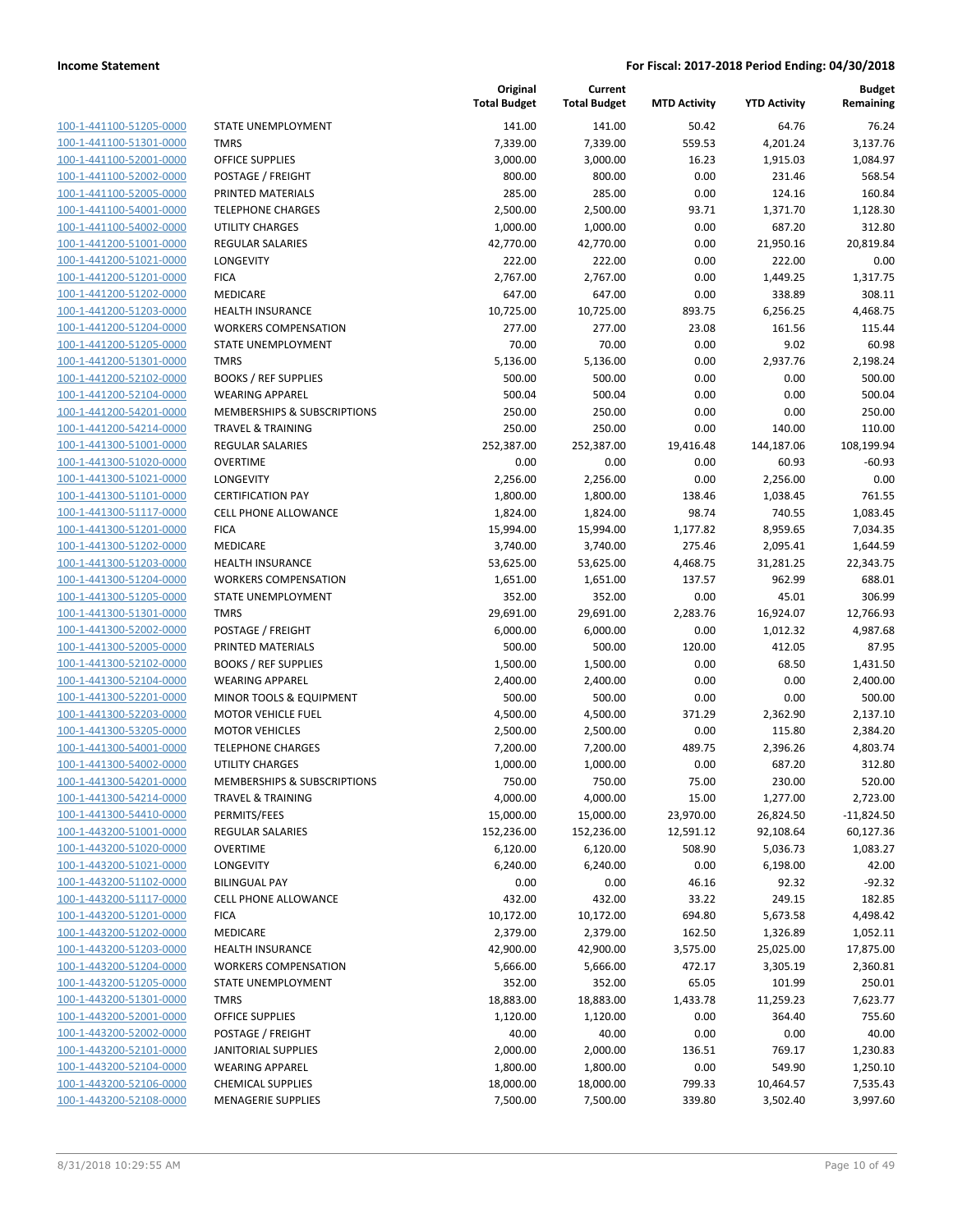100-1-443200-52201-0000 100-1-443200-52203-0000 100-1-443200-53202-0000 100-1-443200-53205-0000 100-1-443200-53207-0000 100-1-443200-54001-0000 100-1-443200-54002-0000 100-1-443200-54107-0000 100-1-443200-54108-0000 100-1-443200-54214-0000 100-1-451100-51001-0000 100-1-451100-51020-0000 100-1-451100-51021-0000 100-1-451100-51101-0000 100-1-451100-51102-0000 100-1-451100-51116-0000 100-1-451100-51117-0000 100-1-451100-51201-0000 100-1-451100-51202-0000 100-1-451100-51203-0000 100-1-451100-51204-0000 100-1-451100-51205-0000 100-1-451100-51301-0000 100-1-451100-52001-0000 100-1-451100-52002-0000 100-1-451100-52101-0000 100-1-451100-52104-0000 100-1-451100-52106-0000 100-1-451100-52107-0000 100-1-451100-52201-0000 100-1-451100-52203-0000 100-1-451100-52401-0000 100-1-451100-53201-0000 100-1-451100-53202-0000 100-1-451100-53205-0000 100-1-451100-53207-0000 100-1-451100-53402-0000 100-1-451100-53707-0000 100-1-451100-53708-0000 100-1-451100-53710-0000 100-1-451100-54001-0000 100-1-451100-54002-0000 100-1-451100-54201-0000 100-1-451100-54211-0000 100-1-451100-54214-0000 100-1-451100-54301-0000 100-1-451100-54409-0000 100-1-455100-51001-0000 100-1-455100-51020-0000 100-1-455100-51021-0000 100-1-455100-51116-0000 100-1-455100-51117-0000 100-1-455100-51201-0000 100-1-455100-51202-0000 100-1-455100-51203-0000 100-1-455100-51204-0000 100-1-455100-51205-0000 100-1-455100-51301-0000 100-1-455100-52001-0000

|                              | Original            | Current             |                     |                     | <b>Budget</b> |
|------------------------------|---------------------|---------------------|---------------------|---------------------|---------------|
|                              | <b>Total Budget</b> | <b>Total Budget</b> | <b>MTD Activity</b> | <b>YTD Activity</b> | Remaining     |
| MINOR TOOLS & EQUIPMENT      | 1,000.00            | 1,000.00            | 162.08              | 663.98              | 336.02        |
| <b>MOTOR VEHICLE FUEL</b>    | 6,500.00            | 6,500.00            | 414.72              | 2,746.75            | 3,753.25      |
| MACHINE, TOOLS & IMPLMNTS    | 1,500.00            | 1,500.00            | 0.00                | 0.00                | 1,500.00      |
| <b>MOTOR VEHICLES</b>        | 2,500.00            | 2,500.00            | 0.00                | 225.22              | 2,274.78      |
| RADIO/COMMUNICATIONS         | 300.00              | 300.00              | 0.00                | 0.00                | 300.00        |
| <b>TELEPHONE CHARGES</b>     | 2,400.00            | 2,400.00            | 150.40              | 1,082.17            | 1,317.83      |
| <b>UTILITY CHARGES</b>       | 33,000.00           | 33,000.00           | 2,281.38            | 17,457.36           | 15,542.64     |
| MEDICAL                      | 2,500.00            | 2,500.00            | 0.00                | 725.36              | 1,774.64      |
| <b>VETERINARY SERVICES</b>   | 1,000.00            | 1,000.00            | $-94.00$            | $-2,981.00$         | 3,981.00      |
| <b>TRAVEL &amp; TRAINING</b> | 600.00              | 600.00              | 0.00                | 198.00              | 402.00        |
| <b>REGULAR SALARIES</b>      | 483,189.00          | 483,189.00          | 35,698.60           | 260,523.41          | 222,665.59    |
| <b>OVERTIME</b>              | 15,011.00           | 15,011.00           | 3,094.51            | 5,938.10            | 9,072.90      |
| LONGEVITY                    | 6,502.00            | 6,502.00            | 0.00                | 5,392.00            | 1,110.00      |
| <b>CERTIFICATION PAY</b>     | 3,600.00            | 3,600.00            | 207.70              | 1,407.73            | 2,192.27      |
| <b>BILINGUAL PAY</b>         | 600.00              | 600.00              | 0.00                | 0.00                | 600.00        |
| CAR ALLOWANCE                | 2,400.00            | 2,400.00            | 184.62              | 1,384.65            | 1,015.35      |
| <b>CELL PHONE ALLOWANCE</b>  | 1,632.00            | 2,832.00            | 217.86              | 1,472.39            | 1,359.61      |
| <b>FICA</b>                  | 31,885.00           | 31,885.00           | 2,323.68            | 16,586.39           | 15,298.61     |
| <b>MEDICARE</b>              | 7,457.00            | 7,457.00            | 543.44              | 3,879.08            | 3,577.92      |
| <b>HEALTH INSURANCE</b>      | 123,338.00          | 123,338.00          | 10,278.17           | 71,947.19           | 51,390.81     |
| <b>WORKERS COMPENSATION</b>  | 12,019.00           | 12,019.00           | 1,001.58            | 7,011.06            | 5,007.94      |
| <b>STATE UNEMPLOYMENT</b>    | 1,359.00            | 1,359.00            | 371.19              | 486.47              | 872.53        |
| <b>TMRS</b>                  | 53,157.00           | 53,157.00           | 4,509.86            | 31,656.31           | 21,500.69     |
| <b>OFFICE SUPPLIES</b>       | 500.00              | 500.00              | 53.26               | 222.98              | 277.02        |
| POSTAGE / FREIGHT            | 1,000.00            | 1,000.00            | 0.00                | 0.67                | 999.33        |
| <b>JANITORIAL SUPPLIES</b>   | 7,060.00            | 7,060.00            | 853.73              | 2,045.84            | 5,014.16      |
| <b>WEARING APPAREL</b>       | 10,600.00           | 10,600.00           | 1,638.83            | 5,689.49            | 4,910.51      |
| <b>CHEMICAL SUPPLIES</b>     | 9,700.00            | 6,700.00            | 0.00                | 0.00                | 6,700.00      |
| <b>BOTANICAL SUPPLIES</b>    | 12,500.00           | 9,900.00            | 544.30              | 910.42              | 8,989.58      |
| MINOR TOOLS & EQUIPMENT      | 11,250.00           | 11,250.00           | 171.93              | 5,432.22            | 5,817.78      |
| <b>MOTOR VEHICLE FUEL</b>    | 30,000.00           | 30,000.00           | 2,551.14            | 10,292.09           | 19,707.91     |
| RECREATIONAL SUPPLIES        | 500.00              | 600.00              | 0.00                | 102.69              | 497.31        |
| FURNITURE & OFFICE EQUIPMENT | 522.00              | 599.88              | 0.00                | 599.88              | 0.00          |
| MACHINE, TOOLS & IMPLMNTS    | 4,560.00            | 4,560.00            | 124.76              | 1,629.26            | 2,930.74      |
| <b>MOTOR VEHICLES</b>        | 16,000.00           | 15,922.12           | 380.13              | 3,669.97            | 12,252.15     |
| RADIO/COMMUNICATIONS         | 1,320.00            | 1,370.00            | 0.00                | 0.00                | 1,370.00      |
| <b>BUILDING MAINTENANCE</b>  | 850.00              | 850.00              | 0.00                | 700.88              | 149.12        |
| <b>MAINT - GROUNDS</b>       | 17,385.00           | 17,385.00           | 786.81              | 14,922.50           | 2,462.50      |
| <b>ATHLETIC FIELDS</b>       | 18,485.00           | 18,485.00           | 935.81              | 9,185.67            | 9,299.33      |
| PARK IMPROVEMENTS            | 12,000.00           | 12,000.00           | 1,812.27            | 4,285.97            | 7,714.03      |
| <b>TELEPHONE CHARGES</b>     | 4,000.00            | 7,000.00            | 628.06              | 4,100.30            | 2,899.70      |
| UTILITY CHARGES              | 160,000.00          | 160,000.00          | 11,993.13           | 80,633.17           | 79,366.83     |
| MEMBERSHIPS & SUBSCRIPTIONS  | 1,492.50            | 1,492.50            | 0.00                | 796.94              | 695.56        |
| ADVERTISING                  | 3,900.00            | 4,700.00            | 120.80              | 2,485.12            | 2,214.88      |
| <b>TRAVEL &amp; TRAINING</b> | 1,000.00            | 1,200.00            | $-326.05$           | 380.89              | 819.11        |
| <b>SPECIAL EVENTS</b>        | 38,750.00           | 39,000.00           | $-1,181.00$         | 17,077.42           | 21,922.58     |
| <b>CEMETERY MAINTENANCE</b>  | 72,000.00           | 72,000.00           | 0.00                | 33,538.00           | 38,462.00     |
| REGULAR SALARIES             | 314,484.00          | 314,484.00          | 23,534.52           | 177,545.44          | 136,938.56    |
| <b>OVERTIME</b>              | 0.00                | 0.00                | 132.40              | 191.62              | $-191.62$     |
| LONGEVITY                    | 2,850.00            | 2,850.00            | 0.00                | 2,520.00            | 330.00        |
| CAR ALLOWANCE                | 3,600.00            | 3,600.00            | 0.00                | 0.00                | 3,600.00      |
| CELL PHONE ALLOWANCE         | 432.00              | 432.00              | 32.30               | 242.25              | 189.75        |
| <b>FICA</b>                  | 19,912.00           | 19,912.00           | 1,371.60            | 10,625.48           | 9,286.52      |
| MEDICARE                     | 4,657.00            | 4,657.00            | 320.78              | 2,484.99            | 2,172.01      |
| <b>HEALTH INSURANCE</b>      | 41,875.00           | 41,875.00           | 3,489.58            | 24,427.06           | 17,447.94     |
| <b>WORKERS COMPENSATION</b>  | 999.00              | 999.00              | 83.25               | 582.75              | 416.25        |
| STATE UNEMPLOYMENT           | 816.00              | 816.00              | 160.67              | 231.75              | 584.25        |
| <b>TMRS</b>                  | 28,281.00           | 28,281.00           | 2,328.84            | 17,170.65           | 11,110.35     |
| OFFICE SUPPLIES              | 2,968.00            | 2,968.00            | 10.77               | 429.91              | 2,538.09      |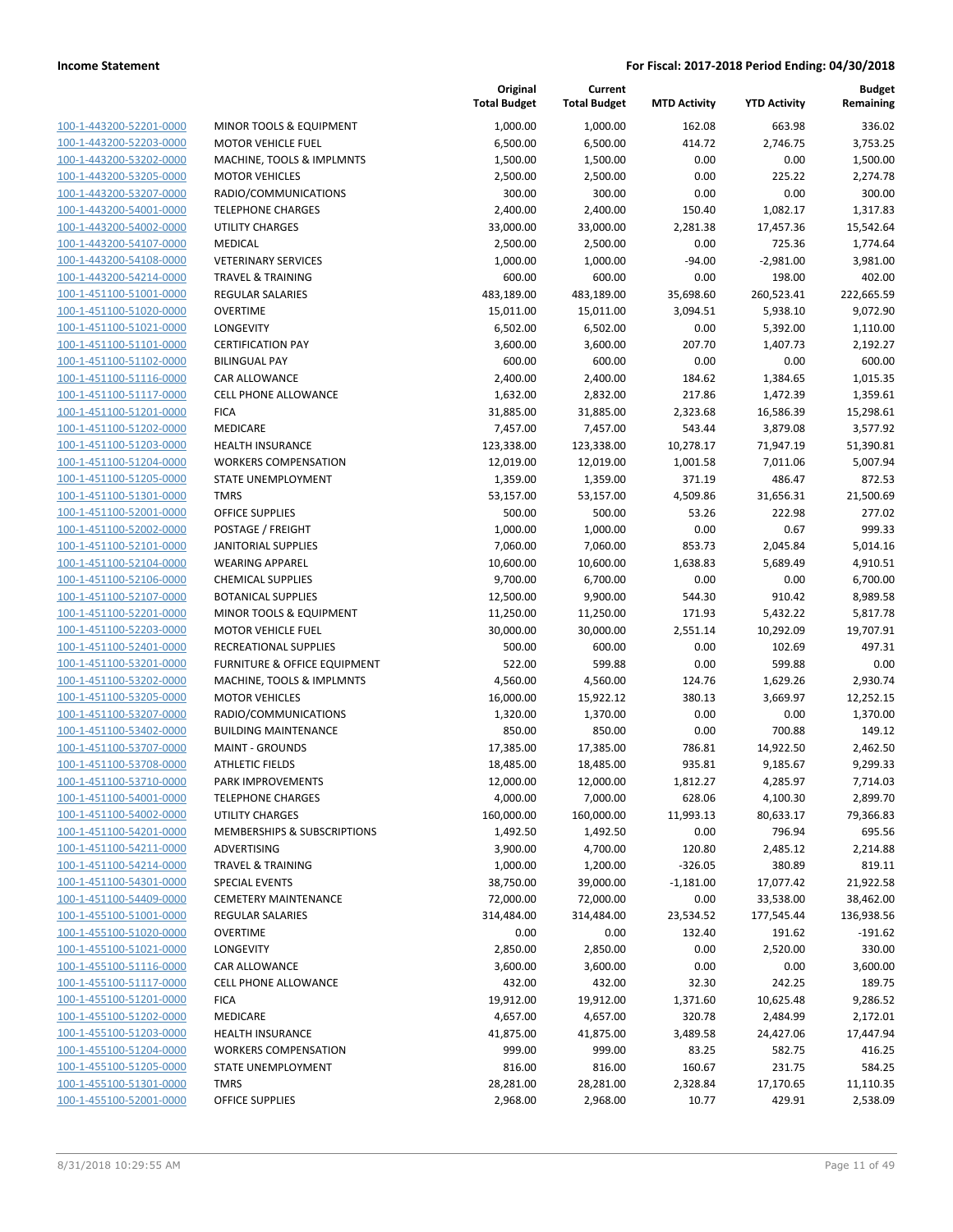100-1-455100-52002-0000 100-1-455100-52004-0000 100-1-455100-52005-0000 100-1-455100-52115-0000 100-1-455100-52201-0000 100-1-455100-52402-0000 100-1-455100-53201-0000 100-1-455100-54001-0000 100-1-455100-54002-0000 100-1-455100-54201-0000 100-1-455100-54202-0000 100-1-455100-54214-0000 100-1-455100-55203-0000 100-1-455100-55211-0000 100-1-456100-51001-0000 100-1-456100-51021-0000 100-1-456100-51116-0000 100-1-456100-51117-0000 100-1-456100-51201-0000 FICA 3,756.00 3,756.00 246.72 1,948.24 1,807.76 100-1-456100-51202-0000 100-1-456100-51203-0000 100-1-456100-51204-0000 100-1-456100-51205-0000 100-1-456100-51301-0000 100-1-456100-52001-0000 100-1-456100-52002-0000 100-1-456100-52005-0000 PRINTED MATERIALS 500.00 500.00 0.00 0.00 500.00 100-1-456100-52103-0000 100-1-456100-54001-0000 100-1-456100-54201-0000 100-1-456100-54205-0000 100-1-456100-54211-0000 100-1-456100-54214-0000 100-1-456100-54301-0000 100-1-480000-52003-0000 100-1-480000-52006-0000 100-1-480000-54002-0000 100-1-480000-54105-0000 100-1-480000-54201-0000 100-1-480000-54904-0000 100-1-480000-54905-0000 100-1-480000-54906-0000 100-1-480000-56309-0000 100-1-480000-57005-0000 100-1-480000-57007-0000 100-1-480000-57008-0000 100-1-480000-57015-0000 100-1-491000-58040-0000 100-1-491000-58204-0000 100-1-495000-58702-0000 100-1-495000-58703-0000 100-1-495000-58704-0000 100-1-495000-58705-0000 100-1-495000-58706-0000 100-1-495000-58712-0000 100-1-495000-58713-0000 100-1-495000-58714-0000 100-1-495000-58715-0000 100-1-495000-58716-0000

|                                             | Original<br><b>Total Budget</b> | Current<br><b>Total Budget</b> | <b>MTD Activity</b> | <b>YTD Activity</b> | <b>Budget</b><br>Remaining |
|---------------------------------------------|---------------------------------|--------------------------------|---------------------|---------------------|----------------------------|
| POSTAGE / FREIGHT                           | 110.00                          | 110.00                         | 0.00                | 0.62                | 109.38                     |
| <b>COMPUTER SUPPLIES</b>                    | 75.00                           | 75.00                          | 0.00                | 0.00                | 75.00                      |
| PRINTED MATERIALS                           | 48.00                           | 48.00                          | 0.00                | 0.00                | 48.00                      |
| <b>CATALOGING SUPPLIES</b>                  | 800.00                          | 800.00                         | 179.01              | 785.07              | 14.93                      |
| MINOR TOOLS & EQUIPMENT                     | 75.00                           | 75.00                          | 0.00                | 28.48               | 46.52                      |
| <b>BASIC PROGRAM EXPENSE</b>                | 3,000.00                        | 3,000.00                       | 426.66              | 1,220.37            | 1,779.63                   |
| FURNITURE & OFFICE EQUIPMENT                | 909.50                          | 909.50                         | 0.00                | 0.00                | 909.50                     |
| <b>TELEPHONE CHARGES</b>                    | 5,000.00                        | 5,000.00                       | 520.23              | 3,223.26            | 1,776.74                   |
| <b>UTILITY CHARGES</b>                      | 45,500.00                       | 45,500.00                      | 2,198.45            | 18,553.57           | 26,946.43                  |
| MEMBERSHIPS & SUBSCRIPTIONS                 | 9,320.00                        | 9,320.00                       | 0.00                | 6,643.84            | 2,676.16                   |
| <b>LIBRARY PERIODICALS</b>                  | 2,525.00                        | 2,525.00                       | 0.00                | 2,525.00            | 0.00                       |
| <b>TRAVEL &amp; TRAINING</b>                | 2,000.00                        | 2,000.00                       | 546.05              | 896.55              | 1,103.45                   |
| <b>FURNITURE/OFFICE EQUIP</b>               | 250.00                          | 250.00                         | 0.00                | 0.00                | 250.00                     |
| <b>BOOKS</b>                                | 46,401.25                       | 46,401.25                      | 1,836.14            | 20,886.39           | 25,514.86                  |
| <b>REGULAR SALARIES</b>                     | 55,254.00                       | 55,254.00                      | 4,234.24            | 31,484.08           | 23,769.92                  |
| LONGEVITY                                   | 1,488.00                        | 1,488.00                       | 0.00                | 1,488.00            | 0.00                       |
| CAR ALLOWANCE                               | 3,600.00                        | 3,600.00                       | 276.92              | 2,076.90            | 1,523.10                   |
| CELL PHONE ALLOWANCE                        | 432.00                          | 432.00                         | 33.22               | 249.15              | 182.85                     |
| <b>FICA</b>                                 | 3,756.00                        | 3,756.00                       | 246.72              | 1,948.24            | 1,807.76                   |
| <b>MEDICARE</b>                             | 878.00                          | 878.00                         | 57.70               | 455.66              | 422.34                     |
| <b>HEALTH INSURANCE</b>                     | 10,725.00                       | 10,725.00                      | 893.75              | 6,256.25            | 4,468.75                   |
| <b>WORKERS COMPENSATION</b>                 | 166.00                          | 166.00                         | 13.83               | 96.81               | 69.19                      |
| STATE UNEMPLOYMENT                          | 70.00                           | 70.00                          | 0.00                | 8.99                | 61.01                      |
| <b>TMRS</b>                                 | 6,973.00                        | 6,973.00                       | 528.06              | 4,026.36            | 2,946.64                   |
| <b>OFFICE SUPPLIES</b><br>POSTAGE / FREIGHT | 100.00<br>200.00                | 100.00<br>200.00               | 0.00<br>27.65       | 21.55<br>134.58     | 78.45<br>65.42             |
| PRINTED MATERIALS                           | 500.00                          | 500.00                         | 0.00                | 0.00                | 500.00                     |
| <b>MEETING SUPPLIES</b>                     | 50.00                           | 50.00                          | 0.00                | 32.45               | 17.55                      |
| <b>TELEPHONE CHARGES</b>                    | 500.00                          | 500.00                         | 31.64               | 228.22              | 271.78                     |
| MEMBERSHIPS & SUBSCRIPTIONS                 | 1,200.00                        | 1,200.00                       | 0.00                | 345.00              | 855.00                     |
| <b>BUSINESS MEALS</b>                       | 50.00                           | 50.00                          | 0.00                | 25.00               | 25.00                      |
| ADVERTISING                                 | 0.00                            | 0.00                           | $-809.00$           | 0.00                | 0.00                       |
| <b>TRAVEL &amp; TRAINING</b>                | 500.00                          | 500.00                         | 0.00                | 200.00              | 300.00                     |
| <b>SPECIAL EVENTS</b>                       | 81,800.00                       | 86,915.00                      | 2,595.99            | 65,934.31           | 20,980.69                  |
| <b>COPIER CHARGES</b>                       | 65,000.00                       | 65,000.00                      | 779.53              | 33,585.91           | 31,414.09                  |
| <b>COPIER PAPER</b>                         | 5,000.00                        | 5,000.00                       | 409.50              | 2,456.61            | 2,543.39                   |
| <b>UTILITY CHARGES</b>                      | 600.00                          | 600.00                         | 46.52               | 326.13              | 273.87                     |
| MARKETING                                   | 6,550.00                        | 6,550.00                       | 250.00              | 3,500.00            | 3,050.00                   |
| MEMBERSHIPS & SUBSCRIPTIONS                 | 8,601.00                        | 8,601.00                       | 0.00                | 2,180.07            | 6,420.93                   |
| POSTAGE METER RENTAL                        | 0.00                            | 0.00                           | 0.00                | $-435.00$           | 435.00                     |
| MAIL MACHINE LEASE INT                      | 600.00                          | 600.00                         | 0.00                | 136.77              | 463.23                     |
| MAIL MACHINE LEASE PRINC                    | 2,500.00                        | 2,500.00                       | 0.00                | 490.23              | 2,009.77                   |
| PAYOUT ARRANGEMENT LOCAL SALES TAX          | 268,096.00                      | 268,096.00                     | 14,841.30           | 126,246.43          | 141,849.57                 |
| <b>ACCRUED VAC &amp; SICK PAY</b>           | 160,000.00                      | 160,000.00                     | 97,067.21           | 208,528.28          | $-48,528.28$               |
| <b>COMMUNITY SERVICES</b>                   | 18,600.00                       | 18,600.00                      | $-10.95$            | 9,300.00            | 9,300.00                   |
| <b>BANK CHARGES</b>                         | 15,000.00                       | 15,000.00                      | 990.41              | 6,316.47            | 8,683.53                   |
| <b>CONTINGENCY EXPENSE</b>                  | 150,000.00                      | 150,000.00                     | 0.00                | 0.00                | 150,000.00                 |
| <b>XFR - GENERAL CIP</b>                    | 2,977,923.00                    | 2,977,923.00                   | 248,160.25          | 1,737,121.75        | 1,240,801.25               |
| XFR - VEHICLE/EQUIP RPLCMNT                 | 679,144.00                      | 679,144.00                     | 56,595.33           | 396,167.31          | 282,976.69                 |
| CA - GEN GOV TO CENTRAL SERVICE FUND        | 3,435.00                        | 3,435.00                       | 286.25              | 2,003.75            | 1,431.25                   |
| CA - PUBLIC WORKS TO CENTRAL SERVICE FU     | 85,773.00                       | 85,773.00                      | 7,147.75            | 50,034.25           | 35,738.75                  |
| CA - PUBLIC SAFETY TO CENTRAL SERVICE FU    | 235,963.00                      | 235,963.00                     | 19,663.58           | 137,645.06          | 98,317.94                  |
| CA - COM DEV TO CENTRAL SERVICE FUND        | 43,407.00                       | 43,407.00                      | 3,617.26            | 25,320.82           | 18,086.18                  |
| CA - PARKS & REC TO CENTRAL SERVICE FUND    | 198,241.00                      | 198,241.00                     | 16,520.08           | 115,640.56          | 82,600.44                  |
| CA - GEN GOV TO INSURANCE FUND              | 3,962.00                        | 3,962.00                       | 330.17              | 2,311.19            | 1,650.81                   |
| CA - PUBLIC WORKS TO INSURANCE FUND         | 31,298.00                       | 31,298.00                      | 2,608.17            | 18,257.19           | 13,040.81                  |
| CA - PUBLIC SAFETY TO INSURANCE FUND        | 141,326.00                      | 141,326.00                     | 11,777.17           | 82,440.19           | 58,885.81                  |
| CA - COM DEV TO INSURANCE FUND              | 14,194.00                       | 14,194.00                      | 1,182.83            | 8,279.81            | 5,914.19                   |
| CA - PARKS & REC TO INSURANCE FUND          | 50,377.00                       | 50,377.00                      | 4,198.08            | 29,386.56           | 20,990.44                  |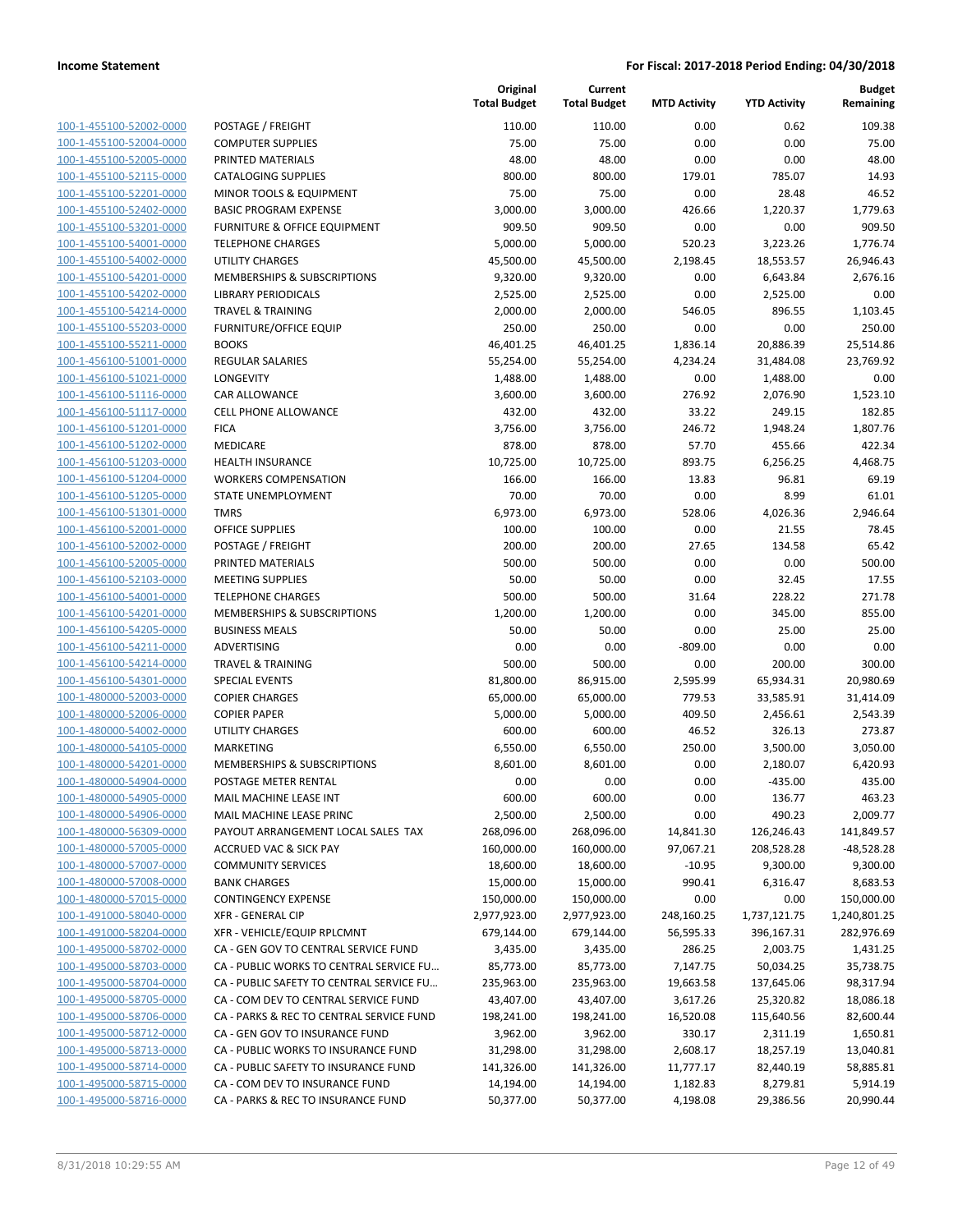|                                                    |                                                                       | Original<br><b>Total Budget</b> | Current<br><b>Total Budget</b> | <b>MTD Activity</b> | <b>YTD Activity</b> | <b>Budget</b><br>Remaining |
|----------------------------------------------------|-----------------------------------------------------------------------|---------------------------------|--------------------------------|---------------------|---------------------|----------------------------|
| 100-1-495000-58722-0000                            | CA - GEN GOVERNMENT TO MIS FUND                                       | 35,414.00                       | 35,414.00                      | 2,951.17            | 20,658.19           | 14,755.81                  |
| 100-1-495000-58723-0000                            | CA - PUBLIC WORKS TO MIS FUND                                         | 26,347.00                       | 26,347.00                      | 2,195.58            | 15,369.06           | 10,977.94                  |
| 100-1-495000-58724-0000                            | CA - PUBLIC SAFETY TO MIS FUND                                        | 315,405.00                      | 315,405.00                     | 26,283.75           | 183,986.25          | 131,418.75                 |
| 100-1-495000-58725-0000                            | CA - COM DEV TO MIS FUND                                              | 88,809.00                       | 88,809.00                      | 7,400.75            | 51,805.25           | 37,003.75                  |
| 100-1-495000-58726-0000                            | CA - PARKS & REC TO MIS FUND                                          | 156,283.00                      | 156,283.00                     | 13,023.58           | 91,165.06           | 65,117.94                  |
|                                                    | <b>Expense Total:</b>                                                 | 25,345,936.65                   | 25,351,051.65                  | 1,950,076.46        | 14,204,228.37       | 11,146,823.28              |
|                                                    | Fund: 100 - GENERAL FUND Surplus (Deficit):                           | $-1,280,192.93$                 | -1,280,192.93                  | -658,316.70         | 2,508,624.80        | -3,788,817.73              |
| Fund: 101 - MUNICIPAL COURT BUILDING SECURITY FEES |                                                                       |                                 |                                |                     |                     |                            |
| Revenue<br>101-1-318001-44101-0000                 |                                                                       |                                 |                                |                     |                     |                            |
| 101-1-319001-45401-0000                            | MUNICIPAL COURT COST/FEES<br><b>INTEREST REVENUES</b>                 | 8,300.00<br>25.00               | 8,300.00<br>25.00              | 646.18<br>14.86     | 5,454.09<br>100.37  | 2,845.91<br>$-75.37$       |
|                                                    | <b>Revenue Total:</b>                                                 | 8,325.00                        | 8,325.00                       | 661.04              | 5,554.46            | 2,770.54                   |
|                                                    |                                                                       |                                 |                                |                     |                     |                            |
| Expense<br>101-1-412100-54214-0000                 | <b>TRAVEL &amp; TRAINING</b>                                          | 0.00                            | 0.00                           | 35.00               | 709.95              | -709.95                    |
| 101-1-480000-57008-0000                            | <b>BANK CHARGES</b>                                                   | 33.00                           | 33.00                          | 1.11                | 9.30                | 23.70                      |
|                                                    | <b>Expense Total:</b>                                                 | 33.00                           | 33.00                          | 36.11               | 719.25              | -686.25                    |
|                                                    | Fund: 101 - MUNICIPAL COURT BUILDING SECURITY FEES Surplus (Deficit): | 8,292.00                        | 8,292.00                       | 624.93              | 4,835.21            | 3,456.79                   |
| Fund: 102 - MUNICIPAL COURT TECH FUND              |                                                                       |                                 |                                |                     |                     |                            |
| Revenue                                            |                                                                       |                                 |                                |                     |                     |                            |
| 102-1-318001-44101-0000<br>102-1-319001-45401-0000 | MUNICIPAL COURT COST/FEES<br><b>INTEREST REVENUES</b>                 | 11,600.00<br>20.00              | 11,600.00<br>20.00             | 861.61<br>8.18      | 7,272.11<br>53.48   | 4,327.89<br>$-33.48$       |
|                                                    | <b>Revenue Total:</b>                                                 | 11,620.00                       | 11,620.00                      | 869.79              | 7,325.59            | 4,294.41                   |
| Expense                                            |                                                                       |                                 |                                |                     |                     |                            |
| 102-1-480000-57008-0000                            | <b>BANK CHARGES</b>                                                   | 10.00                           | 10.00                          | 0.59                | 4.65                | 5.35                       |
|                                                    | <b>Expense Total:</b>                                                 | 10.00                           | 10.00                          | 0.59                | 4.65                | 5.35                       |
|                                                    | Fund: 102 - MUNICIPAL COURT TECH FUND Surplus (Deficit):              | 11,610.00                       | 11,610.00                      | 869.20              | 7,320.94            | 4,289.06                   |
| Fund: 103 - MUNICIPAL COURT CHILD SAFETY FUND      |                                                                       |                                 |                                |                     |                     |                            |
| Revenue                                            |                                                                       |                                 |                                |                     |                     |                            |
| 103-1-318001-44101-0000                            | MUNICIPAL COURT COST/FEES                                             | 2,000.00                        | 2,000.00                       | 26.46               | 896.75              | 1,103.25                   |
| 103-1-318001-44110-0000                            | OPTIONAL COUNTY FEE - CHILD SAFETY                                    | 28,000.00                       | 28,000.00                      | 0.00                | 5,520.83            | 22,479.17                  |
| 103-1-319001-45401-0000                            | <b>INTEREST REVENUES</b>                                              | 10.00                           | 10.00                          | 3.49                | 23.53               | $-13.53$                   |
|                                                    | <b>Revenue Total:</b>                                                 | 30,010.00                       | 30,010.00                      | 29.95               | 6,441.11            | 23,568.89                  |
| Expense                                            |                                                                       |                                 |                                |                     |                     |                            |
| 103-1-480000-57007-0000                            | <b>COMMUNITY SERVICES</b>                                             | 28,000.00                       | 28,000.00                      | 0.00                | 13,060.12           | 14,939.88                  |
| 103-1-480000-57008-0000                            | <b>BANK CHARGES</b>                                                   | 10.00                           | 10.00                          | 0.26                | 2.28                | 7.72                       |
|                                                    | <b>Expense Total:</b>                                                 | 28,010.00                       | 28,010.00                      | 0.26                | 13,062.40           | 14,947.60                  |
|                                                    | Fund: 103 - MUNICIPAL COURT CHILD SAFETY FUND Surplus (Deficit):      | 2,000.00                        | 2,000.00                       | 29.69               | -6,621.29           | 8,621.29                   |
| <b>Fund: 111 - RECREATION ACTIVITIES FUND</b>      |                                                                       |                                 |                                |                     |                     |                            |
| Revenue                                            |                                                                       |                                 |                                |                     |                     |                            |
| 111-1-319001-45110-0000<br>111-1-319001-45401-0000 | <b>CONCESSIONS OVER/SHORT</b><br><b>INTEREST REVENUES</b>             | 0.00<br>0.00                    | 0.00<br>0.00                   | 0.00<br>2.69        | 18.25<br>3.36       | $-18.25$<br>$-3.36$        |
| 111-1-319010-45306-0000                            | PARK CONCESSIONS                                                      | 47,000.00                       | 47,000.00                      | 1,903.87            | 10,867.24           | 36,132.76                  |
| 111-1-319011-44507-0000                            | <b>ADULT RECREATION FEES</b>                                          | 24,825.00                       | 24,825.00                      | 6,326.50            | 10,060.00           | 14,765.00                  |
| 111-1-319011-44508-0000                            | YOUTH RECREATION FEES                                                 | 85,270.00                       | 85,270.00                      | 19,923.50           | 58,503.50           | 26,766.50                  |
| 111-1-319012-44509-0000                            | SPECIAL EVENT FUNDING                                                 | 48,000.00                       | 48,000.00                      | $-1,031.00$         | 14,101.50           | 33,898.50                  |
| 111-1-319012-45504-0000                            | PARKS & RECREATION / FIELD RENTALS                                    | 14,000.00                       | 14,000.00                      | 400.00              | 2,010.28            | 11,989.72                  |
| 111-1-323001-46008-0000                            | <b>XFR - TOURISM FUND</b>                                             | 14,544.00                       | 14,544.00                      | 1,212.00            | 8,484.00            | 6,060.00                   |
|                                                    | <b>Revenue Total:</b>                                                 | 233,639.00                      | 233,639.00                     | 28,737.56           | 104,048.13          | 129,590.87                 |
| <b>Expense</b>                                     |                                                                       |                                 |                                |                     |                     |                            |
| 111-1-451200-51001-0000                            | <b>REGULAR</b>                                                        | 0.00                            | 12,400.90                      | 0.00                | 0.00                | 12,400.90                  |
| 111-1-451200-51201-0000                            | <b>FICA</b>                                                           | 0.00                            | 300.00                         | 0.00                | 0.00                | 300.00                     |
| 111-1-451200-51202-0000                            | MEDICARE                                                              | 0.00                            | 200.00                         | 0.00                | 0.00                | 200.00                     |
| 111-1-451200-51205-0000                            | STATE UNEMPLOYMENT                                                    | 0.00                            | 200.00                         | 0.00                | 0.00                | 200.00                     |
| 111-1-451200-52001-0000<br>111-1-451200-52101-0000 | <b>OFFICE SUPPLIES</b><br><b>JANITORIAL SUPPLIES</b>                  | 500.00<br>1,250.00              | 500.00<br>1,250.00             | 0.00<br>67.59       | 145.08<br>71.58     | 354.92<br>1,178.42         |
|                                                    |                                                                       |                                 |                                |                     |                     |                            |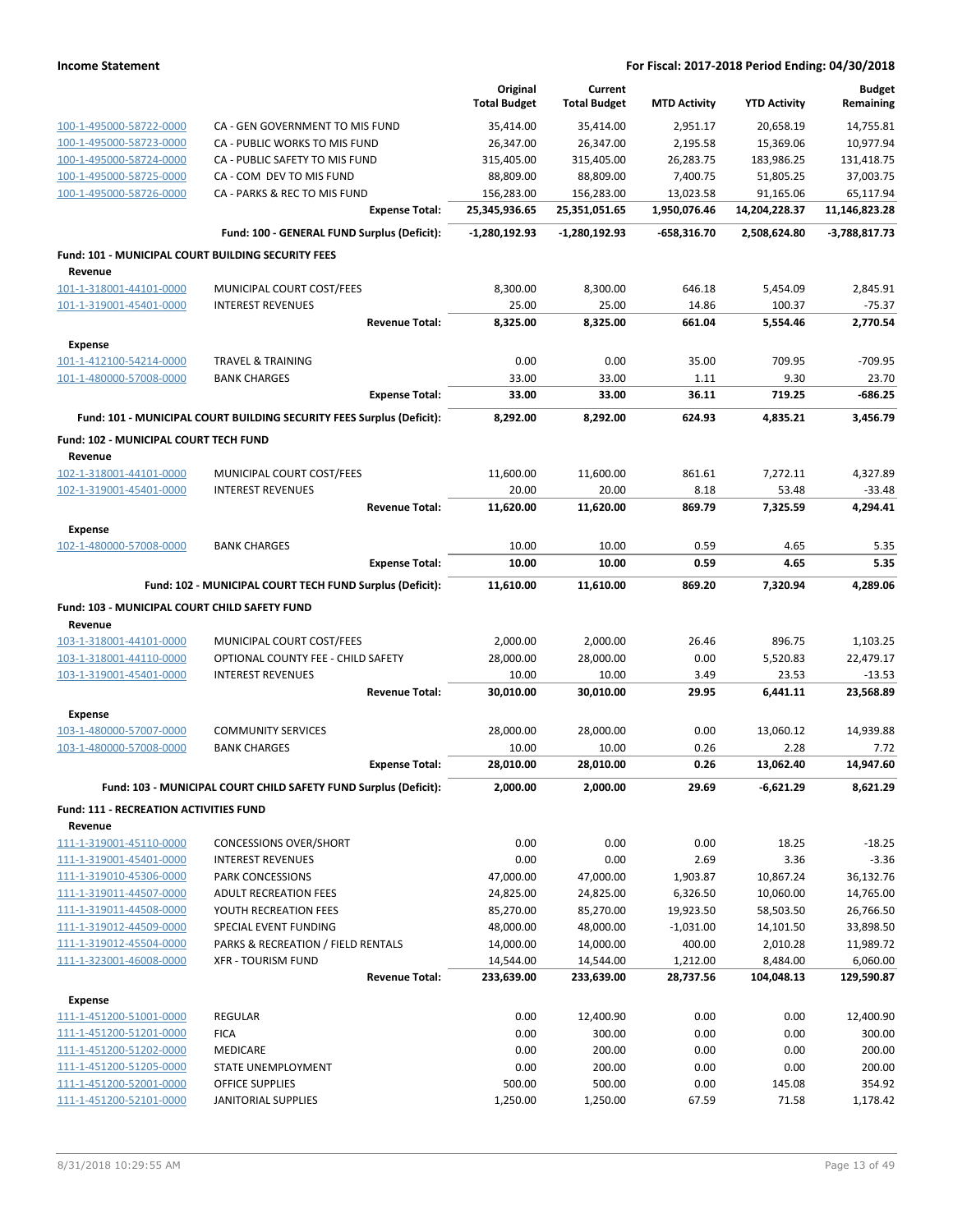|                                                    |                                                           | Original<br><b>Total Budget</b> | Current<br><b>Total Budget</b> | <b>MTD Activity</b>  | <b>YTD Activity</b>    | <b>Budget</b><br>Remaining |
|----------------------------------------------------|-----------------------------------------------------------|---------------------------------|--------------------------------|----------------------|------------------------|----------------------------|
| 111-1-451200-52401-0000                            | <b>RECREATIONAL SUPPLIES</b>                              | 67,750.00                       | 67,750.00                      | 3,806.63             | 22,589.16              | 45,160.84                  |
| 111-1-451200-52403-0000                            | <b>RESALE ITEMS</b>                                       | 31,000.00                       | 31,000.00                      | 2,470.11             | 6,827.18               | 24,172.82                  |
| 111-1-451200-54301-0000                            | <b>SPECIAL EVENTS</b>                                     | 48,000.00                       | 47,300.00                      | 0.00                 | 13,899.29              | 33,400.71                  |
| 111-1-451200-54303-0000                            | OFFICALS/INSTRUCTORS                                      | 37,150.00                       | 37,150.00                      | 5,197.00             | 23,905.05              | 13,244.95                  |
| 111-1-451200-54304-0000                            | <b>CONCESSION STD WRKR CONTR</b>                          | 15,000.00                       | 2,599.10                       | 0.00                 | 2,490.10               | 109.00                     |
| 111-1-480000-52003-0000                            | <b>COPIER CHARGES</b>                                     | 2,050.00                        | 2,050.00                       | 19.04                | 1,043.96               | 1,006.04                   |
| 111-1-480000-57008-0000                            | <b>BANK CHARGES</b>                                       | 2,500.00                        | 2,500.00                       | 339.03               | 948.58                 | 1,551.42                   |
| 111-1-495000-58501-0000                            | CA - GENERAL FUND                                         | 5,811.00                        | 5,811.00                       | 484.25               | 3,389.75               | 2,421.25                   |
| 111-1-495000-58701-0000                            | CA - CENTRAL SERVICE FUND                                 | 430.00                          | 430.00                         | 35.83                | 250.81                 | 179.19                     |
| 111-1-495000-58710-0000                            | <b>CA - INSURANCE FUND</b>                                | 335.00                          | 335.00                         | 27.92                | 195.44                 | 139.56                     |
| 111-1-495000-58720-0000                            | CA - MIS FUN                                              | 1,722.00                        | 1,722.00                       | 143.50               | 1,004.50               | 717.50                     |
|                                                    | <b>Expense Total:</b>                                     | 213,498.00                      | 213,498.00                     | 12,590.90            | 76,760.48              | 136,737.52                 |
|                                                    | Fund: 111 - RECREATION ACTIVITIES FUND Surplus (Deficit): | 20,141.00                       | 20,141.00                      | 16,146.66            | 27,287.65              | $-7,146.65$                |
| Fund: 112 - GUN RANGE FUND                         |                                                           |                                 |                                |                      |                        |                            |
| Revenue                                            |                                                           |                                 |                                |                      |                        |                            |
| 112-1-319001-45401-0000                            | <b>INTEREST REVENUES</b>                                  | 50.00                           | 50.00                          | 3.19                 | 26.23                  | 23.77                      |
| 112-1-319001-45601-0000                            | MISCELLANEOUS REVENUES                                    | 5,000.00                        | 5,000.00                       | 100.00               | 1,070.00               | 3,930.00                   |
|                                                    | <b>Revenue Total:</b>                                     | 5,050.00                        | 5,050.00                       | 103.19               | 1,096.23               | 3,953.77                   |
| <b>Expense</b>                                     |                                                           |                                 |                                |                      |                        |                            |
| 112-1-421700-54501-0000                            | SPECIAL SERVICES                                          | 1,000.00                        | 1,000.00                       | 0.00                 | 420.00                 | 580.00                     |
| 112-1-480000-57008-0000                            | <b>BANK CHARGES</b>                                       | 21.00                           | 21.00                          | 0.28                 | 3.58                   | 17.42                      |
| 112-1-491000-58001-0000                            | <b>XFR - GENERAL FUND</b><br><b>Expense Total:</b>        | 32,225.00<br>33,246.00          | 32,225.00<br>33,246.00         | 2,685.42<br>2,685.70 | 18,797.94<br>19,221.52 | 13,427.06<br>14,024.48     |
|                                                    | Fund: 112 - GUN RANGE FUND Surplus (Deficit):             | $-28,196.00$                    | $-28,196.00$                   | $-2,582.51$          | $-18,125.29$           | $-10,070.71$               |
| Fund: 113 - HOTEL / MOTEL OCCUPANCY TAX FUND       |                                                           |                                 |                                |                      |                        |                            |
| Revenue                                            |                                                           |                                 |                                |                      |                        |                            |
| 113-1-313005-41402-0000                            | HOTEL/MOTEL OCCUPANCY TAX                                 | 621,000.00                      | 621,000.00                     | 45,123.40            | 312,585.89             | 308,414.11                 |
| 113-1-319001-45401-0000                            | <b>INTEREST REVENUES</b>                                  | 800.00                          | 800.00                         | 128.01               | 939.79                 | $-139.79$                  |
|                                                    | <b>Revenue Total:</b>                                     | 621,800.00                      | 621,800.00                     | 45,251.41            | 313,525.68             | 308,274.32                 |
| <b>Expense</b>                                     |                                                           |                                 |                                |                      |                        |                            |
| 113-1-458100-51001-0000                            | <b>REGULAR</b>                                            | 36,177.00                       | 36,177.00                      | 2,798.38             | 20,561.65              | 15,615.35                  |
| 113-1-458100-51020-0000                            | <b>OVERTIME</b>                                           | 500.00                          | 500.00                         | 46.33                | 194.36                 | 305.64                     |
| 113-1-458100-51021-0000                            | <b>LONGEVITY</b>                                          | 294.00                          | 294.00                         | 0.00                 | 87.00                  | 207.00                     |
| 113-1-458100-51116-0000                            | CAR ALLOWANCE                                             | 1,200.00                        | 1,200.00                       | 92.30                | 692.25                 | 507.75                     |
| 113-1-458100-51117-0000                            | CELL PHONE ALLOWANCE                                      | 348.00                          | 348.00                         | 16.14                | 121.05                 | 226.95                     |
| 113-1-458100-51201-0000                            | <b>FICA</b>                                               | 2,392.00                        | 2,392.00                       | 177.37               | 1,299.77               | 1,092.23                   |
| 113-1-458100-51202-0000                            | MEDICARE<br><b>HEALTH INSURANCE</b>                       | 559.00<br>10,725.00             | 559.00<br>10,725.00            | 41.48<br>893.75      | 303.99<br>6,256.25     | 255.01<br>4,468.75         |
| 113-1-458100-51203-0000<br>113-1-458100-51204-0000 | <b>WORKERS COMPENSATION</b>                               | 683.00                          | 683.00                         | 56.92                | 398.44                 | 284.56                     |
| 113-1-458100-51205-0000                            | UNEMPLOYMENT                                              | 70.00                           | 70.00                          | 18.47                | 28.66                  | 41.34                      |
| 113-1-458100-51301-0000                            | <b>TMRS</b>                                               | 4,440.00                        | 4,440.00                       | 332.44               | 2,392.89               | 2,047.11                   |
| 113-1-458100-52001-0000                            | <b>OFFICE SUPPLIES</b>                                    | 300.00                          | 300.00                         | 0.00                 | 33.76                  | 266.24                     |
| 113-1-458100-52002-0000                            | POSTAGE / FREIGHT                                         | 500.00                          | 500.00                         | 179.85               | 278.04                 | 221.96                     |
| 113-1-458100-54101-0000                            | PROFESSIONAL SERVICES                                     | 10,000.00                       | 10,000.00                      | 0.00                 | 5,629.00               | 4,371.00                   |
| 113-1-458100-54105-0000                            | MARKETING                                                 | 10,000.00                       | 10,000.00                      | 3,131.80             | 3,131.80               | 6,868.20                   |
| 113-1-458100-54106-0000                            | <b>ATTORNEY FEES</b>                                      | 500.00                          | 500.00                         | 0.00                 | 0.00                   | 500.00                     |
| 113-1-458100-54201-0000                            | <b>MEMBERSHIPS &amp; SUBSCRIPTIONS</b>                    | 1,000.00                        | 1,000.00                       | 0.00                 | 225.00                 | 775.00                     |
| 113-1-458100-54211-0000                            | ADVERTISING                                               | 50,000.00                       | 50,000.00                      | 1,000.00             | 26,977.75              | 23,022.25                  |
| 113-1-458100-54212-0000                            | PRINTING                                                  | 7,500.00                        | 7,500.00                       | 0.00                 | 3,696.00               | 3,804.00                   |
| 113-1-458100-54214-0000                            | TRAVEL/TRAINING EXPENSE                                   | 1,500.00                        | 1,500.00                       | 10.00                | 35.00                  | 1,465.00                   |
| 113-1-458100-54301-0000                            | SPECIAL EVENTS                                            | 6,000.00                        | 6,000.00                       | 0.00                 | 2,321.00               | 3,679.00                   |
| 113-1-480000-57008-0000                            | <b>BANK CHARGES</b>                                       | 550.00                          | 550.00                         | 10.36                | 98.75                  | 451.25                     |
| 113-1-491000-58001-0000                            | XFR - GENERAL FUND                                        | 175,000.00                      | 180,115.00                     | 19,698.33            | 107,198.31             | 72,916.69                  |
| 113-1-491000-58011-0000                            | <b>XFR - RECREATION FUND</b>                              | 14,544.00                       | 14,544.00                      | 1,212.00             | 8,484.00               | 6,060.00                   |
| 113-1-491000-58014-0000                            | XFR - VENUE MGMT FUND                                     | 244,855.00                      | 244,855.00                     | 20,404.58            | 142,832.06             | 102,022.94                 |
| 113-1-491000-58035-0000                            | <b>XFR - DEBT SERVICE FUND</b>                            | 35,000.00                       | 35,000.00                      | 2,916.67             | 20,416.69              | 14,583.31                  |
| 113-1-491000-58040-0000                            | XFR - GENERAL CIP FUND                                    | 128,320.00                      | 128,320.00                     | 10,693.33            | 74,853.31              | 53,466.69                  |
|                                                    |                                                           |                                 |                                |                      |                        |                            |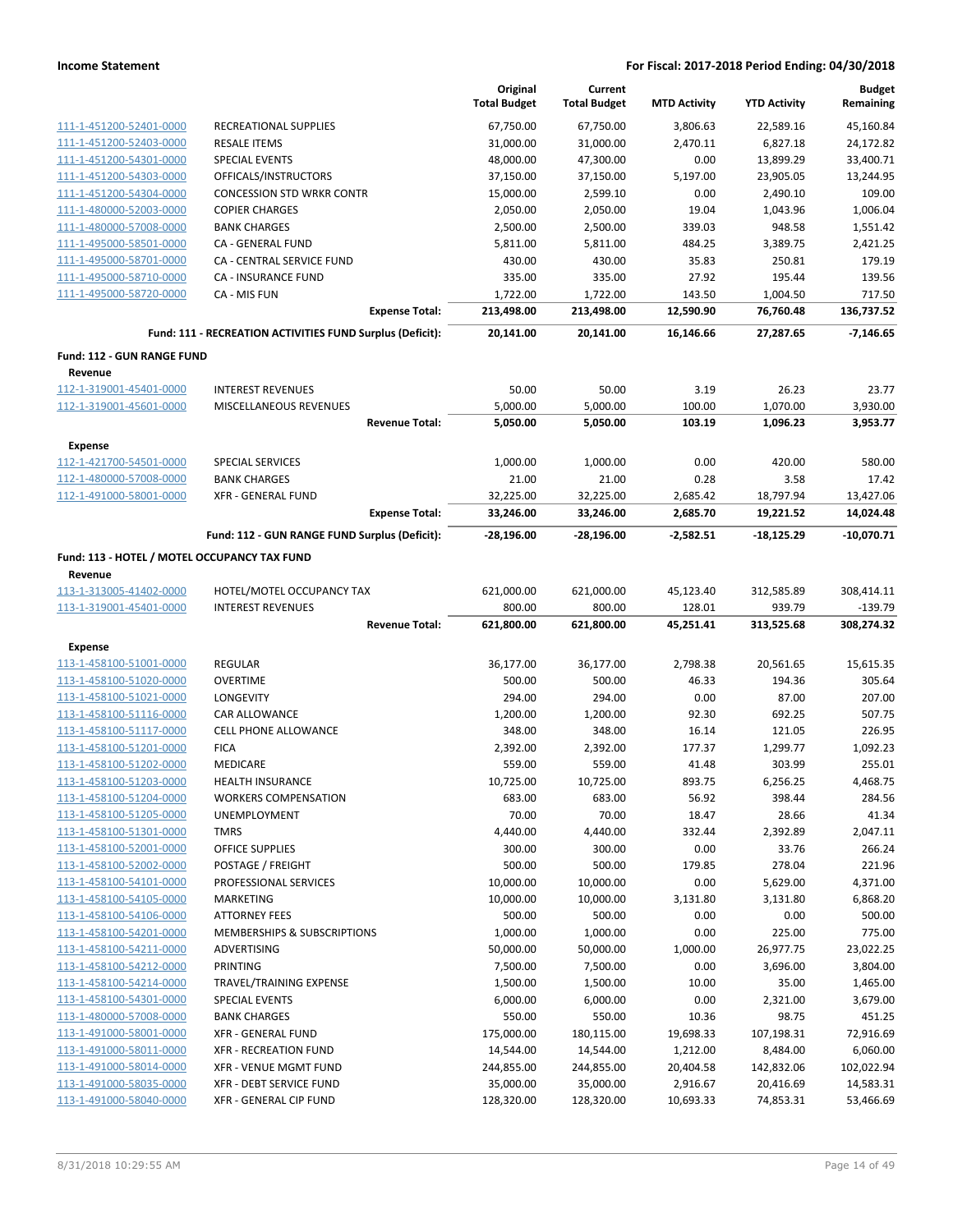|                                   |                                                                 | Original<br><b>Total Budget</b> | Current<br><b>Total Budget</b> | <b>MTD Activity</b> | <b>YTD Activity</b>   | <b>Budget</b><br>Remaining |
|-----------------------------------|-----------------------------------------------------------------|---------------------------------|--------------------------------|---------------------|-----------------------|----------------------------|
| 113-1-491000-58101-0000           | TRANSFER TO UTILITY FUND                                        | 45,000.00                       | 45,000.00                      | 3,750.00            | 26,250.00             | 18,750.00                  |
|                                   | <b>Expense Total:</b>                                           | 787,957.00                      | 793,072.00                     | 67,480.50           | 454,796.78            | 338,275.22                 |
|                                   | Fund: 113 - HOTEL / MOTEL OCCUPANCY TAX FUND Surplus (Deficit): | $-166, 157.00$                  | -171,272.00                    | $-22,229.09$        | $-141,271.10$         | $-30,000.90$               |
| Fund: 114 - VENUE MANAGEMENT FUND |                                                                 |                                 |                                |                     |                       |                            |
| Revenue                           |                                                                 |                                 |                                |                     |                       |                            |
| 114-1-319010-45306-0000           | <b>CONCESSIONS</b>                                              | 2,000.00                        | 2,000.00                       | 0.00                | 363.33                | 1,636.67                   |
| 114-1-319030-45506-0000           | <b>AUDITORIUM RENTALS</b>                                       | 24,300.00                       | 24,300.00                      | 1,500.00            | 13,350.00             | 10,950.00                  |
| 114-1-319031-45505-0000           | <b>CIVIC CENTER RENTALS</b>                                     | 40,000.00                       | 40,000.00                      | 2,136.00            | 22,834.00             | 17,166.00                  |
| 114-1-319031-45520-0000           | <b>LOCATION FEES</b>                                            | 0.00                            | 0.00                           | 150.00              | 150.00                | $-150.00$                  |
| 114-1-319032-44509-0000           | SPECIAL EVENTS/SPONSORS                                         | 65,000.00                       | 65,000.00                      | 0.00                | 700.00                | 64,300.00                  |
| 114-1-319033-45307-0000           | <b>TICKET SALES</b>                                             | 100,000.00                      | 100,000.00                     | 0.00                | 79,131.25             | 20,868.75                  |
| 114-1-323001-46008-0000           | <b>XFR - TOURISM FUND</b>                                       | 244,855.00                      | 244,855.00                     | 20,404.58           | 142,832.06            | 102,022.94                 |
|                                   | <b>Revenue Total:</b>                                           | 476,155.00                      | 476,155.00                     | 24,190.58           | 259,360.64            | 216,794.36                 |
| Expense                           |                                                                 |                                 |                                |                     |                       |                            |
| 114-1-457100-51001-0000           | <b>REGULAR SALARIES</b>                                         | 23,639.00                       | 23,639.00                      | 1,818.40            | 13,778.09             | 9,860.91                   |
| 114-1-457100-51020-0000           | OVERTIME                                                        | 8,000.00                        | 8,000.00                       | 0.00                | 307.86                | 7,692.14                   |
| 114-1-457100-51021-0000           | <b>LONGEVITY</b>                                                | 174.00                          | 174.00                         | 0.00                | 87.00                 | 87.00                      |
| 114-1-457100-51116-0000           | <b>CAR ALLOWANCE</b>                                            | 1,200.00                        | 1,200.00                       | 92.32               | 692.40                | 507.60                     |
| 114-1-457100-51117-0000           | <b>CELL PHONE ALLOWANCE</b>                                     | 348.00                          | 348.00                         | 16.16               | 121.20                | 226.80                     |
| 114-1-457100-51201-0000           | <b>FICA</b>                                                     | 1,567.00                        | 1,567.00                       | 119.16              | 946.67                | 620.33                     |
| 114-1-457100-51202-0000           | <b>MEDICARE</b>                                                 | 366.00                          | 366.00                         | 27.86               | 221.37                | 144.63                     |
| 114-1-457100-51203-0000           | <b>HEALTH INSURANCE</b>                                         | 5,363.00                        | 5,363.00                       | 446.92              | 3,128.44              | 2,234.56                   |
| 114-1-457100-51204-0000           | <b>WORKERS COMPENSATION</b>                                     | 647.00                          | 647.00                         | 53.92               | 377.44                | 269.56                     |
| 114-1-457100-51205-0000           | STATE UNEMPLOYMENT                                              | 35.00                           | 35.00                          | 0.00                | 5.19                  | 29.81                      |
| 114-1-457100-51301-0000           | <b>TMRS</b>                                                     | 2,909.00                        | 2,909.00                       | 234.62              | 1,788.67              | 1,120.33                   |
| 114-1-457100-52001-0000           | <b>OFFICE SUPPLIES</b>                                          | 500.00                          | 500.00                         | 0.00                | 0.00                  | 500.00                     |
| 114-1-457100-52002-0000           | POSTAGE / FREIGHT                                               | 200.00                          | 200.00                         | 0.00                | 337.22                | $-137.22$                  |
| 114-1-457100-52201-0000           | MINOR TOOLS & EQUIPMENT                                         | 2,500.00                        | 2,500.00                       | 0.00                | 384.96                | 2,115.04                   |
| 114-1-457100-52403-0000           | <b>RESALE ITEMS</b>                                             | 1,500.00                        | 1,500.00                       | 0.00                | 0.00                  | 1,500.00                   |
| 114-1-457100-53702-0000           | AUDTIORIUM MAINTENANCE                                          | 8,000.00                        | 8,000.00                       | 170.36              | 566.54                | 7,433.46                   |
| 114-1-457100-53704-0000           | <b>CIVIC CENTER</b>                                             | 5,000.00                        | 5,000.00                       | 149.29              | 885.34                | 4,114.66                   |
| 114-1-457100-54001-0000           | <b>TELEPHONE CHARGES</b>                                        | 100.00                          | 100.00                         | 0.00                | 0.00                  | 100.00                     |
| 114-1-457100-54005-0000           | <b>CIVIC CENTER UTILITY CHARGES</b>                             |                                 |                                |                     |                       |                            |
| 114-1-457100-54105-0000           | <b>MARKETING</b>                                                | 24,413.00<br>3,000.00           | 24,413.00<br>3,000.00          | 2,331.49<br>0.00    | 15,833.39<br>1,131.12 | 8,579.61<br>1,868.88       |
| 114-1-457100-54106-0000           | <b>ATTORNEY FEES</b>                                            | 500.00                          |                                | 0.00                |                       | 500.00                     |
| 114-1-457100-54201-0000           |                                                                 |                                 | 500.00                         |                     | 0.00                  |                            |
|                                   | MEMBERSHIPS & SUBSCRIPTIONS                                     | 2,000.00                        | 2,000.00                       | 0.00                | 1,182.00              | 818.00                     |
| 114-1-457100-54205-0000           | <b>BUSINESS MEALS</b>                                           | 250.00                          | 250.00                         | 0.00                | 0.00                  | 250.00                     |
| 114-1-457100-54211-0000           | ADVERTISING                                                     | 12,000.00                       | 12,000.00                      | 1,141.88            | 8,998.61              | 3,001.39                   |
| 114-1-457100-54214-0000           | TRAVEL & TRAINING                                               | 1,000.00                        | 1,000.00                       | 0.00                | 0.00                  | 1,000.00                   |
| 114-1-457100-54301-0000           | SPECIAL EVENTS                                                  | 102,500.00                      | 102,500.00                     | 0.00                | 63,861.23             | 38,638.77                  |
| 114-1-480000-52003-0000           | <b>COPIER CHARGES</b>                                           | 3,600.00                        | 3,600.00                       | 19.04               | 1,043.97              | 2,556.03                   |
| 114-1-480000-57008-0000           | <b>BANK CHARGES</b>                                             | 2,500.00                        | 2,500.00                       | 103.56              | 1,073.00              | 1,427.00                   |
| 114-1-495000-58501-0000           | CA - GENERAL FUND                                               | 14,129.00                       | 14,129.00                      | 1,177.42            | 8,241.94              | 5,887.06                   |
| 114-1-495000-58701-0000           | CA - CENTRAL SERVICE FUND                                       | 16,076.00                       | 16,076.00                      | 1,339.67            | 9,377.69              | 6,698.31                   |
| 114-1-495000-58710-0000           | CA - INSURANCE FUND                                             | 593.00                          | 593.00                         | 49.42               | 345.94                | 247.06                     |
| 114-1-495000-58720-0000           | CA - MIS FUN                                                    | 2,543.00                        | 2,543.00                       | 211.92              | 1,483.44              | 1,059.56                   |
|                                   | <b>Expense Total:</b>                                           | 247,152.00                      | 247,152.00                     | 9,503.41            | 136,200.72            | 110,951.28                 |
|                                   | Fund: 114 - VENUE MANAGEMENT FUND Surplus (Deficit):            | 229,003.00                      | 229,003.00                     | 14,687.17           | 123,159.92            | 105,843.08                 |
| Fund: 116 - ROADWAY IMPACT FEE 1  |                                                                 |                                 |                                |                     |                       |                            |
| Revenue                           |                                                                 |                                 |                                |                     |                       |                            |
| 116-1-319001-45401-0000           | <b>INTEREST REVENUES</b>                                        | 0.00                            | 0.00                           | 3.67                | 25.02                 | $-25.02$                   |
|                                   | <b>Revenue Total:</b>                                           | 0.00                            | 0.00                           | 3.67                | 25.02                 | $-25.02$                   |
| <b>Expense</b>                    |                                                                 |                                 |                                |                     |                       |                            |
| 116-1-480000-57008-0000           | <b>BANK CHARGES</b>                                             | 0.00                            | 0.00                           | 0.28                | 2.40                  | $-2.40$                    |
|                                   | <b>Expense Total:</b>                                           | 0.00                            | 0.00                           | 0.28                | 2.40                  | $-2.40$                    |
|                                   | Fund: 116 - ROADWAY IMPACT FEE 1 Surplus (Deficit):             | 0.00                            | 0.00                           | 3.39                | 22.62                 | $-22.62$                   |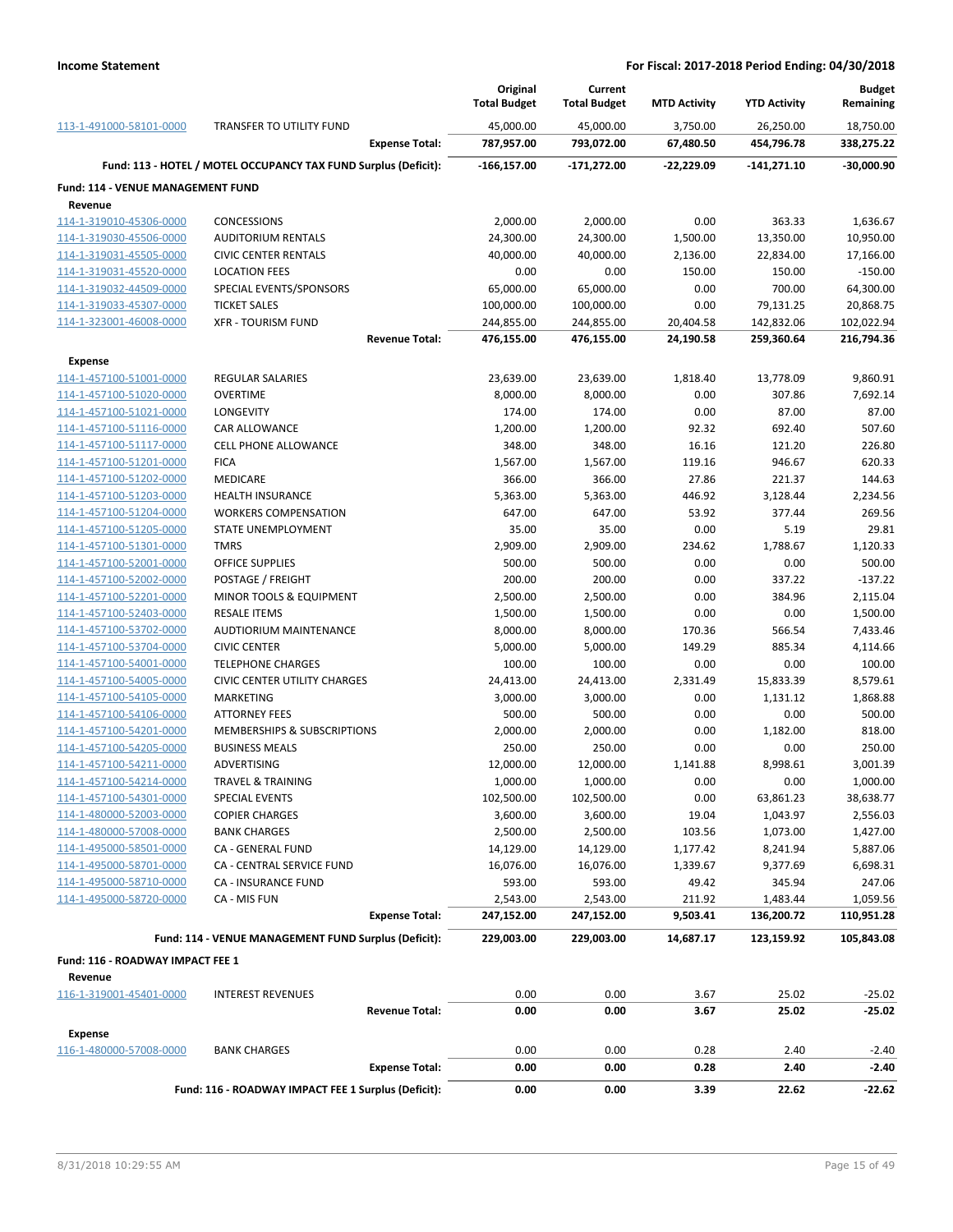| <b>Income Statement</b>                                   |                                                                           |                                 |                                | For Fiscal: 2017-2018 Period Ending: 04/30/2018 |                            |                            |
|-----------------------------------------------------------|---------------------------------------------------------------------------|---------------------------------|--------------------------------|-------------------------------------------------|----------------------------|----------------------------|
|                                                           |                                                                           | Original<br><b>Total Budget</b> | Current<br><b>Total Budget</b> | <b>MTD Activity</b>                             | <b>YTD Activity</b>        | <b>Budget</b><br>Remaining |
| Fund: 117 - ROADWAY IMPACT FEE 2                          |                                                                           |                                 |                                |                                                 |                            |                            |
| Revenue                                                   |                                                                           |                                 |                                |                                                 |                            |                            |
| 117-1-319001-45401-0000                                   | <b>INTEREST REVENUES</b>                                                  | 0.00                            | 0.00                           | 0.02                                            | 0.13                       | $-0.13$                    |
|                                                           | <b>Revenue Total:</b>                                                     | 0.00                            | 0.00                           | 0.02                                            | 0.13                       | $-0.13$                    |
|                                                           | Fund: 117 - ROADWAY IMPACT FEE 2 Total:                                   | 0.00                            | 0.00                           | 0.02                                            | 0.13                       | $-0.13$                    |
| Fund: 118 - ROADWAY IMPACT FEE 3                          |                                                                           |                                 |                                |                                                 |                            |                            |
| Revenue                                                   |                                                                           |                                 |                                |                                                 |                            |                            |
| 118-1-319001-45401-0000                                   | <b>INTEREST REVENUES</b>                                                  | 0.00                            | 0.00                           | 0.03                                            | 0.22                       | $-0.22$                    |
|                                                           | <b>Revenue Total:</b>                                                     | 0.00                            | 0.00                           | 0.03                                            | 0.22                       | $-0.22$                    |
|                                                           | Fund: 118 - ROADWAY IMPACT FEE 3 Total:                                   | 0.00                            | 0.00                           | 0.03                                            | 0.22                       | $-0.22$                    |
|                                                           | <b>Fund: 123 - PTRAIN - POLICE REIMBURSEMENT GRANTS &amp; CONT EDUCAT</b> |                                 |                                |                                                 |                            |                            |
| Revenue                                                   |                                                                           |                                 |                                |                                                 |                            |                            |
| 123-1-310001-43104-0000                                   | <b>GRANTS / LEOSE</b>                                                     | 0.00                            | 0.00                           | 0.00                                            | 4,462.94                   | $-4,462.94$                |
| 123-1-319001-45401-0000                                   | <b>INTEREST REVENUES</b>                                                  | 0.00                            | 0.00                           | 3.16                                            | 22.46                      | $-22.46$                   |
|                                                           | <b>Revenue Total:</b>                                                     | 0.00                            | 0.00                           | 3.16                                            | 4,485.40                   | -4,485.40                  |
| <b>Expense</b>                                            |                                                                           |                                 |                                |                                                 |                            |                            |
| 123-1-421210-54214-0000                                   | TRAVEL & TRAINING                                                         | 0.00                            | 0.00                           | 0.00                                            | 1,999.42                   | $-1,999.42$                |
| 123-1-421230-54214-0000                                   | <b>TRAVEL &amp; TRAINING</b>                                              | 0.00                            | 0.00                           | 0.00                                            | 976.65                     | $-976.65$                  |
| 123-1-480000-57008-0000                                   | <b>BANK CHARGES</b>                                                       | 0.00                            | 0.00                           | 0.26                                            | 1.87                       | $-1.87$                    |
|                                                           | <b>Expense Total:</b>                                                     | 0.00                            | 0.00                           | 0.26                                            | 2,977.94                   | $-2,977.94$                |
|                                                           | Fund: 123 - PTRAIN - POLICE REIMBURSEMENT GRANTS & CONT EDUCAT Sur        | 0.00                            | 0.00                           | 2.90                                            | 1,507.46                   | $-1.507.46$                |
| <b>Fund: 125 - TRAINING &amp; HUMANITIES TEXAS GRANTS</b> |                                                                           |                                 |                                |                                                 |                            |                            |
| <b>Expense</b>                                            |                                                                           |                                 |                                |                                                 |                            |                            |
| 125-1-455100-52402-0000                                   | <b>BASIC PROGRAM EXPENSE</b>                                              | 0.00                            | 0.00                           | 0.00                                            | 313.14                     | $-313.14$                  |
|                                                           | <b>Expense Total:</b>                                                     | 0.00                            | 0.00                           | 0.00                                            | 313.14                     | $-313.14$                  |
|                                                           | Fund: 125 - TRAINING & HUMANITIES TEXAS GRANTS Total:                     | 0.00                            | 0.00                           | 0.00                                            | 313.14                     | $-313.14$                  |
| <b>Fund: 140 - DEBT SERVICE FUND</b>                      |                                                                           |                                 |                                |                                                 |                            |                            |
| Revenue                                                   |                                                                           |                                 |                                |                                                 |                            |                            |
| 140-1-311001-41101-0000                                   | REAL PROPERTY TAXES                                                       | 4,408,785.00                    | 4,408,785.00                   | 31,257.31                                       | 4,344,679.86               | 64,105.14                  |
| 140-1-311002-41102-0000                                   | <b>DELINQUENT TAXES</b>                                                   | 39,000.00                       | 39,000.00                      | 2,590.29                                        | 29,441.87                  | 9,558.13                   |
| 140-1-319001-45401-0000                                   | <b>INTEREST REVENUES</b>                                                  | 2,100.00                        | 2,100.00                       | 183.36                                          | 1,125.74                   | 974.26                     |
| 140-1-319001-45601-0000                                   | MISCELLANEOUS REVENUES                                                    | 3,000.00                        | 3,000.00                       | 0.00                                            | 0.00                       | 3,000.00                   |
| 140-1-323001-46008-0000                                   | <b>XFR - TOURISM FUND</b>                                                 | 35,000.00                       | 35,000.00                      | 2,916.67                                        | 20,416.69                  | 14,583.31                  |
| 140-1-323001-46100-0000                                   | <b>XFR - UTILITY FUND</b>                                                 | 1,532,906.25                    | 1,532,906.25                   | 127,742.19                                      | 894,195.33                 | 638,710.92                 |
| 140-1-323001-46107-0000                                   | <b>XFR - AIRPORT FUND</b>                                                 | 52,000.00                       | 52,000.00                      | 4,333.33                                        | 30,333.31                  | 21,666.69                  |
|                                                           | <b>Revenue Total:</b>                                                     | 6,072,791.25                    | 6,072,791.25                   | 169,023.15                                      | 5,320,192.80               | 752,598.45                 |
| <b>Expense</b>                                            |                                                                           |                                 |                                |                                                 |                            |                            |
| 140-1-471100-56105-0000                                   | 2010 CO - PRINCIPAL                                                       | 205,000.00                      | 205,000.00                     | 0.00                                            | 205,000.00                 | 0.00                       |
| 140-1-471100-56106-0000                                   | 2013 CO PRINCIPAL                                                         | 240,000.00                      | 240,000.00                     | 0.00                                            | 240,000.00                 | 0.00                       |
| 140-1-471100-56306-0000                                   | 2010 GO REFUND PRINCIPAL                                                  | 630,000.00                      | 630,000.00                     | 0.00                                            | 630,000.00                 | 0.00                       |
| 140-1-471100-56308-0000                                   | 2011 GO REFUND PRINCIPAL                                                  | 1,070,000.00                    | 1,070,000.00                   | 0.00                                            | 1,070,000.00               | 0.00                       |
| 140-1-471100-56310-0000                                   | 2014 GO REFUND PRINCIPAL                                                  | 178,000.00                      | 178,000.00                     | 0.00                                            | 178,000.00                 | 0.00                       |
| 140-1-471100-56311-0000<br>140-1-471100-56312-0000        | 2014 GENERAL OBLIGATIONS PRINCIPAL<br>2015 GENERAL OBLIGATIONS PRINCIPAL  | 295,000.00                      | 295,000.00                     | 0.00                                            | 295,000.00                 | 0.00<br>0.00               |
| 140-1-471100-56313-0000                                   | 2017 GO REFUND PRINCIPAL                                                  | 448,000.00<br>1,605,000.00      | 448,000.00<br>1,605,000.00     | 0.00<br>0.00                                    | 448,000.00<br>1,605,000.00 | 0.00                       |
| 140-1-471200-56205-0000                                   | 2010 CO - INTEREST                                                        | 186,462.50                      | 186,462.50                     | 0.00                                            | 94,768.75                  | 91,693.75                  |
| 140-1-471200-56206-0000                                   | 2013 CO INTEREST                                                          | 26,166.00                       | 26,166.00                      | 0.00                                            | 14,151.00                  | 12,015.00                  |
| 140-1-471200-56406-0000                                   | 2010 GO REFUND INTEREST                                                   | 324,347.50                      | 324,347.50                     | 0.00                                            | 146,572.16                 | 177,775.34                 |
| 140-1-471200-56408-0000                                   | 2011 GO REFUND INTEREST                                                   | 122,557.50                      | 122,557.50                     | 0.00                                            | 0.00                       | 122,557.50                 |
| 140-1-471200-56409-0000                                   | 2014 GENERAL OBLIGATIONS - INTEREST                                       | 109,991.75                      | 109,991.75                     | 0.00                                            | 56,861.75                  | 53,130.00                  |
| 140-1-471200-56410-0000                                   | 2015 GO - INTEREST                                                        | 153,801.20                      | 153,801.20                     | 0.00                                            | 79,543.80                  | 74,257.40                  |
| 140-1-471200-56411-0000                                   | 2014 GO REFUND INTEREST                                                   | 28,740.00                       | 28,740.00                      | 0.00                                            | 11,190.67                  | 17,549.33                  |
| 140-1-471200-56413-0000                                   | 2017 GO REFUND INTEREST                                                   | 405,625.00                      | 405,625.00                     | 0.00                                            | 222,875.00                 | 182,750.00                 |
| 140-1-475100-56002-0000                                   | <b>AGENT FEE</b>                                                          | 1,500.00                        | 1,500.00                       | 0.00                                            | 1,000.00                   | 500.00                     |
| 140-1-475100-56005-0000                                   | ARBITRAGE                                                                 | 12,500.00                       | 12,500.00                      | 0.00                                            | 5,100.00                   | 7,400.00                   |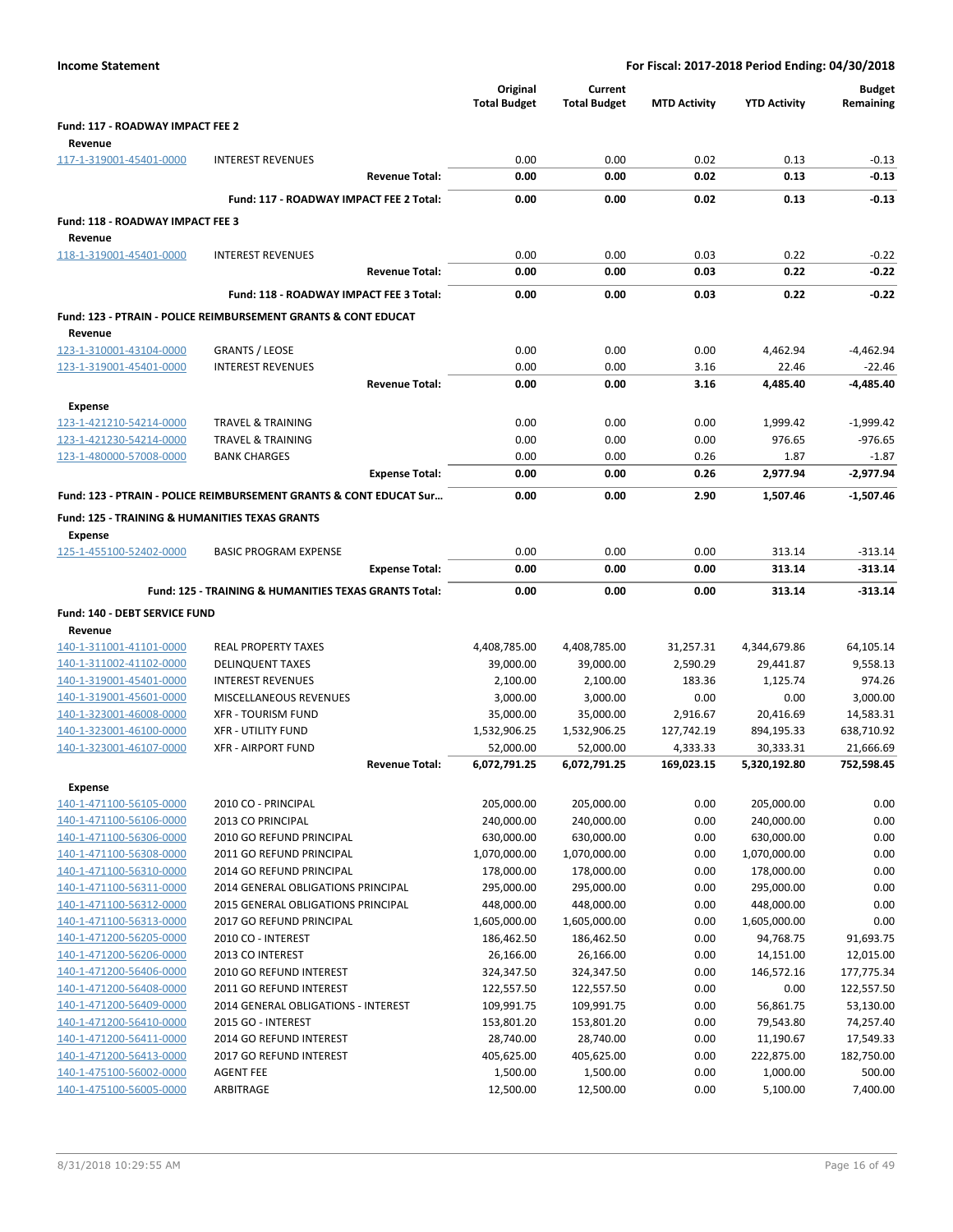|                                              |                                                                 | Original<br><b>Total Budget</b> | Current<br><b>Total Budget</b> | <b>MTD Activity</b>     | <b>YTD Activity</b>       | <b>Budget</b><br>Remaining |
|----------------------------------------------|-----------------------------------------------------------------|---------------------------------|--------------------------------|-------------------------|---------------------------|----------------------------|
| 140-1-480000-57008-0000                      | <b>BANK CHARGES</b>                                             | 1,900.00                        | 1,900.00                       | 9.86                    | 249.48                    | 1,650.52                   |
|                                              | <b>Expense Total:</b>                                           | 6,044,591.45                    | 6,044,591.45                   | 9.86                    | 5,303,312.61              | 741,278.84                 |
|                                              | Fund: 140 - DEBT SERVICE FUND Surplus (Deficit):                | 28,199.80                       | 28,199.80                      | 169,013.29              | 16,880.19                 | 11,319.61                  |
| Fund: 160 - GENERAL CAPITAL IMPROVEMENT FUND |                                                                 |                                 |                                |                         |                           |                            |
| Revenue                                      |                                                                 |                                 |                                |                         |                           |                            |
| 160-1-310002-45608-0000                      | PROJ REIMBURSEMENTS                                             | 0.00                            | 0.00                           | 0.00                    | 500.00                    | $-500.00$                  |
| 160-1-310002-45611-0000                      | <b>DONATIONS FOR PROJECTS</b>                                   | 0.00                            | 0.00                           | 0.00                    | 4,928.00                  | $-4,928.00$                |
| 160-1-314004-41808-0000                      | FRANCHISE FEES/CABLE-SICFA                                      | 25,000.00                       | 25,000.00                      | 0.00                    | 6,651.62                  | 18,348.38                  |
| 160-1-319001-45401-0000                      | <b>INTEREST REVENUES</b>                                        | 15,000.00                       | 15,000.00                      | 1,142.19                | 8,714.65                  | 6,285.35                   |
| 160-1-323001-46001-0000                      | <b>XFR - GENERAL FUND</b><br><b>XFR - TOURISM FUND</b>          | 2,977,923.00                    | 2,977,923.00                   | 248,160.25              | 1,737,121.75              | 1,240,801.25               |
| 160-1-323001-46008-0000                      | <b>Revenue Total:</b>                                           | 128,320.00<br>3,146,243.00      | 128,320.00<br>3,146,243.00     | 10,693.33<br>259,995.77 | 74,853.31<br>1,832,769.33 | 53,466.69<br>1,313,473.67  |
| <b>Expense</b>                               |                                                                 |                                 |                                |                         |                           |                            |
| 160-1-421210-55201-0000                      | <b>EQUIPMENT PURCHASES</b>                                      | 0.00                            | 0.00                           | 128.00                  | 1,331.00                  | $-1,331.00$                |
| 160-1-421240-55207-0000                      | RADIO COMMUNICATION EQUIP                                       | 600,000.00                      | 600,000.00                     | 0.00                    | 0.00                      | 600,000.00                 |
| 160-1-422200-55201-0000                      | <b>EQUIPMENT PURCHASES</b>                                      | 48,248.00                       | 48,248.00                      | 0.00                    | 0.00                      | 48,248.00                  |
| 160-1-431200-53304-0000                      | STREET IMPROV PROGRAM                                           | 1,800,000.00                    | 1,725,000.00                   | 0.00                    | 54.00                     | 1,724,946.00               |
| 160-1-431200-55002-0000                      | <b>IMPROVEMENTS</b>                                             | 200,000.00                      | 200,000.00                     | 0.00                    | 0.00                      | 200,000.00                 |
| 160-1-431600-55102-0000                      | <b>STREETS</b>                                                  | 9,750.00                        | 9,750.00                       | 0.00                    | 0.00                      | 9,750.00                   |
| 160-1-451100-55012-0000                      | <b>CONSTRUCTION</b>                                             | 0.00                            | 0.00                           | 0.00                    | 2,000.00                  | $-2,000.00$                |
| 160-1-456100-55204-0000                      | <b>OLD TOWN GREENVILLE</b>                                      | 0.00                            | 0.00                           | 3,196.06                | 3,196.06                  | $-3,196.06$                |
| 160-1-457100-54301-0000                      | <b>SPECIAL EVENTS</b>                                           | 0.00                            | 0.00                           | 23.75                   | 23.75                     | $-23.75$                   |
| 160-1-457100-55203-0000                      | <b>FURNITURE/OFFICE EQUIP</b>                                   | 0.00                            | 0.00                           | 0.00                    | 5,000.00                  | $-5,000.00$                |
| 160-1-480000-55002-0000                      | <b>IMPROVEMENTS</b>                                             | 435,000.00                      | 435,000.00                     | 0.00                    | 1,628.31                  | 433,371.69                 |
| 160-1-480000-55006-0000                      | <b>AQUISITION</b>                                               | 0.00                            | 0.00                           | 0.00                    | 1,432.00                  | $-1,432.00$                |
| 160-1-480000-55007-0000                      | ENG/ARCHITECTS/MGMT                                             | 0.00                            | 0.00                           | 0.00                    | 58,851.25                 | $-58,851.25$               |
| 160-1-480000-55012-0000                      | <b>CONSTRUCTION</b>                                             | 0.00                            | 1,585,000.00                   | 0.00                    | 1,502.65                  | 1,583,497.35               |
| 160-1-480000-55201-0000                      | <b>EQUIPMENT PURCHASES</b>                                      | 113,245.00                      | 113,245.00                     | 0.00                    | 90,709.50                 | 22,535.50                  |
| 160-1-480000-55203-0000                      | <b>FURNITURE/OFFICE EQUIP</b>                                   | 0.00                            | 0.00                           | 0.00                    | 6,711.66                  | $-6,711.66$                |
| 160-1-480000-57008-0000                      | <b>BANK CHARGES</b>                                             | 0.00                            | 0.00                           | 26.11                   | 192.21                    | $-192.21$                  |
|                                              | <b>Expense Total:</b>                                           | 3,206,243.00                    | 4,716,243.00                   | 3,373.92                | 172,632.39                | 4,543,610.61               |
|                                              | Fund: 160 - GENERAL CAPITAL IMPROVEMENT FUND Surplus (Deficit): | -60,000.00                      | -1,570,000.00                  | 256,621.85              | 1,660,136.94              | $-3,230,136.94$            |
| Fund: 161 - STREET CONSTRUCTION FUND         |                                                                 |                                 |                                |                         |                           |                            |
| Revenue                                      |                                                                 |                                 |                                |                         |                           |                            |
| 161-1-319001-45401-0000                      | <b>INTEREST REVENUES</b>                                        | 500.00                          | 500.00                         | 236.30                  | 1,611.57                  | $-1,111.57$                |
|                                              | <b>Revenue Total:</b>                                           | 500.00                          | 500.00                         | 236.30                  | 1,611.57                  | $-1,111.57$                |
| Expense                                      |                                                                 |                                 |                                |                         |                           |                            |
| 161-1-480000-57008-0000                      | <b>BANK CHARGES</b>                                             | 0.00                            | 0.00                           | 17.77                   | 154.23                    | $-154.23$                  |
|                                              | <b>Expense Total:</b>                                           | 0.00                            | 0.00                           | 17.77                   | 154.23                    | -154.23                    |
|                                              | Fund: 161 - STREET CONSTRUCTION FUND Surplus (Deficit):         | 500.00                          | 500.00                         | 218.53                  | 1,457.34                  | -957.34                    |
| Fund: 164 - 2013 CO CAPITAL FUND             |                                                                 |                                 |                                |                         |                           |                            |
| Revenue                                      |                                                                 |                                 |                                |                         |                           |                            |
| 164-1-319001-45401-0000                      | <b>INTEREST REVENUES</b>                                        | 200.00                          | 200.00                         | 11.55                   | 75.56                     | 124.44                     |
|                                              | <b>Revenue Total:</b>                                           | 200.00                          | 200.00                         | 11.55                   | 75.56                     | 124.44                     |
| <b>Expense</b>                               |                                                                 |                                 |                                |                         |                           |                            |
| 164-1-480000-57008-0000                      | <b>BANK CHARGES</b>                                             | 0.00                            | 0.00                           | 0.66                    | 5.77                      | $-5.77$                    |
|                                              | <b>Expense Total:</b>                                           | 0.00                            | 0.00                           | 0.66                    | 5.77                      | $-5.77$                    |
|                                              | Fund: 164 - 2013 CO CAPITAL FUND Surplus (Deficit):             | 200.00                          | 200.00                         | 10.89                   | 69.79                     | 130.21                     |
| Fund: 165 - 2014 GO FUND                     |                                                                 |                                 |                                |                         |                           |                            |
| Revenue                                      |                                                                 |                                 |                                |                         |                           |                            |
| 165-1-319001-45401-0000                      | <b>INTEREST REVENUES</b>                                        | 50,000.00                       | 50,000.00                      | 1,042.48                | 5,982.10                  | 44,017.90                  |
|                                              | <b>Revenue Total:</b>                                           | 50,000.00                       | 50,000.00                      | 1,042.48                | 5,982.10                  | 44,017.90                  |
|                                              | Fund: 165 - 2014 GO FUND Total:                                 | 50,000.00                       | 50,000.00                      | 1,042.48                | 5,982.10                  | 44,017.90                  |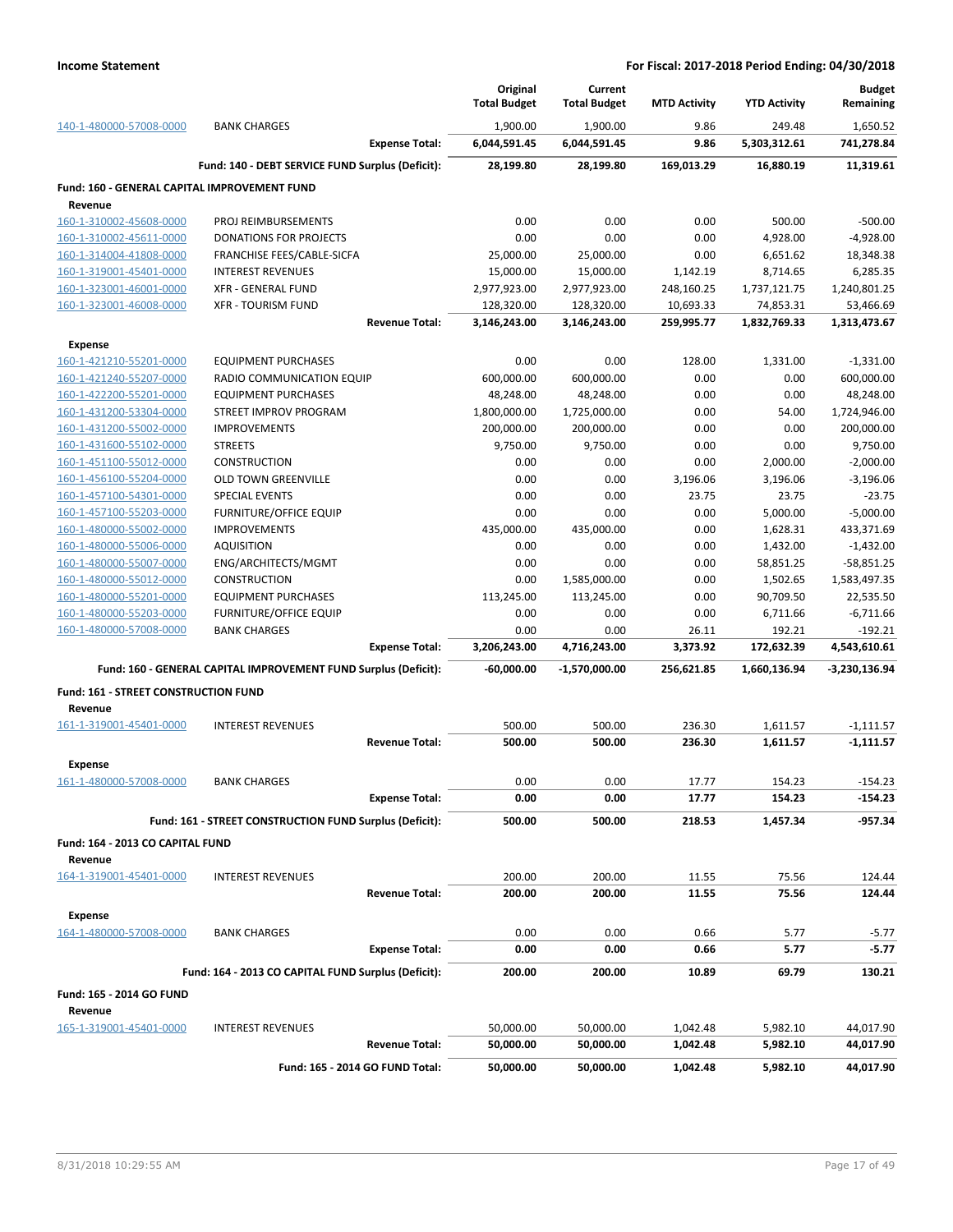| <b>Fund: 171 - MAIN STREET SPECIAL REVENUE</b><br>Revenue<br>171-1-310001-43104-0000<br>0.00<br>0.00<br>0.00<br>25,000.00<br><b>GRANT REVENUE - OTHER</b><br>0.00<br>0.00<br>0.00<br>25,000.00<br><b>Revenue Total:</b><br><b>Expense</b><br>171-1-456100-54111-0000<br>0.00<br>23,000.00<br><b>GRANT MANAGEMENT</b><br>1,100.00<br>1,100.00<br>171-1-456100-54501-0000<br><b>SPECIAL SERVICES</b><br>0.00<br>0.00<br>5,000.00<br>8,433.00<br>171-1-456100-55012-0000<br><b>CONSTRUCTION</b><br>0.00<br>52,000.00<br>0.00<br>0.00<br><b>Expense Total:</b><br>0.00<br>75,000.00<br>6,100.00<br>9,533.00<br>Fund: 171 - MAIN STREET SPECIAL REVENUE Surplus (Deficit):<br>0.00<br>-75,000.00<br>$-6,100.00$<br>15,467.00<br><b>Fund: 172 - MINOR GRANTS FUND</b><br>Revenue<br>172-1-310001-43108-0000<br><b>GRANTS / LIBRARY GRANT</b><br>0.00<br>0.00<br>8,992.00<br>2,248.00<br>172-1-310002-45611-0000<br><b>DONATIONS</b><br>15,000.00<br>15,000.00<br>0.00<br>0.00<br><b>Revenue Total:</b><br>15,000.00<br>15,000.00<br>2,248.00<br>8,992.00<br><b>Expense</b><br>172-1-455100-52402-0000<br><b>BASIC PROGRAM EXPENSE</b><br>0.00<br>0.00<br>252.13<br>2,947.13<br>252.13<br><b>Expense Total:</b><br>0.00<br>0.00<br>2,947.13<br>Fund: 172 - MINOR GRANTS FUND Surplus (Deficit):<br>15,000.00<br>15,000.00<br>1,995.87<br>6.044.87<br>Fund: 175 - JUSTICE ASSISTANCE GRANT - JAG<br>Revenue | $-25,000.00$<br>$-25,000.00$<br>21,900.00<br>$-8,433.00$<br>52,000.00<br>65,467.00<br>-90,467.00<br>$-8,992.00$<br>15,000.00<br>6,008.00<br>$-2,947.13$<br>$-2,947.13$<br>8,955.13<br>$-13,731.00$<br>-13,731.00 |
|-----------------------------------------------------------------------------------------------------------------------------------------------------------------------------------------------------------------------------------------------------------------------------------------------------------------------------------------------------------------------------------------------------------------------------------------------------------------------------------------------------------------------------------------------------------------------------------------------------------------------------------------------------------------------------------------------------------------------------------------------------------------------------------------------------------------------------------------------------------------------------------------------------------------------------------------------------------------------------------------------------------------------------------------------------------------------------------------------------------------------------------------------------------------------------------------------------------------------------------------------------------------------------------------------------------------------------------------------------------------------------------------------------|------------------------------------------------------------------------------------------------------------------------------------------------------------------------------------------------------------------|
|                                                                                                                                                                                                                                                                                                                                                                                                                                                                                                                                                                                                                                                                                                                                                                                                                                                                                                                                                                                                                                                                                                                                                                                                                                                                                                                                                                                                     |                                                                                                                                                                                                                  |
|                                                                                                                                                                                                                                                                                                                                                                                                                                                                                                                                                                                                                                                                                                                                                                                                                                                                                                                                                                                                                                                                                                                                                                                                                                                                                                                                                                                                     |                                                                                                                                                                                                                  |
|                                                                                                                                                                                                                                                                                                                                                                                                                                                                                                                                                                                                                                                                                                                                                                                                                                                                                                                                                                                                                                                                                                                                                                                                                                                                                                                                                                                                     |                                                                                                                                                                                                                  |
|                                                                                                                                                                                                                                                                                                                                                                                                                                                                                                                                                                                                                                                                                                                                                                                                                                                                                                                                                                                                                                                                                                                                                                                                                                                                                                                                                                                                     |                                                                                                                                                                                                                  |
|                                                                                                                                                                                                                                                                                                                                                                                                                                                                                                                                                                                                                                                                                                                                                                                                                                                                                                                                                                                                                                                                                                                                                                                                                                                                                                                                                                                                     |                                                                                                                                                                                                                  |
|                                                                                                                                                                                                                                                                                                                                                                                                                                                                                                                                                                                                                                                                                                                                                                                                                                                                                                                                                                                                                                                                                                                                                                                                                                                                                                                                                                                                     |                                                                                                                                                                                                                  |
|                                                                                                                                                                                                                                                                                                                                                                                                                                                                                                                                                                                                                                                                                                                                                                                                                                                                                                                                                                                                                                                                                                                                                                                                                                                                                                                                                                                                     |                                                                                                                                                                                                                  |
|                                                                                                                                                                                                                                                                                                                                                                                                                                                                                                                                                                                                                                                                                                                                                                                                                                                                                                                                                                                                                                                                                                                                                                                                                                                                                                                                                                                                     |                                                                                                                                                                                                                  |
|                                                                                                                                                                                                                                                                                                                                                                                                                                                                                                                                                                                                                                                                                                                                                                                                                                                                                                                                                                                                                                                                                                                                                                                                                                                                                                                                                                                                     |                                                                                                                                                                                                                  |
|                                                                                                                                                                                                                                                                                                                                                                                                                                                                                                                                                                                                                                                                                                                                                                                                                                                                                                                                                                                                                                                                                                                                                                                                                                                                                                                                                                                                     |                                                                                                                                                                                                                  |
|                                                                                                                                                                                                                                                                                                                                                                                                                                                                                                                                                                                                                                                                                                                                                                                                                                                                                                                                                                                                                                                                                                                                                                                                                                                                                                                                                                                                     |                                                                                                                                                                                                                  |
|                                                                                                                                                                                                                                                                                                                                                                                                                                                                                                                                                                                                                                                                                                                                                                                                                                                                                                                                                                                                                                                                                                                                                                                                                                                                                                                                                                                                     |                                                                                                                                                                                                                  |
|                                                                                                                                                                                                                                                                                                                                                                                                                                                                                                                                                                                                                                                                                                                                                                                                                                                                                                                                                                                                                                                                                                                                                                                                                                                                                                                                                                                                     |                                                                                                                                                                                                                  |
|                                                                                                                                                                                                                                                                                                                                                                                                                                                                                                                                                                                                                                                                                                                                                                                                                                                                                                                                                                                                                                                                                                                                                                                                                                                                                                                                                                                                     |                                                                                                                                                                                                                  |
|                                                                                                                                                                                                                                                                                                                                                                                                                                                                                                                                                                                                                                                                                                                                                                                                                                                                                                                                                                                                                                                                                                                                                                                                                                                                                                                                                                                                     |                                                                                                                                                                                                                  |
|                                                                                                                                                                                                                                                                                                                                                                                                                                                                                                                                                                                                                                                                                                                                                                                                                                                                                                                                                                                                                                                                                                                                                                                                                                                                                                                                                                                                     |                                                                                                                                                                                                                  |
|                                                                                                                                                                                                                                                                                                                                                                                                                                                                                                                                                                                                                                                                                                                                                                                                                                                                                                                                                                                                                                                                                                                                                                                                                                                                                                                                                                                                     |                                                                                                                                                                                                                  |
|                                                                                                                                                                                                                                                                                                                                                                                                                                                                                                                                                                                                                                                                                                                                                                                                                                                                                                                                                                                                                                                                                                                                                                                                                                                                                                                                                                                                     |                                                                                                                                                                                                                  |
|                                                                                                                                                                                                                                                                                                                                                                                                                                                                                                                                                                                                                                                                                                                                                                                                                                                                                                                                                                                                                                                                                                                                                                                                                                                                                                                                                                                                     |                                                                                                                                                                                                                  |
|                                                                                                                                                                                                                                                                                                                                                                                                                                                                                                                                                                                                                                                                                                                                                                                                                                                                                                                                                                                                                                                                                                                                                                                                                                                                                                                                                                                                     |                                                                                                                                                                                                                  |
| 175-1-310001-43102-0000<br><b>GRANTS / GRANT REVENUE</b><br>0.00<br>0.00<br>0.00<br>13,731.00<br>0.00<br>0.00<br>0.00<br><b>Revenue Total:</b><br>13,731.00                                                                                                                                                                                                                                                                                                                                                                                                                                                                                                                                                                                                                                                                                                                                                                                                                                                                                                                                                                                                                                                                                                                                                                                                                                         |                                                                                                                                                                                                                  |
|                                                                                                                                                                                                                                                                                                                                                                                                                                                                                                                                                                                                                                                                                                                                                                                                                                                                                                                                                                                                                                                                                                                                                                                                                                                                                                                                                                                                     |                                                                                                                                                                                                                  |
| Fund: 175 - JUSTICE ASSISTANCE GRANT - JAG Total:<br>0.00<br>0.00<br>0.00<br>13,731.00                                                                                                                                                                                                                                                                                                                                                                                                                                                                                                                                                                                                                                                                                                                                                                                                                                                                                                                                                                                                                                                                                                                                                                                                                                                                                                              | -13,731.00                                                                                                                                                                                                       |
| Fund: 200 - WATER / WASTEWATER FUND                                                                                                                                                                                                                                                                                                                                                                                                                                                                                                                                                                                                                                                                                                                                                                                                                                                                                                                                                                                                                                                                                                                                                                                                                                                                                                                                                                 |                                                                                                                                                                                                                  |
| Revenue<br>200-2-318003-42304-0000<br><b>BACKFLOW INSPECTION FEES</b><br>0.00<br>0.00<br>1,807.50<br>3,964.45                                                                                                                                                                                                                                                                                                                                                                                                                                                                                                                                                                                                                                                                                                                                                                                                                                                                                                                                                                                                                                                                                                                                                                                                                                                                                       | $-3,964.45$                                                                                                                                                                                                      |
| 200-2-318003-44302-0000<br>WATER REVENUES / SERVICE CHARGES<br>64,000.00<br>64,000.00<br>4,245.88<br>55,748.53                                                                                                                                                                                                                                                                                                                                                                                                                                                                                                                                                                                                                                                                                                                                                                                                                                                                                                                                                                                                                                                                                                                                                                                                                                                                                      | 8,251.47                                                                                                                                                                                                         |
| 200-2-318003-44304-0000<br><b>NEW SERVICES - WATER</b><br>20,000.00<br>20,000.00<br>0.00<br>0.00                                                                                                                                                                                                                                                                                                                                                                                                                                                                                                                                                                                                                                                                                                                                                                                                                                                                                                                                                                                                                                                                                                                                                                                                                                                                                                    | 20,000.00                                                                                                                                                                                                        |
| LATE CHARGES - WATER<br>49,000.00<br>200-2-318003-44305-0000<br>49,000.00<br>3,334.88<br>27,304.94                                                                                                                                                                                                                                                                                                                                                                                                                                                                                                                                                                                                                                                                                                                                                                                                                                                                                                                                                                                                                                                                                                                                                                                                                                                                                                  | 21,695.06                                                                                                                                                                                                        |
| 200-2-318003-44306-0000<br>WATER REVENUES / WATER REREAD<br>0.00<br>0.00<br>0.00<br>10.00                                                                                                                                                                                                                                                                                                                                                                                                                                                                                                                                                                                                                                                                                                                                                                                                                                                                                                                                                                                                                                                                                                                                                                                                                                                                                                           | $-10.00$                                                                                                                                                                                                         |
| 200-2-318003-44312-0000<br>6,000.00<br>250.00<br><b>METER TAMPERING</b><br>6,000.00<br>2,250.00                                                                                                                                                                                                                                                                                                                                                                                                                                                                                                                                                                                                                                                                                                                                                                                                                                                                                                                                                                                                                                                                                                                                                                                                                                                                                                     | 3,750.00                                                                                                                                                                                                         |
| 200-2-318003-45103-0000<br><b>GEUS RAW WATER CONSUMPTN</b><br>100,000.00<br>100,000.00<br>0.00<br>89,559.97                                                                                                                                                                                                                                                                                                                                                                                                                                                                                                                                                                                                                                                                                                                                                                                                                                                                                                                                                                                                                                                                                                                                                                                                                                                                                         | 10,440.03                                                                                                                                                                                                        |
| 200-2-318004-42303-0000<br>3,500.00<br>0.00<br>1,700.00<br><b>WASTE HAULER PERMITS</b><br>3,500.00                                                                                                                                                                                                                                                                                                                                                                                                                                                                                                                                                                                                                                                                                                                                                                                                                                                                                                                                                                                                                                                                                                                                                                                                                                                                                                  | 1,800.00                                                                                                                                                                                                         |
| <b>NEW SERVICES - SEWER</b><br>7,000.00<br>7,000.00<br>0.00<br>200-2-318004-44307-0000<br>4,125.00                                                                                                                                                                                                                                                                                                                                                                                                                                                                                                                                                                                                                                                                                                                                                                                                                                                                                                                                                                                                                                                                                                                                                                                                                                                                                                  | 2,875.00                                                                                                                                                                                                         |
| 200-2-318004-44309-0000<br>SEWER REVENUES / SERVICE CHARGES<br>55,000.00<br>55,000.00<br>3,840.71<br>29,666.38                                                                                                                                                                                                                                                                                                                                                                                                                                                                                                                                                                                                                                                                                                                                                                                                                                                                                                                                                                                                                                                                                                                                                                                                                                                                                      | 25,333.62                                                                                                                                                                                                        |
| LATE CHARGES - SEWER<br>45,000.00<br>45,000.00<br>3,512.94<br>25,354.59<br>200-2-318004-44310-0000<br>200-2-318004-44318-0000<br>0.00<br>0.00<br>2,401.51<br>LATE CHARGES - WASTEHAULERS<br>933.51                                                                                                                                                                                                                                                                                                                                                                                                                                                                                                                                                                                                                                                                                                                                                                                                                                                                                                                                                                                                                                                                                                                                                                                                  | 19,645.41<br>$-2,401.51$                                                                                                                                                                                         |
| 73,710.00<br>200-2-318004-45106-0000<br>L-3 COMM COD DISCHARGE<br>126,360.00<br>126,360.00<br>10,530.00                                                                                                                                                                                                                                                                                                                                                                                                                                                                                                                                                                                                                                                                                                                                                                                                                                                                                                                                                                                                                                                                                                                                                                                                                                                                                             | 52,650.00                                                                                                                                                                                                        |
| 200-2-318004-45201-0000<br>SEWER REV/ SEWER HAULER FEES<br>400,000.00<br>400,000.00<br>45,961.25<br>252,858.25                                                                                                                                                                                                                                                                                                                                                                                                                                                                                                                                                                                                                                                                                                                                                                                                                                                                                                                                                                                                                                                                                                                                                                                                                                                                                      | 147,141.75                                                                                                                                                                                                       |
| 200-2-319003-45101-0000<br>WATER REVENUES / METERED SALES<br>6,701,679.00<br>6,701,679.00<br>472,423.63<br>3,731,167.85                                                                                                                                                                                                                                                                                                                                                                                                                                                                                                                                                                                                                                                                                                                                                                                                                                                                                                                                                                                                                                                                                                                                                                                                                                                                             | 2,970,511.15                                                                                                                                                                                                     |
| 200-2-319004-45104-0000<br>SEWER COLLECTION FEES<br>5,577,131.00<br>5,577,131.00<br>473,683.05<br>3,365,885.40                                                                                                                                                                                                                                                                                                                                                                                                                                                                                                                                                                                                                                                                                                                                                                                                                                                                                                                                                                                                                                                                                                                                                                                                                                                                                      | 2,211,245.60                                                                                                                                                                                                     |
| 200-2-319004-45105-0000<br>SEWER REVENUES / EPA REVENUE<br>0.00<br>0.00<br>8.95<br>290.05                                                                                                                                                                                                                                                                                                                                                                                                                                                                                                                                                                                                                                                                                                                                                                                                                                                                                                                                                                                                                                                                                                                                                                                                                                                                                                           | $-290.05$                                                                                                                                                                                                        |
| 200-2-320003-45305-0000<br><b>AUCTION PROCEEDS</b><br>5,000.00<br>5,000.00<br>0.00<br>0.00                                                                                                                                                                                                                                                                                                                                                                                                                                                                                                                                                                                                                                                                                                                                                                                                                                                                                                                                                                                                                                                                                                                                                                                                                                                                                                          | 5,000.00                                                                                                                                                                                                         |
| <b>INTEREST REVENUES</b><br>5,000.00<br>5,000.00<br>1,036.48<br>6,707.16<br>200-2-320003-45401-0000                                                                                                                                                                                                                                                                                                                                                                                                                                                                                                                                                                                                                                                                                                                                                                                                                                                                                                                                                                                                                                                                                                                                                                                                                                                                                                 | $-1,707.16$                                                                                                                                                                                                      |
| 200-2-320003-45601-0000<br>MISCELLANEOUS REVENUES<br>3,500.00<br>3,500.00<br>0.00<br>231.84                                                                                                                                                                                                                                                                                                                                                                                                                                                                                                                                                                                                                                                                                                                                                                                                                                                                                                                                                                                                                                                                                                                                                                                                                                                                                                         | 3,268.16                                                                                                                                                                                                         |
| 200-2-323001-58013-0000<br><b>XFR - TOURISM FUND</b><br>45,000.00<br>45,000.00<br>3,750.00<br>26,250.00<br><b>Revenue Total:</b>                                                                                                                                                                                                                                                                                                                                                                                                                                                                                                                                                                                                                                                                                                                                                                                                                                                                                                                                                                                                                                                                                                                                                                                                                                                                    | 18,750.00                                                                                                                                                                                                        |
| 13,213,170.00<br>13,213,170.00<br>1,025,318.78<br>7,699,185.92                                                                                                                                                                                                                                                                                                                                                                                                                                                                                                                                                                                                                                                                                                                                                                                                                                                                                                                                                                                                                                                                                                                                                                                                                                                                                                                                      | 5,513,984.08                                                                                                                                                                                                     |
| <b>Expense</b>                                                                                                                                                                                                                                                                                                                                                                                                                                                                                                                                                                                                                                                                                                                                                                                                                                                                                                                                                                                                                                                                                                                                                                                                                                                                                                                                                                                      |                                                                                                                                                                                                                  |
| 200-2-436100-51001-0000<br>REGULAR SALARIES<br>70,780.00<br>70,780.00<br>5,456.65<br>40,464.52<br>200-2-436100-51020-0000                                                                                                                                                                                                                                                                                                                                                                                                                                                                                                                                                                                                                                                                                                                                                                                                                                                                                                                                                                                                                                                                                                                                                                                                                                                                           | 30,315.48                                                                                                                                                                                                        |
| <b>OVERTIME</b><br>282.00<br>282.00<br>0.00<br>0.00<br>200-2-436100-51021-0000<br><b>LONGEVITY</b><br>840.00<br>840.00<br>0.00<br>840.00                                                                                                                                                                                                                                                                                                                                                                                                                                                                                                                                                                                                                                                                                                                                                                                                                                                                                                                                                                                                                                                                                                                                                                                                                                                            | 282.00<br>0.00                                                                                                                                                                                                   |
| 600.00<br>600.00<br>0.00<br>0.00<br>200-2-436100-51101-0000<br><b>CERTIFICATION PAY</b>                                                                                                                                                                                                                                                                                                                                                                                                                                                                                                                                                                                                                                                                                                                                                                                                                                                                                                                                                                                                                                                                                                                                                                                                                                                                                                             | 600.00                                                                                                                                                                                                           |
| 432.00<br>432.00<br>200-2-436100-51117-0000<br><b>CELL PHONE ALLOWANCE</b><br>33.22<br>249.15                                                                                                                                                                                                                                                                                                                                                                                                                                                                                                                                                                                                                                                                                                                                                                                                                                                                                                                                                                                                                                                                                                                                                                                                                                                                                                       | 182.85                                                                                                                                                                                                           |
| 200-2-436100-51201-0000<br><b>FICA</b><br>4,522.00<br>4,522.00<br>336.07<br>2,545.33                                                                                                                                                                                                                                                                                                                                                                                                                                                                                                                                                                                                                                                                                                                                                                                                                                                                                                                                                                                                                                                                                                                                                                                                                                                                                                                | 1,976.67                                                                                                                                                                                                         |
| 200-2-436100-51202-0000<br>MEDICARE<br>1,058.00<br>1,058.00<br>78.60<br>595.31                                                                                                                                                                                                                                                                                                                                                                                                                                                                                                                                                                                                                                                                                                                                                                                                                                                                                                                                                                                                                                                                                                                                                                                                                                                                                                                      | 462.69                                                                                                                                                                                                           |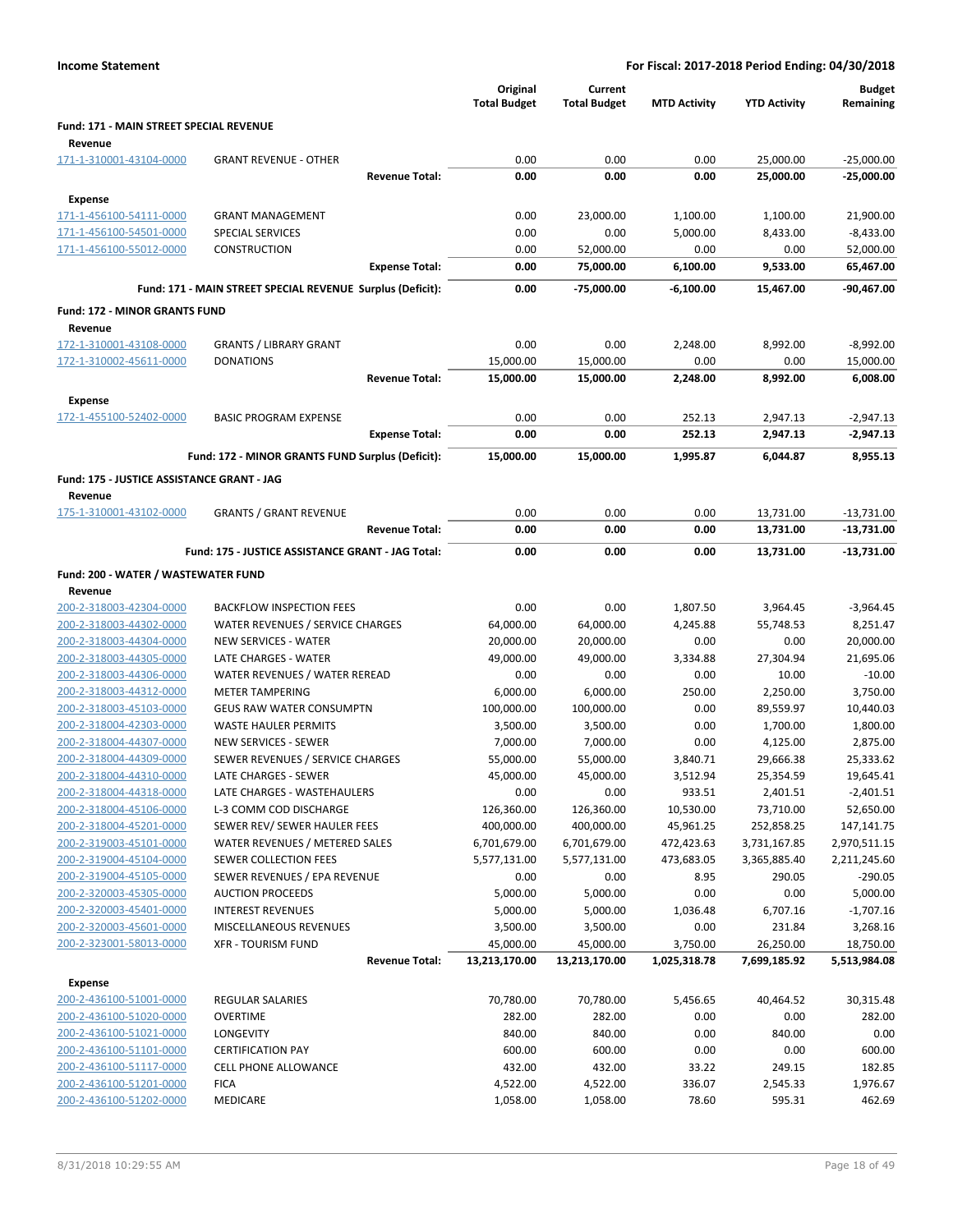200-2-436100-51203-0000 200-2-436100-51204-0000 200-2-436100-51205-0000 200-2-436100-51301-0000 200-2-436100-52001-0000 200-2-436100-52002-0000 200-2-436100-52305-0000 200-2-436100-53402-0000 200-2-436100-54001-0000 200-2-436100-54002-0000 200-2-436100-54101-0000 200-2-436100-54106-0000 200-2-436100-54201-0000 200-2-436100-54214-0000 200-2-436200-51001-0000 200-2-436200-51020-0000 200-2-436200-51021-0000 200-2-436200-51101-0000 200-2-436200-51117-0000 200-2-436200-51201-0000 200-2-436200-51202-0000 200-2-436200-51203-0000 200-2-436200-51204-0000 200-2-436200-51205-0000 200-2-436200-51301-0000 200-2-436200-51401-0000 200-2-436200-52001-0000 200-2-436200-52002-0000 200-2-436200-52101-0000 200-2-436200-52104-0000 200-2-436200-52105-0000 200-2-436200-52106-0000 200-2-436200-52201-0000 200-2-436200-52202-0000 200-2-436200-52203-0000 200-2-436200-52301-0000 200-2-436200-53201-0000 200-2-436200-53202-0000 200-2-436200-53203-0000 200-2-436200-53205-0000 200-2-436200-53310-0000 200-2-436200-53402-0000 200-2-436200-53403-0000 200-2-436200-53404-0000 200-2-436200-53605-0000 200-2-436200-53606-0000 200-2-436200-54001-0000 200-2-436200-54002-0000 200-2-436200-54201-0000 200-2-436200-54208-0000 200-2-436200-54212-0000 200-2-436200-54214-0000 200-2-436200-54219-0000 200-2-436200-54410-0000 200-2-436300-51001-0000 200-2-436300-51020-0000 200-2-436300-51021-0000 200-2-436300-51101-0000 200-2-436300-51117-0000

|                                                         | Original<br><b>Total Budget</b> | Current               |                     |                      | <b>Budget</b><br>Remaining |
|---------------------------------------------------------|---------------------------------|-----------------------|---------------------|----------------------|----------------------------|
|                                                         |                                 | <b>Total Budget</b>   | <b>MTD Activity</b> | <b>YTD Activity</b>  |                            |
| <b>HEALTH INSURANCE</b>                                 | 21,450.00                       | 21,450.00             | 1,787.50            | 12,512.50            | 8,937.50                   |
| <b>WORKERS COMPENSATION</b>                             | 343.00                          | 343.00                | 28.58               | 200.06               | 142.94                     |
| STATE UNEMPLOYMENT                                      | 141.00                          | 141.00                | 33.59               | 49.70                | 91.30                      |
| <b>TMRS</b>                                             | 8,395.00                        | 8,395.00              | 637.92              | 4,742.30             | 3,652.70                   |
| <b>OFFICE SUPPLIES</b>                                  | 500.00                          | 500.00                | 0.00                | 0.00                 | 500.00                     |
| POSTAGE / FREIGHT                                       | 7,500.00                        | 7,500.00              | 4,500.00            | 4,532.43             | 2,967.57                   |
| PUBLIC EDUCATION                                        | 3,400.00                        | 3,400.00              | 0.00                | 0.00                 | 3,400.00                   |
| <b>BUILDING MAINTENANCE</b>                             | 500.00                          | 500.00                | 217.91              | 1,108.58             | $-608.58$                  |
| <b>TELEPHONE CHARGES</b>                                | 4,000.08                        | 4,000.08              | 71.29               | 511.61               | 3,488.47                   |
| <b>UTILITY CHARGES</b>                                  | 26,821.00                       | 26,821.00             | 2,770.22            | 18,329.57            | 8,491.43                   |
| PROFESSIONAL SERVICES                                   | 2,000.00                        | 2,000.00              | 0.00                | 1,750.00             | 250.00                     |
| <b>ATTORNEY FEES</b>                                    | 3,400.00                        | 3,400.00              | 0.00                | 0.00                 | 3,400.00                   |
| MEMBERSHIPS & SUBSCRIPTIONS                             | 350.00                          | 350.00                | 0.00                | 0.00                 | 350.00                     |
| <b>TRAVEL &amp; TRAINING</b>                            | 500.00                          | 500.00                | 0.00                | 0.00                 | 500.00                     |
| REGULAR SALARIES                                        | 310,359.00                      | 310,359.00            | 23,580.72           | 172,595.37           | 137,763.63                 |
| <b>OVERTIME</b>                                         | 13,962.00                       | 13,962.00             | 1,803.82            | 12,660.06            | 1,301.94                   |
| LONGEVITY                                               | 3,174.00                        | 3,174.00              | 0.00                | 2,934.00             | 240.00                     |
| <b>CERTIFICATION PAY</b>                                | 3,000.00                        | 3,000.00              | 230.78              | 1,730.85             | 1,269.15                   |
| <b>CELL PHONE ALLOWANCE</b>                             | 432.00                          | 432.00                | 33.22               | 249.15               | 182.85                     |
| <b>FICA</b>                                             | 20,514.00                       | 20,514.00             | 1,478.64            | 11,049.05            | 9,464.95                   |
| MEDICARE                                                | 4,798.00                        | 4,798.00              | 345.81              | 2,584.06             | 2,213.94                   |
| <b>HEALTH INSURANCE</b>                                 | 85,800.00                       | 85,800.00             | 7,150.00            | 50,050.00            | 35,750.00                  |
| <b>WORKERS COMPENSATION</b>                             | 11,447.00                       | 11,447.00             | 953.92              | 6,677.44             | 4,769.56                   |
| <b>STATE UNEMPLOYMENT</b>                               | 623.00                          | 623.00                | 90.47               | 160.98               | 462.02                     |
| <b>TMRS</b>                                             | 37,190.00                       | 37,190.00             | 2,932.20            | 21,616.93            | 15,573.07                  |
| <b>CONTRA - SALARIES</b>                                | 0.00                            | 0.00                  | 0.00                | $-802.72$            | 802.72                     |
| <b>OFFICE SUPPLIES</b>                                  | 500.00                          | 500.00                | 0.00                | 426.40               | 73.60                      |
| POSTAGE / FREIGHT                                       | 2,302.00                        | 2,302.00              | 33.84               | 39.43                | 2,262.57                   |
| JANITORIAL SUPPLIES                                     | 1,999.00                        | 1,999.00              | 0.00                | $-706.50$            | 2,705.50                   |
| <b>WEARING APPAREL</b>                                  | 4,848.00                        | 4,848.00              | 761.50              | 2,286.78             | 2,561.22                   |
| <b>LABORATORY</b>                                       | 14,432.00                       | 14,432.00             | 2,434.57            | 11,528.61            | 2,903.39                   |
| <b>CHEMICAL SUPPLIES</b>                                | 298,400.00                      | 298,400.00            | 9,189.47            | 113,414.91<br>417.96 | 184,985.09                 |
| MINOR TOOLS & EQUIPMENT                                 | 1,475.00                        | 1,475.00              | 8.32                |                      | 1,057.04                   |
| <b>MECHANICAL SUPPLIES</b><br><b>MOTOR VEHICLE FUEL</b> | 1,591.00                        | 1,591.00              | 86.34<br>259.08     | 3,325.23             | $-1,734.23$                |
| <b>SAFETY SUPPLIES</b>                                  | 5,500.00                        | 5,500.00              | 0.00                | 2,197.81<br>451.32   | 3,302.19                   |
| FURNITURE & OFFICE EQUIPMENT                            | 1,500.00<br>250.00              | 1,500.00<br>250.00    | 0.00                | 0.00                 | 1,048.68<br>250.00         |
| MACHINE, TOOLS & IMPLMNTS                               | 2,130.00                        |                       | 0.00                | 4,496.79             | $-2,366.79$                |
| <b>INSTRUMENTS &amp; APPARATUS</b>                      | 6,524.00                        | 2,130.00<br>6,524.00  | 514.52              | 753.24               | 5,770.76                   |
| <b>MOTOR VEHICLES</b>                                   |                                 |                       |                     |                      |                            |
| RESVRS/STRG TANKS/ST PIPE                               | 3,200.00<br>20,070.00           | 3,200.00<br>20,070.00 | 10.00<br>842.15     | 45.88<br>1,160.52    | 3,154.12<br>18,909.48      |
| <b>BUILDING MAINTENANCE</b>                             | 1,400.00                        | 1,400.00              | 319.90              | 537.41               | 862.59                     |
| <b>HEATING &amp; COOLING SYSTEMS</b>                    | 3,700.00                        | 3,700.00              | 0.00                | 0.00                 | 3,700.00                   |
| <b>STRUCTURES / EXTERIOR STRUCTURES</b>                 | 500.00                          | 500.00                | 0.00                | 503.41               | $-3.41$                    |
| STRUCTURES / FILTRATION PLANT                           | 31,210.00                       | 31,210.00             | 6,797.17            | 27,996.23            | 3,213.77                   |
| <b>MAINT - GROUNDS</b>                                  | 340.00                          | 340.00                | 76.20               | 128.20               | 211.80                     |
| <b>TELEPHONE CHARGES</b>                                | 15,500.00                       | 15,500.00             | 1,900.59            | 7,889.44             | 7,610.56                   |
| UTILITY CHARGES                                         | 360,000.00                      | 360,000.00            | 45,807.98           | 280,954.34           | 79,045.66                  |
| MEMBERSHIPS & SUBSCRIPTIONS                             | 1,721.00                        | 1,721.00              | 0.00                | 75.00                | 1,646.00                   |
| <b>LABORATORY WORK</b>                                  | 21,720.00                       | 21,720.00             | 1,050.42            | 11,343.87            | 10,376.13                  |
| PRINTING                                                | 700.00                          | 700.00                | 0.00                | 0.00                 | 700.00                     |
| <b>TRAVEL &amp; TRAINING</b>                            | 5,330.00                        | 5,330.00              | 0.00                | 1,725.00             | 3,605.00                   |
| SABINE RIVER AUTHORITY                                  | 1,049,386.80                    | 1,049,386.80          | 88,148.50           | 520,495.89           | 528,890.91                 |
| PERMITS/FEES                                            | 23,300.00                       | 23,300.00             | 0.00                | 25,793.60            | $-2,493.60$                |
| REGULAR SALARIES                                        | 386,158.00                      | 386,158.00            | 30,052.10           | 217,344.76           | 168,813.24                 |
| <b>OVERTIME</b>                                         | 46,034.00                       | 46,034.00             | 3,279.23            | 38,283.28            | 7,750.72                   |
| LONGEVITY                                               | 5,840.00                        | 5,840.00              | 0.00                | 5,348.00             | 492.00                     |
| <b>CERTIFICATION PAY</b>                                | 900.00                          | 900.00                | 46.16               | 346.20               | 553.80                     |
| CELL PHONE ALLOWANCE                                    | 216.00                          | 216.00                | 16.62               | 124.65               | 91.35                      |
|                                                         |                                 |                       |                     |                      |                            |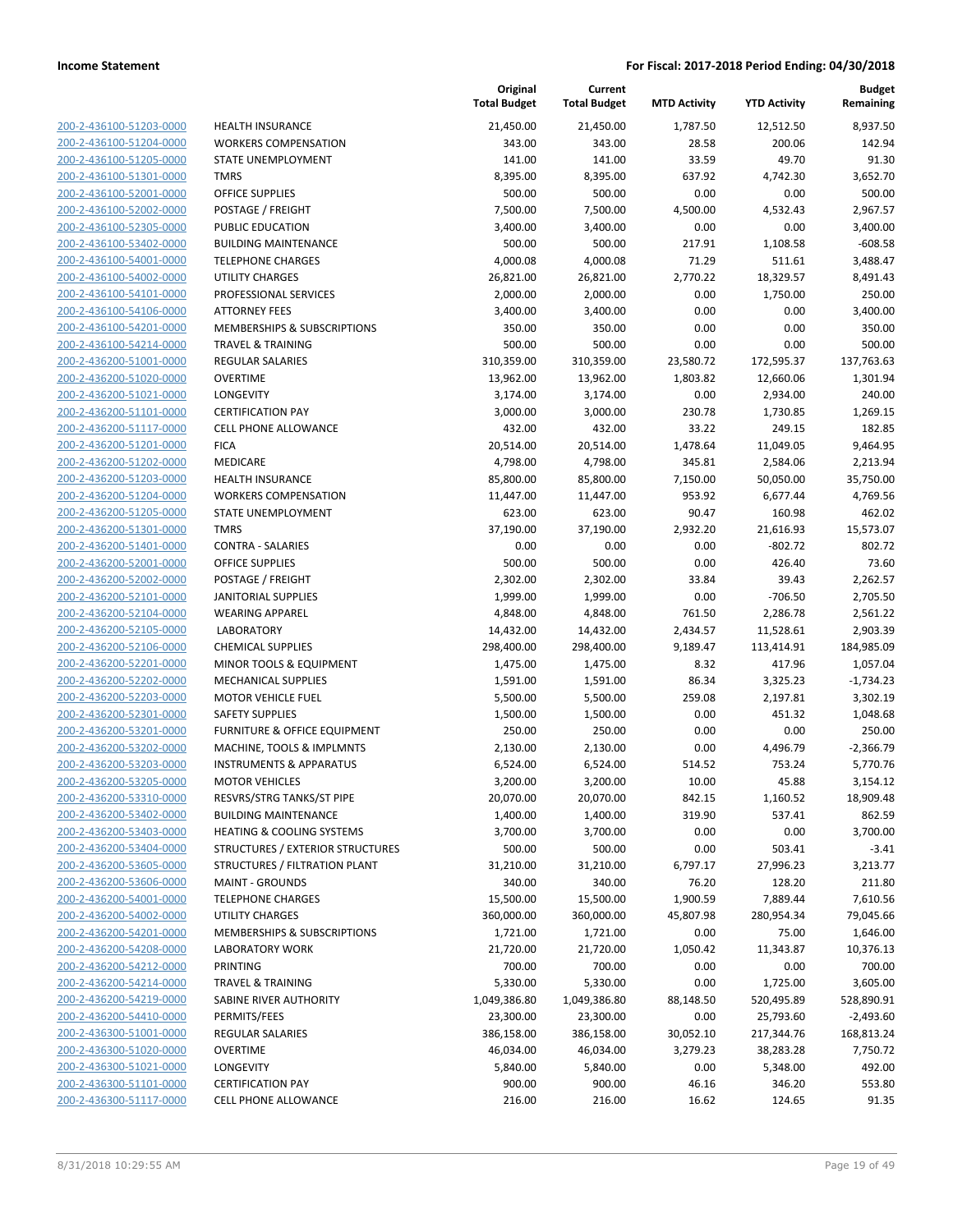**Current**

**Original**

**Budget Remaining**

|                                                    |                                                   | <b>Total Budget</b> | <b>Total Budget</b> | <b>MTD Activity</b> | <b>YTD Activity</b> | Remaining          |
|----------------------------------------------------|---------------------------------------------------|---------------------|---------------------|---------------------|---------------------|--------------------|
| 200-2-436300-51201-0000                            | <b>FICA</b>                                       | 27,179.00           | 27,179.00           | 1,969.99            | 15,631.84           | 11,547.16          |
| 200-2-436300-51202-0000                            | MEDICARE                                          | 6,356.00            | 6,356.00            | 460.73              | 3,655.87            | 2,700.13           |
| 200-2-436300-51203-0000                            | <b>HEALTH INSURANCE</b>                           | 123,338.00          | 123,338.00          | 10,278.17           | 71,947.19           | 51,390.81          |
| 200-2-436300-51204-0000                            | <b>WORKERS COMPENSATION</b>                       | 14,947.00           | 14,947.00           | 1,245.58            | 8,719.06            | 6,227.94           |
| 200-2-436300-51205-0000                            | STATE UNEMPLOYMENT                                | 869.00              | 869.00              | 211.87              | 305.46              | 563.54             |
| 200-2-436300-51301-0000                            | <b>TMRS</b>                                       | 49,704.00           | 49,704.00           | 3,817.87            | 29,613.75           | 20,090.25          |
| 200-2-436300-51401-0000                            | <b>CONTRA - SALARIES</b>                          | 0.00                | 0.00                | $-5,506.16$         | $-16,463.92$        | 16,463.92          |
| 200-2-436300-52001-0000                            | <b>OFFICE SUPPLIES</b>                            | 300.00              | 300.00              | 0.00                | 222.47              | 77.53              |
| 200-2-436300-52002-0000                            | POSTAGE / FREIGHT                                 | 50.00               | 50.00               | 0.00                | 0.00                | 50.00              |
| 200-2-436300-52005-0000                            | PRINTED MATERIALS                                 | 100.00              | 100.00              | 0.00                | 0.00                | 100.00             |
| 200-2-436300-52103-0000                            | <b>MEETING SUPPLIES</b>                           | 100.00              | 100.00              | 0.00                | 71.00               | 29.00              |
| 200-2-436300-52104-0000                            | <b>WEARING APPAREL</b>                            | 15,000.00           | 15,000.00           | 624.50              | 6,899.26            | 8,100.74           |
| 200-2-436300-52106-0000                            | <b>CHEMICAL SUPPLIES</b>                          | 500.00              | 500.00              | 0.00                | 0.00                | 500.00             |
| 200-2-436300-52201-0000                            | MINOR TOOLS & EQUIPMENT                           | 8,500.00            | 8,500.00            | 223.45              | 4,485.98            | 4,014.02           |
| 200-2-436300-52203-0000                            | <b>MOTOR VEHICLE FUEL</b>                         | 25,000.00           | 25,000.00           | 1,783.79            | 14,421.88           | 10,578.12          |
| 200-2-436300-52303-0000                            | <b>TRAINING SUPPLIES</b>                          | 200.00              | 200.00              | 0.00                | 0.00                | 200.00             |
| 200-2-436300-53201-0000                            | <b>FURNITURE &amp; OFFICE EQUIPMENT</b>           | 100.00              | 100.00              | 0.00                | 0.00                | 100.00             |
| 200-2-436300-53202-0000                            | MACHINE, TOOLS & IMPLMNTS                         | 5,000.00            | 5,000.00            | 1,030.56            | 2,738.04            | 2,261.96           |
| 200-2-436300-53205-0000                            | <b>MOTOR VEHICLES</b>                             | 30,000.00           | 30,000.00           | 617.36              | 6,045.39            | 23,954.61          |
| 200-2-436300-53207-0000                            | RADIO/COMMUNICATIONS                              | 4,500.00            | 4,500.00            | 0.00                | 4,554.66            | $-54.66$           |
| 200-2-436300-53210-0000                            | <b>FIRE HYDRANTS</b>                              | 8,000.00            | 8,000.00            | 0.00                | 8,016.35            | $-16.35$           |
| 200-2-436300-53211-0000                            | <b>METERS &amp; SETTINGS</b>                      | 70,000.00           | 70,000.00           | 0.00                | 26,585.43           | 43,414.57          |
| 200-2-436300-53306-0000                            | <b>WATER MAINS</b>                                | 165,000.00          | 165,000.00          | 7,689.36            | 95,238.10           | 69,761.90          |
| 200-2-436300-54001-0000                            | <b>TELEPHONE CHARGES</b>                          | 1,800.00            | 1,800.00            | 121.00              | 920.12              | 879.88             |
| 200-2-436300-54214-0000                            | <b>TRAVEL &amp; TRAINING</b>                      | 4,000.00            | 4,000.00            | 390.00              | 2,960.99            | 1,039.01           |
| 200-2-437200-51001-0000                            | <b>REGULAR SALARIES</b>                           | 367,484.00          | 367,484.00          | 27,986.84           | 217,053.29          | 150,430.71         |
| 200-2-437200-51020-0000                            | <b>OVERTIME</b>                                   | 56,917.00           | 56,917.00           | 4,960.70            | 42,731.64           | 14,185.36          |
| 200-2-437200-51021-0000                            | <b>LONGEVITY</b>                                  | 14,102.00           | 14,102.00           | 0.00                | 13,772.00           | 330.00             |
| 200-2-437200-51101-0000                            | <b>CERTIFICATION PAY</b>                          | 1,500.00            | 1,500.00            | 92.30               | 692.25              | 807.75             |
| 200-2-437200-51117-0000                            | CELL PHONE ALLOWANCE                              | 216.00              | 216.00              | 16.60               | 124.50              | 91.50              |
| 200-2-437200-51201-0000                            | <b>FICA</b>                                       | 27,084.00           | 27,084.00           | 2,004.03            | 16,672.80           | 10,411.20          |
| 200-2-437200-51202-0000<br>200-2-437200-51203-0000 | MEDICARE                                          | 6,334.00            | 6,334.00            | 468.69              | 3,899.27            | 2,434.73           |
| 200-2-437200-51204-0000                            | <b>HEALTH INSURANCE</b>                           | 123,338.00          | 123,338.00          | 10,278.17<br>875.08 | 71,947.19           | 51,390.81          |
| 200-2-437200-51205-0000                            | <b>WORKERS COMPENSATION</b><br>STATE UNEMPLOYMENT | 10,501.00<br>799.00 | 10,501.00<br>799.00 | 70.75               | 6,125.56<br>161.02  | 4,375.44<br>637.98 |
| 200-2-437200-51301-0000                            | <b>TMRS</b>                                       | 49,527.00           | 49,527.00           | 3,778.62            | 30,883.62           | 18,643.38          |
| 200-2-437200-51401-0000                            | <b>CONTRA - SALARIES</b>                          | 0.00                | 0.00                | $-4,000.00$         | $-4,692.77$         | 4,692.77           |
| 200-2-437200-52001-0000                            | <b>OFFICE SUPPLIES</b>                            | 300.00              | 300.00              | 0.00                | 438.53              | $-138.53$          |
| 200-2-437200-52103-0000                            | <b>MEETING SUPPLIES</b>                           | 150.00              | 150.00              | 71.00               | 71.00               | 79.00              |
| 200-2-437200-52104-0000                            | <b>WEARING APPAREL</b>                            | 15,000.00           | 15,000.00           | 986.19              | 5,511.74            | 9,488.26           |
| 200-2-437200-52106-0000                            | <b>CHEMICAL SUPPLIES</b>                          | 2,400.00            | 2,400.00            | 0.00                | 0.00                | 2,400.00           |
| 200-2-437200-52107-0000                            | <b>BOTANICAL SUPPLIES</b>                         | 400.00              | 400.00              | 0.00                | 0.00                | 400.00             |
| 200-2-437200-52201-0000                            | MINOR TOOLS & EQUIPMENT                           | 6,500.00            | 6,500.00            | 432.12              | 2,041.15            | 4,458.85           |
| 200-2-437200-52203-0000                            | <b>MOTOR VEHICLE FUEL</b>                         | 24,030.00           | 24,030.00           | 1,841.21            | 12,694.12           | 11,335.88          |
| 200-2-437200-52303-0000                            | <b>TRAINING SUPPLIES</b>                          | 150.00              | 150.00              | 0.00                | 0.00                | 150.00             |
| 200-2-437200-53202-0000                            | MACHINE, TOOLS & IMPLMNTS                         | 4,965.00            | 4,965.00            | 475.58              | 1,848.78            | 3,116.22           |
| 200-2-437200-53205-0000                            | <b>MOTOR VEHICLES</b>                             | 21,000.00           | 21,000.00           | 1,652.69            | 6,852.48            | 14,147.52          |
| 200-2-437200-53207-0000                            | RADIO/COMMUNICATIONS                              | 3,000.00            | 3,000.00            | 0.00                | 1,060.00            | 1,940.00           |
| 200-2-437200-53309-0000                            | SANITARY SEWER & TCEQ SSO                         | 69,000.00           | 69,000.00           | 4,752.73            | 46,736.35           | 22,263.65          |
| 200-2-437200-53311-0000                            | <b>LIFT STATIONS</b>                              | 22,500.00           | 22,500.00           | 3,444.45            | 9,848.02            | 12,651.98          |
| 200-2-437200-54001-0000                            | <b>TELEPHONE CHARGES</b>                          | 5,500.00            | 5,500.00            | 718.84              | 2,816.09            | 2,683.91           |
| 200-2-437200-54002-0000                            | <b>UTILITY CHARGES</b>                            | 27,000.00           | 27,000.00           | 2,640.38            | 16,586.38           | 10,413.62          |
| 200-2-437200-54214-0000                            | <b>TRAVEL &amp; TRAINING</b>                      | 3,000.00            | 3,000.00            | $-5.00$             | 1,523.00            | 1,477.00           |
| 200-2-437300-51001-0000                            | <b>REGULAR SALARIES</b>                           | 489,292.00          | 489,292.00          | 36,941.94           | 275,428.98          | 213,863.02         |
| 200-2-437300-51020-0000                            | <b>OVERTIME</b>                                   | 36,000.00           | 36,000.00           | 3,227.96            | 24,440.21           | 11,559.79          |
| 200-2-437300-51021-0000                            | <b>LONGEVITY</b>                                  | 15,432.00           | 15,432.00           | 0.00                | 15,432.00           | 0.00               |
| 200-2-437300-51101-0000                            | <b>CERTIFICATION PAY</b>                          | 7,200.00            | 7,200.00            | 415.38              | 3,253.83            | 3,946.17           |
| 200-2-437300-51117-0000                            | CELL PHONE ALLOWANCE                              | 1,296.00            | 1,296.00            | 33.22               | 249.15              | 1,046.85           |
| 200-2-437300-51201-0000                            | <b>FICA</b>                                       | 33,822.00           | 33,822.00           | 2,373.74            | 18,925.71           | 14,896.29          |
|                                                    |                                                   |                     |                     |                     |                     |                    |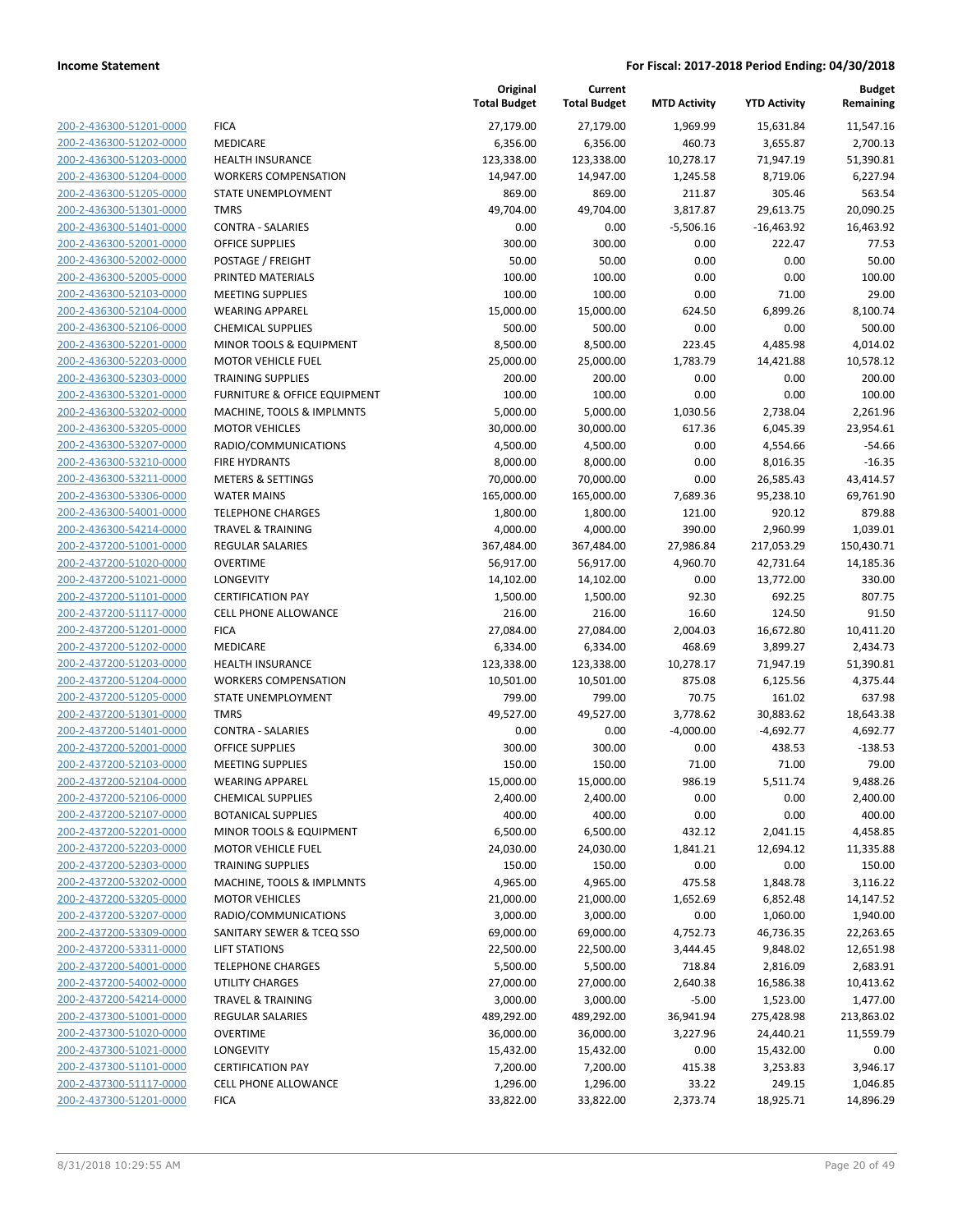|                         |                                                        | Original<br><b>Total Budget</b> | Current<br><b>Total Budget</b> | <b>MTD Activity</b> | <b>YTD Activity</b> | Budget<br>Remaining |
|-------------------------|--------------------------------------------------------|---------------------------------|--------------------------------|---------------------|---------------------|---------------------|
| 200-2-437300-51202-0000 | <b>MEDICARE</b>                                        | 7,910.00                        | 7,910.00                       | 555.15              | 4,426.17            | 3,483.83            |
| 200-2-437300-51203-0000 | <b>HEALTH INSURANCE</b>                                | 128,700.00                      | 128,700.00                     | 10,725.00           | 75,075.00           | 53,625.00           |
| 200-2-437300-51204-0000 | <b>WORKERS COMPENSATION</b>                            | 11,807.00                       | 11,807.00                      | 983.92              | 6,887.44            | 4,919.56            |
| 200-2-437300-51205-0000 | STATE UNEMPLOYMENT                                     | 844.00                          | 844.00                         | 36.09               | 134.28              | 709.72              |
| 200-2-437300-51301-0000 | <b>TMRS</b>                                            | 62,788.00                       | 62,788.00                      | 4,719.88            | 36,664.52           | 26,123.48           |
| 200-2-437300-52001-0000 | <b>OFFICE SUPPLIES</b>                                 | 600.00                          | 600.00                         | 0.00                | 195.14              | 404.86              |
| 200-2-437300-52002-0000 | POSTAGE / FREIGHT                                      | 600.00                          | 600.00                         | 31.50               | 181.59              | 418.41              |
| 200-2-437300-52005-0000 | PRINTED MATERIALS                                      | 1,200.00                        | 1,200.00                       | 0.00                | 24.00               | 1,176.00            |
| 200-2-437300-52101-0000 | <b>JANITORIAL SUPPLIES</b>                             | 1,650.00                        | 1,650.00                       | 578.26              | 1,277.17            | 372.83              |
| 200-2-437300-52102-0000 | <b>REFERENCE SUPPLIES</b>                              | 500.00                          | 500.00                         | 60.00               | 60.00               | 440.00              |
| 200-2-437300-52104-0000 | <b>WEARING APPAREL</b>                                 | 11,000.00                       | 11,000.00                      | 1,129.44            | 2,882.89            | 8,117.11            |
| 200-2-437300-52105-0000 | <b>LABORATORY</b>                                      | 15,000.00                       | 15,000.00                      | 3,003.45            | 6,978.11            | 8,021.89            |
| 200-2-437300-52106-0000 | <b>CHEMICAL SUPPLIES</b>                               | 52,000.00                       | 52,000.00                      | 1,991.89            | 28,719.89           | 23,280.11           |
| 200-2-437300-52107-0000 | <b>BOTANICAL SUPPLIES</b>                              | 900.00                          | 900.00                         | 29.90               | 29.90               | 870.10              |
| 200-2-437300-52201-0000 | MINOR TOOLS & EQUIPMENT                                | 6,300.00                        | 6,300.00                       | 444.81              | 2,764.94            | 3,535.06            |
| 200-2-437300-52202-0000 | <b>MECHANICAL SUPPLIES</b>                             | 18,400.00                       | 18,400.00                      | 504.42              | 13,808.28           | 4,591.72            |
| 200-2-437300-52203-0000 | <b>MOTOR VEHICLE FUEL</b>                              | 5,500.00                        | 5,500.00                       | 203.47              | 3,007.81            | 2,492.19            |
| 200-2-437300-52301-0000 | SAFETY SUPPLIES                                        | 2,300.00                        | 2,300.00                       | 130.98              | 1,198.06            | 1,101.94            |
| 200-2-437300-53202-0000 | MACHINE, TOOLS & IMPLMNTS                              | 60,000.00                       | 60,000.00                      | 3,571.00            | 28,963.55           | 31,036.45           |
| 200-2-437300-53203-0000 | <b>INSTRUMENTS &amp; APPARATUS</b>                     | 6,000.00                        | 6,000.00                       | 20.78               | 2,236.08            | 3,763.92            |
| 200-2-437300-53205-0000 | <b>MOTOR VEHICLES</b>                                  | 5,000.00                        | 5,000.00                       | 323.21              | 2,167.67            | 2,832.33            |
| 200-2-437300-53402-0000 | <b>BUILDING MAINTENANCE</b>                            | 6,000.00                        | 6,000.00                       | 931.04              | 5,492.46            | 507.54              |
| 200-2-437300-54001-0000 | <b>TELEPHONE CHARGES</b>                               | 6,000.00                        | 6,000.00                       | 426.50              | 2,855.81            | 3,144.19            |
| 200-2-437300-54002-0000 | <b>UTILITY CHARGES</b>                                 | 400,000.00                      | 400,000.00                     | 30,893.63           | 220,513.53          | 179,486.47          |
| 200-2-437300-54201-0000 | MEMBERSHIPS & SUBSCRIPTIONS                            | 12,000.00                       | 12,000.00                      | 0.00                | 7,632.88            | 4,367.12            |
| 200-2-437300-54208-0000 | LABORATORY WORK                                        | 12,400.00                       | 12,400.00                      | 2,631.80            | 5,990.05            | 6,409.95            |
| 200-2-437300-54214-0000 | <b>TRAVEL &amp; TRAINING</b>                           | 4,900.00                        | 4,900.00                       | 43.25               | 1,364.89            | 3,535.11            |
| 200-2-437300-54403-0000 | <b>DISPOSAL CHARGES</b>                                | 95,000.00                       | 95,000.00                      | 7,443.99            | 57,614.73           | 37,385.27           |
| 200-2-437300-54410-0000 | PERMITS/FEES                                           | 74,000.00                       | 74,000.00                      | 0.00                | 37,786.32           | 36,213.68           |
| 200-2-471200-56406-0000 | SERIES 2010 GO REF INTRST                              | 0.00                            | 0.00                           | 0.00                | 16,318.26           | $-16,318.26$        |
| 200-2-471200-56408-0000 | 2011 GO REFUND INTEREST                                | 0.00                            | 0.00                           | 0.00                | 40,370.67           | $-40,370.67$        |
| 200-2-471200-56607-0000 | 08 REV BONDS - INTEREST                                | 325,075.00                      | 325,075.00                     | 0.00                | 122,689.42          | 202,385.58          |
| 200-2-471200-56609-0000 | 2018 REV BONDS - INTEREST                              | 350,588.00                      | 350,588.00                     | 0.00                | 0.00                | 350,588.00          |
| 200-2-475100-56002-0000 | MISCELLANEOUS DEBT EXP / AGENT FEE                     | 750.00                          | 750.00                         | 0.00                | 550.00              | 200.00              |
| 200-2-475100-56005-0000 | ARBITRAGE                                              | 1,750.00                        | 1,750.00                       | 0.00                | 1,750.00            | 0.00                |
| 200-2-480000-52003-0000 | <b>COPIER CHARGES</b>                                  | 10,600.00                       | 10,600.00                      | 149.97              | 4,010.44            | 6,589.56            |
| 200-2-480000-52006-0000 | <b>COPIER PAPER</b>                                    | 500.00                          | 500.00                         | 31.50               | 157.46              | 342.54              |
| 200-2-480000-54002-0000 | UTILITY CHARGES                                        | 3,000.00                        | 3,000.00                       | 1,122.44            | 6,843.99            | $-3,843.99$         |
| 200-2-480000-54226-0000 | <b>INSURANCE EXPENSE</b>                               | 41,390.00                       | 41,390.00                      | 0.00                | 41,656.50           | $-266.50$           |
| 200-2-480000-57002-0000 | <b>BAD DEBT EXPENSE</b>                                | 34,327.00                       | 34,327.00                      | 0.00                | 0.00                | 34,327.00           |
| 200-2-480000-57005-0000 | <b>ACCRUED VAC &amp; SICK PAY</b>                      | 30,000.00                       | 30,000.00                      | 0.00                | 4,485.25            | 25,514.75           |
| 200-2-480000-57008-0000 | <b>BANK CHARGES</b>                                    | 30,000.00                       | 30,000.00                      | 2,267.70            | 15,399.77           | 14,600.23           |
| 200-2-491000-58001-0000 | <b>XFR - GENERAL FUND</b>                              | 0.00                            | 0.00                           | 103,359.30          | 749,204.52          | -749,204.52         |
| 200-2-491000-58037-0000 | XFR - DEBT SERVICE FUND                                | 1,532,906.25                    | 1,532,906.25                   | 127,742.19          | 894,195.33          | 638,710.92          |
| 200-2-491000-58112-0000 | TX CDBG GRANT FUND                                     | 0.00                            | 31,205.00                      | 0.00                | 31,205.00           | 0.00                |
| 200-2-491000-58120-0000 | XFR - UTILITY CIP FUND                                 | 363,117.00                      | 363,117.00                     | 30,259.75           | 211,818.25          | 151,298.75          |
| 200-2-495000-58580-0000 | CA - GENERAL FUND - GENERAL GOVERNMENT                 | 318,332.00                      | 318,332.00                     | 26,527.67           | 185,693.69          | 132,638.31          |
| 200-2-495000-58581-0000 | CA - GENERAL FUND - PUBLIC WORKS                       | 162,430.00                      | 162,430.00                     | 13,535.83           | 94,750.81           | 67,679.19           |
| 200-2-495000-58701-0000 | CA - CENTRAL SERVICE FUND                              | 208,949.00                      | 208,949.00                     | 17,412.42           | 121,886.94          | 87,062.06           |
| 200-2-495000-58710-0000 | <b>CA - INSURANCE FUND</b>                             | 102,895.00                      | 102,895.00                     | 8,574.58            | 60,022.06           | 42,872.94           |
| 200-2-495000-58720-0000 | CA - MIS FUN                                           | 97,623.00                       | 97,623.00                      | 8,135.25            | 56,946.75           | 40,676.25           |
| 200-2-495000-58900-0000 | <b>CA - ELECTRIC FUND</b>                              | 608,011.00                      | 608,011.00                     | 50,667.58           | 354,673.06          | 253,337.94          |
|                         | <b>Expense Total:</b>                                  | 10,205,614.13                   | 10,236,819.13                  | 838,877.61          | 6,351,922.03        | 3,884,897.10        |
|                         | Fund: 200 - WATER / WASTEWATER FUND Surplus (Deficit): | 3,007,555.87                    | 2,976,350.87                   | 186,441.17          | 1,347,263.89        | 1,629,086.98        |
|                         |                                                        |                                 |                                |                     |                     |                     |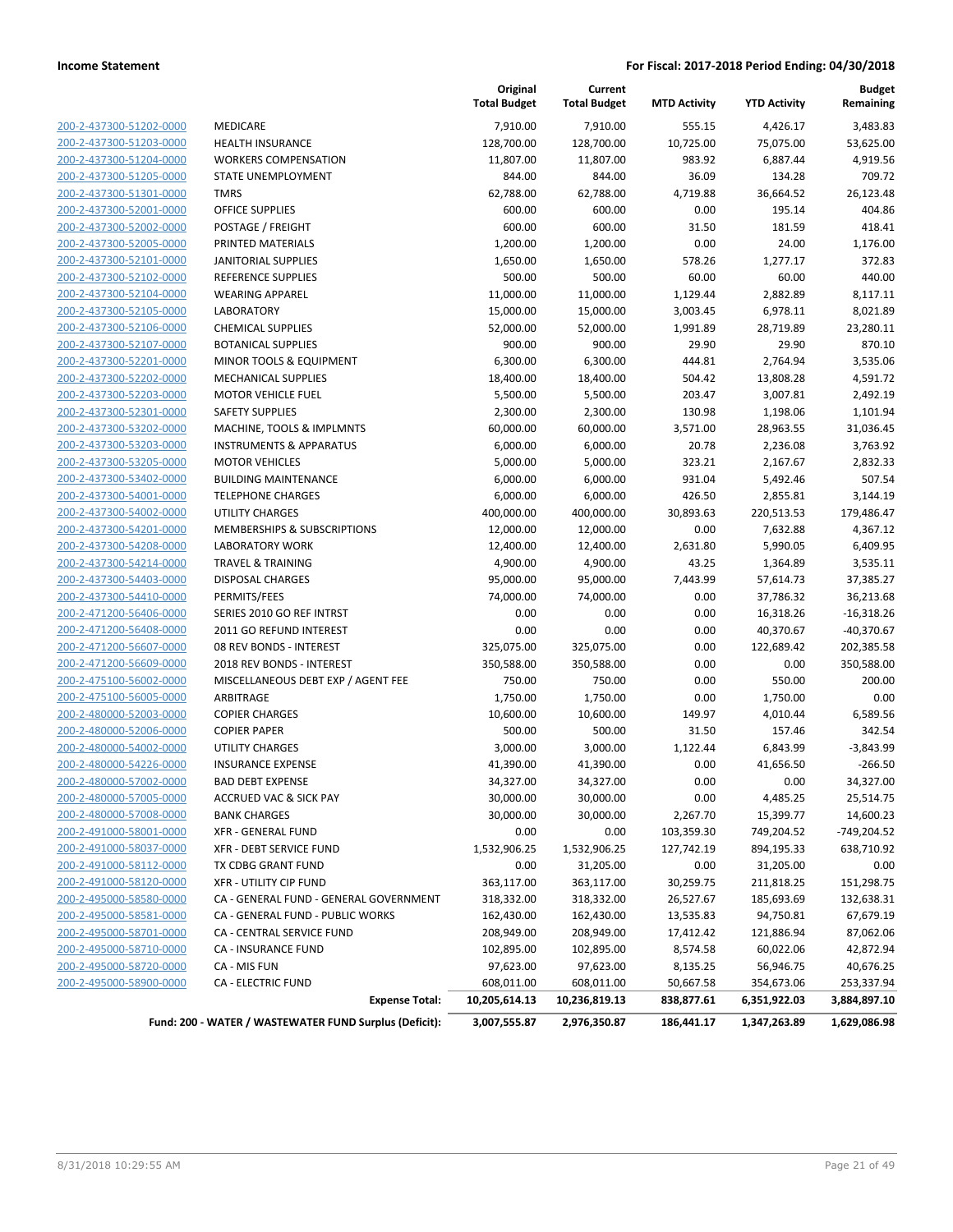|                                                    |                                                                  |                       | Original<br><b>Total Budget</b> | Current<br><b>Total Budget</b> | <b>MTD Activity</b> | <b>YTD Activity</b> | <b>Budget</b><br>Remaining |
|----------------------------------------------------|------------------------------------------------------------------|-----------------------|---------------------------------|--------------------------------|---------------------|---------------------|----------------------------|
| <b>Fund: 210 - WATER IMPACT FEES</b>               |                                                                  |                       |                                 |                                |                     |                     |                            |
| Revenue                                            |                                                                  |                       |                                 |                                |                     |                     |                            |
| 210-2-319001-45401-0000                            | <b>INTEREST REVENUES</b>                                         |                       | 0.00                            | 0.00                           | 0.01                | 0.06                | $-0.06$                    |
|                                                    |                                                                  | <b>Revenue Total:</b> | 0.00                            | 0.00                           | 0.01                | 0.06                | -0.06                      |
|                                                    | Fund: 210 - WATER IMPACT FEES Total:                             |                       | 0.00                            | 0.00                           | 0.01                | 0.06                | $-0.06$                    |
| <b>Fund: 211 - WASTEWATER IMPACT FEES</b>          |                                                                  |                       |                                 |                                |                     |                     |                            |
| Revenue                                            |                                                                  |                       |                                 |                                |                     |                     |                            |
| 211-2-319001-45401-0000                            | <b>INTEREST REVENUES</b>                                         |                       | 0.00                            | 0.00                           | 0.52                | 3.55                | $-3.55$                    |
|                                                    |                                                                  | <b>Revenue Total:</b> | 0.00                            | 0.00                           | 0.52                | 3.55                | $-3.55$                    |
| <b>Expense</b>                                     |                                                                  |                       |                                 |                                |                     |                     |                            |
| 211-2-480000-57008-0000                            | <b>BANK CHARGES</b>                                              |                       | 10.00                           | 10.00                          | 0.04                | 0.35                | 9.65                       |
|                                                    |                                                                  | <b>Expense Total:</b> | 10.00                           | 10.00                          | 0.04                | 0.35                | 9.65                       |
|                                                    |                                                                  |                       |                                 |                                |                     |                     |                            |
|                                                    | Fund: 211 - WASTEWATER IMPACT FEES Surplus (Deficit):            |                       | $-10.00$                        | $-10.00$                       | 0.48                | 3.20                | $-13.20$                   |
|                                                    | Fund: 212 - TX COMMUNITY DEV SWR SYSTEM IMPROV PROG GRANT        |                       |                                 |                                |                     |                     |                            |
| Revenue                                            |                                                                  |                       |                                 |                                |                     |                     |                            |
| 212-2-310001-43105-0000                            | MISCELLANEOUS / GRANTS                                           |                       | 0.00                            | 275,000.00                     | 0.00                | 0.00                | 275,000.00                 |
| 212-2-323001-46100-0000                            | <b>XFR - UTILITY FUND</b>                                        |                       | 0.00                            | 31,205.00                      | 0.00                | 31,205.00           | 0.00<br>275.000.00         |
|                                                    |                                                                  | <b>Revenue Total:</b> | 0.00                            | 306,205.00                     | 0.00                | 31,205.00           |                            |
| <b>Expense</b>                                     |                                                                  |                       |                                 |                                |                     |                     |                            |
| 212-2-431700-51401-0000                            | <b>CONTRA - SALARIES</b>                                         |                       | 0.00                            | 23,795.00                      | 0.00                | 0.00                | 23,795.00                  |
| 212-2-436300-55007-0000                            | ENG/ARCHITECTS/MGMT                                              |                       | 0.00                            | 31,205.00                      | 2,500.00            | 9,950.00            | 21,255.00                  |
| 212-2-436300-55012-0000                            | <b>CONSTRUCTION</b>                                              |                       | 0.00                            | 275,000.00                     | 0.00                | 0.00                | 275,000.00                 |
|                                                    |                                                                  | <b>Expense Total:</b> | 0.00                            | 330,000.00                     | 2,500.00            | 9,950.00            | 320,050.00                 |
|                                                    | Fund: 212 - TX COMMUNITY DEV SWR SYSTEM IMPROV PROG GRANT Surplu |                       | 0.00                            | -23,795.00                     | $-2,500.00$         | 21,255.00           | -45,050.00                 |
| Fund: 216 - UTILIITY CIP FUND                      |                                                                  |                       |                                 |                                |                     |                     |                            |
| Revenue                                            |                                                                  |                       |                                 |                                |                     |                     |                            |
| 216-2-319001-45401-0000                            | <b>INTEREST REVENUES</b>                                         |                       | 5,000.00                        | 5,000.00                       | 1,522.19            | 11,093.57           | $-6,093.57$                |
| 216-2-319001-47221-0000                            | <b>BOND PROCEEDS</b>                                             |                       | 13,000,000.00                   | 13,000,000.00                  | 0.00                | 0.00                | 13,000,000.00              |
| 216-2-323001-46100-0000                            | <b>XFR - UTILITY FUND</b>                                        |                       | 363,117.00                      | 363,117.00                     | 30,259.75           | 211,818.25          | 151,298.75                 |
|                                                    |                                                                  | <b>Revenue Total:</b> | 13,368,117.00                   | 13,368,117.00                  | 31,781.94           | 222,911.82          | 13,145,205.18              |
| <b>Expense</b>                                     |                                                                  |                       |                                 |                                |                     |                     |                            |
| 216-2-436200-53310-0000                            | RESVRS/STRG TANKS/ST PIPE                                        |                       | 3,900,000.00                    | 3,900,000.00                   | 0.00                | 0.00                | 3,900,000.00               |
| 216-2-436200-53312-0000                            | WATER LINE EASEMENTS                                             |                       | 50,000.00                       | 0.00                           | 0.00                | 0.00                | 0.00                       |
| 216-2-436200-55002-0000                            | <b>IMPROVEMENTS</b>                                              |                       | 0.00                            | 331,000.00                     | 441,799.95          | 441,846.70          | $-110,846.70$              |
| 216-2-436200-55106-0000                            | <b>WATER PUMPS</b>                                               |                       | 0.00                            | 50,000.00                      | 49,950.00           | 49,950.00           | 50.00                      |
| 216-2-436300-55105-0000                            | <b>WATER MAINS</b>                                               |                       | 1,472,600.00                    | 1,904,769.00                   | 34,850.00           | 153,950.00          | 1,750,819.00               |
| 216-2-436300-55201-0000                            | <b>EQUIPMENT PURCHASES</b>                                       |                       | 79,000.00                       | 79,000.00                      | 0.00                | 49,975.48           | 29,024.52                  |
| 216-2-437200-55002-0000                            | <b>IMPROVEMENTS</b>                                              |                       | 7,510,000.00                    | 33,800.00                      | 0.00                | 0.00                | 33,800.00                  |
| 216-2-437200-55201-0000<br>216-2-437300-55002-0000 | <b>EQUIPMENT PURCHASES</b><br><b>IMPROVEMENTS</b>                |                       | 405,367.00<br>78,750.00         | 405,367.00<br>78,750.00        | 0.00<br>0.00        | 0.00<br>67,051.20   | 405,367.00<br>11,698.80    |
| 216-2-437300-55110-0000                            | <b>LIFT STATIONS</b>                                             |                       | 0.00                            | 7,510,000.00                   | 3,224.57            | 10,248.58           | 7,499,751.42               |
| 216-2-437300-55201-0000                            | <b>EQUIPMENT PURCHASES</b>                                       |                       | 0.00                            | 0.00                           | 0.00                | 0.00                | 0.00                       |
| 216-2-480000-57008-0000                            | <b>BANK CHARGES</b>                                              |                       | 4,000.00                        | 4,000.00                       | 123.62              | 1,078.95            | 2,921.05                   |
|                                                    |                                                                  | <b>Expense Total:</b> | 13,499,717.00                   | 14,296,686.00                  | 529,948.14          | 774,100.91          | 13,522,585.09              |
|                                                    | Fund: 216 - UTILIITY CIP FUND Surplus (Deficit):                 |                       | $-131,600.00$                   | -928,569.00                    | -498,166.20         | -551,189.09         | -377,379.91                |
|                                                    |                                                                  |                       |                                 |                                |                     |                     |                            |
| <b>Fund: 217 - WASTEWATER RECLAMATION FUND</b>     |                                                                  |                       |                                 |                                |                     |                     |                            |
| Revenue<br>217-2-319001-45401-0000                 | <b>INTEREST REVENUES</b>                                         |                       | 5,000.00                        | 5,000.00                       | 1,011.32            | 5,694.75            | $-694.75$                  |
|                                                    |                                                                  | <b>Revenue Total:</b> | 5,000.00                        | 5,000.00                       | 1,011.32            | 5,694.75            | $-694.75$                  |
|                                                    |                                                                  |                       |                                 |                                |                     |                     |                            |
|                                                    | Fund: 217 - WASTEWATER RECLAMATION FUND Total:                   |                       | 5,000.00                        | 5,000.00                       | 1,011.32            | 5,694.75            | $-694.75$                  |
| Fund: 300 - AIRPORT FUND                           |                                                                  |                       |                                 |                                |                     |                     |                            |
| Revenue                                            |                                                                  |                       |                                 |                                |                     |                     |                            |
| 300-2-319001-44315-0000                            | <b>AIRPORT FUEL FEES</b>                                         |                       | 1,000.00                        | 1,000.00                       | 0.00                | 172.96              | 827.04                     |
| 300-2-319001-44316-0000<br>300-2-319001-45401-0000 | PARKING & TIE DOWN/MISC.<br><b>INTEREST REVENUES</b>             |                       | 400.00<br>0.00                  | 400.00<br>0.00                 | 10,985.70<br>90.38  | 12,274.16           | $-11,874.16$<br>4,183.97   |
|                                                    |                                                                  |                       |                                 |                                |                     | $-4,183.97$         |                            |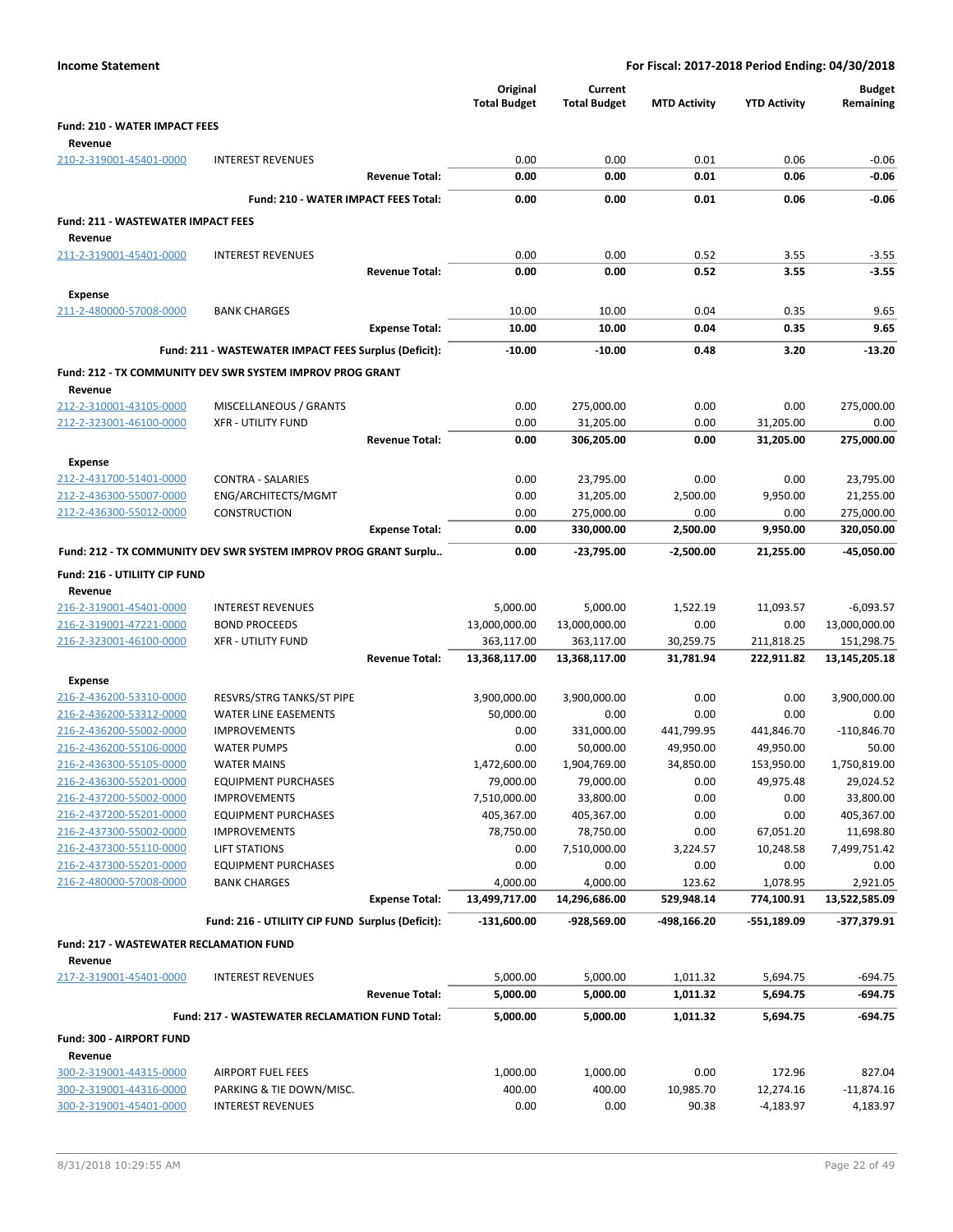|                                         |                                                     | Original<br><b>Total Budget</b> | Current<br><b>Total Budget</b> | <b>MTD Activity</b> | <b>YTD Activity</b> | <b>Budget</b><br>Remaining |
|-----------------------------------------|-----------------------------------------------------|---------------------------------|--------------------------------|---------------------|---------------------|----------------------------|
|                                         |                                                     |                                 |                                |                     |                     |                            |
| 300-2-321001-45507-0000                 | L-3 COMM LEASE                                      | 639,217.00                      | 639,217.00                     | 53,268.08           | 372,876.56          | 266,340.44                 |
| 300-2-321001-45508-0000                 | AIR EVAC HANGAR FEES                                | 8,101.00                        | 8,101.00                       | 675.09              | 5,491.04            | 2,609.96                   |
| 300-2-321001-45509-0000                 | BLUE SKY T-HANGAR & LA ND LEASES                    | 4,769.00                        | 4,769.00                       | 0.00                | 0.00                | 4,769.00                   |
| 300-2-321001-45510-0000                 | ARKOMA - HORIZONS AHEAD LEASE                       | 46,800.00                       | 46,800.00                      | 4,008.00            | 28,056.00           | 18,744.00                  |
| 300-2-321001-45513-0000                 | MAJORS FLYING CLUB LAND LEASE                       | 1,396.00                        | 1,396.00                       | 116.33              | 814.31              | 581.69                     |
| 300-2-321001-45515-0000                 | TEXSAN AVIATION LAND LEASE                          | 972.00                          | 972.00                         | 0.00                | 972.00              | 0.00                       |
| 300-2-321001-45516-0000                 | MFC PARTNERS LAND LEASE                             | 1,260.00                        | 1,260.00                       | 0.00                | 0.00                | 1,260.00                   |
| 300-2-321001-45517-0000                 | <b>INNOVATION FIRST MAINT HANGAR</b>                | 16,825.00                       | 16,825.00                      | 0.00                | 0.00                | 16,825.00                  |
|                                         | <b>Revenue Total:</b>                               | 720,740.00                      | 720,740.00                     | 69,143.58           | 416,473.06          | 304,266.94                 |
| Expense                                 |                                                     |                                 |                                |                     |                     |                            |
| 300-2-438100-51001-0000                 | <b>REGULAR SALARIES</b>                             | 47,704.00                       | 47,704.00                      | 3,657.76            | 27,197.44           | 20,506.56                  |
| 300-2-438100-51021-0000                 | LONGEVITY                                           | 150.00                          | 150.00                         | 0.00                | 150.00              | 0.00                       |
| 300-2-438100-51117-0000                 | <b>CELL PHONE ALLOWANCE</b>                         | 432.00                          | 432.00                         | 33.24               | 249.30              | 182.70                     |
| 300-2-438100-51201-0000                 | <b>FICA</b>                                         | 2,994.00                        | 2,994.00                       | 228.84              | 1,710.97            | 1,283.03                   |
| 300-2-438100-51202-0000                 | MEDICARE                                            | 700.00                          | 700.00                         | 53.52               | 400.15              | 299.85                     |
| 300-2-438100-51203-0000                 | <b>HEALTH INSURANCE</b>                             | 10,725.00                       | 10,725.00                      | 893.75              | 6,256.25            | 4,468.75                   |
| 300-2-438100-51204-0000                 | <b>WORKERS COMPENSATION</b>                         | 978.00                          | 978.00                         | 81.50               | 570.50              | 407.50                     |
| 300-2-438100-51205-0000                 | STATE UNEMPLOYMENT                                  | 141.00                          | 141.00                         | 0.00                | 9.02                | 131.98                     |
| 300-2-438100-51301-0000                 | <b>TMRS</b>                                         | 5,558.00                        | 5,558.00                       | 428.90              | 3,150.29            | 2,407.71                   |
| 300-2-438100-52001-0000                 | <b>OFFICE SUPPLIES</b>                              | 150.00                          | 150.00                         | 0.00                | 174.69              | $-24.69$                   |
| 300-2-438100-52002-0000                 | POSTAGE / FREIGHT                                   | 50.00                           | 50.00                          | 0.00                | 1.58                | 48.42                      |
| 300-2-438100-52107-0000                 | <b>BOTANICAL SUPPLIES</b>                           | 150.00                          | 150.00                         | 0.00                | 0.00                | 150.00                     |
| 300-2-438100-52201-0000                 | MINOR TOOLS & EQUIPMENT                             | 100.00                          | 100.00                         | 0.00                | 19.69               | 80.31                      |
| 300-2-438100-53202-0000                 | MACHINE, TOOLS & IMPLMNTS                           | 100.00                          | 100.00                         | 0.00                | 0.00                | 100.00                     |
| 300-2-438100-53205-0000                 | <b>MOTOR VEHICLES</b>                               | 1,000.00                        | 1,000.00                       | 2,361.00            | 3,372.62            | $-2,372.62$                |
| 300-2-438100-53303-0000                 | MAINT - STREET /ALLEY/APRN/RNWY                     | 1,500.00                        | 1,500.00                       | 0.00                | 5,755.30            | $-4,255.30$                |
| 300-2-438100-53402-0000                 | <b>BUILDING MAINTENANCE</b>                         | 7,000.00                        | 7,000.00                       | 392.86              | 1,939.21            | 5,060.79                   |
| 300-2-438100-54001-0000                 | <b>TELEPHONE CHARGES</b>                            | 1,000.00                        | 1,000.00                       | 186.35              | 1,070.42            | $-70.42$                   |
| 300-2-438100-54002-0000                 | UTILITY CHARGES                                     | 15,000.00                       | 15,000.00                      | 1,299.07            | 8,993.05            | 6,006.95                   |
| 300-2-438100-54105-0000                 | MARKETING                                           | 2,500.00                        | 2,500.00                       | 0.00                | 104.00              | 2,396.00                   |
| 300-2-438100-54201-0000                 | <b>MEMBERSHIPS &amp; SUBSCRIPTIONS</b>              | 200.00                          | 200.00                         | 0.00                | 100.00              | 100.00                     |
| 300-2-438100-54214-0000                 | <b>TRAVEL &amp; TRAINING</b>                        | 1,000.00                        | 1,000.00                       | 0.00                | 0.00                | 1,000.00                   |
| 300-2-438100-54408-0000                 | OTHER / INSURANCE EXPENSE                           | 15,000.00                       | 15,000.00                      | 0.00                | 3,456.00            | 11,544.00                  |
| 300-2-438100-54410-0000                 | PERMITS/FEES                                        | 500.00                          | 500.00                         | 0.00                | 276.00              | 224.00                     |
| 300-2-480000-52003-0000                 | <b>COPIER CHARGES</b>                               | 0.00                            | 0.00                           | 126.47              | 252.94              | $-252.94$                  |
| 300-2-480000-57008-0000                 | <b>BANK CHARGES</b>                                 | 8,000.00                        | 8,000.00                       | 6.53                | 982.36              | 7,017.64                   |
| 300-2-491000-58035-0000                 | <b>XFR - DEBT SERVICE FUND</b>                      | 52,000.00                       | 52,000.00                      | 4,333.33            | 30,333.31           | 21,666.69                  |
|                                         | <b>Expense Total:</b>                               | 174,632.00                      | 174,632.00                     | 14,083.12           | 96,525.09           | 78,106.91                  |
|                                         | Fund: 300 - AIRPORT FUND Surplus (Deficit):         | 546,108.00                      | 546,108.00                     | 55,060.46           | 319,947.97          | 226,160.03                 |
| <b>Fund: 320 - AIRPORT TXDOT GRANT</b>  |                                                     |                                 |                                |                     |                     |                            |
| <b>Expense</b>                          |                                                     |                                 |                                |                     |                     |                            |
| 320-2-491000-58127-0000                 | <b>AIRPORT CIP FUND</b>                             | 0.00                            | 0.00                           | 0.00                | 14,975.00           | $-14,975.00$               |
|                                         | <b>Expense Total:</b>                               | 0.00                            | 0.00                           | 0.00                | 14,975.00           | $-14,975.00$               |
|                                         | Fund: 320 - AIRPORT TXDOT GRANT Total:              | 0.00                            | 0.00                           | 0.00                | 14,975.00           | $-14,975.00$               |
|                                         |                                                     |                                 |                                |                     |                     |                            |
| <b>Fund: 360 - AIRPORT CAPITAL FUND</b> |                                                     |                                 |                                |                     |                     |                            |
| Revenue                                 |                                                     |                                 |                                |                     |                     |                            |
| 360-2-319001-44315-0000                 | <b>AIRPORT - FUEL FEES</b>                          | 58,000.00                       | 58,000.00                      | 0.00                | 30,986.11           | 27,013.89                  |
| 360-2-319001-45401-0000                 | <b>INTEREST REVENUES</b>                            | 4,000.00                        | 4,000.00                       | 1,936.25            | 14,657.88           | $-10,657.88$               |
| 360-2-324001-46108-0000                 | XFRS - AIRPORT TXDOT GRANT FUND                     | 0.00                            | 0.00                           | 0.00                | 14,975.00           | $-14,975.00$               |
|                                         | <b>Revenue Total:</b>                               | 62,000.00                       | 62,000.00                      | 1,936.25            | 60,618.99           | 1,381.01                   |
| <b>Expense</b>                          |                                                     |                                 |                                |                     |                     |                            |
| 360-2-438100-55007-0000                 | ENG/ARCHITECTS/MGMT                                 | 0.00                            | 0.00                           | 0.00                | 5,601.71            | $-5,601.71$                |
| 360-2-438100-55008-0000                 | <b>SURVEYING</b>                                    | 0.00                            | 0.00                           | 0.00                | 4,775.00            | $-4,775.00$                |
| 360-2-438100-55012-0000                 | <b>CONSTRUCTION</b>                                 | 0.00                            | 0.00                           | 0.00                | 245,621.00          | $-245,621.00$              |
| 360-2-480000-57008-0000                 | <b>BANK CHARGES</b>                                 | 1,500.00                        | 1,500.00                       | 145.63              | 1,012.62            | 487.38                     |
|                                         | <b>Expense Total:</b>                               | 1,500.00                        | 1,500.00                       | 145.63              | 257,010.33          | -255,510.33                |
|                                         | Fund: 360 - AIRPORT CAPITAL FUND Surplus (Deficit): | 60,500.00                       | 60,500.00                      | 1,790.62            | -196,391.34         | 256,891.34                 |
|                                         |                                                     |                                 |                                |                     |                     |                            |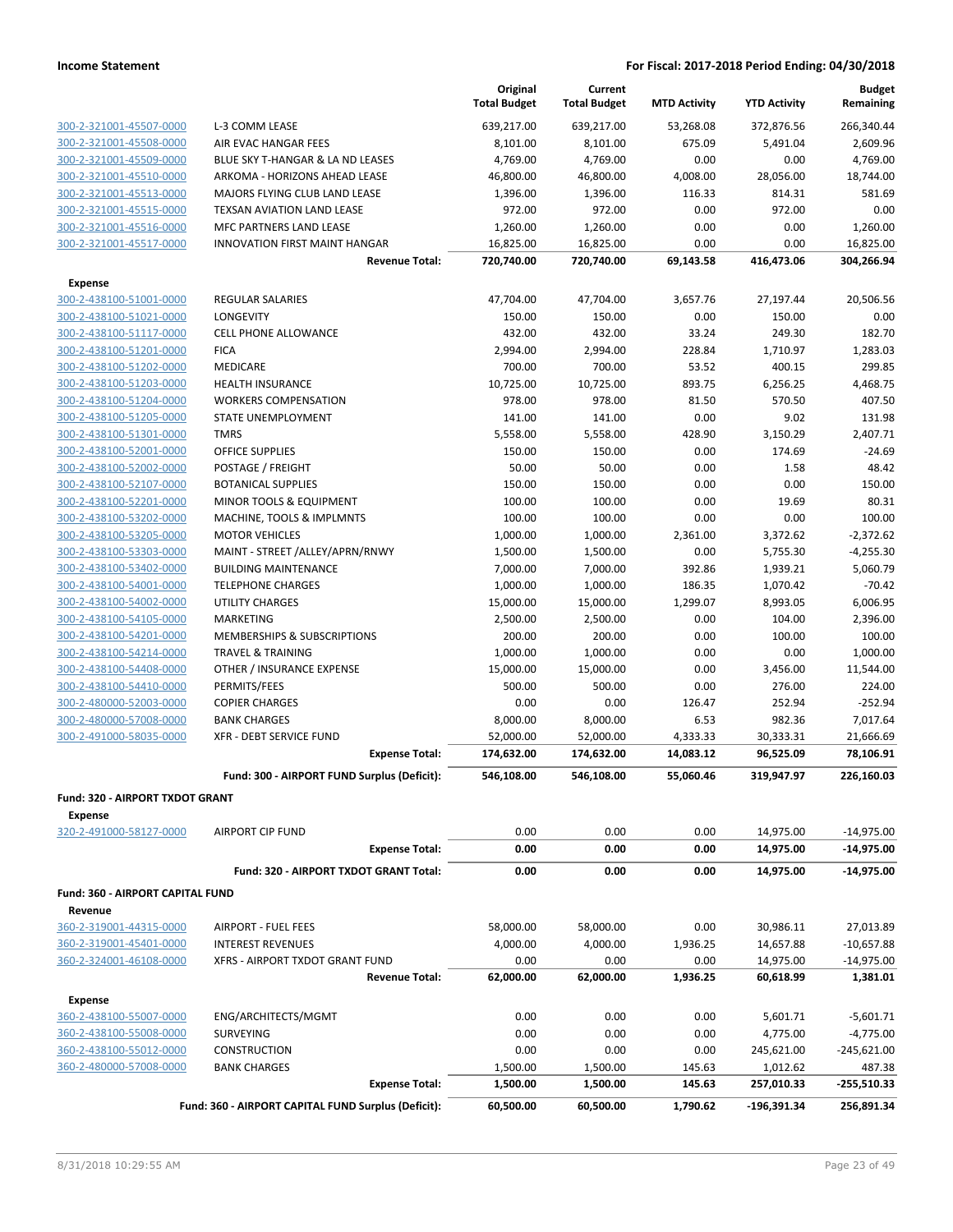|                              |                                                 | Original<br><b>Total Budget</b> | Current<br><b>Total Budget</b> | <b>MTD Activity</b> | <b>YTD Activity</b> | <b>Budget</b><br>Remaining |
|------------------------------|-------------------------------------------------|---------------------------------|--------------------------------|---------------------|---------------------|----------------------------|
| Fund: 362 - AIRPORT FBO FUEL |                                                 |                                 |                                |                     |                     |                            |
| Revenue                      |                                                 |                                 |                                |                     |                     |                            |
| 362-2-319001-44315-0000      | <b>AIRPORT - FUEL FEES</b>                      | 0.00                            | 0.00                           | 24,649.84           | 213,944.34          | $-213,944.34$              |
| 362-2-319001-44316-0000      | AIRPORT - PARKING, TIE DOWNS, & RAMP FE         | 0.00                            | 0.00                           | 170.00              | 2,310.00            | $-2,310.00$                |
| 362-2-319001-44320-0000      | AIRPORT - OIL                                   | 0.00                            | 0.00                           | 366.40              | 2,222.19            | $-2,222.19$                |
| 362-2-319001-44321-0000      | <b>AIRPORT - CHARTS</b>                         | 0.00                            | 0.00                           | 9.75                | 130.65              | $-130.65$                  |
| 362-2-319001-44322-0000      | <b>AIRPORT - PILOT SUPPLIES</b>                 | 0.00                            | 0.00                           | 131.80              | 429.15              | $-429.15$                  |
| 362-2-319001-45401-0000      | <b>INTEREST REVENUES</b>                        | 60.00                           | 60.00                          | 15.48               | 98.79               | $-38.79$                   |
|                              | <b>Revenue Total:</b>                           | 60.00                           | 60.00                          | 25,343.27           | 219,135.12          | $-219,075.12$              |
| <b>Expense</b>               |                                                 |                                 |                                |                     |                     |                            |
| 362-2-438100-52221-0000      | <b>AIRPORT - FUEL FEES</b>                      | 0.00                            | 0.00                           | 60,969.98           | 143,982.22          | $-143,982.22$              |
| 362-2-438100-52222-0000      | AIRPORT - OIL                                   | 0.00                            | 0.00                           | 0.00                | 2,308.26            | $-2,308.26$                |
| 362-2-438100-52422-0000      | <b>AIRPORT - PILOT SUPPLIES</b>                 | 0.00                            | 0.00                           | 0.00                | 694.91              | $-694.91$                  |
| 362-2-438100-57003-0000      | <b>CREDIT CARD FEES</b>                         | 0.00                            | 0.00                           | 780.37              | 4,315.92            | $-4,315.92$                |
| 362-2-480000-57008-0000      | <b>BANK CHARGES</b>                             | 50.00                           | 50.00                          | 1.21                | 11.85               | 38.15                      |
| 362-2-491000-58125-0000      | <b>XFR - AIRPORT FUND</b>                       | 0.00                            | 0.00                           | 10,985.70           | 12,274.16           | $-12,274.16$               |
| 362-2-491000-58127-0000      | <b>AIRPORT CIP FUND</b>                         | 0.00                            | 0.00                           | 0.00                | 30,986.11           | $-30,986.11$               |
|                              | <b>Expense Total:</b>                           | 50.00                           | 50.00                          | 72,737.26           | 194,573.43          | $-194,523.43$              |
|                              | Fund: 362 - AIRPORT FBO FUEL Surplus (Deficit): | 10.00                           | 10.00                          | -47,393.99          | 24,561.69           | $-24,551.69$               |
| Fund: 400 - GOLF FUND        |                                                 |                                 |                                |                     |                     |                            |
| Revenue                      |                                                 |                                 |                                |                     |                     |                            |
| 400-2-319001-45601-0000      | MISCELLANEOUS REVENUES                          | 0.00                            | 0.00                           | 0.00                | 25.86               | $-25.86$                   |
| 400-2-319001-45604-0000      | OTHER REVENUE / OVER/SHORT                      | 50.00                           | 50.00                          | 17.14               | 23.97               | 26.03                      |
| 400-2-319005-44510-0000      | <b>GREENS FEES</b>                              | 120,000.00                      | 120,000.00                     | 11,895.00           | 51,769.12           | 68,230.88                  |
| 400-2-319006-45308-0000      | PRO SHOP CONCESSIONS                            | 9,100.00                        | 9,100.00                       | 1,112.62            | 3,998.57            | 5,101.43                   |
| 400-2-319007-45309-0000      | <b>MERCHANDISE SALES</b>                        | 8,051.00                        | 8,051.00                       | 767.44              | 4,277.87            | 3,773.13                   |
| 400-2-319008-45511-0000      | <b>CART RENTALS</b>                             | 67,000.00                       | 67,000.00                      | 6,869.38            | 29,705.78           | 37,294.22                  |
| 400-2-319009-45512-0000      | <b>GOLF LEASES / MEMBERSHIPS</b>                | 68,000.00                       | 68,000.00                      | 1,040.70            | 11,278.52           | 56,721.48                  |
|                              | <b>Revenue Total:</b>                           | 272,201.00                      | 272,201.00                     | 21,702.28           | 101,079.69          | 171,121.31                 |
| <b>Expense</b>               |                                                 |                                 |                                |                     |                     |                            |
| 400-2-451250-51001-0000      | <b>REGULAR SALARIES</b>                         | 105,899.00                      | 105,899.00                     | 7,324.29            | 54,344.16           | 51,554.84                  |
| 400-2-451250-51020-0000      | <b>OVERTIME</b>                                 | 5,050.00                        | 5,050.00                       | 1,261.22            | 1,618.85            | 3,431.15                   |
| 400-2-451250-51021-0000      | LONGEVITY                                       | 8,154.00                        | 8,154.00                       | 0.00                | 6,514.00            | 1,640.00                   |
| 400-2-451250-51101-0000      | <b>CERTIFICATION PAY</b>                        | 600.00                          | 600.00                         | 46.16               | 346.20              | 253.80                     |
| 400-2-451250-51117-0000      | <b>CELL PHONE ALLOWANCE</b>                     | 696.00                          | 696.00                         | 53.54               | 401.55              | 294.45                     |
| 400-2-451250-51201-0000      | <b>FICA</b>                                     | 7,313.00                        | 7,313.00                       | 524.65              | 3,960.31            | 3,352.69                   |
| 400-2-451250-51202-0000      | MEDICARE                                        | 1,710.00                        | 1,710.00                       | 122.70              | 926.20              | 783.80                     |
| 400-2-451250-51203-0000      | <b>HEALTH INSURANCE</b>                         | 10,725.00                       | 10,725.00                      | 893.75              | 6,256.25            | 4,468.75                   |
| 400-2-451250-51204-0000      | <b>WORKERS COMPENSATION</b>                     | 3,385.00                        | 3,385.00                       | 282.08              | 1,974.56            | 1,410.44                   |
| 400-2-451250-51205-0000      | STATE UNEMPLOYMENT                              | 412.00                          | 412.00                         | 46.89               | 72.66               | 339.34                     |
| 400-2-451250-51301-0000      | <b>TMRS</b>                                     | 10,492.00                       | 10,492.00                      | 903.76              | 6,082.07            | 4,409.93                   |
| 400-2-451250-52001-0000      | <b>OFFICE SUPPLIES</b>                          | 800.00                          | 800.00                         | 47.48               | 116.47              | 683.53                     |
| 400-2-451250-52101-0000      | <b>JANITORIAL SUPPLIES</b>                      | 600.00                          | 600.00                         | 69.51               | 268.73              | 331.27                     |
| 400-2-451250-52104-0000      | <b>WEARING APPAREL</b>                          | 500.00                          | 500.00                         | 0.00                | 0.00                | 500.00                     |
| 400-2-451250-52107-0000      | <b>BOTANICAL SUPPLIES</b>                       | 8,600.00                        | 8,600.00                       | 1,105.67            | 2,418.20            | 6,181.80                   |
| 400-2-451250-52201-0000      | MINOR TOOLS & EQUIPMENT                         | 800.00                          | 800.00                         | 0.00                | 23.25               | 776.75                     |
| 400-2-451250-52203-0000      | <b>MOTOR VEHICLE FUEL</b>                       | 1,600.00                        | 1,600.00                       | 73.36               | 410.89              | 1,189.11                   |
| 400-2-451250-52401-0000      | RECREATIONAL SUPPLIES                           | 500.00                          | 500.00                         | 0.00                | 0.00                | 500.00                     |
| 400-2-451250-52403-0000      | <b>RESALE ITEMS</b>                             | 15,000.00                       | 12,700.00                      | 3,080.93            | 6,262.44            | 6,437.56                   |
| 400-2-451250-53202-0000      | MACHINE, TOOLS & IMPLMNTS                       | 6,000.00                        | 3,950.00                       | 0.00                | 630.44              | 3,319.56                   |
| 400-2-451250-53205-0000      | <b>MOTOR VEHICLES</b>                           | 400.00                          | 400.00                         | 328.00              | 344.92              | 55.08                      |
| 400-2-451250-53307-0000      | <b>IRRIGATION</b>                               | 1,500.00                        | 1,500.00                       | 0.00                | 0.00                | 1,500.00                   |
| 400-2-451250-53402-0000      | <b>BUILDING MAINTENANCE</b>                     | 1,450.00                        | 1,600.00                       | 0.00                | 131.90              | 1,468.10                   |
| 400-2-451250-54001-0000      | <b>TELEPHONE CHARGES</b>                        | 1,000.00                        | 1,000.00                       | 55.38               | 399.39              | 600.61                     |
| 400-2-451250-54002-0000      | <b>UTILITY CHARGES</b>                          | 11,000.00                       | 11,000.00                      | 849.55              | 5,861.64            | 5,138.36                   |
| 400-2-451250-54201-0000      | <b>MEMBERSHIPS &amp; SUBSCRIPTIONS</b>          | 765.00                          | 765.00                         | 0.00                | 365.00              | 400.00                     |
| 400-2-451250-54214-0000      | <b>TRAVEL &amp; TRAINING</b>                    | 2,100.00                        | 2,100.00                       | 0.00                | 0.00                | 2,100.00                   |
| 400-2-451250-54226-0000      | <b>INSURANCE EXPENSE</b>                        | 300.00                          | 500.00                         | 0.00                | 500.00              | 0.00                       |
|                              |                                                 |                                 |                                |                     |                     |                            |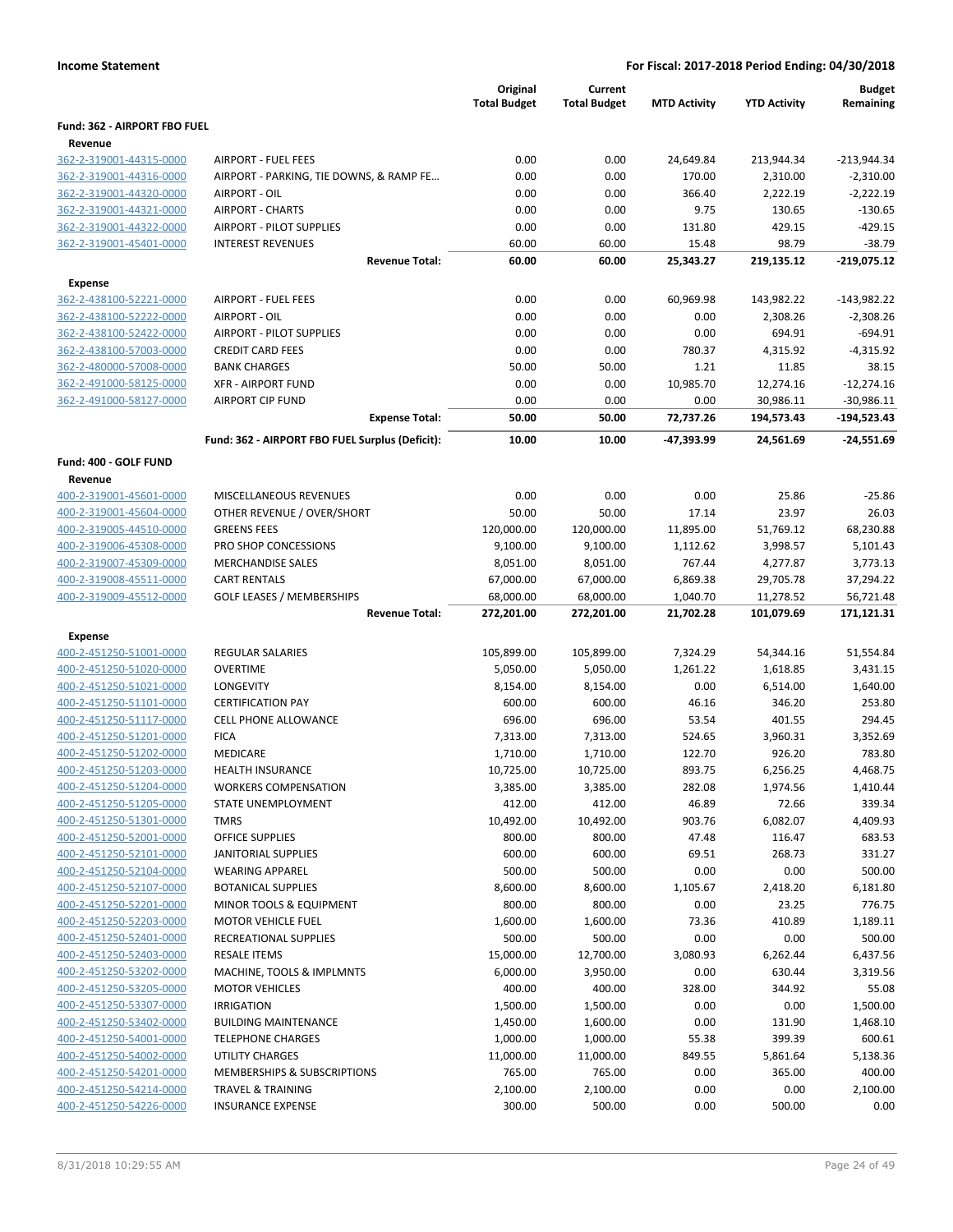|                                                    |                                                      | Original<br><b>Total Budget</b> | Current<br><b>Total Budget</b> | <b>MTD Activity</b> | <b>YTD Activity</b>     | <b>Budget</b><br>Remaining |
|----------------------------------------------------|------------------------------------------------------|---------------------------------|--------------------------------|---------------------|-------------------------|----------------------------|
| 400-2-451250-54909-0000                            | <b>GOLF CART LEASE EXPENSE</b>                       | 31,000.00                       | 31,000.00                      | 2,203.59            | 18,129.33               | 12,870.67                  |
| 400-2-480000-52003-0000                            | <b>COPIER CHARGES</b>                                | 0.00                            | 750.00                         | 126.47              | 252.94                  | 497.06                     |
| 400-2-480000-57005-0000                            | <b>ACCRUED VAC &amp; SICK PAY</b>                    | 0.00                            | 2,050.00                       | 0.00                | 2,049.84                | 0.16                       |
| 400-2-480000-57008-0000                            | <b>BANK CHARGES</b>                                  | 3,000.00                        | 4,200.00                       | 352.55              | 2,204.43                | 1,995.57                   |
| 400-2-491000-58204-0000                            | VEHICLE/EQUIP REPLACEMENT                            | 34,317.00                       | 34,317.00                      | 2,859.75            | 20,018.25               | 14,298.75                  |
|                                                    | <b>Expense Total:</b>                                | 275,668.00                      | 275,668.00                     | 22,611.28           | 142,884.87              | 132,783.13                 |
|                                                    | Fund: 400 - GOLF FUND Surplus (Deficit):             | $-3,467.00$                     | $-3,467.00$                    | $-909.00$           | $-41,805.18$            | 38,338.18                  |
| <b>Fund: 500 - SANITATION FUND</b>                 |                                                      |                                 |                                |                     |                         |                            |
| Revenue                                            |                                                      |                                 |                                |                     |                         |                            |
| 500-2-318001-44314-0000                            | <b>LATE CHARGES</b>                                  | 91,000.00                       | 91,000.00                      | 6,790.65            | 50,680.38               | 40,319.62                  |
| 500-2-319001-45401-0000                            | <b>INTEREST REVENUES</b>                             | 1,500.00                        | 1,500.00                       | 658.28              | 4,602.38                | $-3,102.38$                |
| 500-2-319020-44313-0000                            | <b>FUEL SURCHARGE</b>                                | 146,000.00                      | 146,000.00                     | 11,834.48           | 84,253.60               | 61,746.40                  |
| 500-2-319020-45107-0000                            | <b>COLLECTION CHARGES</b><br><b>DISPOSAL CHARGES</b> | 2,165,000.00                    | 2,165,000.00                   | 178,362.64          | 1,264,573.55            | 900,426.45<br>557,880.91   |
| 500-2-319021-45108-0000<br>500-2-319022-45612-0000 | REG HH HAZ WASTE COL CTR                             | 1,299,000.00<br>12,500.00       | 1,299,000.00<br>12,500.00      | 103,936.66<br>0.00  | 741,119.09<br>15,450.00 | $-2,950.00$                |
| 500-2-324001-46612-0000                            | CA - SANITATION FD COL & FUEL                        | 151,000.00                      | 151,000.00                     | 12,140.24           | 86,125.47               | 64,874.53                  |
| 500-2-324001-46614-0000                            | CA - SANITATION FD-DISPOSAL                          | 86,000.00                       | 86,000.00                      | 6,634.25            | 47,316.88               | 38,683.12                  |
|                                                    | <b>Revenue Total:</b>                                | 3,952,000.00                    | 3,952,000.00                   | 320,357.20          | 2,294,121.35            | 1,657,878.65               |
| <b>Expense</b>                                     |                                                      |                                 |                                |                     |                         |                            |
| 500-2-432300-54412-0000                            | <b>COLLECTION CHARGES</b>                            | 2,150,198.00                    | 2,150,198.00                   | 176,455.20          | 884,127.06              | 1,266,070.94               |
| 500-2-432400-54403-0000                            | <b>DISPOSAL CHARGES</b>                              | 980,448.00                      | 980,448.00                     | 86,009.12           | 457,648.06              | 522,799.94                 |
| 500-2-432500-51401-0000                            | <b>CONTRA - SALARIES</b>                             | 8,000.00                        | 8,000.00                       | 8,000.00            | 8,000.00                | 0.00                       |
| 500-2-432500-54002-0000                            | UTILITY CHARGES                                      | 2,500.00                        | 2,500.00                       | 167.42              | 1,188.41                | 1,311.59                   |
| 500-2-432500-54403-0000                            | <b>DISPOSAL CHARGES</b>                              | 16,000.00                       | 16,000.00                      | 0.00                | $-1,597.02$             | 17,597.02                  |
| 500-2-442200-51001-0000                            | <b>REGULAR SALARIES</b>                              | 107,916.00                      | 107,916.00                     | 6,924.05            | 52,778.03               | 55,137.97                  |
| 500-2-442200-51020-0000                            | <b>OVERTIME</b>                                      | 2,148.00                        | 2,148.00                       | 548.57              | 931.43                  | 1,216.57                   |
| 500-2-442200-51021-0000                            | LONGEVITY                                            | 1,290.00                        | 1,290.00                       | 0.00                | 828.00                  | 462.00                     |
| 500-2-442200-51101-0000                            | <b>CERTIFICATION PAY</b>                             | 600.00                          | 600.00                         | 69.24               | 369.28                  | 230.72                     |
| 500-2-442200-51117-0000                            | CELL PHONE ALLOWANCE                                 | 0.00                            | 0.00                           | 46.16               | 346.20                  | $-346.20$                  |
| 500-2-442200-51201-0000                            | <b>FICA</b>                                          | 6,927.00                        | 6,927.00                       | 470.45              | 3,425.68                | 3,501.32                   |
| 500-2-442200-51202-0000                            | <b>MEDICARE</b>                                      | 1,620.00                        | 1,620.00                       | 110.03              | 801.17                  | 818.83                     |
| 500-2-442200-51203-0000                            | <b>HEALTH INSURANCE</b>                              | 10,725.00                       | 10,725.00                      | 893.75              | 6,256.25                | 4,468.75                   |
| 500-2-442200-51204-0000                            | <b>WORKERS COMPENSATION</b>                          | 2,860.00                        | 2,860.00                       | 238.33              | 1,668.31                | 1,191.69                   |
| 500-2-442200-51205-0000                            | STATE UNEMPLOYMENT                                   | 563.00                          | 563.00                         | 112.48              | 146.64                  | 416.36                     |
| 500-2-442200-51301-0000                            | <b>TMRS</b>                                          | 12,860.00                       | 12,860.00                      | 881.71              | 6,298.21                | 6,561.79                   |
| 500-2-442200-52203-0000                            | <b>MOTOR VEHICLE FUEL</b>                            | 4,000.00                        | 4,000.00                       | 268.12              | 1,505.68                | 2,494.32                   |
| 500-2-442200-53202-0000                            | MACHINE, TOOLS & IMPLMNTS                            | 5,175.00                        | 5,175.00                       | 0.00                | 1,704.81                | 3,470.19                   |
| 500-2-442200-53205-0000                            | <b>MOTOR VEHICLES</b>                                | 2,500.00                        | 2,500.00                       | 0.00                | 204.21                  | 2,295.79                   |
| 500-2-442200-55201-0000                            | EQUIPMENT PURCHASES                                  | 487.25                          | 487.25                         | 0.00                | 0.00                    | 487.25                     |
| 500-2-480000-54901-0000                            | <b>RENTALS / LEASES</b>                              | 32,250.00                       | 32,250.00                      | 0.00                | 32,249.19               | 0.81                       |
| 500-2-480000-57005-0000                            | <b>ACCRUED VAC &amp; SICK PAY</b>                    | 1,000.00                        | 1,000.00                       | 0.00                | 0.00                    | 1,000.00                   |
| 500-2-480000-57007-0000                            | <b>COMMUNITY SERVICES</b>                            | 34,050.00                       | 34,050.00                      | 500.00              | 7,225.00                | 26,825.00                  |
| 500-2-480000-57008-0000                            | <b>BANK CHARGES</b>                                  | 10,000.00                       | 10,000.00                      | 805.81              | 5,017.57                | 4,982.43                   |
| 500-2-491000-58001-0000                            | XFR - GENERAL FUND                                   | 208,605.00                      | 208,605.00                     | 19,150.58           | 136,278.47              | 72,326.53                  |
| 500-2-491000-58204-0000                            | XFR - VEHICLE/EQUIP REPLACEMENT                      | 36,850.00                       | 36,850.00                      | 3,070.83            | 21,495.81               | 15,354.19                  |
| 500-2-495000-58501-0000                            | CA - GENERAL FUND                                    | 30,488.00                       | 30,488.00                      | 2,540.67            | 17,784.69               | 12,703.31                  |
| 500-2-495000-58701-0000                            | CA - CENTRAL SERVICE FUND                            | 4,901.00                        | 4,901.00                       | 408.42              | 2,858.94                | 2,042.06                   |
| 500-2-495000-58710-0000                            | <b>CA - INSURANCE FUND</b>                           | 4,310.00                        | 4,310.00                       | 359.17              | 2,514.19                | 1,795.81                   |
| 500-2-495000-58720-0000                            | CA - MIS FUN                                         | 5,200.00                        | 5,200.00                       | 433.33              | 3,033.31                | 2,166.69                   |
| 500-2-495000-58900-0000                            | <b>CA - ELECTRIC FUND</b>                            | 86,601.00                       | 86,601.00                      | 7,216.75            | 50,517.25               | 36,083.75                  |
|                                                    | <b>Expense Total:</b>                                | 3,771,072.25                    | 3,771,072.25                   | 315,680.19          | 1,705,604.83            | 2,065,467.42               |
|                                                    | Fund: 500 - SANITATION FUND Surplus (Deficit):       | 180,927.75                      | 180,927.75                     | 4,677.01            | 588,516.52              | -407,588.77                |
| Fund: 601 - CENTRAL SERVICE FUND                   |                                                      |                                 |                                |                     |                         |                            |
| Revenue                                            |                                                      |                                 |                                |                     |                         |                            |
| 601-2-324001-46501-0000                            | CA - GENERAL FUND                                    | 566,819.00                      | 566,819.00                     | 47,234.92           | 330,644.44              | 236,174.56                 |
| 601-2-324001-46506-0000                            | CA - RECREATION FUND                                 | 430.00                          | 430.00                         | 35.83               | 250.81                  | 179.19                     |
| 601-2-324001-46509-0000                            | CA - VENUE MGMT FUND                                 | 16,076.00                       | 16,076.00                      | 1,339.67            | 9,377.69                | 6,698.31                   |
| 601-2-324001-46611-0000                            | CA - UTILITY FUND                                    | 208,949.00                      | 208,949.00                     | 17,412.42           | 121,886.94              | 87,062.06                  |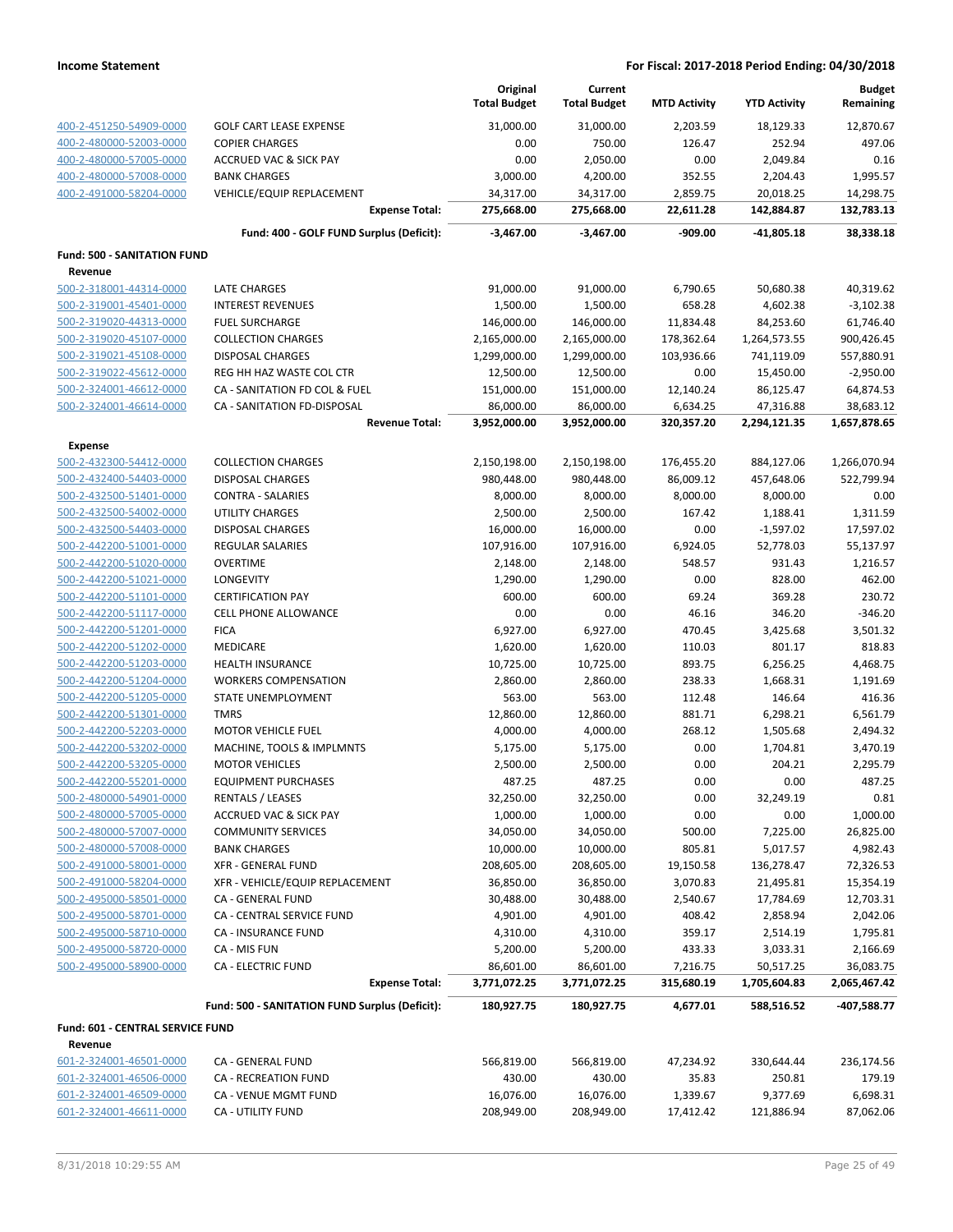|                                                    |                                           | Original<br><b>Total Budget</b> | Current<br><b>Total Budget</b> | <b>MTD Activity</b> | <b>YTD Activity</b>   | <b>Budget</b><br>Remaining |
|----------------------------------------------------|-------------------------------------------|---------------------------------|--------------------------------|---------------------|-----------------------|----------------------------|
| 601-2-324001-46614-0000                            | CA - SANITATION FUND COLLECTION           | 4,901.00                        | 4,901.00                       | 408.42              | 2,858.94              | 2,042.06                   |
| 601-2-324009-46901-0000                            | <b>CA - ELECTRIC UTILITY</b>              | 77,602.00                       | 77,602.00                      | 6,466.83            | 45,267.81             | 32,334.19                  |
| 601-2-324009-46906-0000                            | <b>CA - CABLE UTILITY</b>                 | 14,768.00                       | 14,768.00                      | 1,230.67            | 8,614.69              | 6,153.31                   |
|                                                    | <b>Revenue Total:</b>                     | 889,545.00                      | 889,545.00                     | 74,128.76           | 518,901.32            | 370,643.68                 |
| <b>Expense</b>                                     |                                           |                                 |                                |                     |                       |                            |
| 601-2-461100-51001-0000                            | <b>REGULAR SALARIES</b>                   | 239,821.00                      | 239,821.00                     | 13,882.18           | 127,904.53            | 111,916.47                 |
| 601-2-461100-51020-0000                            | <b>OVERTIME</b>                           | 10,000.00                       | 10,000.00                      | 391.07              | 3,473.45              | 6,526.55                   |
| 601-2-461100-51021-0000                            | <b>LONGEVITY</b>                          | 6,220.00                        | 6,220.00                       | 0.00                | 6,148.00              | 72.00                      |
| 601-2-461100-51101-0000                            | <b>CERTIFICATION PAY</b>                  | 1,200.00                        | 1,200.00                       | 92.32               | 692.40                | 507.60                     |
| 601-2-461100-51117-0000                            | <b>CELL PHONE ALLOWANCE</b>               | 432.00                          | 432.00                         | 33.22               | 249.15                | 182.85                     |
| 601-2-461100-51201-0000                            | <b>FICA</b>                               | 16,397.00                       | 16,397.00                      | 1,033.55            | 8,951.92              | 7,445.08                   |
| 601-2-461100-51202-0000                            | <b>MEDICARE</b>                           | 3,835.00                        | 3,835.00                       | 241.72              | 2,093.60              | 1,741.40                   |
| 601-2-461100-51203-0000                            | <b>HEALTH INSURANCE</b>                   | 64,350.00                       | 64,350.00                      | 5,362.50            | 37,537.50             | 26,812.50                  |
| 601-2-461100-51204-0000                            | <b>WORKERS COMPENSATION</b>               | 8,502.00                        | 8,502.00                       | 708.50              | 4,959.50              | 3,542.50                   |
| 601-2-461100-51205-0000                            | STATE UNEMPLOYMENT                        | 703.00                          | 703.00                         | 230.25              | 282.27                | 420.73                     |
| 601-2-461100-51301-0000                            | <b>TMRS</b>                               | 29,044.00                       | 29,044.00                      | 1,841.00            | 15,449.60             | 13,594.40                  |
| 601-2-461100-51401-0000                            | <b>CONTRA - SALARIES</b>                  | 0.00                            | 0.00                           | 0.00                | $-3,604.30$           | 3,604.30                   |
| 601-2-461100-52001-0000                            | <b>OFFICE SUPPLIES</b>                    | 150.00                          | 150.00                         | 0.00                | 129.32                | 20.68                      |
| 601-2-461100-52002-0000                            | POSTAGE / FREIGHT                         | 20.00                           | 20.00                          | 0.00                | 8.70                  | 11.30                      |
| 601-2-461100-52101-0000                            | <b>JANITORIAL SUPPLIES</b>                | 15,000.00                       | 15,000.00                      | 390.73              | 6,096.58              | 8,903.42                   |
| 601-2-461100-52104-0000                            | <b>WEARING APPAREL</b>                    | 3,200.00                        | 3,200.00                       | 931.34              | 2,283.98              | 916.02                     |
| 601-2-461100-52201-0000                            | <b>MINOR TOOLS &amp; EQUIPMENT</b>        | 1,900.00                        | 1,900.00                       | 46.17               | 843.97                | 1,056.03                   |
| 601-2-461100-52203-0000                            | <b>MOTOR VEHICLE FUEL</b>                 | 4,000.00                        | 4,000.00                       | 188.43              | 1,332.46              | 2,667.54                   |
| 601-2-461100-53201-0000                            | FURNITURE & OFFICE EQUIPMENT              | 500.00                          | 500.00                         | 0.00                | 0.00                  | 500.00                     |
| 601-2-461100-53205-0000                            | <b>MOTOR VEHICLES</b>                     | 1,300.00                        | 1,300.00                       | 0.00                | 47.05                 | 1,252.95                   |
| 601-2-461100-53302-0000                            | <b>WALKS &amp; PARKING LOTS</b>           | 2,500.00                        | 2,500.00                       | 0.00                | 1,367.49              | 1,132.51                   |
| 601-2-461100-53406-0000<br>601-2-461100-53407-0000 | <b>CITY HALL</b><br><b>ANIMAL SHELTER</b> | 30,000.00                       | 30,000.00<br>4,000.00          | 1,138.72<br>69.90   | 22,210.21<br>5,341.05 | 7,789.79<br>$-1,341.05$    |
| 601-2-461100-53408-0000                            | <b>FLEET MAINTENANCE</b>                  | 4,000.00<br>2,000.00            | 2,000.00                       | 0.00                | 253.24                | 1,746.76                   |
| 601-2-461100-53501-0000                            | POLICE & COURTS BLDG                      | 25,000.00                       | 25,000.00                      | 1,215.29            | 21,844.62             | 3,155.38                   |
| 601-2-461100-53503-0000                            | FIRE ADMINISTRATION                       | 1,000.00                        | 1,000.00                       | 69.90               | 174.75                | 825.25                     |
| 601-2-461100-53504-0000                            | <b>FIRE STATION 1</b>                     | 1,500.00                        | 1,500.00                       | 198.72              | 1,848.46              | $-348.46$                  |
| 601-2-461100-53505-0000                            | <b>FIRE STATION 2</b>                     | 3,000.00                        | 3,000.00                       | 1,398.84            | 1,806.93              | 1,193.07                   |
| 601-2-461100-53506-0000                            | <b>FIRE STATION 3</b>                     | 2,500.00                        | 2,500.00                       | 105.78              | 723.75                | 1,776.25                   |
| 601-2-461100-53507-0000                            | <b>FIRE STATION 4</b>                     | 2,500.00                        | 2,500.00                       | 122.52              | 5,558.79              | $-3,058.79$                |
| 601-2-461100-53601-0000                            | <b>ANNEX</b>                              | 2,000.00                        | 2,000.00                       | 127.06              | 1,429.63              | 570.37                     |
| 601-2-461100-53602-0000                            | <b>SERVICE CENTER</b>                     | 6,000.00                        | 6,000.00                       | 69.90               | 5,146.62              | 853.38                     |
| 601-2-461100-53603-0000                            | <b>WATER TREATMENT BLDG</b>               | 1,000.00                        | 1,000.00                       | 0.00                | 0.00                  | 1,000.00                   |
| 601-2-461100-53604-0000                            | <b>WASTEWATER TRTMNT BLDG</b>             | 500.00                          | 500.00                         | 0.00                | 107.00                | 393.00                     |
| 601-2-461100-53701-0000                            | LIBRARY                                   | 10,000.00                       | 10,000.00                      | 1,071.91            | 3,801.03              | 6,198.97                   |
| 601-2-461100-53703-0000                            | REECY DAVIS REC CENTER                    | 12,444.00                       | 12,444.00                      | 517.44              | 16,827.91             | $-4,383.91$                |
| 601-2-461100-53706-0000                            | SPORTSPARK                                | 1,000.00                        | 1,000.00                       | 480.00              | 839.15                | 160.85                     |
| 601-2-461100-54001-0000                            | <b>TELEPHONE CHARGES</b>                  | 3,500.00                        | 3,500.00                       | 549.18              | 2,517.90              | 982.10                     |
| 601-2-461100-54002-0000                            | UTILITY CHARGES                           | 99,658.00                       | 99,658.00                      | 7,353.43            | 61,390.06             | 38,267.94                  |
| 601-2-461100-54112-0000                            | <b>ALARM MONITOR SERVICE</b>              | 13,526.00                       | 13,526.00                      | 0.00                | 12,202.00             | 1,324.00                   |
| 601-2-461200-51001-0000                            | <b>REGULAR SALARIES</b>                   | 140,794.00                      | 140,794.00                     | 8,146.56            | 72,779.44             | 68,014.56                  |
| 601-2-461200-51020-0000                            | <b>OVERTIME</b>                           | 3,226.00                        | 3,226.00                       | 240.55              | 2,415.08              | 810.92                     |
| 601-2-461200-51021-0000                            | <b>LONGEVITY</b>                          | 2,616.00                        | 2,616.00                       | 0.00                | 2,616.00              | 0.00                       |
| 601-2-461200-51101-0000                            | <b>CERTIFICATION PAY</b>                  | 2,400.00                        | 2,400.00                       | 138.48              | 1,246.32              | 1,153.68                   |
| 601-2-461200-51117-0000                            | <b>CELL PHONE ALLOWANCE</b>               | 960.00                          | 960.00                         | 106.14              | 666.85                | 293.15                     |
| 601-2-461200-51201-0000                            | <b>FICA</b>                               | 9,296.00                        | 9,296.00                       | 489.36              | 4,802.81              | 4,493.19                   |
| 601-2-461200-51202-0000                            | <b>MEDICARE</b>                           | 2,174.00                        | 2,174.00                       | 114.45              | 1,123.26              | 1,050.74                   |
| 601-2-461200-51203-0000                            | <b>HEALTH INSURANCE</b>                   | 42,900.00                       | 42,900.00                      | 3,575.00            | 25,025.00             | 17,875.00                  |
| 601-2-461200-51204-0000                            | <b>WORKERS COMPENSATION</b>               | 6,554.00                        | 6,554.00                       | 546.17              | 3,823.19              | 2,730.81                   |
| 601-2-461200-51205-0000                            | STATE UNEMPLOYMENT                        | 281.00                          | 281.00                         | 54.69               | 85.92                 | 195.08                     |
| 601-2-461200-51301-0000                            | <b>TMRS</b>                               | 17,257.00                       | 17,257.00                      | 1,003.00            | 9,496.03              | 7,760.97                   |
| 601-2-461200-52001-0000                            | <b>OFFICE SUPPLIES</b>                    | 100.00                          | 100.00                         | 0.00                | 95.94                 | 4.06                       |
| 601-2-461200-52002-0000                            | POSTAGE / FREIGHT                         | 50.00                           | 50.00                          | 0.00                | 0.00                  | 50.00                      |
| 601-2-461200-52104-0000                            | <b>WEARING APPAREL</b>                    | 2,900.00                        | 2,900.00                       | 538.70              | 1,606.17              | 1,293.83                   |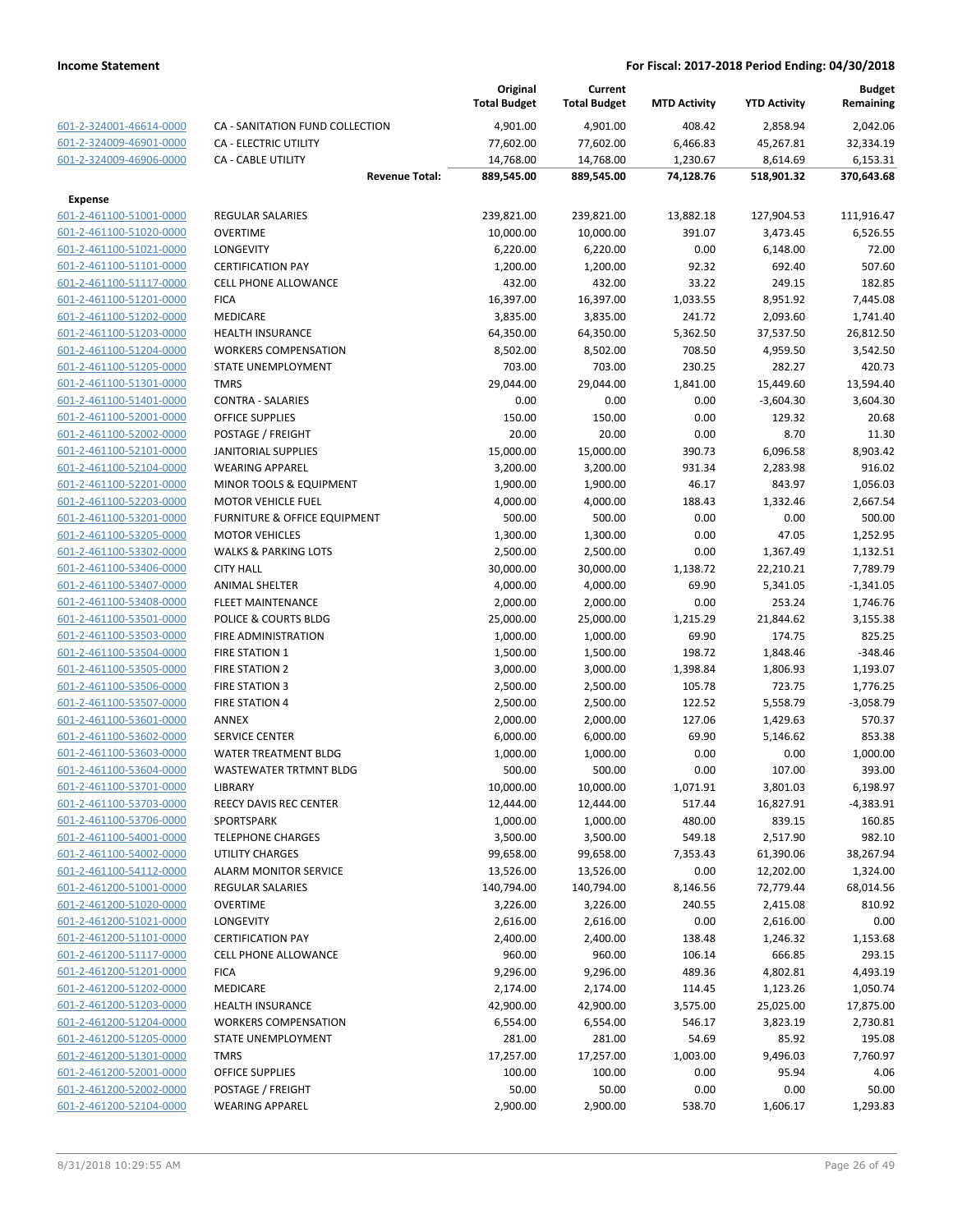|                                                    |                                                           | Original<br><b>Total Budget</b> | Current<br><b>Total Budget</b> | <b>MTD Activity</b>   | <b>YTD Activity</b>     | <b>Budget</b><br>Remaining |
|----------------------------------------------------|-----------------------------------------------------------|---------------------------------|--------------------------------|-----------------------|-------------------------|----------------------------|
| 601-2-461200-52106-0000                            | <b>CHEMICAL SUPPLIES</b>                                  | 500.00                          | 500.00                         | 0.00                  | 0.00                    | 500.00                     |
| 601-2-461200-52201-0000                            | MINOR TOOLS & EQUIPMENT                                   | 3,000.00                        | 3,000.00                       | 0.00                  | 842.10                  | 2,157.90                   |
| 601-2-461200-52202-0000                            | <b>MECHANICAL SUPPLIES</b>                                | 10,000.00                       | 10,000.00                      | 1,068.34              | 6,233.86                | 3,766.14                   |
| 601-2-461200-52203-0000                            | <b>MOTOR VEHICLE FUEL</b>                                 | 3,500.00                        | 3,500.00                       | 791.85                | 2,224.21                | 1,275.79                   |
| 601-2-461200-53202-0000                            | MACHINE, TOOLS & IMPLMNTS                                 | 4,500.00                        | 4,500.00                       | 0.00                  | 3,495.00                | 1,005.00                   |
| 601-2-461200-53205-0000                            | <b>MOTOR VEHICLES</b>                                     | 1,500.00                        | 1,500.00                       | 37.69                 | 832.47                  | 667.53                     |
| 601-2-461200-53402-0000                            | <b>BUILDING MAINTENANCE</b>                               | 500.00                          | 500.00                         | 0.00                  | 0.00                    | 500.00                     |
| 601-2-461200-54001-0000                            | <b>TELEPHONE CHARGES</b>                                  | 1,500.00                        | 1,500.00                       | 153.27                | 842.30                  | 657.70                     |
| 601-2-461200-54002-0000                            | <b>UTILITY CHARGES</b>                                    | 11,000.00                       | 11,000.00                      | 845.45                | 8,315.80                | 2,684.20                   |
| 601-2-461200-54201-0000                            | MEMBERSHIPS & SUBSCRIPTIONS                               | 1,500.00                        | 1,500.00                       | 0.00                  | 0.00                    | 1,500.00                   |
| 601-2-461200-54214-0000                            | <b>TRAVEL &amp; TRAINING</b>                              | 4,000.00                        | 4,000.00                       | 0.00                  | 142.00                  | 3,858.00                   |
| 601-2-480000-52006-0000                            | <b>COPIER PAPER</b>                                       | 0.00                            | 0.00                           | 0.00                  | 62.96                   | $-62.96$                   |
| 601-2-480000-57004-0000                            | <b>INVENTORY LOSS/GAIN</b>                                | 0.00                            | 0.00                           | $-2,237.30$           | 232.11                  | $-232.11$                  |
| 601-2-480000-57005-0000                            | <b>ACCRD VAC/SICK PAY EXP</b><br><b>Expense Total:</b>    | 0.00<br>903,210.00              | 0.00<br>903,210.00             | 3,441.78<br>58,915.75 | 16,130.22<br>545,405.31 | $-16,130.22$<br>357,804.69 |
|                                                    |                                                           |                                 |                                |                       |                         |                            |
|                                                    | Fund: 601 - CENTRAL SERVICE FUND Surplus (Deficit):       | $-13,665.00$                    | $-13,665.00$                   | 15,213.01             | $-26,503.99$            | 12,838.99                  |
| <b>Fund: 602 - INSURANCE FUND</b><br>Revenue       |                                                           |                                 |                                |                       |                         |                            |
| 602-2-319001-43211-0000                            | PRIOR YEAR INS REIMB                                      | 0.00                            | 0.00                           | 0.00                  | 18,837.00               | $-18,837.00$               |
| 602-2-322001-43201-0000                            | <b>EMPLOYEE PORTION</b>                                   | 640,791.00                      | 640,791.00                     | 264,827.79            | 1,825,694.00            | $-1,184,903.00$            |
| 602-2-322001-43202-0000                            | <b>CITY PORTION-HEALTH</b>                                | 2,673,737.50                    | 2,673,737.50                   | 1,674.81              | 11,818.53               | 2,661,918.97               |
| 602-2-322001-43203-0000                            | <b>CITY PORTION-WORK COMP</b>                             | 294,394.00                      | 294,394.00                     | 25,958.64             | 181,710.48              | 112,683.52                 |
| 602-2-322001-43204-0000                            | <b>CITY PORTION-TWC FUTA</b>                              | 231.00                          | 231.00                         | 19.26                 | 134.82                  | 96.18                      |
| 602-2-322001-43205-0000                            | <b>GEUS EMPLOYEE PORTION</b>                              | 320,395.00                      | 320,395.00                     | 23,288.96             | 143,607.77              | 176,787.23                 |
| 602-2-322001-43206-0000                            | <b>GEUS PORTION-HEALTH</b>                                | 1,426,425.00                    | 1,426,425.00                   | 114,400.46            | 800,803.22              | 625,621.78                 |
| 602-2-322001-43207-0000                            | <b>GEUS PORTION-WORK COMP</b>                             | 69,876.00                       | 69,876.00                      | 6,583.81              | 46,086.67               | 23,789.33                  |
| 602-2-322001-48610-0000                            | OTHER REV / CITY EMPL-DEPENDENT CARE                      | 23,607.00                       | 23,607.00                      | 1,929.11              | 13,618.22               | 9,988.78                   |
| 602-2-324001-46501-0000                            | CA - GENERAL FUND                                         | 241,157.00                      | 241,157.00                     | 20,096.42             | 140,674.94              | 100,482.06                 |
| 602-2-324001-46506-0000                            | <b>CA - RECREATION FUND</b>                               | 335.00                          | 335.00                         | 27.92                 | 195.44                  | 139.56                     |
| 602-2-324001-46509-0000                            | CA - VENUE MGMT FUND                                      | 593.00                          | 593.00                         | 49.42                 | 345.94                  | 247.06                     |
| 602-2-324001-46611-0000                            | <b>CA - UTILITY FUND</b>                                  | 102,895.00                      | 102,895.00                     | 8,574.58              | 60,022.06               | 42,872.94                  |
| 602-2-324001-46614-0000                            | CA - SANITATION FUND COLLECTION                           | 4,310.00                        | 4,310.00                       | 359.17                | 2,514.19                | 1,795.81                   |
| 602-2-324009-46612-0000<br>602-2-324009-46613-0000 | <b>CA - ELECTRIC UTILITY</b><br><b>CA - CABLE UTILITY</b> | 25,521.00<br>5,451.00           | 25,521.00<br>5,451.00          | 2,126.75<br>454.25    | 14,887.25<br>3,179.75   | 10,633.75<br>2,271.25      |
|                                                    | <b>Revenue Total:</b>                                     | 5,829,718.50                    | 5,829,718.50                   | 470,371.35            | 3,264,130.28            | 2,565,588.22               |
| <b>Expense</b>                                     |                                                           |                                 |                                |                       |                         |                            |
| 602-2-462100-54101-0000                            | PROFESSIONAL SERVICES                                     | 15,000.00                       | 15,000.00                      | 833.00                | 15,247.43               | $-247.43$                  |
| 602-2-462100-54801-0000                            | <b>WELLNESS PROGRAM</b>                                   | 10,000.00                       | 10,000.00                      | 0.00                  | 2,900.00                | 7,100.00                   |
| 602-2-462100-54809-0000                            | HEALTH AND DENTAL / PREMIUMS                              | 4,686,998.00                    | 4,686,998.00                   | 318,859.09            | 2,807,250.66            | 1,879,747.34               |
| 602-2-462100-54810-0000                            | RETIREE INSURANCE PREMIUM                                 | 100,000.00                      | 100,000.00                     | 1,975.72              | 36,995.10               | 63,004.90                  |
| 602-2-462100-54812-0000                            | LONG TERM DISABILITY                                      | 53,500.00                       | 53,500.00                      | 3,868.09              | 27,245.78               | 26,254.22                  |
| 602-2-462100-54813-0000                            | LIFE / AD & D INSURANCE                                   | 28,000.00                       | 28,000.00                      | 415.08                | 8,357.97                | 19,642.03                  |
| 602-2-462100-54820-0000                            | AIR EVAC PREMIUMS                                         | 18,540.00                       | 18,540.00                      | 232.00                | 18,850.00               | $-310.00$                  |
| 602-2-462100-54821-0000                            | <b>WORKERS' COMPENSATION</b>                              | 401,026.00                      | 401,026.00                     | 0.00                  | 393,005.48              | 8,020.52                   |
| 602-2-462100-54822-0000                            | STATE UNEMPLOYMENT INS.                                   | 0.00                            | 0.00                           | 0.02                  | $-0.14$                 | 0.14                       |
| 602-2-462100-54823-0000                            | HEALTH CARE-125 FLEX PLAN                                 | 12,000.00                       | 12,000.00                      | 2,091.65              | 7,487.69                | 4,512.31                   |
| 602-2-480000-54101-0000                            | PROFESSIONAL SERVICES                                     | 95,000.00                       | 95,000.00                      | 8,637.22              | 48,380.33<br>241,825.19 | 46,619.67                  |
| 602-2-480000-54226-0000<br>602-2-480000-57008-0000 | PROP INSURANCE EXP<br><b>BANK CHARGES</b>                 | 240,000.00<br>150.00            | 240,000.00<br>150.00           | 0.00<br>0.00          | 0.00                    | $-1,825.19$<br>150.00      |
|                                                    | <b>Expense Total:</b>                                     | 5,660,214.00                    | 5,660,214.00                   | 336,911.87            | 3,607,545.49            | 2,052,668.51               |
|                                                    | Fund: 602 - INSURANCE FUND Surplus (Deficit):             | 169,504.50                      | 169,504.50                     | 133,459.48            | -343,415.21             | 512,919.71                 |
| Fund: 604 - MIS FUND                               |                                                           |                                 |                                |                       |                         |                            |
| Revenue                                            |                                                           |                                 |                                |                       |                         |                            |
| 604-2-324001-46501-0000                            | CA - GENERAL FUND                                         | 622,258.00                      | 622,258.00                     | 51,854.83             | 362,983.81              | 259,274.19                 |
| 604-2-324001-46506-0000                            | CA - RECREATION FUND                                      | 1,722.00                        | 1,722.00                       | 143.50                | 1,004.50                | 717.50                     |
| 604-2-324001-46509-0000                            | CA - VENUE MGMT FUND                                      | 2,543.00                        | 2,543.00                       | 211.92                | 1,483.44                | 1,059.56                   |
| 604-2-324001-46611-0000                            | CA - UTILITY FUND                                         | 97,623.00                       | 97,623.00                      | 8,135.25              | 56,946.75               | 40,676.25                  |
| 604-2-324001-46614-0000                            | CA - SANITATION FUND COLLECTION                           | 5,200.00                        | 5,200.00                       | 433.33                | 3,033.31                | 2,166.69                   |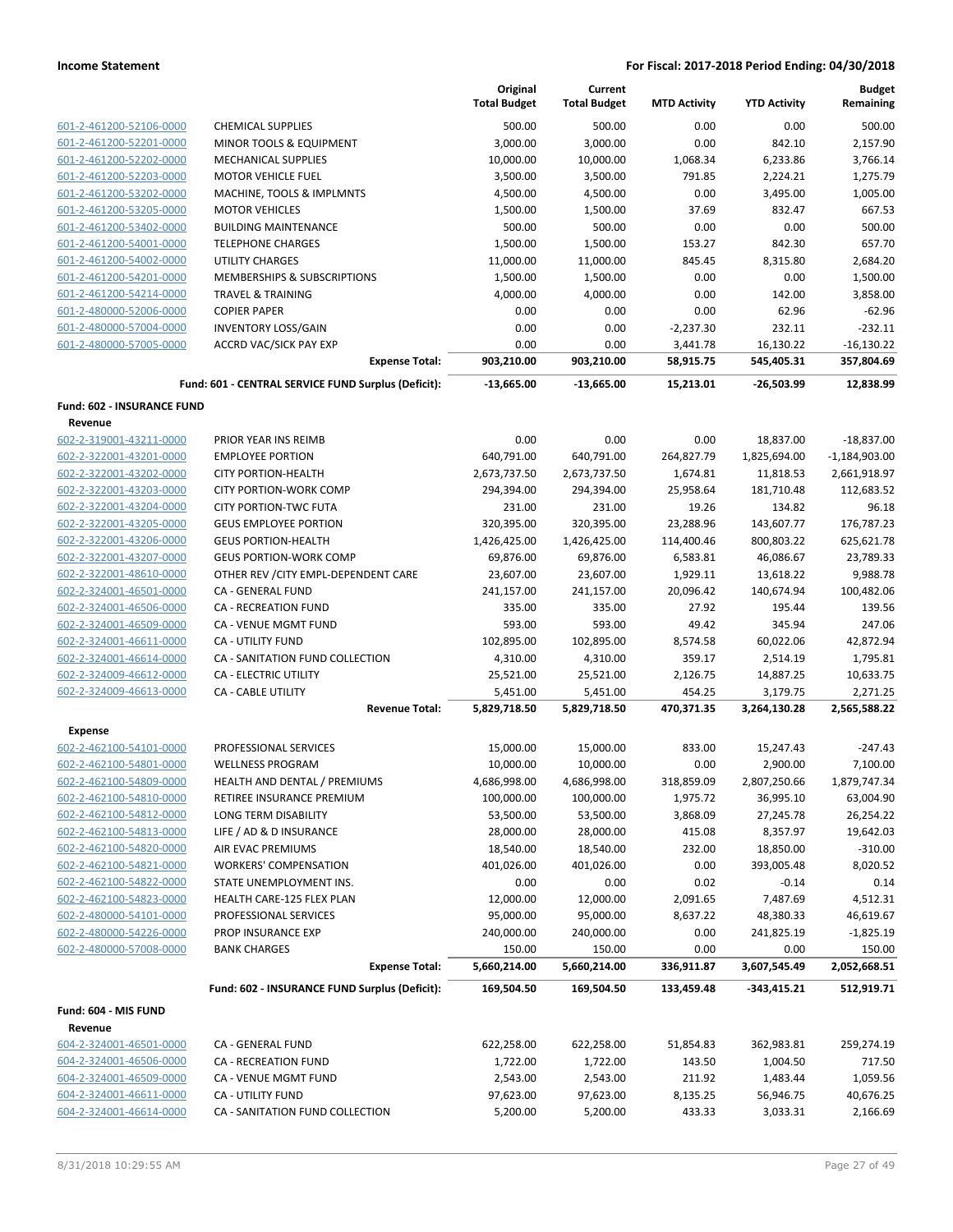|                                                    |                                                         | Original<br><b>Total Budget</b> | Current<br><b>Total Budget</b> | <b>MTD Activity</b> | <b>YTD Activity</b> | <b>Budget</b><br>Remaining |
|----------------------------------------------------|---------------------------------------------------------|---------------------------------|--------------------------------|---------------------|---------------------|----------------------------|
| 604-2-324009-46901-0000                            | <b>CA - ELECTRIC UTILITY</b>                            | 87,605.00                       | 87,605.00                      | 7,300.42            | 51,102.94           | 36,502.06                  |
| 604-2-324009-46906-0000                            | <b>CA - CABLE UTILITY</b>                               | 14,162.00                       | 14,162.00                      | 1,180.17            | 8,261.19            | 5,900.81                   |
|                                                    | <b>Revenue Total:</b>                                   | 831,113.00                      | 831,113.00                     | 69,259.42           | 484,815.94          | 346,297.06                 |
| <b>Expense</b>                                     |                                                         |                                 |                                |                     |                     |                            |
| 604-2-441400-52002-0000                            | POSTAGE / FREIGHT                                       | 80.00                           | 80.00                          | 0.00                | 0.00                | 80.00                      |
| 604-2-441400-54001-0000                            | <b>TELEPHONE CHARGES</b>                                | 400.00                          | 400.00                         | 27.69               | 199.68              | 200.32                     |
| 604-2-441400-54002-0000                            | <b>UTILITY CHARGES</b>                                  | 950.00                          | 950.00                         | 0.00                | 687.20              | 262.80                     |
| 604-2-441400-54101-0000                            | PROFESSIONAL SERVICES                                   | 20,000.00                       | 6,843.25                       | 0.00                | 800.00              | 6,043.25                   |
| 604-2-465100-51001-0000                            | <b>REGULAR SALARIES</b>                                 | 210,052.00                      | 210,052.00                     | 15,991.60           | 120,681.68          | 89,370.32                  |
| 604-2-465100-51020-0000                            | <b>OVERTIME</b>                                         | 5,000.00                        | 5,000.00                       | 437.38              | 2,775.70            | 2,224.30                   |
| 604-2-465100-51021-0000                            | LONGEVITY                                               | 4,420.00                        | 4,420.00                       | 0.00                | 4,420.00            | 0.00                       |
| 604-2-465100-51116-0000                            | <b>CAR ALLOWANCE</b>                                    | 3,600.00                        | 3,600.00                       | 276.92              | 2,076.90            | 1,523.10                   |
| 604-2-465100-51117-0000                            | <b>CELL PHONE ALLOWANCE</b>                             | 2,880.00                        | 2,880.00                       | 221.52              | 1,661.40            | 1,218.60                   |
| 604-2-465100-51201-0000                            | <b>FICA</b>                                             | 15,115.00                       | 15,115.00                      | 1,010.53            | 7,902.34            | 7,212.66                   |
| 604-2-465100-51202-0000                            | MEDICARE                                                | 3,535.00                        | 3,535.00                       | 236.33              | 1,848.11            | 1,686.89                   |
| 604-2-465100-51203-0000                            | <b>HEALTH INSURANCE</b>                                 | 32,175.00                       | 32,175.00                      | 2,681.25            | 18,768.75           | 13,406.25                  |
| 604-2-465100-51204-0000                            | <b>WORKERS COMPENSATION</b>                             | 667.00                          | 667.00                         | 55.58               | 389.06              | 277.94                     |
| 604-2-465100-51205-0000                            | STATE UNEMPLOYMENT                                      | 231.00                          | 231.00                         | 0.00                | 27.01               | 203.99                     |
| 604-2-465100-51301-0000                            | <b>TMRS</b>                                             | 28,060.00                       | 28,060.00                      | 1,966.96            | 15,015.11           | 13,044.89                  |
| 604-2-465100-52002-0000                            | POSTAGE / FREIGHT                                       | 50.00                           | 50.00                          | 0.00                | 0.00                | 50.00                      |
| 604-2-465100-52004-0000                            | <b>COMPUTER SUPPLIES</b>                                | 2,500.00                        | 2,500.00                       | 0.00                | 0.00                | 2,500.00                   |
| 604-2-465100-52201-0000                            | MINOR TOOLS & EQUIPMENT                                 | 750.00                          | 750.00                         | 0.00                | 0.00                | 750.00                     |
| 604-2-465100-52203-0000                            | <b>MOTOR VEHICLE FUEL</b>                               | 600.00                          | 600.00                         | 51.32               | 191.05              | 408.95                     |
| 604-2-465100-53205-0000                            | <b>MOTOR VEHICLES</b>                                   | 800.00                          | 800.00                         | 0.00                | 0.00                | 800.00                     |
| 604-2-465100-53209-0000<br>604-2-465100-54001-0000 | HARDWARE/SOFTWARE                                       | 317,890.00                      | 289,290.00                     | 3,118.50<br>623.42  | 214,636.47          | 74,653.53                  |
| 604-2-465100-54101-0000                            | <b>TELEPHONE CHARGES</b><br>PROFESSIONAL SERVICES       | 9,225.00<br>8,000.00            | 9,225.00<br>8,000.00           | 0.00                | 4,932.42<br>0.00    | 4,292.58<br>8,000.00       |
| 604-2-465100-54103-0000                            | CONSULTING                                              | 4,000.00                        | 4,000.00                       | 0.00                | 0.00                | 4,000.00                   |
| 604-2-465100-54214-0000                            | <b>TRAVEL &amp; TRAINING</b>                            | 5,000.00                        | 5,000.00                       | 0.00                | 1,506.60            | 3,493.40                   |
| 604-2-465100-54901-0000                            | RENTALS / LEASES                                        | 25,000.00                       | 25,000.00                      | 1,794.53            | 12,559.33           | 12,440.67                  |
| 604-2-465100-54908-0000                            | LEASE PURCHASE PAYMENTS                                 | 21,000.00                       | 21,000.00                      | 0.00                | 20,467.75           | 532.25                     |
| 604-2-465100-55205-0000                            | COMPUTER EQUIPMENT / SOFTWARE                           | 134,500.00                      | 8,250.75                       | 0.00                | 8,250.75            | 0.00                       |
| 604-2-480000-55205-0000                            | <b>COMPUTER EQUIPMENT</b>                               | 0.00                            | 168,006.00                     | 0.00                | 0.00                | 168,006.00                 |
|                                                    | <b>Expense Total:</b>                                   | 856,480.00                      | 856,480.00                     | 28,493.53           | 439,797.31          | 416,682.69                 |
|                                                    | Fund: 604 - MIS FUND Surplus (Deficit):                 | -25,367.00                      | -25,367.00                     | 40,765.89           | 45,018.63           | -70,385.63                 |
| Fund: 660 - VEHICLE REPLACEMENT FUND               |                                                         |                                 |                                |                     |                     |                            |
| Revenue                                            |                                                         |                                 |                                |                     |                     |                            |
| 660-2-319001-45401-0000                            | <b>INTEREST REVENUES</b>                                | 5,000.00                        | 5,000.00                       | 1,176.70            | 10,915.62           | $-5,915.62$                |
| 660-2-322001-47205-0000                            | EQUIPMENT LEASES / GENERAL FUND                         | 65,037.00                       | 65,037.00                      | 5,419.72            | 37,938.04           | 27,098.96                  |
| 660-2-323001-46001-0000                            | <b>XFR - GENERAL FUND</b>                               | 679,144.00                      | 679,144.00                     | 56,595.33           | 396,167.31          | 282,976.69                 |
| 660-2-323001-46111-0000                            | XFR - GOLF COURSE FUND                                  | 34,317.00                       | 34,317.00                      | 2,859.75            | 20,018.25           | 14,298.75                  |
| 660-2-323001-46113-0000                            | <b>XFR - SANITATION FUND</b>                            | 36,850.00                       | 36,850.00                      | 3,070.83            | 21,495.81           | 15,354.19                  |
|                                                    | <b>Revenue Total:</b>                                   | 820,348.00                      | 820,348.00                     | 69,122.33           | 486,535.03          | 333,812.97                 |
|                                                    |                                                         |                                 |                                |                     |                     |                            |
| <b>Expense</b>                                     |                                                         |                                 |                                |                     |                     |                            |
| 660-2-421210-55202-0000                            | <b>VEHICLES</b>                                         | 23,000.00                       | 23,000.00                      | 0.00                | 21,630.00           | 1,370.00                   |
| 660-2-421230-55202-0000<br>660-2-422200-54908-0000 | <b>VEHICLES</b>                                         | 148,218.00<br>65,037.00         | 148,218.00                     | 65,753.18           | 107,961.86          | 40,256.14                  |
| 660-2-422200-55202-0000                            | LEASE PURCHASE PAYMENTS<br><b>VEHICLES</b>              | 600,000.00                      | 65,037.00<br>600,000.00        | 5,419.72<br>0.00    | 37,938.04           | 27,098.96<br>59,406.00     |
| 660-2-431200-55201-0000                            |                                                         |                                 |                                |                     | 540,594.00          |                            |
| 660-2-431200-55202-0000                            | <b>EQUIPMENT PURCHASES</b><br><b>VEHICLES</b>           | 30,000.00<br>111,926.00         | 30,000.00<br>111,926.00        | 0.00<br>0.00        | 0.00<br>84,005.00   | 30,000.00<br>27,921.00     |
| 660-2-437200-55202-0000                            | <b>VEHICLES</b>                                         | 0.00                            | 0.00                           | 0.00                | 5,425.00            | $-5,425.00$                |
| 660-2-441300-55202-0000                            | <b>VEHICLES</b>                                         | 16,000.00                       | 16,000.00                      | 0.00                | 0.00                | 16,000.00                  |
| 660-2-442200-55201-0000                            | <b>EQUIPMENT PURCHASES</b>                              | 36,850.00                       | 36,850.00                      | 0.00                | 6,949.00            | 29,901.00                  |
| 660-2-451250-55201-0000                            | <b>EQUIPMENT PURCHASES</b>                              | 29,317.00                       | 29,317.00                      | 0.00                | 29,316.69           | 0.31                       |
| 660-2-480000-57008-0000                            | <b>BANK CHARGES</b>                                     | 0.00                            | 0.00                           | 0.00                | 2.94                | $-2.94$                    |
|                                                    | <b>Expense Total:</b>                                   | 1,060,348.00                    | 1,060,348.00                   | 71,172.90           | 833,822.53          | 226,525.47                 |
|                                                    | Fund: 660 - VEHICLE REPLACEMENT FUND Surplus (Deficit): | -240,000.00                     | $-240,000.00$                  | $-2,050.57$         | -347,287.50         | 107,287.50                 |
|                                                    |                                                         |                                 |                                |                     |                     |                            |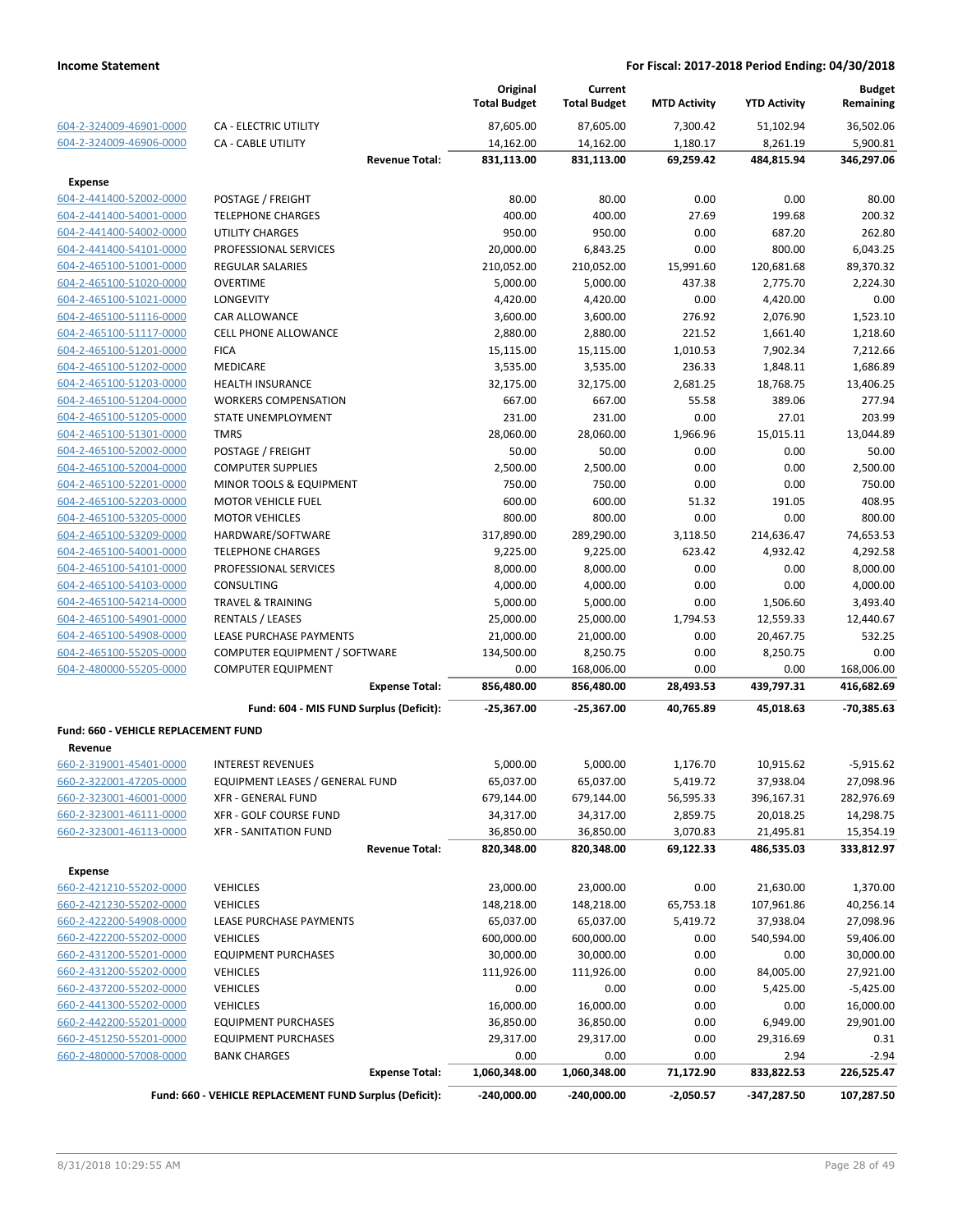| <b>Income Statement</b>                                 |                                                            |                                 |                                |                     | For Fiscal: 2017-2018 Period Ending: 04/30/2018 |                            |
|---------------------------------------------------------|------------------------------------------------------------|---------------------------------|--------------------------------|---------------------|-------------------------------------------------|----------------------------|
|                                                         |                                                            | Original<br><b>Total Budget</b> | Current<br><b>Total Budget</b> | <b>MTD Activity</b> | <b>YTD Activity</b>                             | <b>Budget</b><br>Remaining |
| Fund: 800 - SPENCE FUND                                 |                                                            |                                 |                                |                     |                                                 |                            |
| Revenue                                                 |                                                            |                                 |                                |                     |                                                 |                            |
| 800-3-319001-45401-0000                                 | <b>INTEREST REVENUES</b>                                   | 600.00                          | 600.00                         | 782.83              | 4,429.34                                        | $-3,829.34$                |
|                                                         | <b>Revenue Total:</b>                                      | 600.00                          | 600.00                         | 782.83              | 4,429.34                                        | $-3,829.34$                |
| Expense                                                 |                                                            |                                 |                                |                     |                                                 |                            |
| 800-3-495000-58501-0000                                 | CA - GENERAL FUND                                          | 600.00                          | 600.00                         | 50.00               | 350.00                                          | 250.00                     |
|                                                         | <b>Expense Total:</b>                                      | 600.00                          | 600.00                         | 50.00               | 350.00                                          | 250.00                     |
|                                                         | Fund: 800 - SPENCE FUND Surplus (Deficit):                 | 0.00                            | 0.00                           | 732.83              | 4,079.34                                        | $-4.079.34$                |
| Fund: 801 - JONES LIBRARY TRUST                         |                                                            |                                 |                                |                     |                                                 |                            |
| Revenue                                                 |                                                            |                                 |                                |                     |                                                 |                            |
| 801-3-319001-45401-0000                                 | <b>INTEREST REVENUES</b>                                   | 10.00                           | 10.00                          | 4.31                | 29.37                                           | $-19.37$                   |
|                                                         | <b>Revenue Total:</b>                                      | 10.00                           | 10.00                          | 4.31                | 29.37                                           | $-19.37$                   |
| <b>Expense</b>                                          |                                                            |                                 |                                |                     |                                                 |                            |
| 801-3-480000-57008-0000                                 | <b>BANK CHARGES</b>                                        | 0.00                            | 0.00                           | 0.32                | 2.73                                            | $-2.73$                    |
|                                                         | <b>Expense Total:</b>                                      | 0.00                            | 0.00                           | 0.32                | 2.73                                            | $-2.73$                    |
|                                                         | Fund: 801 - JONES LIBRARY TRUST Surplus (Deficit):         | 10.00                           | 10.00                          | 3.99                | 26.64                                           | $-16.64$                   |
| Fund: 809 - GREENVILLE IDC (L-3)                        |                                                            |                                 |                                |                     |                                                 |                            |
| Revenue                                                 |                                                            |                                 |                                |                     |                                                 |                            |
| 809-3-319001-45609-0000                                 | INTERGOVERNMENTAL / IDC GREENVILLE                         | 0.00                            | 0.00                           | 690,771.20          | 4,061,166.02                                    | $-4,061,166.02$            |
|                                                         | <b>Revenue Total:</b>                                      | 0.00                            | 0.00                           | 690,771.20          | 4,061,166.02                                    | -4,061,166.02              |
| <b>Expense</b>                                          |                                                            |                                 |                                |                     |                                                 |                            |
| 809-3-438100-55320-0000                                 | <b>CONSTRUCTION PROJECTS</b>                               | 0.00                            | 0.00                           | 530,310.55          | 3,899,917.43                                    | -3,899,917.43              |
|                                                         | <b>Expense Total:</b>                                      | 0.00                            | 0.00                           | 530,310.55          | 3,899,917.43                                    | -3,899,917.43              |
|                                                         | Fund: 809 - GREENVILLE IDC (L-3) Surplus (Deficit):        | 0.00                            | 0.00                           | 160,460.65          | 161,248.59                                      | $-161,248.59$              |
| <b>Fund: 810 - SEIZURE FUNDS - STATE RULES</b>          |                                                            |                                 |                                |                     |                                                 |                            |
| Revenue                                                 |                                                            |                                 |                                |                     |                                                 |                            |
| 810-3-319001-45401-0000                                 | <b>INTEREST REVENUES</b>                                   | 148.00                          | 148.00                         | 73.59               | $-322.41$                                       | 470.41                     |
| 810-3-322001-46802-0000                                 | HB65 SEIZURES-CONTRIBUTNS                                  | 0.00                            | 0.00                           | 0.00                | 1,788.93                                        | $-1,788.93$                |
|                                                         | <b>Revenue Total:</b>                                      | 148.00                          | 148.00                         | 73.59               | 1,466.52                                        | -1,318.52                  |
| <b>Expense</b>                                          |                                                            |                                 |                                |                     |                                                 |                            |
| 810-3-480000-57008-0000                                 | <b>BANK CHARGES</b>                                        | 0.00                            | 0.00                           | 5.53                | 112.62                                          | $-112.62$                  |
|                                                         | <b>Expense Total:</b>                                      | 0.00                            | 0.00                           | 5.53                | 112.62                                          | -112.62                    |
|                                                         | Fund: 810 - SEIZURE FUNDS - STATE RULES Surplus (Deficit): | 148.00                          | 148.00                         | 68.06               | 1,353.90                                        | $-1,205.90$                |
| Fund: 811 - SEIZURE FUNDS - FED RULES                   |                                                            |                                 |                                |                     |                                                 |                            |
| Revenue                                                 |                                                            |                                 |                                |                     |                                                 |                            |
| 811-3-319001-45401-0000                                 | <b>INTEREST REVENUES</b>                                   | 100.00                          | 100.00                         | 72.09               | 334.74                                          | $-234.74$                  |
| 811-3-322001-46803-0000                                 | FED SEIZURES-CONTRIBUTION                                  | 0.00                            | 0.00                           | 114,826.86          | 140,397.40                                      | $-140,397.40$              |
|                                                         | <b>Revenue Total:</b>                                      | 100.00                          | 100.00                         | 114,898.95          | 140,732.14                                      | -140,632.14                |
| Expense                                                 |                                                            |                                 |                                |                     |                                                 |                            |
| 811-3-480000-57008-0000                                 | <b>BANK CHARGES</b>                                        | 0.00                            | 0.00                           | 3.48                | 28.93                                           | $-28.93$                   |
|                                                         | <b>Expense Total:</b>                                      | 0.00                            | 0.00                           | 3.48                | 28.93                                           | $-28.93$                   |
|                                                         | Fund: 811 - SEIZURE FUNDS - FED RULES Surplus (Deficit):   | 100.00                          | 100.00                         | 114,895.47          | 140,703.21                                      | $-140,603.21$              |
| Fund: 820 - TIRZ FUND (Tax Increment Reinvestment Zone) |                                                            |                                 |                                |                     |                                                 |                            |
| Revenue                                                 |                                                            |                                 |                                |                     |                                                 |                            |
| 820-3-311001-41101-0000                                 | REAL PROPERTY TAXES - CITY                                 | 396,103.00                      | 396,103.00                     | 1,545.03            | 353,507.08                                      | 42,595.92                  |
| 820-3-311001-41111-0000                                 | <b>REAL PROPERTY TAXES - COUNTY</b>                        | 125,000.00                      | 125,000.00                     | 0.00                | 108,815.52                                      | 16,184.48                  |
| 820-3-311001-41112-0000<br>820-3-311002-41102-0000      | REAL PROPERTY TAXES - HOSPITAL<br><b>DELINQUENT TAXES</b>  | 100,000.00<br>330.00            | 100,000.00<br>330.00           | 55,039.84<br>32.92  | 59,792.98<br>3,352.72                           | 40,207.02<br>$-3,022.72$   |
| 820-3-319001-45401-0000                                 | <b>INTEREST REVENUES</b>                                   | 3,000.00                        | 3,000.00                       | 487.39              | 3,191.49                                        | $-191.49$                  |
|                                                         | <b>Revenue Total:</b>                                      | 624,433.00                      | 624,433.00                     | 57,105.18           | 528,659.79                                      | 95,773.21                  |
| <b>Expense</b>                                          |                                                            |                                 |                                |                     |                                                 |                            |
| 820-3-416100-54101-0000                                 | PROFESSIONAL SERVICES                                      | 0.00                            | 0.00                           | 0.00                | 6,387.50                                        | $-6,387.50$                |
| 820-3-416100-55002-0000                                 | <b>IMPROVEMENTS</b>                                        | 114,822.11                      | 114,822.11                     | 0.00                | 0.00                                            | 114,822.11                 |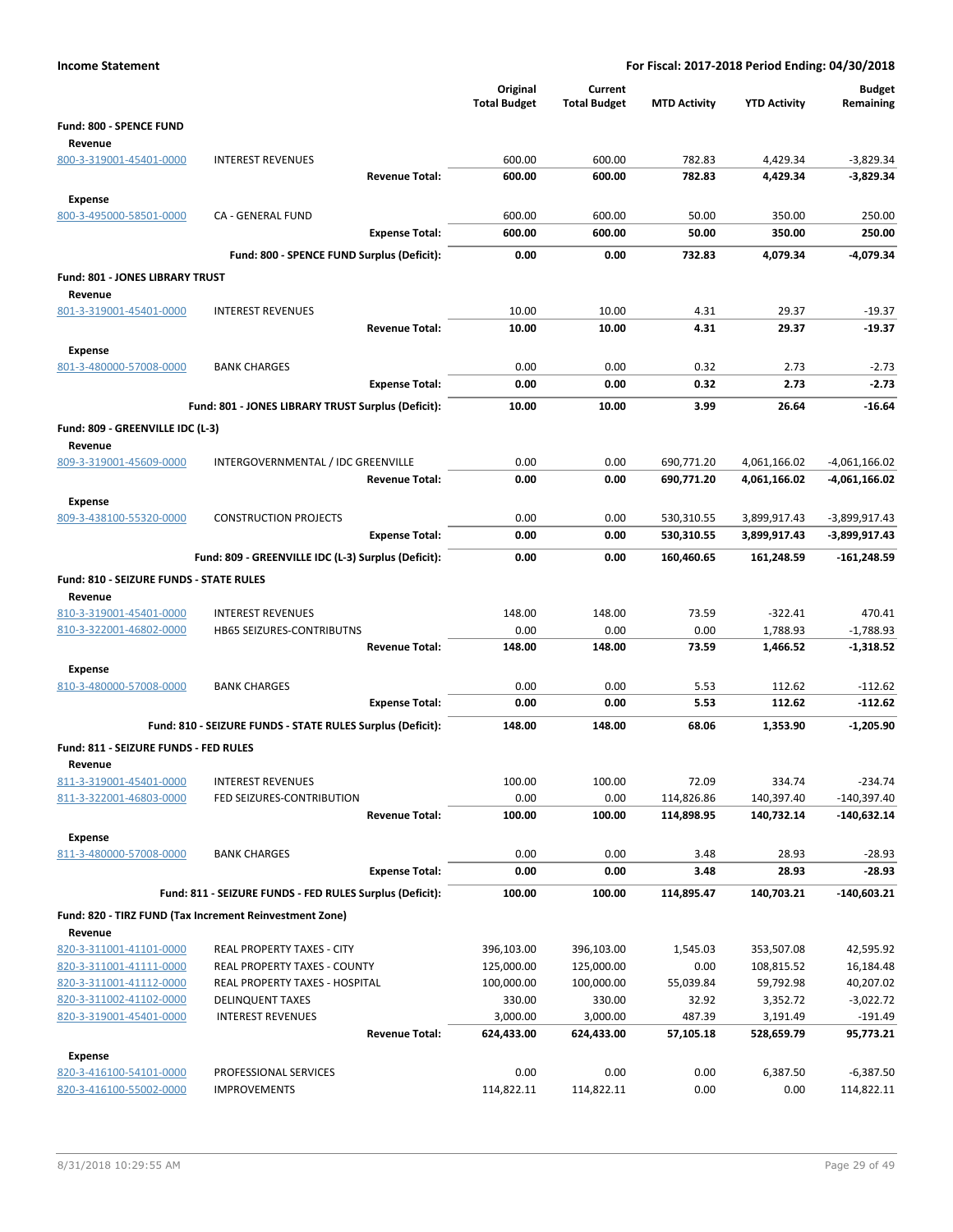|                                     |                                                                            | Original<br>Current |                     |                     | <b>Budget</b>       |               |
|-------------------------------------|----------------------------------------------------------------------------|---------------------|---------------------|---------------------|---------------------|---------------|
|                                     |                                                                            | <b>Total Budget</b> | <b>Total Budget</b> | <b>MTD Activity</b> | <b>YTD Activity</b> | Remaining     |
| 820-3-480000-57008-0000             | <b>BANK CHARGES</b>                                                        | 0.00                | 0.00                | 35.93               | 259.59              | -259.59       |
|                                     | <b>Expense Total:</b>                                                      | 114,822.11          | 114,822.11          | 35.93               | 6,647.09            | 108,175.02    |
|                                     | Fund: 820 - TIRZ FUND (Tax Increment Reinvestment Zone) Surplus (Deficit): | 509,610.89          | 509,610.89          | 57,069.25           | 522,012.70          | $-12,401.81$  |
|                                     |                                                                            |                     |                     |                     |                     |               |
| Fund: 899 - POOLED CASH<br>Revenue  |                                                                            |                     |                     |                     |                     |               |
| 899-8-319001-45401-0000             | <b>INTEREST REVENUES</b>                                                   | 0.00                | 0.00                | $-1.00$             | $-1.02$             | 1.02          |
|                                     | <b>Revenue Total:</b>                                                      | 0.00                | 0.00                | $-1.00$             | $-1.02$             | 1.02          |
|                                     | Fund: 899 - POOLED CASH Total:                                             | 0.00                | 0.00                | $-1.00$             | $-1.02$             | 1.02          |
|                                     |                                                                            |                     |                     |                     |                     |               |
| Fund: 910 - ELECTRIC OPERATING FUND |                                                                            |                     |                     |                     |                     |               |
| Revenue                             |                                                                            |                     |                     |                     |                     |               |
| 910-9-000000-49001-4400             | METERED SALES - RESIDENTIAL                                                | 11,658,700.00       | 11,658,700.00       | 701,714.66          | 6,449,712.37        | 5,208,987.63  |
| 910-9-000000-49010-4421             | METERED SALES - GS-NO DEMAND                                               | 838,069.00          | 838,069.00          | 56,701.70           | 444,572.47          | 393,496.53    |
| 910-9-000000-49020-4422             | METERED SALES - GS-DEMAND                                                  | 17,950,587.00       | 17,950,587.00       | 1,340,502.60        | 9,861,743.46        | 8,088,843.54  |
| 910-9-000000-49030-4424             | METERED SALES - GS-PRIMARY                                                 | 405,628.00          | 405,628.00          | 29,049.99           | 211,961.87          | 193,666.13    |
| 910-9-000000-49040-4440             | METERED SALES - STREET LIGHTS                                              | 227,871.00          | 227,871.00          | 19,470.48           | 132,594.28          | 95,276.72     |
| 910-9-000000-49050-4400             | <b>FUEL ADJUSTMENT</b>                                                     | 15,425,459.00       | 15,425,459.00       | 971,853.45          | 7,790,869.70        | 7,634,589.30  |
| 910-9-000000-49057-4490             | POWER COST RECOVERY                                                        | 0.00                | 0.00                | 0.63                | 35.42               | $-35.42$      |
| 910-9-000000-49058-4400             | <b>REGULATORY CHARGE</b>                                                   | 734,961.00          | 734,961.00          | 51,701.44           | 419,940.19          | 315,020.81    |
| 910-9-000000-49140-4490             | <b>VAPOR LIGHT REVENUES</b>                                                | 170,000.00          | 170,000.00          | 13,269.46           | 91,880.52           | 78,119.48     |
| 910-9-000000-49201-4510             | LATE CHARGES                                                               | 280,000.00          | 280,000.00          | 15,760.55           | 126,707.70          | 153,292.30    |
| 910-9-000000-49209-4511             | SERVICE CHARGES - CLEARING                                                 | 0.00                | 0.00                | 40.00               | 0.00                | 0.00          |
| 910-9-000000-49210-4511             | <b>ELECTRIC SERVICE CHARGES</b>                                            | 75,000.00           | 75,000.00           | 5,753.92            | 46,978.12           | 28,021.88     |
| 910-9-000000-49211-4511             | <b>VAPOR LIGHT SERVICE CHARGES</b>                                         | 500.00              | 500.00              | 0.00                | 300.00              | 200.00        |
| 910-9-000000-49212-4511             | <b>SAW POLES SERVICE CHARGES</b>                                           | 700.00              | 700.00              | 0.00                | 760.00              | $-60.00$      |
| 910-9-000000-49213-4511             | AMPY SERVICE CHARGES                                                       | 45,850.00           | 45,850.00           | 1,689.42            | 22,206.90           | 23,643.10     |
| 910-9-000000-49220-4512             | <b>RE-READ CHARGES</b>                                                     | 10.00               | 10.00               | 10.00               | 60.00               | $-50.00$      |
|                                     |                                                                            |                     |                     |                     |                     |               |
| 910-9-000000-49230-4512             | <b>METER TESTING CHARGES</b>                                               | 10.00               | 10.00               | 0.00                | 0.00                | 10.00         |
| 910-9-000000-49301-4490             | METERED SALES - 5% XFER to GENERAL FUND                                    | 2,332,420.00        | 2,332,420.00        | 159,156.40          | 1,269,644.53        | 1,062,775.47  |
| 910-9-000000-49307-4490             | METERED SALES - 1% XFER to GBOD                                            | 466,484.00          | 466,484.00          | 31,833.44           | 253,943.50          | 212,540.50    |
| 910-9-000000-49410-4564             | <b>CUSTOMER AID TO CONSTRUCTION</b>                                        | 510,000.00          | 510,000.00          | 1,400.40            | 134,254.50          | 375,745.50    |
| 910-9-000000-49420-4564             | UNDERGROUND SERVICE                                                        | 10,000.00           | 10,000.00           | 3,200.00            | 13,181.25           | $-3,181.25$   |
| 910-9-000000-49430-4564             | <b>RELOCATION OF SERVICE</b>                                               | 100.00              | 100.00              | 0.00                | 0.00                | 100.00        |
| 910-9-000000-49440-4564             | <b>OVERTIME SERVICES</b>                                                   | 100.00              | 100.00              | 0.00                | 0.00                | 100.00        |
| 910-9-000000-49450-4564             | <b>ACCIDENTS</b>                                                           | 1,000.00            | 1,000.00            | 98.66               | 18,252.84           | $-17,252.84$  |
| 910-9-000000-49455-4564             | <b>INSURANCE REIMBURSEMENTS</b>                                            | 0.00                | 0.00                | 0.00                | 2,410.00            | $-2,410.00$   |
| 910-9-000000-49460-4564             | <b>METER DAMAGE</b>                                                        | 100.00              | 100.00              | 0.00                | 175.00              | $-75.00$      |
| 910-9-000000-49470-4564             | OTHER REIMBURSEMENTS                                                       | 100.00              | 100.00              | 0.00                | 0.00                | 100.00        |
| 910-9-000000-49480-4564             | <b>METER BASES</b>                                                         | 7,000.00            | 7,000.00            | 0.00                | 562.06              | 6,437.94      |
| 910-9-000000-49490-4564             | <b>MATERIAL SALES</b>                                                      | 20,000.00           | 20,000.00           | 193.57              | 9,292.59            | 10,707.41     |
| 910-9-000000-49520-4470             | <b>ENERGY SALES</b>                                                        | 6,287,000.00        | 6,287,000.00        | 230,543.64          | 838,397.56          | 5,448,602.44  |
| 910-9-000000-49521-4470             | <b>RUC REVENUES</b>                                                        | 3,200.00            | 3,200.00            | 5.62                | 673.03              | 2,526.97      |
| 910-9-000000-49530-4572             | TCR AUCTION PROCEEDS                                                       | 480,000.00          | 480,000.00          | 48,838.66           | 303,360.59          | 176,639.41    |
| 910-9-000000-49540-4572             | <b>BLACK START REVENUES</b>                                                | 510,000.00          | 510,000.00          | 42,203.62           | 298,035.31          |               |
| 910-9-000000-49560-4571             |                                                                            |                     |                     |                     |                     | 211,964.69    |
|                                     | <b>TCOS REVENUES</b>                                                       | 485,000.00          | 485,000.00          | 62,429.89           | 248,240.88          | 236,759.12    |
| 910-9-000000-49601-4540             | <b>POLE USE REVENUES</b>                                                   | 27,035.00           | 27,035.00           | 35,126.00           | 35,980.12           | $-8,945.12$   |
| 910-9-000000-49602-4118             | EPA ALLOWANCE SALES                                                        | 1.00                | 1.00                | 0.00                | 0.00                | 1.00          |
| 910-9-000000-49699-4116             | OTHER GAINS/LOSSES                                                         | 20,000.00           | 20,000.00           | 0.00                | 0.00                | 20,000.00     |
| 910-9-000000-49700-4990             | REDEMPTION OF LONG TERM DEBT                                               | 490,000.00          | 490,000.00          | 0.00                | 0.00                | 490,000.00    |
| 910-9-000000-49701-4567             | XFER FROM COG - GEN FUND                                                   | 687,973.00          | 687,973.00          | 57,884.33           | 405,190.31          | 282,782.69    |
| 910-9-000000-49754-4994             | XFER FROM 950 - BILLING                                                    | 77,556.00           | 77,556.00           | 6,463.00            | 45,241.00           | 32,315.00     |
| 910-9-000000-49755-4995             | XFER FROM 950 - CASHIERS                                                   | 57,928.00           | 57,928.00           | 4,827.33            | 33,791.31           | 24,136.69     |
| 910-9-000000-49759-4545             | XFER FROM 950 FOR POLE USE                                                 | 18,800.00           | 18,800.00           | 0.00                | 18,800.00           | 0.00          |
| 910-9-000000-49801-4190             | <b>INTEREST INCOME</b>                                                     | 20,000.00           | 20,000.00           | 3,794.90            | 24,333.35           | $-4,333.35$   |
| 910-9-000000-49809-4190             | INTEREST ON ERCOT COLLATERAL                                               | 200.00              | 200.00              | 0.00                | 0.00                | 200.00        |
|                                     | <b>Revenue Total:</b>                                                      | 60,325,342.00       | 60,325,342.00       | 3,895,517.76        | 29,554,082.73       | 30,771,259.27 |
| <b>Expense</b>                      |                                                                            |                     |                     |                     |                     |               |
| 910-9-901000-51001-5000             | REGULAR SALARIES                                                           | 519,749.00          | 519,749.00          | 39,297.09           | 294,533.02          | 225,215.98    |
| 910-9-901000-51020-5000             | <b>OVERTIME</b>                                                            | 70,000.00           | 70,000.00           | 6,298.48            | 46,218.19           | 23,781.81     |
|                                     |                                                                            |                     |                     |                     |                     |               |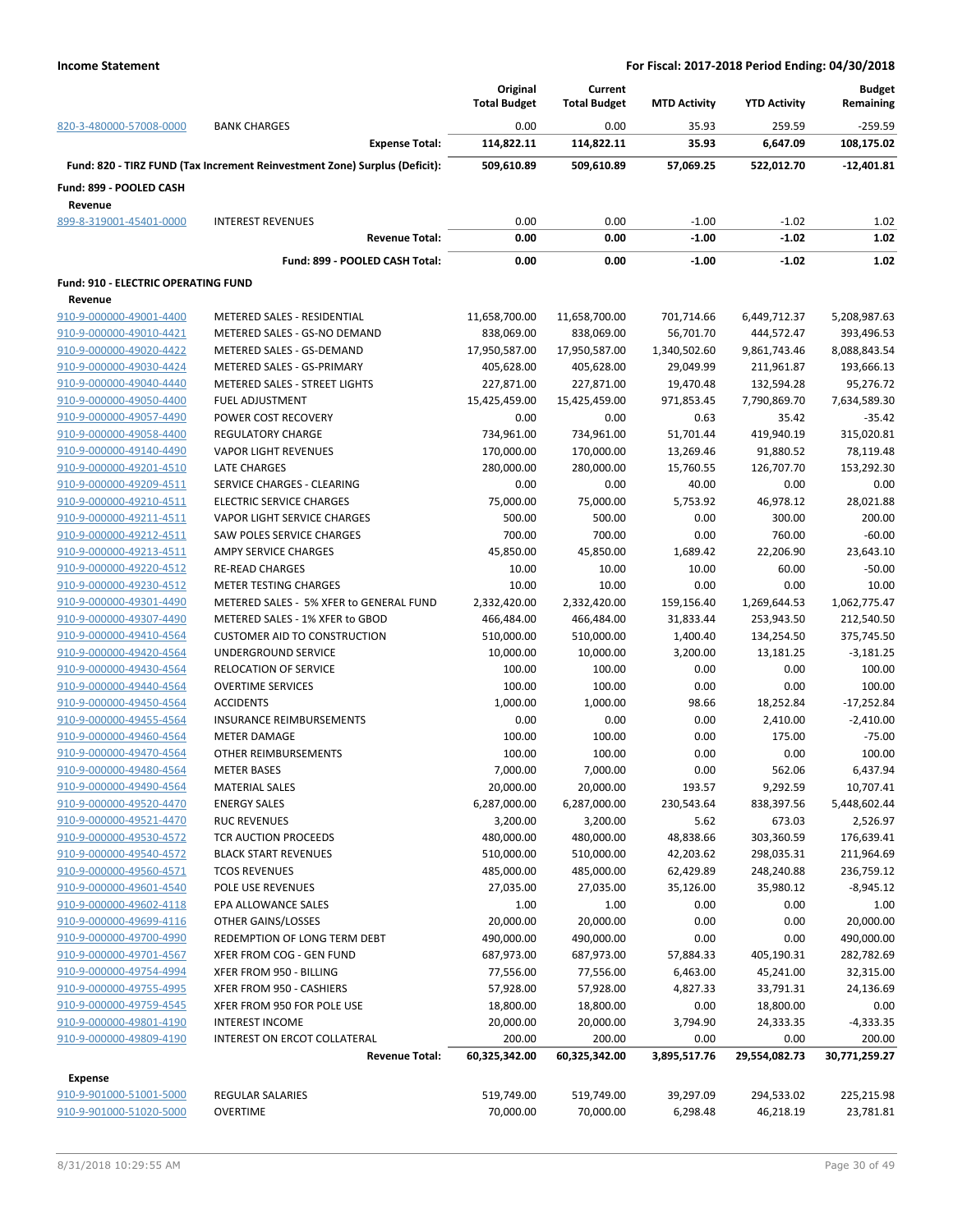| 910-9-901000-51115-5000                                                       |
|-------------------------------------------------------------------------------|
| 910-9-901000-51116-5000                                                       |
| 910-9-901000-51117-5000                                                       |
| <u>910-9-901000-51201-5000</u>                                                |
| 910-9-901000-51202-5000                                                       |
| 910-9-901000-51203-5000                                                       |
| 910-9-901000-51204-5000                                                       |
| 910-9-901000-51205-5000                                                       |
| <u>910-9-901000-51301-5000</u>                                                |
| 910-9-901001-59020-5010                                                       |
| 910-9-901001-59021-5010                                                       |
| 910-9-901008-59110-5080                                                       |
| 910-9-901008-59112-5080                                                       |
| <u>910-9-901008-59121-5080</u>                                                |
| 910-9-901008-59125-5080                                                       |
| 910-9-901008-59141-5080                                                       |
| 910-9-901008-59144-5080                                                       |
| <u>910-9-901008-59146-5080</u>                                                |
| <u>910-9-901015-51001-5150</u>                                                |
| 910-9-901015-51020-5150                                                       |
| 910-9-901015-51115-5150                                                       |
| 910-9-901015-51116-5150                                                       |
| 910-9-901015-51201-5150                                                       |
| <u>910-9-901015-51202-5150</u>                                                |
| 910-9-901015-51203-5150                                                       |
| 910-9-901015-51204-5150                                                       |
| 910-9-901015-51205-5150                                                       |
| <u>910-9-901015-51301-5150</u>                                                |
| <u>910-9-901015-59201-5150</u>                                                |
| 910-9-901015-59205-5150                                                       |
| 910-9-901015-59290-5150                                                       |
| 910-9-901015-59291-5150                                                       |
| <u>910-9-901015-59292-5150</u>                                                |
| <u>910-9-901015-59293-5150</u>                                                |
| 910-9-901090-59312-9900                                                       |
| 910-9-901146-51001-<br>-5460                                                  |
| 910-9-901146-51020-5460                                                       |
| 910-9-901146-51115-5460                                                       |
| <u>910-9-901146-51116-5460</u>                                                |
| 910-9-901146-51117-5460                                                       |
| 910-9-901146-51201-5460                                                       |
| 910-9-901146-51202-5460                                                       |
| 910-9-901146-51203-5460                                                       |
| 910-9-901146-51204-5460                                                       |
| 910-9-901146-51205-5460                                                       |
| 910-9-901146-51301-5460                                                       |
| 910-9-901147-59020-5470                                                       |
| 910-9-901151-59110-5501                                                       |
| 910-9-901151-59112-5501                                                       |
| 910-9-901151-59121-5501                                                       |
| 910-9-901151-59125-5501                                                       |
| 910-9-901151-59141-5501                                                       |
| 910-9-901151-59144-5501                                                       |
|                                                                               |
|                                                                               |
|                                                                               |
|                                                                               |
| 910-9-901151-59146-5501<br>910-9-901154-51001-5541<br>910-9-901154-51020-5541 |
| 910-9-901154-51115-5541                                                       |
| 910-9-901154-51116-5541<br>910-9-901154-51201-5541                            |

|                                                    |                                           | Original<br><b>Total Budget</b> | Current<br><b>Total Budget</b> | <b>MTD Activity</b> | <b>YTD Activity</b>   | <b>Budget</b><br>Remaining |
|----------------------------------------------------|-------------------------------------------|---------------------------------|--------------------------------|---------------------|-----------------------|----------------------------|
| 910-9-901000-51115-5000                            | <b>CLOTHING ALLOWANCE</b>                 | 2,000.00                        | 2,000.00                       | 0.00                | 1,736.23              | 263.77                     |
| 910-9-901000-51116-5000                            | CAR ALLOWANCE                             | 1,950.00                        | 1,950.00                       | 300.00              | 2,250.00              | $-300.00$                  |
| 910-9-901000-51117-5000                            | CELL PHONE ALLOWANCE                      | 623.00                          | 623.00                         | 47.92               | 359.40                | 263.60                     |
| 910-9-901000-51201-5000                            | <b>FICA</b>                               | 36,726.00                       | 36,726.00                      | 2,530.56            | 19,426.21             | 17,299.79                  |
| 910-9-901000-51202-5000                            | <b>MEDICARE</b>                           | 8,618.00                        | 8,618.00                       | 591.83              | 4,543.22              | 4,074.78                   |
| 910-9-901000-51203-5000                            | <b>HEALTH INSURANCE</b>                   | 78,293.00                       | 78,293.00                      | 6,524.42            | 45,670.94             | 32,622.06                  |
| 910-9-901000-51204-5000                            | <b>WORKERS COMPENSATION</b>               | 8,102.00                        | 8,102.00                       | 675.17              | 4,726.19              | 3,375.81                   |
| 910-9-901000-51205-5000                            | UNEMPLOYMENT                              | 1,314.00                        | 1,314.00                       | 0.00                | 71.54                 | 1,242.46                   |
| 910-9-901000-51301-5000                            | <b>TMRS</b>                               | 68,406.00                       | 68,406.00                      | 5,338.60            | 39,267.47             | 29,138.53                  |
| 910-9-901001-59020-5010                            | <b>NATURAL GAS</b>                        | 474,175.00                      | 474,175.00                     | 21,179.91           | 62,134.69             | 412,040.31                 |
| 910-9-901001-59021-5010                            | <b>FUEL OIL</b>                           | 50,000.00                       | 0.00                           | 0.00                | 0.00                  | 0.00                       |
| 910-9-901008-59110-5080                            | <b>GEUS OPERATIONS</b>                    | 31,400.00                       | 31,400.00                      | 6,973.05            | 15,755.09             | 15,644.91                  |
| 910-9-901008-59112-5080                            | SAFETY                                    | 10,500.00                       | 10,500.00                      | 0.00                | 1,690.68              | 8,809.32                   |
| 910-9-901008-59121-5080                            | <b>MECHANICAL SUPPLIES</b>                | 20,500.00                       | 20,500.00                      | 1,765.41            | 4,944.36              | 15,555.64                  |
| 910-9-901008-59125-5080                            | <b>CHEMICAL &amp; LABORATORY SUPPLIES</b> | 65,500.00                       | 65,500.00                      | 1,751.82            | 15,876.11             | 49,623.89                  |
| 910-9-901008-59141-5080                            | <b>UTILITY BILLS</b>                      | 300,000.00                      | 300,000.00                     | 12,951.11           | 176,978.20            | 123,021.80                 |
| 910-9-901008-59144-5080                            | MISCELLANEOUS SERVICES                    | 167,800.00                      | 164,800.00                     | 8,687.50            | 51,182.85             | 113,617.15                 |
| 910-9-901008-59146-5080                            | TRAINING AND/OR TRAVEL                    | 10,000.00                       | 10,000.00                      | 503.09              | 1,135.41              | 8,864.59                   |
| 910-9-901015-51001-5150                            | <b>REGULAR SALARIES</b>                   | 376,116.00                      | 376,116.00                     | 28,626.32           | 212,728.30            | 163,387.70                 |
| 910-9-901015-51020-5150                            | <b>OVERTIME</b>                           | 30,000.00                       | 30,000.00                      | 1,901.46            | 16,274.91             | 13,725.09                  |
| 910-9-901015-51115-5150                            | <b>CLOTHING ALLOWANCE</b>                 | 2,200.00                        | 2,200.00                       | 0.00                | 2,067.76              | 132.24                     |
| 910-9-901015-51116-5150                            | CAR ALLOWANCE                             | 1,950.00                        | 1,950.00<br>25,436.00          | 300.00              | 2,250.00              | $-300.00$                  |
| 910-9-901015-51201-5150<br>910-9-901015-51202-5150 | <b>FICA</b>                               | 25,436.00                       |                                | 1,654.00            | 12,926.63             | 12,509.37                  |
| 910-9-901015-51203-5150                            | MEDICARE<br><b>HEALTH INSURANCE</b>       | 5,949.00<br>75,075.00           | 5,949.00<br>75,075.00          | 386.82<br>6,256.25  | 3,023.16<br>43,793.75 | 2,925.84<br>31,281.25      |
| 910-9-901015-51204-5150                            | <b>WORKERS COMPENSATION</b>               | 6,106.00                        | 6,106.00                       | 508.83              | 3,561.81              | 2,544.19                   |
| 910-9-901015-51205-5150                            | UNEMPLOYMENT                              | 1,260.00                        | 1,260.00                       | 20.02               | 85.66                 | 1,174.34                   |
| 910-9-901015-51301-5150                            | <b>TMRS</b>                               | 47,222.00                       | 47,222.00                      | 3,582.19            | 26,493.87             | 20,728.13                  |
| 910-9-901015-59201-5150                            | <b>BUILDING MAINTENANCE</b>               | 15,000.00                       | 15,000.00                      | 8,458.73            | 13,293.46             | 1,706.54                   |
| 910-9-901015-59205-5150                            | <b>EQUIPMENT MAINTENANCE</b>              | 4,500.00                        | 4,500.00                       | 98.95               | 1,069.11              | 3,430.89                   |
| 910-9-901015-59290-5150                            | GENERAL PLANT EQUIPMENT MAINTENANCE       | 30,000.00                       | 30,000.00                      | 3,360.58            | 6,924.69              | 23,075.31                  |
| 910-9-901015-59291-5150                            | UNIT 1 MAINTENANCE                        | 80,500.00                       | 102,500.00                     | 3,182.53            | 15,363.19             | 87,136.81                  |
| 910-9-901015-59292-5150                            | UNIT 2 MAINTENANCE                        | 709,000.00                      | 709,000.00                     | 0.00                | 3,382.06              | 705,617.94                 |
| 910-9-901015-59293-5150                            | UNIT 3 MAINTENANCE                        | 211,500.00                      | 239,500.00                     | 6,299.79            | 43,802.14             | 195,697.86                 |
| 910-9-901090-59312-9900                            | <b>BOILER PLANT EQUIPMENT</b>             | 35,000.00                       | 35,000.00                      | 0.00                | 0.00                  | 35,000.00                  |
| 910-9-901146-51001-5460                            | <b>REGULAR SALARIES</b>                   | 519,749.00                      | 519,749.00                     | 39,297.09           | 294,533.01            | 225,215.99                 |
| 910-9-901146-51020-5460                            | <b>OVERTIME</b>                           | 68,500.00                       | 68,500.00                      | 6,298.48            | 46,217.57             | 22,282.43                  |
| 910-9-901146-51115-5460                            | <b>CLOTHING ALLOWANCE</b>                 | 2,000.00                        | 2,000.00                       | 0.00                | 1,736.23              | 263.77                     |
| 910-9-901146-51116-5460                            | CAR ALLOWANCE                             | 1,950.00                        | 1,950.00                       | 0.00                | 0.00                  | 1,950.00                   |
| 910-9-901146-51117-5460                            | CELL PHONE ALLOWANCE                      | 623.00                          | 623.00                         | 47.88               | 359.10                | 263.90                     |
| 910-9-901146-51201-5460                            | <b>FICA</b>                               | 36,633.00                       | 36,633.00                      | 2,829.90            | 21,208.48             | 15,424.52                  |
| 910-9-901146-51202-5460                            | <b>MEDICARE</b>                           | 8,596.00                        | 8,596.00                       | 661.83              | 4,960.07              | 3,635.93                   |
| 910-9-901146-51203-5460                            | HEALTH INSURANCE                          | 78,293.00                       | 78,293.00                      | 6,524.42            | 45,670.94             | 32,622.06                  |
| 910-9-901146-51204-5460                            | <b>WORKERS COMPENSATION</b>               | 8,102.00                        | 8,102.00                       | 675.17              | 4,726.19              | 3,375.81                   |
| 910-9-901146-51205-5460                            | UNEMPLOYMENT                              | 1,314.00                        | 1,314.00                       | 0.00                | 59.59                 | 1,254.41                   |
| 910-9-901146-51301-5460                            | <b>TMRS</b>                               | 68,234.00                       | 68,234.00                      | 5,303.76            | 39,010.51             | 29,223.49                  |
| 910-9-901147-59020-5470                            | <b>NATURAL GAS</b>                        | 300,000.00                      | 300,000.00                     | 62,136.51           | 154,408.75            | 145,591.25                 |
| 910-9-901151-59110-5501                            | <b>GEUS OPERATIONS</b>                    | 2,500.00                        | 2,500.00                       | 0.00                | 34.95                 | 2,465.05                   |
| 910-9-901151-59112-5501                            | SAFETY PROGRAM                            | 950.00                          | 950.00                         | 0.00                | 0.00                  | 950.00                     |
| 910-9-901151-59121-5501                            | MECHANICAL SUPPLIES                       | 4,000.00                        | 4,000.00                       | 359.35              | 660.73                | 3,339.27                   |
| 910-9-901151-59125-5501                            | <b>CHEMICAL &amp; LABORATORY</b>          | 6,000.00                        | 6,000.00                       | 0.00                | 0.00                  | 6,000.00                   |
| 910-9-901151-59141-5501                            | UTILITY BILLS                             | 1,500.00                        | 1,500.00                       | 7.71                | 48.39                 | 1,451.61                   |
| 910-9-901151-59144-5501                            | MISCELLANEOUS SERVICES                    | 33,500.00                       | 36,500.00                      | 0.00                | 6,498.86              | 30,001.14                  |
| 910-9-901151-59146-5501                            | TRAINING AND/OR TRAVEL                    | 4,500.00                        | 4,500.00                       | 0.00                | 0.00                  | 4,500.00                   |
| 910-9-901154-51001-5541                            | <b>REGULAR SALARIES</b>                   | 376,116.00                      | 376,116.00                     | 28,626.32           | 212,728.30            | 163,387.70                 |
| 910-9-901154-51020-5541                            | <b>OVERTIME</b>                           | 30,000.00                       | 30,000.00                      | 1,901.46            | 16,274.91             | 13,725.09                  |
| 910-9-901154-51115-5541                            | <b>CLOTHING ALLOWANCE</b>                 | 2,200.00                        | 2,200.00                       | 0.00                | 2,027.75              | 172.25                     |
| 910-9-901154-51116-5541                            | CAR ALLOWANCE                             | 1,950.00                        | 1,950.00                       | 0.00                | 0.00                  | 1,950.00                   |
| 910-9-901154-51201-5541                            | <b>FICA</b>                               | 25,436.00                       | 25,436.00                      | 1,892.72            | 14,249.35             | 11,186.65                  |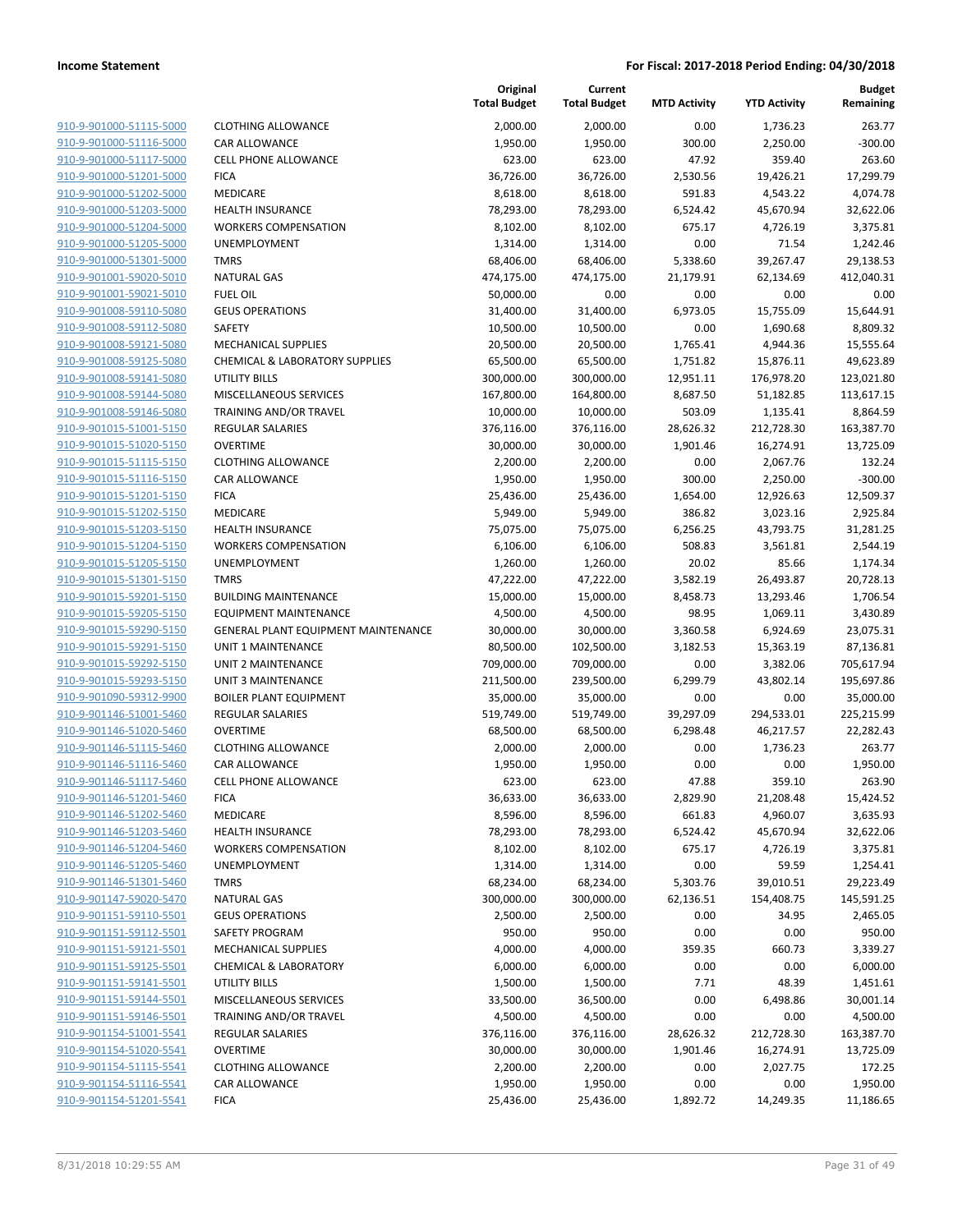|                                                    |                                                    | Original<br><b>Total Budget</b> | Current<br><b>Total Budget</b> | <b>MTD Activity</b> | <b>YTD Activity</b> | <b>Budget</b><br>Remaining |
|----------------------------------------------------|----------------------------------------------------|---------------------------------|--------------------------------|---------------------|---------------------|----------------------------|
| 910-9-901154-51202-5541                            | MEDICARE                                           | 5,949.00                        | 5,949.00                       | 442.66              | 3,332.53            | 2,616.47                   |
| 910-9-901154-51203-5541                            | HEALTH INSURANCE                                   | 75,075.00                       | 75,075.00                      | 6,256.25            | 43,793.75           | 31,281.25                  |
| 910-9-901154-51204-5541                            | <b>WORKERS COMPENSATION</b>                        | 6,106.00                        | 6,106.00                       | 508.83              | 3,561.81            | 2,544.19                   |
| 910-9-901154-51205-5541                            | UNEMPLOYMENT                                       | 1,260.00                        | 1,260.00                       | 19.61               | 77.76               | 1,182.24                   |
| 910-9-901154-51301-5541                            | <b>TMRS</b>                                        | 47,222.00                       | 47,222.00                      | 3,547.33            | 26,237.07           | 20,984.93                  |
| 910-9-901154-59201-5541                            | <b>BUILDINGS MAINTENANCE</b>                       | 10,000.00                       | 10,000.00                      | 9,011.49            | 10,612.42           | $-612.42$                  |
| 910-9-901154-59205-5541                            | <b>EQUIPMENT MAINTENANCE</b>                       | 6,000.00                        | 6,000.00                       | 0.00                | 519.22              | 5,480.78                   |
| 910-9-901154-59290-5541                            | GENERAL PLANT EQUIPMENT MAINTENANCE                | 18,000.00                       | 18,000.00                      | 460.25              | 10,703.02           | 7,296.98                   |
| 910-9-901154-59291-5541                            | UNIT 1 MAINTENANCE                                 | 48,700.00                       | 39,467.00                      | 4,568.06            | 12,982.56           | 26,484.44                  |
| 910-9-901154-59292-5541                            | UNIT 2 MAINTENANCE                                 | 48,700.00                       | 39,467.00                      | 4,410.27            | 16,847.26           | 22,619.74                  |
| 910-9-901154-59293-5541                            | <b>UNIT 3 MAINTENANCE</b>                          | 48,700.00                       | 61,966.00                      | 4,332.47            | 25,598.33           | 36,367.67                  |
| 910-9-901190-59346-9900                            | EP MISCELLANEOUS POWER PLANT EQUIPM                | 0.00                            | 5,200.00                       | 0.00                | 0.00                | 5,200.00                   |
| 910-9-901200-59110-5502                            | <b>GEUS OPERATIONS</b>                             | 3,000.00                        | 3,000.00                       | 0.00                | 0.00                | 3,000.00                   |
| 910-9-901500-59040-5550                            | TMPA FIXED COST                                    | 10,782,738.00                   | 10,782,738.00                  | 901,310.80          | 6,333,247.60        | 4,449,490.40               |
| 910-9-901500-59041-5550                            | AMORTIZE PREPAID SCRUBBER                          | 317,742.00                      | 317,742.00                     | 26,478.50           | 185,349.50          | 132,392.50                 |
| 910-9-901500-59043-5550                            | AMORTIZE PREPAID TMPA FIXED                        | 1,232,154.00                    | 1,232,154.00                   | 102,679.50          | 718,756.50          | 513,397.50                 |
| 910-9-901500-59045-5550                            | <b>GCSES ENERGY</b>                                | 1,999,984.00                    | 1,999,984.00                   | 0.00                | 0.00                | 1,999,984.00               |
| 910-9-901500-59050-5550                            | DUKE WIND ENERGY                                   | 3,294,900.00                    | 3,294,900.00                   | 295,415.60          | 1,556,542.51        | 1,738,357.49               |
| 910-9-901500-59051-5550                            | <b>SOLAR ENERGY</b>                                | 2,121,563.00                    | 2,121,563.00                   | $-8,709.91$         | 825,146.77          | 1,296,416.23               |
| 910-9-901500-59052-5550                            | OFF-SYSTEM NET PURCHASES                           | 6,526,492.00                    | 6,526,492.00                   | $-17,880.80$        | 3,236,424.80        | 3,290,067.20               |
| 910-9-901500-59053-5550                            | <b>ERCOT BALANCING ENERGY</b>                      | 6,842,810.00                    | 6,842,810.00                   | 219,468.53          | 3,194,172.40        | 3,648,637.60               |
| 910-9-901500-59054-5550                            | <b>ANCILLARY SERVICES</b>                          | 145,000.00                      | 145,000.00                     | 55,516.93           | 424,117.13          | $-279,117.13$              |
| 910-9-901500-59055-5550                            | <b>CONTROL CENTER COSTS</b>                        | 222,000.00                      | 222,000.00                     | 0.00                | 111,000.00          | 111,000.00                 |
| 910-9-901500-59057-5550                            | <b>ERCOT UPLIFT</b>                                | 450,000.00                      | 450,000.00                     | 22,791.40           | 230,875.23          | 219,124.77                 |
| 910-9-901500-59059-5550                            | <b>EILS</b>                                        | 80,000.00                       | 80,000.00                      | 0.00                | $-0.04$             | 80,000.04                  |
| 910-9-901500-59063-5550                            | <b>ERCOT CONGESTION RIGHTS</b>                     | $-675,000.00$                   | $-675,000.00$                  | 21,048.69           | $-5,204.42$         | -669,795.58                |
| 910-9-901500-59080-5550                            | DEMAND SIDE RESPONSE                               | 1,000.00                        | 1,000.00                       | 0.00                | 0.00                | 1,000.00                   |
| 910-9-901500-59099-5550                            | <b>GARLAND CLEARING ACCOUNT</b>                    | 0.00                            | 0.00                           | 24,110.69           | -99,882.34          | 99,882.34                  |
| 910-9-901600-51001-5750                            | <b>REGULAR SALARIES</b>                            | 162,490.00                      | 162,490.00                     | 12,499.20           | 93,562.40           | 68,927.60                  |
| 910-9-901600-51020-5750                            | <b>OVERTIME</b>                                    | 4,000.00                        | 4,000.00                       | 714.40              | 2,054.86            | 1,945.14                   |
| 910-9-901600-51116-5750                            | CAR ALLOWANCE                                      | 3,000.00                        | 3,000.00                       | 230.76              | 1,730.70            | 1,269.30                   |
| 910-9-901600-51117-5750                            | CELL PHONE ALLOWANCE                               | 864.00                          | 864.00                         | 66.46               | 498.45              | 365.55                     |
| 910-9-901600-51201-5750                            | <b>FICA</b>                                        | 10,562.00                       | 10,562.00                      | 753.47              | 5,515.13            | 5,046.87                   |
| 910-9-901600-51202-5750                            | MEDICARE                                           | 2,470.00                        | 2,470.00                       | 176.22              | 1,289.84            | 1,180.16                   |
| 910-9-901600-51203-5750                            | <b>HEALTH INSURANCE</b>                            | 21,450.00                       | 21,450.00                      | 1,787.50            | 12,512.50           | 8,937.50                   |
| 910-9-901600-51204-5750                            | <b>WORKERS COMPENSATION</b>                        | 445.00                          | 445.00                         | 37.08               | 259.56              | 185.44                     |
| 910-9-901600-51205-5750                            | UNEMPLOYMENT                                       | 360.00                          | 360.00                         | 0.00                | 18.01               | 341.99                     |
| 910-9-901600-51301-5750                            | <b>TMRS</b>                                        | 19,608.00                       | 19,608.00                      | 1,569.96            | 11,172.11           | 8,435.89                   |
| 910-9-901600-59110-5750                            | <b>GEUS OPERATIONS</b>                             | 49,700.00                       | 49,700.00                      | 178.43              | 22,268.80           | 27,431.20                  |
| 910-9-901600-59146-5750                            | TRAINING AND/OR TRAVEL                             | 3,000.00                        | 3,000.00                       | 51.53               | 2,424.60            | 575.40                     |
| 910-9-910120-51001-9200                            | REGULAR SALARIES<br><b>OVERTIME</b>                | 336,362.00                      | 336,362.00                     | 27,136.16           | 191,290.67          | 145,071.33                 |
| 910-9-910120-51020-9200                            |                                                    | 200.00                          | 200.00                         | 0.00                | 63.18               | 136.82                     |
| 910-9-910120-51115-9200<br>910-9-910120-51116-9200 | <b>CLOTHING ALLOWANCE</b>                          | 250.00                          | 250.00                         | 0.00                | 217.50              | 32.50                      |
|                                                    | CAR ALLOWANCE                                      | 8,950.00                        | 8,950.00                       | 688.46              | 5,207.68            | 3,742.32                   |
| 910-9-910120-51117-9200<br>910-9-910120-51201-9200 | CELL PHONE ALLOWANCE                               | 1,550.00                        | 1,550.00                       | 129.64              | 869.44              | 680.56                     |
|                                                    | <b>FICA</b>                                        | 19,130.00                       | 19,130.00                      | 1,651.34            | 10,660.95           | 8,469.05                   |
| 910-9-910120-51202-9200<br>910-9-910120-51203-9200 | MEDICARE                                           | 5,036.00                        | 5,036.00                       | 386.20              | 3,092.46            | 1,943.54                   |
| 910-9-910120-51204-9200                            | HEALTH INSURANCE                                   | 36,465.00                       | 36,465.00                      | 3,038.75            | 21,271.25           | 15,193.75                  |
|                                                    | <b>WORKERS COMPENSATION</b><br><b>UNEMPLOYMENT</b> | 1,685.00                        | 1,685.00                       | 140.42              | 982.94              | 702.06                     |
| 910-9-910120-51205-9200                            |                                                    | 612.00                          | 612.00                         | 55.19               | 95.06               | 516.94                     |
| 910-9-910120-51301-9200                            | <b>TMRS</b>                                        | 39,975.00                       | 39,975.00                      | 3,248.28            | 25,023.85           | 14,951.15                  |
| 910-9-910121-59110-9210                            | <b>GEUS OPERATIONS</b>                             | 7,000.00                        | 7,000.00                       | 3,202.41            | 5,451.79            | 1,548.21                   |
| 910-9-910121-59116-9210                            | <b>BUILDING OPERATIONS</b>                         | 6,000.00                        | 6,000.00                       | 156.17              | 1,219.80            | 4,780.20                   |
| 910-9-910121-59141-9210                            | <b>UTILITY BILLS</b>                               | 81,000.00                       | 81,000.00                      | 6,294.74            | 48,300.63           | 32,699.37                  |
| 910-9-910121-59143-9210                            | PROFESSIONAL SERVICES                              | 185,000.00                      | 185,000.00                     | 16,585.00           | 59,516.59           | 125,483.41                 |
| 910-9-910121-59144-9210                            | MISCELLANEOUS SERVICES                             | 12,000.00                       | 12,000.00                      | 674.66              | 7,445.22            | 4,554.78                   |
| 910-9-910121-59193-9210                            | <b>GEUS INTERNET SERVICE</b>                       | 38,000.00                       | 38,000.00                      | 0.00                | 38,000.00           | 0.00                       |
| 910-9-910121-59198-9210                            | <b>COLOCATION CHARGES</b>                          | 9,979.00                        | 9,979.00                       | 0.00                | 9,979.00            | 0.00                       |
| 910-9-910132-59110-9302                            | <b>GEUS OPERATIONS</b>                             | 10,000.00                       | 10,000.00                      | 1,771.21            | 4,851.85            | 5,148.15                   |
|                                                    |                                                    |                                 |                                |                     |                     |                            |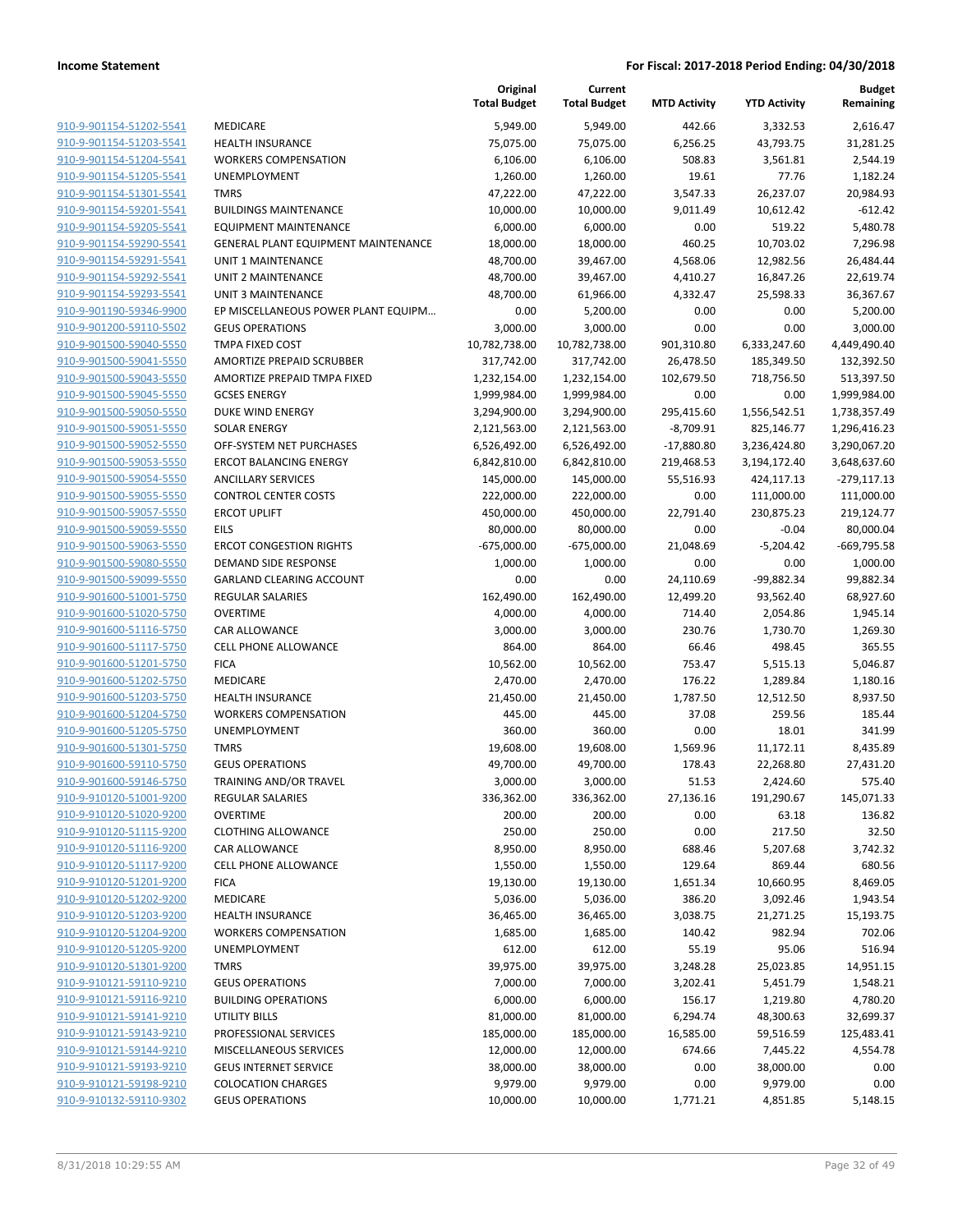|                         |                                      | Original<br><b>Total Budget</b> | Current<br><b>Total Budget</b> | <b>MTD Activity</b> | <b>YTD Activity</b> | <b>Budget</b><br>Remaining |
|-------------------------|--------------------------------------|---------------------------------|--------------------------------|---------------------|---------------------|----------------------------|
| 910-9-910132-59142-9302 | <b>MEMBERSHIP FEES</b>               | 56,000.00                       | 56,000.00                      | 3,000.00            | 5,000.00            | 51,000.00                  |
| 910-9-910132-59146-9302 | <b>TRAINING AND/OR TRAVEL</b>        | 4,000.00                        | 4,000.00                       | 0.00                | 442.31              | 3,557.69                   |
| 910-9-910135-59200-9350 | LANDSCAPING MAINTENANCE              | 18,500.00                       | 18,500.00                      | 690.69              | 5,780.14            | 12,719.86                  |
| 910-9-910135-59201-9350 | <b>BUILDING MAINTENANCE</b>          | 35,700.00                       | 40,700.00                      | 11,608.94           | 27,907.17           | 12,792.83                  |
| 910-9-910135-59205-9350 | <b>EQUIPMENT MAINTENANCE</b>         | 1,000.00                        | 1,000.00                       | 0.00                | 107.26              | 892.74                     |
| 910-9-910190-59390-9900 | <b>STRUCTURES &amp; IMPROVEMENTS</b> | 10,000.00                       | 10,000.00                      | 8,500.00            | 8,500.00            | 1,500.00                   |
| 910-9-911120-51001-9201 | REGULAR SALARIES                     | 361,071.00                      | 361,071.00                     | 28,747.33           | 189,237.26          | 171,833.74                 |
| 910-9-911120-51020-9201 | <b>OVERTIME</b>                      | 500.00                          | 500.00                         | 0.00                | 583.18              | $-83.18$                   |
| 910-9-911120-51102-9201 | <b>BILINGUAL PAY</b>                 | 0.00                            | 0.00                           | 39.24               | 255.06              | $-255.06$                  |
| 910-9-911120-51115-9201 | <b>CLOTHING ALLOWANCE</b>            | 400.00                          | 400.00                         | 0.00                | 382.63              | 17.37                      |
| 910-9-911120-51117-9201 | <b>CELL PHONE ALLOWANCE</b>          | 1,639.00                        | 1,639.00                       | 138.64              | 716.29              | 922.71                     |
| 910-9-911120-51201-9201 | <b>FICA</b>                          | 22,543.00                       | 22,543.00                      | 1,902.95            | 11,772.26           | 10,770.74                  |
| 910-9-911120-51202-9201 | <b>MEDICARE</b>                      | 5,273.00                        | 5,273.00                       | 445.04              | 2,753.18            | 2,519.82                   |
| 910-9-911120-51203-9201 | <b>HEALTH INSURANCE</b>              | 67,568.00                       | 67,568.00                      | 5,630.67            | 39,414.69           | 28,153.31                  |
| 910-9-911120-51204-9201 | <b>WORKERS COMPENSATION</b>          | 4,134.00                        | 4,134.00                       | 344.50              | 2,411.50            | 1,722.50                   |
| 910-9-911120-51205-9201 | UNEMPLOYMENT                         | 1,134.00                        | 1,134.00                       | 38.66               | 97.32               | 1,036.68                   |
| 910-9-911120-51301-9201 | <b>TMRS</b>                          | 41,851.00                       | 41,851.00                      | 3,688.30            | 22,585.94           | 19,265.06                  |
| 910-9-911121-59110-9211 | <b>GEUS OPERATIONS</b>               | 36,250.00                       | 36,250.00                      | 20,535.50           | 34,306.14           | 1,943.86                   |
| 910-9-911121-59111-9211 | MISCELLANEOUS OFFICE EXPENSES        | 0.00                            | 0.00                           | $-136.74$           | -536.47             | 536.47                     |
| 910-9-911121-59187-9211 | <b>EMPLOYEE RELATIONS</b>            | 25,000.00                       | 25,000.00                      | 911.39              | 15,674.66           | 9,325.34                   |
| 910-9-911135-59205-9351 | <b>EQUIPMENT MAINTENANCE</b>         | 6,000.00                        | 6,000.00                       | 380.11              | 4,540.22            | 1,459.78                   |
| 910-9-913101-51001-9301 | REGULAR SALARIES                     | 205,046.00                      | 205,046.00                     | 15,817.60           | 118,359.29          | 86,686.71                  |
| 910-9-913101-51117-9301 | <b>CELL PHONE ALLOWANCE</b>          | 1,272.00                        | 1,272.00                       | 97.84               | 733.80              | 538.20                     |
| 910-9-913101-51201-9301 | <b>FICA</b>                          | 12,792.00                       | 12,792.00                      | 934.48              | 7,017.58            | 5,774.42                   |
| 910-9-913101-51202-9301 | <b>MEDICARE</b>                      | 2,991.00                        | 2,991.00                       | 218.54              | 1,641.20            | 1,349.80                   |
| 910-9-913101-51203-9301 | <b>HEALTH INSURANCE</b>              | 32,175.00                       | 32,175.00                      | 2,681.25            | 18,768.75           | 13,406.25                  |
| 910-9-913101-51204-9301 | <b>WORKERS COMPENSATION</b>          | 561.00                          | 561.00                         | 46.75               | 327.25              | 233.75                     |
| 910-9-913101-51205-9301 | UNEMPLOYMENT                         | 540.00                          | 540.00                         | 8.03                | 34.59               | 505.41                     |
| 910-9-913101-51301-9301 | <b>TMRS</b>                          | 23,747.00                       | 23,747.00                      | 1,849.36            | 13,594.65           | 10,152.35                  |
| 910-9-913101-59110-9301 | <b>GEUS OPERATIONS</b>               | 21,000.00                       | 21,000.00                      | 880.29              | 5,387.64            | 15,612.36                  |
| 910-9-913101-59131-9301 | NON-BAD DEBT WRITE OFFS              | 4,000.00                        | 4,000.00                       | 606.68              | 1,025.67            | 2,974.33                   |
| 910-9-913101-59160-9301 | ADVERTISING                          | 31,500.00                       | 31,500.00                      | 1,649.98            | 14,722.51           | 16,777.49                  |
| 910-9-913101-59164-9301 | <b>CONSUMER INFORMATION</b>          | 4,500.00                        | 4,500.00                       | 0.00                | 1,169.59            | 3,330.41                   |
| 910-9-913101-59167-9301 | <b>ENERGY EFFICIENCY OPERATIONS</b>  | 10,000.00                       | 10,000.00                      | 164.50              | 2,018.74            | 7,981.26                   |
| 910-9-913101-59195-9301 | PUBLIC SERVICE BY GEUS C/I           | 15,000.00                       | 15,000.00                      | 0.00                | 15,000.00           | 0.00                       |
| 910-9-913102-51001-9020 | <b>REGULAR SALARIES</b>              | 281,341.00                      | 281,341.00                     | 21,982.74           | 168,552.20          | 112,788.80                 |
| 910-9-913102-51020-9020 | <b>OVERTIME</b>                      | 20,500.00                       | 20,500.00                      | 1,752.79            | 12,745.49           | 7,754.51                   |
| 910-9-913102-51115-9020 | <b>CLOTHING ALLOWANCE</b>            | 3,100.00                        | 3,100.00                       | 0.00                | 2,592.23            | 507.77                     |
| 910-9-913102-51117-9020 | <b>CELL PHONE ALLOWANCE</b>          | 1,300.00                        | 1,300.00                       | 99.66               | 747.45              | 552.55                     |
| 910-9-913102-51201-9020 | <b>FICA</b>                          | 18,906.00                       | 18,906.00                      | 1,343.67            | 10,387.05           | 8,518.95                   |
| 910-9-913102-51202-9020 | MEDICARE                             | 4,421.00                        | 4,421.00                       | 314.24              | 2,429.22            | 1,991.78                   |
| 910-9-913102-51203-9020 | <b>HEALTH INSURANCE</b>              | 85,800.00                       | 85,800.00                      | 7,150.00            | 50,050.00           | 35,750.00                  |
| 910-9-913102-51204-9020 | <b>WORKERS COMPENSATION</b>          | 4,020.00                        | 4,020.00                       | 335.00              | 2,345.00            | 1,675.00                   |
| 910-9-913102-51205-9020 | UNEMPLOYMENT                         | 1,800.00                        | 1,800.00                       | 112.06              | 180.68              | 1,619.32                   |
| 910-9-913102-51301-9020 | <b>TMRS</b>                          | 35,098.00                       | 35,098.00                      | 2,769.65            | 20,808.56           | 14,289.44                  |
| 910-9-913102-51401-9020 | <b>CONTRA - SALARIES</b>             | 0.00                            | 0.00                           | 0.00                | $-6,361.94$         | 6,361.94                   |
| 910-9-913102-59110-9020 | <b>GEUS OPERATIONS</b>               | 40,550.00                       | 40,550.00                      | 3,425.93            | 20,933.49           | 19,616.51                  |
| 910-9-913102-59169-9020 | PRE PAID METER COSTS                 | 10,850.00                       | 10,850.00                      | 25.00               | 2,224.19            | 8,625.81                   |
| 910-9-913130-51001-9030 | REGULAR SALARIES                     | 248,518.00                      | 248,518.00                     | 21,081.25           | 149,206.05          | 99,311.95                  |
| 910-9-913130-51010-9030 | PART TIME REGULAR                    | 29,734.00                       | 29,734.00                      | 0.00                | 0.00                | 29,734.00                  |
| 910-9-913130-51020-9030 | <b>OVERTIME</b>                      | 1,200.00                        | 1,200.00                       | 63.24               | 693.75              | 506.25                     |
| 910-9-913130-51102-9030 | <b>BILINGUAL PAY</b>                 | 3,800.00                        | 3,800.00                       | 276.96              | 1,823.32            | 1,976.68                   |
| 910-9-913130-51201-9030 | <b>FICA</b>                          | 17,561.00                       | 17,561.00                      | 1,259.07            | 8,933.51            | 8,627.49                   |
| 910-9-913130-51202-9030 | MEDICARE                             | 4,108.00                        | 4,108.00                       | 294.46              | 2,089.30            | 2,018.70                   |
| 910-9-913130-51203-9030 | <b>HEALTH INSURANCE</b>              | 75,075.00                       | 75,075.00                      | 6,256.25            | 43,793.75           | 31,281.25                  |
| 910-9-913130-51204-9030 | <b>WORKERS COMPENSATION</b>          | 680.00                          | 680.00                         | 56.67               | 396.69              | 283.31                     |
| 910-9-913130-51205-9030 | UNEMPLOYMENT                         | 1,260.00                        | 1,260.00                       | 229.34              | 287.95              | 972.05                     |
| 910-9-913130-51301-9030 | <b>TMRS</b>                          | 29,180.00                       | 29,180.00                      | 2,489.19            | 17,314.05           | 11,865.95                  |
| 910-9-913130-59110-9030 | <b>GEUS OPERATIONS</b>               | 27,800.00                       | 27,800.00                      | 1,289.98            | 10,737.47           | 17,062.53                  |
|                         |                                      |                                 |                                |                     |                     |                            |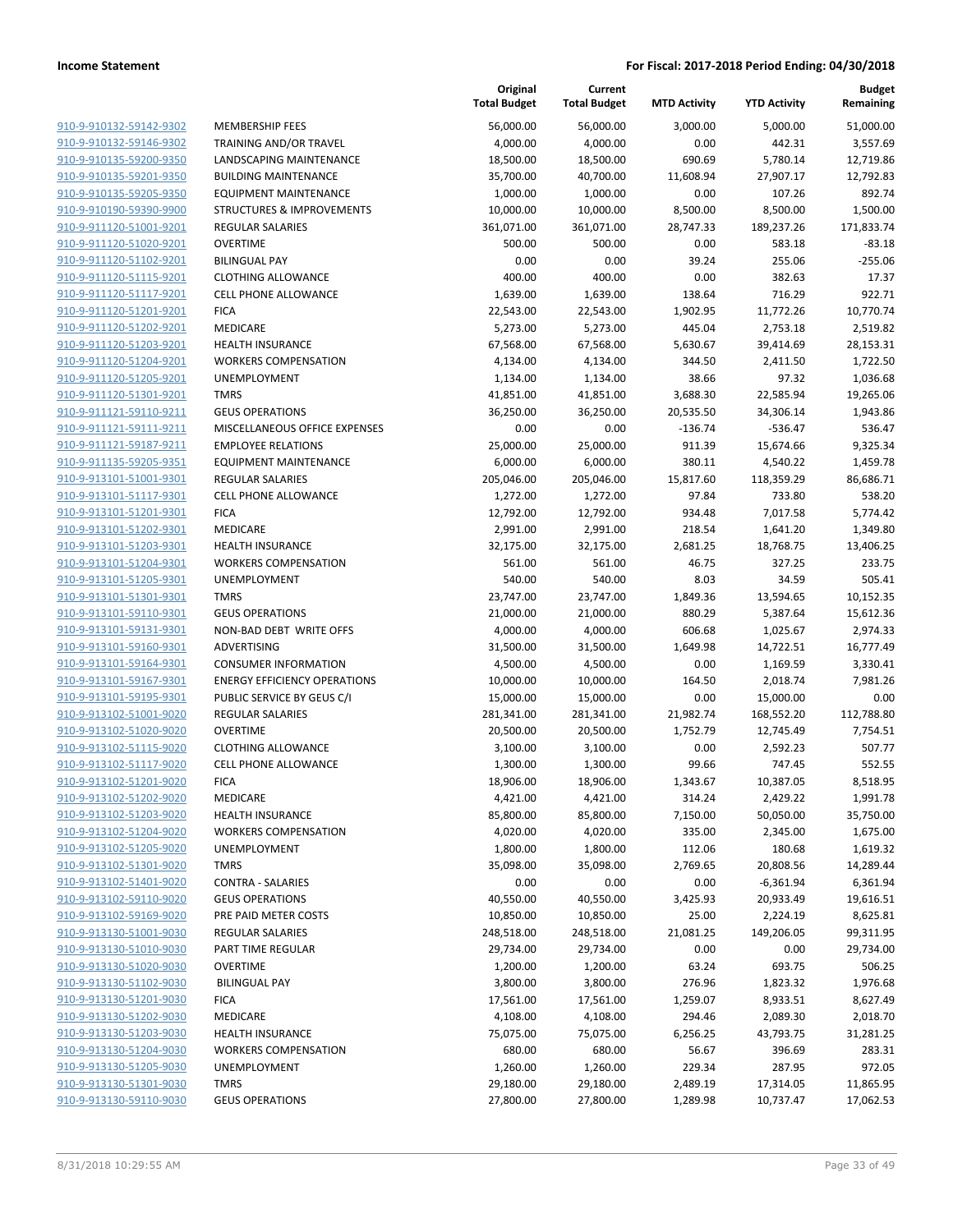| 910-9-913130-59166-9030        |
|--------------------------------|
| 910-9-913131-51001-9031        |
| 910-9-913131-51020-9031        |
| 910-9-913131-51102-9031        |
| 910-9-913131-51201-9031        |
| 910-9-913131-51202-9031        |
| 910-9-913131-51203-9031        |
| 910-9-913131-51204-9031        |
| 910-9-913131-51205-9031        |
| 910-9-913131-51301-9031        |
| 910-9-913131-59110-9031        |
| 910-9-913134-51001-9034        |
| 910-9-913134-51020-9034        |
| 910-9-913134-51201-9034        |
|                                |
| <u>910-9-913134-51202-9034</u> |
| 910-9-913134-51203-9034        |
| 910-9-913134-51204-9034        |
| 910-9-913134-51205-9034        |
| 910-9-913134-51301-9034        |
| <u>910-9-913134-59110-9034</u> |
| 910-9-913135-51001-9035        |
| 910-9-913135-51020-9035        |
| 910-9-913135-51102-9035        |
| 910-9-913135-51201-9035        |
| 910-9-913135-51202-9035        |
| 910-9-913135-51203-9035        |
| 910-9-913135-51204-9035        |
| 910-9-913135-51205-9035        |
| 910-9-913135-51301-9035        |
|                                |
| <u>910-9-913135-51401-9035</u> |
| 910-9-913135-59110-9035        |
| 910-9-913135-59170-9035        |
| 910-9-913135-59172-9035        |
| 910-9-913135-59173-9035        |
| <u>910-9-913135-59174-9035</u> |
| 910-9-913135-59175-9035        |
| 910-9-913135-59179-9035        |
| 910-9-913136-51001-9036        |
| 910-9-913136-51020-9036        |
| 910-9-913136-51115-9036        |
| 910-9-913136-51201-9036        |
| 910-9-913136-51202-9036        |
| 910-9-913136-51203-9036        |
| 910-9-913136-51204-9036        |
| 910-9-913136-51205-9036        |
|                                |
| <u>910-9-913136-51301-9036</u> |
| 910-9-913136-59110-9036        |
| 910-9-913136-59141-9036        |
| 910-9-913139-59780-9240        |
| <u>910-9-913139-59781-9250</u> |
| 910-9-913139-59902-9301        |
| 910-9-913139-59926-9301        |
| 910-9-913139-59927-9301        |
| <u>910-9-913139-59928-9301</u> |
| <u>910-9-913159-59200-9353</u> |
| <u>910-9-913159-59201-9353</u> |
| <u>910-9-913159-59205-9353</u> |
| <u>910-9-930000-59060-5650</u> |
| 910-9-930000-59110-5600        |
|                                |

| LOW INCOME ASSISTANCE                                |
|------------------------------------------------------|
| <b>REGULAR SALARIES</b>                              |
| <b>OVERTIME</b>                                      |
| <b>BILINGUAL PAY</b>                                 |
| <b>FICA</b>                                          |
| <b>MEDICARE</b>                                      |
| <b>HEALTH INSURANCE</b>                              |
| <b>WORKERS COMPENSATION</b>                          |
| <b>UNEMPLOYMENT</b>                                  |
| <b>TMRS</b>                                          |
| <b>GEUS OPERATIONS</b>                               |
| <b>REGULAR SALARIES</b>                              |
| <b>OVERTIME</b>                                      |
| <b>FICA</b>                                          |
| <b>MEDICARE</b>                                      |
| <b>HEALTH INSURANCE</b>                              |
| <b>WORKERS COMPENSATION</b>                          |
| <b>UNEMPLOYMENT</b>                                  |
| <b>TMRS</b>                                          |
| <b>GEUS OPERATIONS</b>                               |
| <b>REGULAR SALARIES</b>                              |
| <b>OVERTIME</b>                                      |
| <b>BILINGUAL PAY</b>                                 |
| <b>FICA</b>                                          |
| <b>MEDICARE</b>                                      |
| <b>HEALTH INSURANCE</b>                              |
| <b>WORKERS COMPENSATION</b>                          |
| <b>UNEMPLOYMENT</b>                                  |
| <b>TMRS</b>                                          |
| <b>CONTRA - SALARIES</b>                             |
| <b>GEUS OPERATIONS</b>                               |
| <b>CREDIT CARD FEES</b>                              |
| LOCKBOX OVER/SHORT                                   |
| <b>ONLINE PAYMENT OVER/SHORT</b>                     |
| <b>BANK RECS OVER/SHORT</b>                          |
| <b>CASHIERS OVER/SHORT</b><br><b>AMPY OVER/SHORT</b> |
| <b>REGULAR SALARIES</b>                              |
| <b>OVERTIME</b>                                      |
| <b>CLOTHING ALLOWANCE</b>                            |
| <b>FICA</b>                                          |
| MEDICARE                                             |
| <b>HEALTH INSURANCE</b>                              |
| <b>WORKERS COMPENSATION</b>                          |
| <b>UNEMPLOYMENT</b>                                  |
| <b>TMRS</b>                                          |
| <b>GEUS OPERATIONS</b>                               |
| UTILITY BILLS                                        |
| <b>PROPERTY INSURANCE</b>                            |
| <b>LIABILITY INSURANCE</b>                           |
| XFER to COG - ADMIN EXPENSES                         |
| XFER to COG - GARAGE                                 |
| XFER to COG - INSURANCE                              |
| XFER to COG - IT                                     |
| LANDSCAPING MAINTENANCE                              |
| <b>BUILDINGS MAINTNANCE</b>                          |
| <b>EQUIPMENT MAINTENANCE</b>                         |
| <b>TRANSMISSION COSTS</b>                            |
| <b>GEUS OPERATIONS</b>                               |

|                                                    |                                                   | Original<br><b>Total Budget</b> | Current<br><b>Total Budget</b> | <b>MTD Activity</b>  | <b>YTD Activity</b>   | <b>Budget</b><br>Remaining |
|----------------------------------------------------|---------------------------------------------------|---------------------------------|--------------------------------|----------------------|-----------------------|----------------------------|
| 910-9-913130-59166-9030                            | LOW INCOME ASSISTANCE                             | 15,000.00                       | 15,000.00                      | 975.00               | 7,875.00              | 7,125.00                   |
| 910-9-913131-51001-9031                            | <b>REGULAR SALARIES</b>                           | 43,472.00                       | 43,472.00                      | 3,401.61             | 25,479.23             | 17,992.77                  |
| 910-9-913131-51020-9031                            | <b>OVERTIME</b>                                   | 100.00                          | 100.00                         | 0.00                 | 0.00                  | 100.00                     |
| 910-9-913131-51102-9031                            | <b>BILINGUAL PAY</b>                              | 600.00                          | 600.00                         | 46.14                | 346.05                | 253.95                     |
| 910-9-913131-51201-9031                            | <b>FICA</b>                                       | 2,738.00                        | 2,738.00                       | 197.90               | 1,537.73              | 1,200.27                   |
| 910-9-913131-51202-9031                            | MEDICARE                                          | 640.00                          | 640.00                         | 46.28                | 359.64                | 280.36                     |
| 910-9-913131-51203-9031                            | <b>HEALTH INSURANCE</b>                           | 10,725.00                       | 10,725.00                      | 893.75               | 6,256.25              | 4,468.75                   |
| 910-9-913131-51204-9031                            | <b>WORKERS COMPENSATION</b>                       | 119.00                          | 119.00                         | 9.92                 | 69.44                 | 49.56                      |
| 910-9-913131-51205-9031                            | UNEMPLOYMENT                                      | 180.00                          | 180.00                         | 0.00                 | 8.98                  | 171.02                     |
| 910-9-913131-51301-9031                            | <b>TMRS</b>                                       | 5,085.00                        | 5,085.00                       | 400.62               | 2,947.92              | 2,137.08                   |
| 910-9-913131-59110-9031                            | <b>GEUS OPERATIONS</b>                            | 15,500.00                       | 15,500.00                      | 760.97               | 4,729.73              | 10,770.27                  |
| 910-9-913134-51001-9034                            | <b>REGULAR SALARIES</b>                           | 123,822.00                      | 123,822.00                     | 8,683.61             | 64,001.15             | 59,820.85                  |
| 910-9-913134-51020-9034                            | <b>OVERTIME</b>                                   | 500.00                          | 500.00                         | 689.56               | 4,039.73              | $-3,539.73$                |
| 910-9-913134-51201-9034                            | <b>FICA</b>                                       | 7,708.00                        | 7,708.00                       | 496.56               | 3,703.42              | 4,004.58                   |
| 910-9-913134-51202-9034                            | MEDICARE                                          | 1,802.00                        | 1,802.00                       | 116.13               | 866.10                | 935.90                     |
| 910-9-913134-51203-9034                            | <b>HEALTH INSURANCE</b>                           | 32,175.00                       | 32,175.00                      | 2,681.25             | 18,768.75             | 13,406.25                  |
| 910-9-913134-51204-9034                            | <b>WORKERS COMPENSATION</b>                       | 339.00                          | 339.00                         | 28.25                | 197.75                | 141.25                     |
| 910-9-913134-51205-9034                            | UNEMPLOYMENT                                      | 540.00                          | 540.00                         | 33.46                | 56.83                 | 483.17                     |
| 910-9-913134-51301-9034                            | <b>TMRS</b>                                       | 14,310.00                       | 14,310.00<br>99,125.00         | 1,089.16<br>7,921.17 | 7,771.73<br>45,978.02 | 6,538.27                   |
| 910-9-913134-59110-9034<br>910-9-913135-51001-9035 | <b>GEUS OPERATIONS</b><br><b>REGULAR SALARIES</b> | 99,125.00<br>150,717.00         | 150,717.00                     | 11,627.20            | 77,608.90             | 53,146.98<br>73,108.10     |
| 910-9-913135-51020-9035                            | <b>OVERTIME</b>                                   | 3,000.00                        | 3,000.00                       | 102.13               | 4,096.93              | $-1,096.93$                |
| 910-9-913135-51102-9035                            | <b>BILINGUAL PAY</b>                              | 600.00                          | 600.00                         | 46.16                | 138.48                | 461.52                     |
| 910-9-913135-51201-9035                            | <b>FICA</b>                                       | 9,567.00                        | 9,567.00                       | 654.63               | 4,758.96              | 4,808.04                   |
| 910-9-913135-51202-9035                            | MEDICARE                                          | 2,237.00                        | 2,237.00                       | 153.09               | 1,112.97              | 1,124.03                   |
| 910-9-913135-51203-9035                            | <b>HEALTH INSURANCE</b>                           | 42,900.00                       | 42,900.00                      | 3,575.00             | 25,025.00             | 17,875.00                  |
| 910-9-913135-51204-9035                            | <b>WORKERS COMPENSATION</b>                       | 412.00                          | 412.00                         | 34.33                | 240.31                | 171.69                     |
| 910-9-913135-51205-9035                            | UNEMPLOYMENT                                      | 720.00                          | 720.00                         | 96.92                | 130.55                | 589.45                     |
| 910-9-913135-51301-9035                            | <b>TMRS</b>                                       | 17,762.00                       | 17,762.00                      | 1,368.32             | 8,592.28              | 9,169.72                   |
| 910-9-913135-51401-9035                            | <b>CONTRA - SALARIES</b>                          | 0.00                            | 0.00                           | 0.00                 | $-6,689.15$           | 6,689.15                   |
| 910-9-913135-59110-9035                            | <b>GEUS OPERATIONS</b>                            | 24,650.00                       | 24,650.00                      | 1,786.04             | 12,956.76             | 11,693.24                  |
| 910-9-913135-59170-9035                            | <b>CREDIT CARD FEES</b>                           | 90,000.00                       | 90,000.00                      | 8,585.10             | 52,691.70             | 37,308.30                  |
| 910-9-913135-59172-9035                            | LOCKBOX OVER/SHORT                                | 500.00                          | 500.00                         | 0.00                 | 0.00                  | 500.00                     |
| 910-9-913135-59173-9035                            | <b>ONLINE PAYMENT OVER/SHORT</b>                  | 500.00                          | 500.00                         | 0.00                 | 0.00                  | 500.00                     |
| 910-9-913135-59174-9035                            | <b>BANK RECS OVER/SHORT</b>                       | 100.00                          | 100.00                         | 32,638.27            | 0.00                  | 100.00                     |
| 910-9-913135-59175-9035                            | <b>CASHIERS OVER/SHORT</b>                        | 100.00                          | 100.00                         | $-0.99$              | 25.06                 | 74.94                      |
| 910-9-913135-59179-9035                            | <b>AMPY OVER/SHORT</b>                            | 100.00                          | 100.00                         | 0.00                 | 0.00                  | 100.00                     |
| 910-9-913136-51001-9036                            | REGULAR SALARIES                                  | 30,930.00                       | 30,930.00                      | 2,379.20             | 17,820.80             | 13,109.20                  |
| 910-9-913136-51020-9036                            | <b>OVERTIME</b>                                   | 200.00                          | 200.00                         | 0.00                 | 0.00                  | 200.00                     |
| 910-9-913136-51115-9036                            | CLOTHING ALLOWANCE                                | 250.00                          | 250.00                         | 0.00                 | 216.18                | 33.82                      |
| 910-9-913136-51201-9036                            | <b>FICA</b>                                       | 1,946.00                        | 1,946.00                       | 121.56               | 942.21                | 1,003.79                   |
| 910-9-913136-51202-9036                            | MEDICARE                                          | 455.00                          | 455.00                         | 28.44                | 220.39                | 234.61                     |
| 910-9-913136-51203-9036                            | <b>HEALTH INSURANCE</b>                           | 10,725.00                       | 10,725.00                      | 893.75               | 6,256.25              | 4,468.75                   |
| 910-9-913136-51204-9036                            | <b>WORKERS COMPENSATION</b>                       | 1,038.00                        | 1,038.00                       | 86.50                | 605.50                | 432.50                     |
| 910-9-913136-51205-9036                            | UNEMPLOYMENT                                      | 180.00                          | 180.00                         | 31.05                | 38.33                 | 141.67                     |
| 910-9-913136-51301-9036                            | <b>TMRS</b>                                       | 3,612.00                        | 3,612.00                       | 276.46               | 2,050.22              | 1,561.78                   |
| 910-9-913136-59110-9036                            | <b>GEUS OPERATIONS</b>                            | 18,000.00                       | 18,000.00                      | 231.29               | 7,947.79              | 10,052.21                  |
| 910-9-913136-59141-9036                            | UTILITY BILLS                                     | 48,000.00                       | 48,000.00                      | 3,902.17             | 30,287.29             | 17,712.71                  |
| 910-9-913139-59780-9240                            | PROPERTY INSURANCE                                | 10,000.00                       | 10,000.00                      | 0.00                 | 8,424.90              | 1,575.10                   |
| 910-9-913139-59781-9250                            | <b>LIABILITY INSURANCE</b>                        | 3,500.00                        | 3,500.00                       | 0.00                 | 3,690.59              | $-190.59$                  |
| 910-9-913139-59902-9301                            | XFER to COG - ADMIN EXPENSES                      | 91,562.00                       | 91,562.00                      | 7,630.08             | 53,410.56             | 38,151.44                  |
| 910-9-913139-59926-9301                            | XFER to COG - GARAGE                              | 8,931.00                        | 8,931.00                       | 744.25               | 5,209.75              | 3,721.25                   |
| 910-9-913139-59927-9301                            | XFER to COG - INSURANCE                           | 6,671.00                        | 6,671.00                       | 555.91               | 3,891.37              | 2,779.63                   |
| 910-9-913139-59928-9301                            | XFER to COG - IT                                  | 67,927.00                       | 67,927.00                      | 5,660.59             | 39,624.13             | 28,302.87                  |
| 910-9-913159-59200-9353                            | LANDSCAPING MAINTENANCE                           | 3,000.00                        | 3,000.00                       | 215.00               | 1,290.00              | 1,710.00                   |
| 910-9-913159-59201-9353                            | <b>BUILDINGS MAINTNANCE</b>                       | 19,500.00                       | 19,500.00                      | 703.15               | 1,669.15              | 17,830.85                  |
| 910-9-913159-59205-9353                            | <b>EQUIPMENT MAINTENANCE</b>                      | 23,500.00                       | 23,500.00                      | 553.23               | 1,461.42              | 22,038.58                  |
| 910-9-930000-59060-5650                            | <b>TRANSMISSION COSTS</b>                         | 1,350,000.00                    | 1,350,000.00                   | 87,397.52            | 648,419.66            | 701,580.34                 |
| 910-9-930000-59110-5600                            | <b>GEUS OPERATIONS</b>                            | 91,000.00                       | 91,000.00                      | 7,644.21             | 31,275.95             | 59,724.05                  |
|                                                    |                                                   |                                 |                                |                      |                       |                            |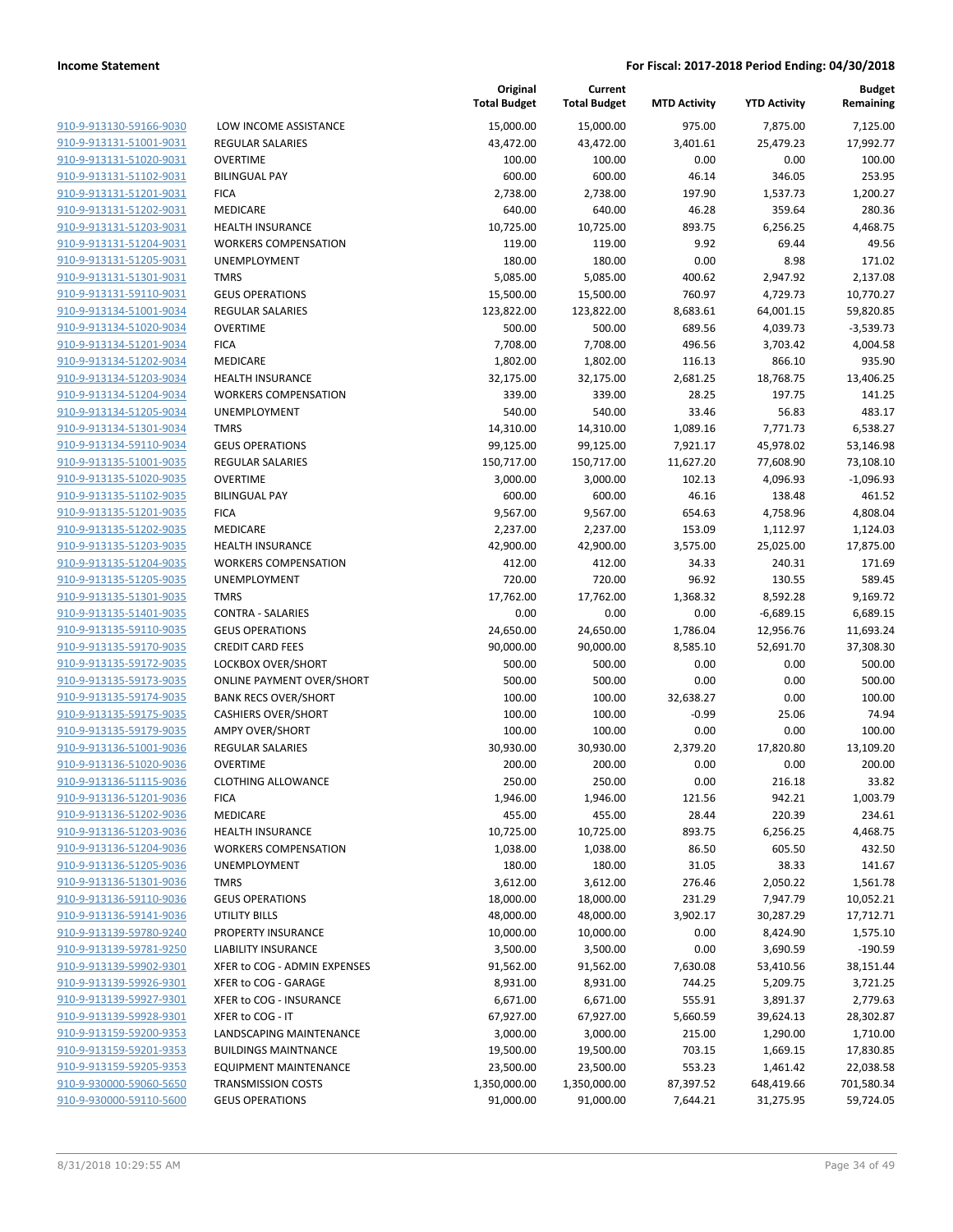|                         |                                         | Original<br><b>Total Budget</b> | Current<br><b>Total Budget</b> | <b>MTD Activity</b> | <b>YTD Activity</b> | <b>Budget</b><br>Remaining |
|-------------------------|-----------------------------------------|---------------------------------|--------------------------------|---------------------|---------------------|----------------------------|
| 910-9-930161-51001-5610 | REGULAR SALARIES                        | 276,472.00                      | 276,472.00                     | 12,997.13           | 173,957.61          | 102,514.39                 |
| 910-9-930161-51020-5610 | <b>OVERTIME</b>                         | 30,000.00                       | 30,000.00                      | 3,275.60            | 23,212.24           | 6,787.76                   |
| 910-9-930161-51116-5610 | CAR ALLOWANCE                           | 3,000.00                        | 3,000.00                       | 0.00                | 2,688.36            | 311.64                     |
| 910-9-930161-51117-5610 | CELL PHONE ALLOWANCE                    | 648.00                          | 648.00                         | 0.00                | 398.64              | 249.36                     |
| 910-9-930161-51201-5610 | <b>FICA</b>                             | 19,227.00                       | 19,227.00                      | 975.15              | 12,564.62           | 6,662.38                   |
| 910-9-930161-51202-5610 | MEDICARE                                | 4,497.00                        | 4,497.00                       | 228.06              | 2,938.51            | 1,558.49                   |
| 910-9-930161-51203-5610 | <b>HEALTH INSURANCE</b>                 | 46,922.00                       | 46,922.00                      | 3,910.17            | 27,371.19           | 19,550.81                  |
| 910-9-930161-51204-5610 | <b>WORKERS COMPENSATION</b>             | 756.00                          | 756.00                         | 63.00               | 441.00              | 315.00                     |
| 910-9-930161-51205-5610 | UNEMPLOYMENT                            | 788.00                          | 788.00                         | 0.00                | 53.04               | 734.96                     |
| 910-9-930161-51301-5610 | <b>TMRS</b>                             | 35,695.00                       | 35,695.00                      | 1,890.88            | 23,798.64           | 11,896.36                  |
| 910-9-930161-59110-5610 | <b>GEUS OPERATIONS</b>                  | 18,100.00                       | 18,100.00                      | 721.09              | 3,334.11            | 14,765.89                  |
| 910-9-930161-59146-5610 | TRAINING AND/OR TRAVEL                  | 32,000.00                       | 32,000.00                      | 2,721.05            | 15,031.26           | 16,968.74                  |
| 910-9-930181-51001-5810 | <b>REGULAR SALARIES</b>                 | 149,415.00                      | 149,415.00                     | 8,940.25            | 64,604.03           | 84,810.97                  |
| 910-9-930181-51020-5810 | <b>OVERTIME</b>                         | 30,000.00                       | 30,000.00                      | 2,154.62            | 14,289.67           | 15,710.33                  |
| 910-9-930181-51117-5810 | CELL PHONE ALLOWANCE                    | 216.00                          | 216.00                         | 0.00                | 0.00                | 216.00                     |
| 910-9-930181-51201-5810 | <b>FICA</b>                             | 11,137.00                       | 11,137.00                      | 687.88              | 5,414.79            | 5,722.21                   |
| 910-9-930181-51202-5810 | <b>MEDICARE</b>                         | 2,605.00                        | 2,605.00                       | 160.88              | 1,266.36            | 1,338.64                   |
| 910-9-930181-51203-5810 | <b>HEALTH INSURANCE</b>                 | 25,472.00                       | 25,472.00                      | 2,122.67            | 14,858.69           | 10,613.31                  |
| 910-9-930181-51204-5810 | <b>WORKERS COMPENSATION</b>             | 409.00                          | 409.00                         | 34.08               | 238.56              | 170.44                     |
| 910-9-930181-51205-5810 | UNEMPLOYMENT                            | 428.00                          | 428.00                         | 0.00                | 14.95               | 413.05                     |
| 910-9-930181-51301-5810 | <b>TMRS</b>                             | 20,676.00                       | 20,676.00                      | 1,289.21            | 9,946.94            | 10,729.06                  |
| 910-9-930181-59110-5810 | <b>GEUS OPERATIONS</b>                  | 14,800.00                       | 14,800.00                      | 706.17              | 5,201.58            | 9,598.42                   |
| 910-9-931080-51001-5800 | REGULAR SALARIES                        | 494,247.00                      | 494,247.00                     | 38,459.52           | 290,763.36          | 203,483.64                 |
| 910-9-931080-51011-5800 | PART TIME TEMPORARY                     | 35,820.00                       | 35,820.00                      | 0.00                | 0.00                | 35,820.00                  |
| 910-9-931080-51020-5800 | <b>OVERTIME</b>                         | 1,000.00                        | 1,000.00                       | 0.00                | 0.00                | 1,000.00                   |
| 910-9-931080-51115-5800 | <b>CLOTHING ALLOWANCE</b>               | 500.00                          | 500.00                         | 0.00                | 330.00              | 170.00                     |
| 910-9-931080-51116-5800 | CAR ALLOWANCE                           | 3,900.00                        | 3,900.00                       | 300.00              | 2,250.00            | 1,650.00                   |
| 910-9-931080-51117-5800 | <b>CELL PHONE ALLOWANCE</b>             | 3,434.00                        | 3,434.00                       | 264.16              | 2,027.36            | 1,406.64                   |
| 910-9-931080-51201-5800 | <b>FICA</b>                             | 32,154.00                       | 32,154.00                      | 2,304.56            | 17,013.05           | 15,140.95                  |
| 910-9-931080-51202-5800 | MEDICARE                                | 7,814.00                        | 7,814.00                       | 538.97              | 4,101.10            | 3,712.90                   |
| 910-9-931080-51203-5800 | <b>HEALTH INSURANCE</b>                 | 57,915.00                       | 57,915.00                      | 4,826.25            | 33,783.75           | 24,131.25                  |
| 910-9-931080-51204-5800 | <b>WORKERS COMPENSATION</b>             | 1,768.00                        | 1,768.00                       | 147.33              | 1,031.31            | 736.69                     |
| 910-9-931080-51205-5800 | UNEMPLOYMENT                            | 972.00                          | 972.00                         | 1.11                | 53.15               | 918.85                     |
| 910-9-931080-51301-5800 | <b>TMRS</b>                             | 57,905.00                       | 57,905.00                      | 4,229.20            | 31,407.85           | 26,497.15                  |
| 910-9-931080-59110-5800 | <b>GEUS OPERATIONS</b>                  | 21,800.00                       | 27,300.00                      | 6,178.04            | 15,396.54           | 11,903.46                  |
| 910-9-931080-59205-5800 | <b>EQUIPMENT MAINTENANCE</b>            | 5,650.00                        | 5,650.00                       | 157.75              | 620.88              | 5,029.12                   |
| 910-9-931088-51001-5880 | <b>REGULAR SALARIES</b>                 | 82,930.00                       | 82,930.00                      | 6,369.60            | 47,280.00           | 35,650.00                  |
| 910-9-931088-51201-5880 | <b>FICA</b>                             | 5,142.00                        | 5,142.00                       | 351.86              | 2,640.71            | 2,501.29                   |
| 910-9-931088-51202-5880 | MEDICARE                                | 1,202.00                        | 1,202.00                       | 82.28               | 617.55              | 584.45                     |
| 910-9-931088-51203-5880 | HEALTH INSURANCE                        | 21,450.00                       | 21,450.00                      | 1,787.50            | 12,512.50           | 8,937.50                   |
| 910-9-931088-51204-5880 | <b>WORKERS COMPENSATION</b>             | 227.00                          | 227.00                         | 18.92               | 132.44              | 94.56                      |
| 910-9-931088-51205-5880 | UNEMPLOYMENT                            | 360.00                          | 360.00                         | 0.00                | 17.98               | 342.02                     |
| 910-9-931088-51301-5880 | <b>TMRS</b>                             | 9,545.00                        | 9,545.00                       | 740.14              | 5,397.98            | 4,147.02                   |
| 910-9-931088-59110-5880 | <b>GEUS OPERATIONS</b>                  | 4,360.00                        | 4,360.00                       | 46.81               | 428.71              | 3,931.29                   |
| 910-9-931092-51001-9202 | REGULAR SALARIES                        | 103,101.00                      | 103,101.00                     | 7,981.28            | 59,714.55           | 43,386.45                  |
| 910-9-931092-51117-9202 | <b>CELL PHONE ALLOWANCE</b>             | 1,632.00                        | 1,632.00                       | 125.54              | 941.55              | 690.45                     |
| 910-9-931092-51201-9202 | <b>FICA</b>                             | 6,493.00                        | 6,493.00                       | 460.80              | 3,499.51            | 2,993.49                   |
| 910-9-931092-51202-9202 | MEDICARE                                | 1,519.00                        | 1,519.00                       | 107.76              | 818.41              | 700.59                     |
| 910-9-931092-51203-9202 | <b>HEALTH INSURANCE</b>                 | 18,233.00                       | 18,233.00                      | 1,519.42            | 10,635.94           | 7,597.06                   |
| 910-9-931092-51204-9202 | <b>WORKERS COMPENSATION</b>             | 282.00                          | 282.00                         | 23.50               | 164.50              | 117.50                     |
| 910-9-931092-51205-9202 | UNEMPLOYMENT                            | 306.00                          | 306.00                         | 0.00                | 15.58               | 290.42                     |
| 910-9-931092-51301-9202 | <b>TMRS</b>                             | 12,055.00                       | 12,055.00                      | 942.02              | 6,924.04            | 5,130.96                   |
| 910-9-931092-59110-9212 | <b>GEUS OPERATIONS</b>                  | 12,500.00                       | 12,500.00                      | 1,245.97            | 3,552.53            | 8,947.47                   |
| 910-9-931092-59130-9212 | PHONE MANAGEMENT SERVICE                | 66,900.00                       | 66,900.00                      | 5,560.00            | 38,920.00           | 27,980.00                  |
| 910-9-931093-59205-9352 | EQUIPMENT MAINTENANCE - IT              | 8,000.00                        | 2,500.00                       | 2,288.70            | 6,041.70            | $-3,541.70$                |
| 910-9-931099-59391-9900 | <b>FURNITURE &amp; OFFICE EQUIPMENT</b> | 0.00                            | 0.00                           | 0.00                | 0.00                | 0.00                       |
| 910-9-931462-51001-5620 | <b>REGULAR SALARIES</b>                 | 61,763.00                       | 61,763.00                      | 4,904.80            | 36,714.40           | 25,048.60                  |
| 910-9-931462-51115-5620 | <b>CLOTHING ALLOWANCE</b>               | 150.00                          | 150.00                         | 0.00                | 68.75               | 81.25                      |
| 910-9-931462-51117-5620 | CELL PHONE ALLOWANCE                    | 480.00                          | 480.00                         | 36.92               | 276.90              | 203.10                     |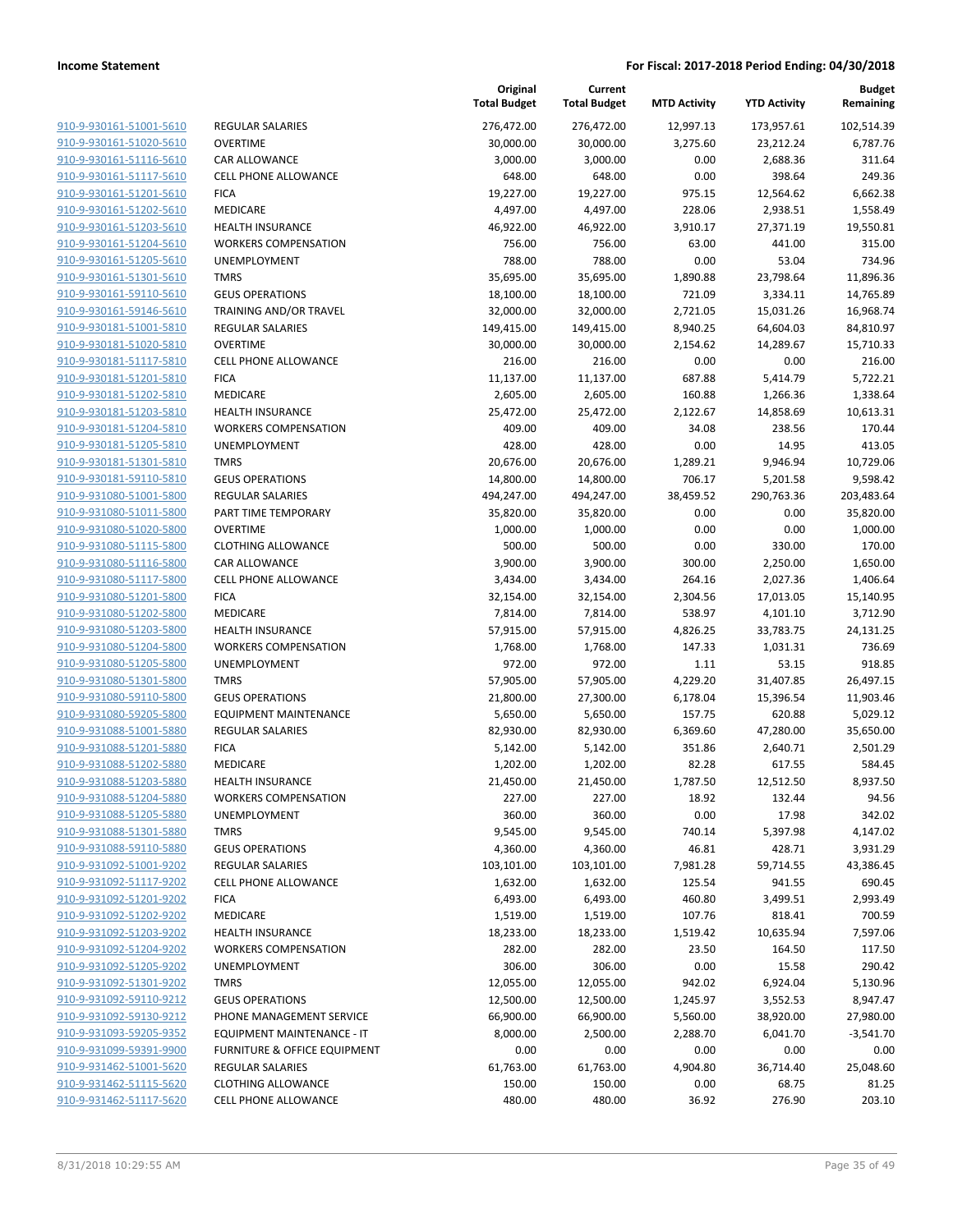|                         |                                     | Original<br><b>Total Budget</b> | Current<br><b>Total Budget</b> | <b>MTD Activity</b> | <b>YTD Activity</b> | <b>Budget</b><br>Remaining |
|-------------------------|-------------------------------------|---------------------------------|--------------------------------|---------------------|---------------------|----------------------------|
| 910-9-931462-51201-5620 | <b>FICA</b>                         | 3,852.00                        | 3,852.00                       | 267.46              | 2,037.48            | 1,814.52                   |
| 910-9-931462-51202-5620 | MEDICARE                            | 905.00                          | 905.00                         | 62.56               | 476.55              | 428.45                     |
| 910-9-931462-51203-5620 | <b>HEALTH INSURANCE</b>             | 5,363.00                        | 5,363.00                       | 446.92              | 3,128.44            | 2,234.56                   |
| 910-9-931462-51204-5620 | <b>WORKERS COMPENSATION</b>         | 1,035.00                        | 1,035.00                       | 86.25               | 603.75              | 431.25                     |
| 910-9-931462-51205-5620 | <b>UNEMPLOYMENT</b>                 | 90.00                           | 90.00                          | 0.00                | 4.94                | 85.06                      |
| 910-9-931462-51301-5620 | <b>TMRS</b>                         | 7,181.00                        | 7,181.00                       | 574.22              | 4,230.55            | 2,950.45                   |
| 910-9-931462-59110-5620 | <b>GEUS OPERATIONS</b>              | 16,420.00                       | 16,420.00                      | 881.24              | 7,069.34            | 9,350.66                   |
| 910-9-931462-59198-5620 | <b>COLOCATION CHARGES</b>           | 9,979.00                        | 9,979.00                       | 0.00                | 9,979.00            | 0.00                       |
| 910-9-931462-59199-5620 | <b>LEASE OF DARK FIBER</b>          | 206,520.00                      | 206,520.00                     | 0.00                | 206,520.00          | 0.00                       |
| 910-9-931470-51001-5700 | <b>REGULAR SALARIES</b>             | 74,535.00                       | 74,535.00                      | 5,786.41            | 43,325.24           | 31,209.76                  |
| 910-9-931470-51020-5700 | <b>OVERTIME</b>                     | 2,600.00                        | 2,600.00                       | 0.00                | 2,498.77            | 101.23                     |
| 910-9-931470-51115-5700 | <b>CLOTHING ALLOWANCE</b>           | 500.00                          | 500.00                         | 0.00                | 495.68              | 4.32                       |
| 910-9-931470-51117-5700 | <b>CELL PHONE ALLOWANCE</b>         | 432.00                          | 432.00                         | 33.24               | 249.30              | 182.70                     |
| 910-9-931470-51201-5700 | <b>FICA</b>                         | 4,840.00                        | 4,840.00                       | 308.51              | 2,512.30            | 2,327.70                   |
| 910-9-931470-51202-5700 | MEDICARE                            | 1,132.00                        | 1,132.00                       | 72.16               | 587.59              | 544.41                     |
| 910-9-931470-51203-5700 | <b>HEALTH INSURANCE</b>             | 10,725.00                       | 10,725.00                      | 893.75              | 6,256.25            | 4,468.75                   |
| 910-9-931470-51204-5700 | <b>WORKERS COMPENSATION</b>         | 1,226.00                        | 1,226.00                       | 102.17              | 715.19              | 510.81                     |
| 910-9-931470-51205-5700 | <b>UNEMPLOYMENT</b>                 | 180.00                          | 180.00                         | 0.00                | 9.97                | 170.03                     |
| 910-9-931470-51301-5700 | <b>TMRS</b>                         | 8,985.00                        | 8,985.00                       | 676.24              | 5,254.00            | 3,731.00                   |
| 910-9-931470-59205-5700 | <b>EQUIPMENT MAINTENANCE</b>        | 4,850.00                        | 4,850.00                       | 50.00               | 671.01              | 4,178.99                   |
| 910-9-931470-59253-5700 | TRANSMISSION SUBSTATION MAINT       | 40,000.00                       | 35,000.00                      | 374.92              | 2,856.06            | 32,143.94                  |
| 910-9-931490-59353-9900 | <b>TRANSMISSION SUBSTATIONS</b>     | 200,000.00                      | 200,000.00                     | 1,067.40            | 13,959.50           | 186,040.50                 |
| 910-9-931491-51001-9911 | REGULAR SALARIES                    | 5,000.00                        | 5,000.00                       | 0.00                | 0.00                | 5,000.00                   |
| 910-9-931491-51201-9911 | <b>FICA</b>                         | 310.00                          | 310.00                         | 0.00                | 0.00                | 310.00                     |
| 910-9-931491-51202-9911 | <b>MEDICARE</b>                     | 73.00                           | 73.00                          | 0.00                | 0.00                | 73.00                      |
| 910-9-931491-51301-9911 | <b>TMRS</b>                         | 576.00                          | 576.00                         | 0.00                | 0.00                | 576.00                     |
| 910-9-931528-51001-5820 | REGULAR SALARIES                    | 61,763.00                       | 61,763.00                      | 4,904.80            | 36,714.40           | 25,048.60                  |
| 910-9-931528-51115-5820 | <b>CLOTHING ALLOWANCE</b>           | 150.00                          | 150.00                         | 0.00                | 68.75               | 81.25                      |
| 910-9-931528-51117-5820 | <b>CELL PHONE ALLOWANCE</b>         | 480.00                          | 480.00                         | 36.92               | 276.90              | 203.10                     |
| 910-9-931528-51201-5820 | <b>FICA</b>                         | 3,852.00                        | 3,852.00                       | 306.38              | 2,297.68            | 1,554.32                   |
| 910-9-931528-51202-5820 | <b>MEDICARE</b>                     | 905.00                          | 905.00                         | 71.66               | 537.40              | 367.60                     |
| 910-9-931528-51203-5820 | HEALTH INSURANCE                    | 5,363.00                        | 5,363.00                       | 446.92              | 3,128.44            | 2,234.56                   |
| 910-9-931528-51204-5820 | <b>WORKERS COMPENSATION</b>         | 1,035.00                        | 1,035.00                       | 86.25               | 603.75              | 431.25                     |
| 910-9-931528-51205-5820 | UNEMPLOYMENT                        | 90.00                           | 90.00                          | 0.00                | 4.06                | 85.94                      |
| 910-9-931528-51301-5820 | <b>TMRS</b>                         | 7,181.00                        | 7,181.00                       | 574.22              | 4,230.55            | 2,950.45                   |
| 910-9-931528-59110-5820 | <b>GEUS OPERATIONS</b>              | 15,700.00                       | 15,700.00                      | 1,159.02            | 5,364.52            | 10,335.48                  |
| 910-9-931529-51001-5920 | REGULAR SALARIES                    | 74,535.00                       | 74,535.00                      | 5,786.41            | 43,325.24           | 31,209.76                  |
| 910-9-931529-51020-5920 | <b>OVERTIME</b>                     | 3,000.00                        | 3,000.00                       | 0.00                | 2,498.77            | 501.23                     |
| 910-9-931529-51115-5920 | <b>CLOTHING ALLOWANCE</b>           | 500.00                          | 500.00                         | 0.00                | 495.68              | 4.32                       |
| 910-9-931529-51117-5920 | <b>CELL PHONE ALLOWANCE</b>         | 432.00                          | 432.00                         | 33.20               | 249.00              | 183.00                     |
| 910-9-931529-51201-5920 | <b>FICA</b>                         | 4,865.00                        | 4,865.00                       | 360.82              | 2,856.55            | 2,008.45                   |
| 910-9-931529-51202-5920 | MEDICARE                            | 1,138.00                        | 1,138.00                       | 84.38               | 668.04              | 469.96                     |
| 910-9-931529-51203-5920 | <b>HEALTH INSURANCE</b>             | 10,725.00                       | 10,725.00                      | 893.75              | 6,256.25            | 4,468.75                   |
| 910-9-931529-51204-5920 | <b>WORKERS COMPENSATION</b>         | 1,226.00                        | 1,226.00                       | 102.17              | 715.19              | 510.81                     |
| 910-9-931529-51205-5920 | <b>UNEMPLOYMENT</b>                 | 180.00                          | 180.00                         | 0.00                | 8.02                | 171.98                     |
| 910-9-931529-51301-5920 | <b>TMRS</b>                         | 9,031.00                        | 9,031.00                       | 676.24              | 5,253.97            | 3,777.03                   |
| 910-9-931529-59205-5920 | <b>EQUIPMENT MAINTENANCE</b>        | 5,950.00                        | 11,584.00                      | 3,134.78            | 5,234.05            | 6,349.95                   |
| 910-9-931529-59262-5920 | DISTRIBUTION SUBSTATION MAINTENANCE | 28,000.00                       | 22,366.00                      | 177.40              | 5,531.23            | 16,834.77                  |
| 910-9-931590-59362-9900 | <b>DISTRIBUTION SUBSTATIONS</b>     | 638,000.00                      | 738,000.00                     | 1,067.39            | 105,324.92          | 632,675.08                 |
| 910-9-931591-51001-9912 | <b>REGULAR SALARIES</b>             | 5,000.00                        | 5,000.00                       | 0.00                | 0.00                | 5,000.00                   |
| 910-9-931591-51201-9912 | <b>FICA</b>                         | 310.00                          | 310.00                         | 0.00                | 0.00                | 310.00                     |
| 910-9-931591-51202-9912 | MEDICARE                            | 73.00                           | 73.00                          | 0.00                | 0.00                | 73.00                      |
| 910-9-931591-51301-9912 | <b>TMRS</b>                         | 576.00                          | 576.00                         | 0.00                | 0.00                | 576.00                     |
| 910-9-932467-51001-5671 | <b>REGULAR SALARIES</b>             | 65,616.00                       | 65,616.00                      | 5,270.14            | 51,941.13           | 13,674.87                  |
| 910-9-932467-51011-5671 | PART TIME TEMPORARY                 | 35,120.00                       | 35,120.00                      | 0.00                | 0.00                | 35,120.00                  |
| 910-9-932467-51020-5671 | <b>OVERTIME</b>                     | 7,800.00                        | 7,800.00                       | 509.25              | 3,771.02            | 4,028.98                   |
| 910-9-932467-51115-5671 | <b>CLOTHING ALLOWANCE</b>           | 550.00                          | 550.00                         | 0.00                | 533.12              | 16.88                      |
| 910-9-932467-51201-5671 | <b>FICA</b>                         | 6,763.00                        | 6,763.00                       | 340.43              | 3,328.12            | 3,434.88                   |
| 910-9-932467-51202-5671 | MEDICARE                            | 1,582.00                        | 1,582.00                       | 79.62               | 778.35              | 803.65                     |
|                         |                                     |                                 |                                |                     |                     |                            |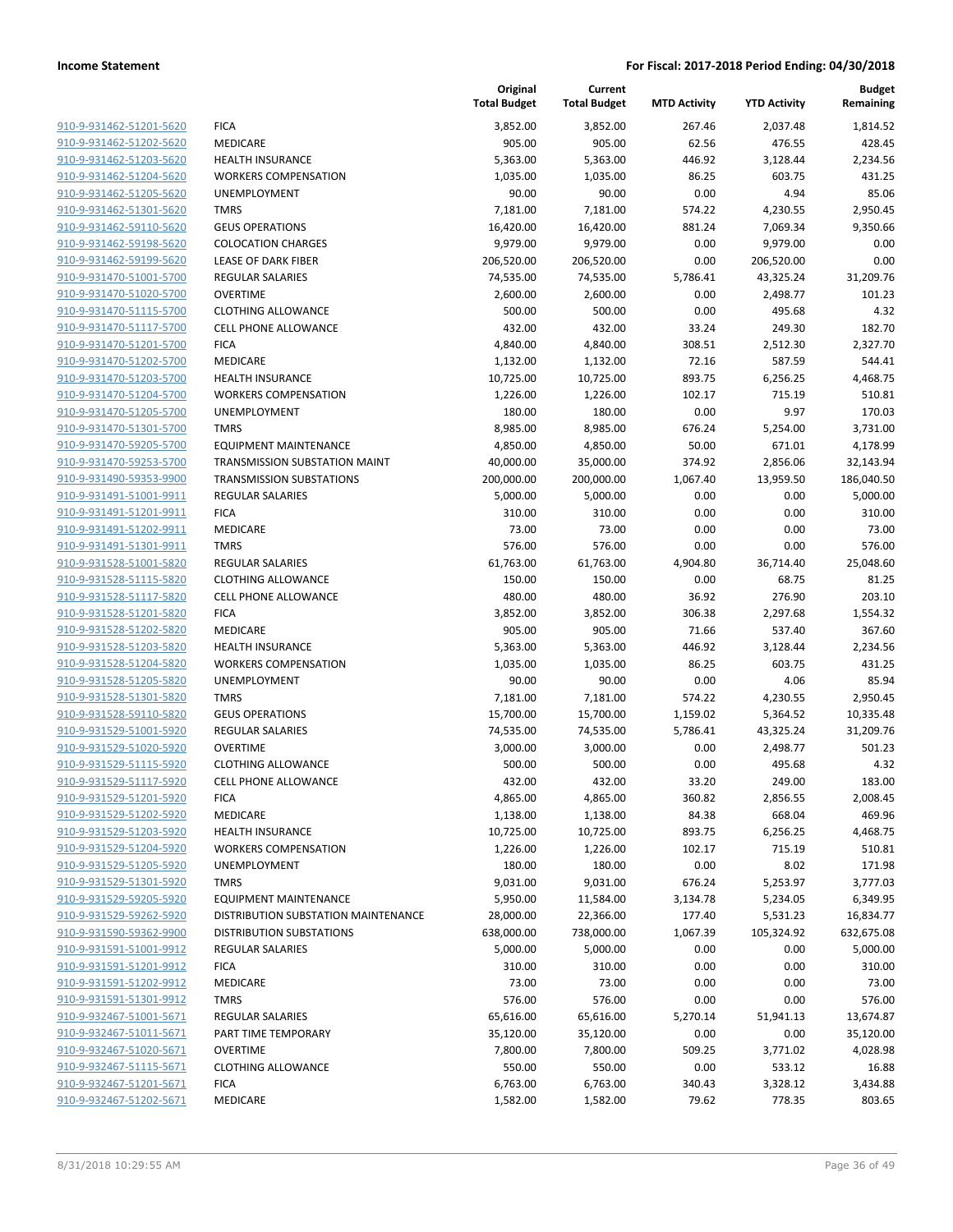| 910-9-932467-51203-5671        |
|--------------------------------|
| 910-9-932467-51204-5671        |
| 910-9-932467-51205-5671        |
| 910-9-932467-51301-5671        |
| 910-9-932467-59110-5671        |
| 910-9-932474-51001-5740        |
| 910-9-932474-51020-5740        |
| 910-9-932474-51115-5740        |
| 910-9-932474-51201-5740        |
| 910-9-932474-51202-5740        |
| <u>910-9-932474-51203-5740</u> |
| 910-9-932474-51204-5740        |
| 910-9-932474-51205-5740        |
| 910-9-932474-51301-5740        |
| 910-9-932474-59257-5740        |
| 910-9-932490-59356-9900        |
| 910-9-932491-51001-9913        |
| <u>910-9-932491-51201-9913</u> |
| <u>910-9-932491-51202-9913</u> |
| 910-9-932491-51301-9913        |
| 910-9-932500-51001-5801        |
| 910-9-932500-51115-5801        |
| 910-9-932500-51117-5801        |
| 910-9-932500-51201-5801        |
| <u>910-9-932500-51202-5801</u> |
| 910-9-932500-51203-5801        |
| 910-9-932500-51204-5801        |
| 910-9-932500-51205-5801        |
| 910-9-932500-51301-5801        |
| <u>910-9-932500-59110-5801</u> |
| 910-9-932500-59112-5801        |
| 910-9-932500-59146-5801        |
| 910-9-932503-51001-5830        |
| 910-9-932503-51020-5830        |
| <u>910-9-932503-51115-5830</u> |
| 910-9-932503-51117-5830        |
| 910-9-932503-51201-5830        |
| 910-9-932503-51202-5830        |
| <u>910-9-932503-51203-5830</u> |
| 910-9-932503-51204-5830        |
| 910-9-932503-51205-5830        |
| 910-9-932503-51301-5830        |
| 910-9-932503-59110-5830        |
| 910-9-932504-51001-5840        |
| <u>910-9-932504-51020-5840</u> |
| 910-9-932504-51115-5840        |
| 910-9-932504-51117-5840        |
| 910-9-932504-51201-5840        |
| 910-9-932504-51202-5840        |
| <u>910-9-932504-51203-5840</u> |
| 910-9-932504-51204-5840        |
| 910-9-932504-51205-5840        |
| 910-9-932504-51301-5840        |
| 910-9-932504-59110-5840        |
| <u>910-9-932505-51001-5850</u> |
| 910-9-932505-51201-5850        |
| 910-9-932505-51202-5850        |
| 910-9-932505-51301-5850        |
| <u>910-9-932505-59110-5850</u> |
|                                |

|                         |                                | Original<br><b>Total Budget</b> | Current<br><b>Total Budget</b> | <b>MTD Activity</b> | <b>YTD Activity</b> | <b>Budget</b><br>Remaining |
|-------------------------|--------------------------------|---------------------------------|--------------------------------|---------------------|---------------------|----------------------------|
| 910-9-932467-51203-5671 | <b>HEALTH INSURANCE</b>        | 10,725.00                       | 10,725.00                      | 893.75              | 6,256.25            | 4,468.75                   |
| 910-9-932467-51204-5671 | <b>WORKERS COMPENSATION</b>    | 1,146.00                        | 1,146.00                       | 95.50               | 668.50              | 477.50                     |
| 910-9-932467-51205-5671 | UNEMPLOYMENT                   | 180.00                          | 180.00                         | 52.08               | 57.35               | 122.65                     |
| 910-9-932467-51301-5671 | <b>TMRS</b>                    | 8,514.00                        | 8,514.00                       | 335.32              | 4,154.99            | 4,359.01                   |
| 910-9-932467-59110-5671 | <b>GEUS OPERATIONS</b>         | 16,000.00                       | 16,000.00                      | 1,567.10            | 7,340.66            | 8,659.34                   |
| 910-9-932474-51001-5740 | REGULAR SALARIES               | 65,616.00                       | 65,616.00                      | 3,445.98            | 26,827.81           | 38,788.19                  |
| 910-9-932474-51020-5740 | <b>OVERTIME</b>                | 7,800.00                        | 7,800.00                       | 407.40              | 3,310.14            | 4,489.86                   |
| 910-9-932474-51115-5740 | <b>CLOTHING ALLOWANCE</b>      | 550.00                          | 550.00                         | 0.00                | 504.43              | 45.57                      |
| 910-9-932474-51201-5740 | <b>FICA</b>                    | 4,586.00                        | 4,586.00                       | 211.88              | 1,689.91            | 2,896.09                   |
| 910-9-932474-51202-5740 | MEDICARE                       | 1,073.00                        | 1,073.00                       | 49.55               | 395.22              | 677.78                     |
| 910-9-932474-51203-5740 | <b>HEALTH INSURANCE</b>        | 10,725.00                       | 10,725.00                      | 893.75              | 6,256.25            | 4,468.75                   |
| 910-9-932474-51204-5740 | <b>WORKERS COMPENSATION</b>    | 1,146.00                        | 1,146.00                       | 95.50               | 668.50              | 477.50                     |
| 910-9-932474-51205-5740 | <b>UNEMPLOYMENT</b>            | 180.00                          | 180.00                         | 0.00                | 7.62                | 172.38                     |
| 910-9-932474-51301-5740 | <b>TMRS</b>                    | 8,514.00                        | 8,514.00                       | 447.76              | 3,447.92            | 5,066.08                   |
| 910-9-932474-59257-5740 | TRANSMISSION LINE MAINTENANCE  | 41,700.00                       | 41,700.00                      | 2,117.81            | 12,780.29           | 28,919.71                  |
| 910-9-932490-59356-9900 | <b>GEUS TRANSMISSION LINES</b> | 603,495.00                      | 603,495.00                     | 15,906.52           | 584,501.17          | 18,993.83                  |
| 910-9-932491-51001-9913 | REGULAR SALARIES               | 12,000.00                       | 12,000.00                      | 0.00                | 572.72              | 11,427.28                  |
| 910-9-932491-51201-9913 | <b>FICA</b>                    | 744.00                          | 744.00                         | 0.00                | 35.51               | 708.49                     |
| 910-9-932491-51202-9913 | <b>MEDICARE</b>                | 174.00                          | 174.00                         | 0.00                | 8.30                | 165.70                     |
| 910-9-932491-51301-9913 | <b>TMRS</b>                    | 1,381.00                        | 1,381.00                       | 0.00                | 64.03               | 1,316.97                   |
| 910-9-932500-51001-5801 | <b>REGULAR SALARIES</b>        | 122,803.00                      | 122,803.00                     | 9,446.40            | 70,666.40           | 52,136.60                  |
| 910-9-932500-51115-5801 | <b>CLOTHING ALLOWANCE</b>      | 250.00                          | 250.00                         | 0.00                | 228.25              | 21.75                      |
| 910-9-932500-51117-5801 | <b>CELL PHONE ALLOWANCE</b>    | 636.00                          | 636.00                         | 48.92               | 366.90              | 269.10                     |
| 910-9-932500-51201-5801 | <b>FICA</b>                    | 7,669.00                        | 7,669.00                       | 557.42              | 4,213.82            | 3,455.18                   |
| 910-9-932500-51202-5801 | <b>MEDICARE</b>                | 1,794.00                        | 1,794.00                       | 130.36              | 985.48              | 808.52                     |
| 910-9-932500-51203-5801 | <b>HEALTH INSURANCE</b>        | 10,725.00                       | 10,725.00                      | 893.75              | 6,256.25            | 4,468.75                   |
| 910-9-932500-51204-5801 | <b>WORKERS COMPENSATION</b>    | 1,994.00                        | 1,994.00                       | 166.17              | 1,163.19            | 830.81                     |
| 910-9-932500-51205-5801 | UNEMPLOYMENT                   | 180.00                          | 180.00                         | 0.00                | 9.00                | 171.00                     |
| 910-9-932500-51301-5801 | <b>TMRS</b>                    | 14,237.00                       | 14,237.00                      | 1,103.36            | 8,124.65            | 6,112.35                   |
| 910-9-932500-59110-5801 | <b>GEUS OPERATIONS</b>         | 8,960.00                        | 8,960.00                       | 438.09              | 3,705.73            | 5,254.27                   |
| 910-9-932500-59112-5801 | SAFETY                         | 49,730.00                       | 49,730.00                      | 2,653.51            | 24,454.31           | 25,275.69                  |
| 910-9-932500-59146-5801 | TRAINING AND/OR TRAVEL         | 27,000.00                       | 27,000.00                      | 958.65              | 12,853.65           | 14,146.35                  |
| 910-9-932503-51001-5830 | REGULAR SALARIES               | 177,243.00                      | 177,243.00                     | 7,623.91            | 77,354.54           | 99,888.46                  |
| 910-9-932503-51020-5830 | <b>OVERTIME</b>                | 10,500.00                       | 10,500.00                      | 386.61              | 5,510.53            | 4,989.47                   |
| 910-9-932503-51115-5830 | <b>CLOTHING ALLOWANCE</b>      | 1,200.00                        | 1,200.00                       | 0.00                | 1,114.00            | 86.00                      |
| 910-9-932503-51117-5830 | <b>CELL PHONE ALLOWANCE</b>    | 318.00                          | 318.00                         | 24.46               | 122.30              | 195.70                     |
| 910-9-932503-51201-5830 | <b>FICA</b>                    | 11,734.00                       | 11,734.00                      | 432.77              | 6,669.84            | 5,064.16                   |
| 910-9-932503-51202-5830 | MEDICARE                       | 2,745.00                        | 2,745.00                       | 101.21              | 1,559.87            | 1,185.13                   |
| 910-9-932503-51203-5830 | <b>HEALTH INSURANCE</b>        | 26,813.00                       | 26,813.00                      | 2,234.42            | 15,640.94           | 11,172.06                  |
| 910-9-932503-51204-5830 | <b>WORKERS COMPENSATION</b>    | 3,129.00                        | 3,129.00                       | 260.75              | 1,825.25            | 1,303.75                   |
| 910-9-932503-51205-5830 | UNEMPLOYMENT                   | 450.00                          | 450.00                         | 0.00                | 15.86               | 434.14                     |
| 910-9-932503-51301-5830 | <b>TMRS</b>                    | 21,784.00                       | 21,784.00                      | 933.66              | 13,104.47           | 8,679.53                   |
| 910-9-932503-59110-5830 | <b>GEUS OPERATIONS</b>         | 81,000.00                       | 81,000.00                      | 8,390.19            | 31,022.18           | 49,977.82                  |
| 910-9-932504-51001-5840 | REGULAR SALARIES               | 177,243.00                      | 177,243.00                     | 7,623.91            | 77,154.54           | 100,088.46                 |
| 910-9-932504-51020-5840 | <b>OVERTIME</b>                | 10,500.00                       | 10,500.00                      | 386.61              | 5,510.53            | 4,989.47                   |
| 910-9-932504-51115-5840 | <b>CLOTHING ALLOWANCE</b>      | 1,200.00                        | 1,200.00                       | 0.00                | 1,114.00            | 86.00                      |
| 910-9-932504-51117-5840 | CELL PHONE ALLOWANCE           | 318.00                          | 318.00                         | 24.46               | 122.30              | 195.70                     |
| 910-9-932504-51201-5840 | <b>FICA</b>                    | 11,734.00                       | 11,734.00                      | 498.17              | 5,137.08            | 6,596.92                   |
| 910-9-932504-51202-5840 | MEDICARE                       | 2,745.00                        | 2,745.00                       | 116.51              | 1,201.43            | 1,543.57                   |
| 910-9-932504-51203-5840 | <b>HEALTH INSURANCE</b>        | 26,813.00                       | 26,813.00                      | 2,234.42            | 15,640.94           | 11,172.06                  |
| 910-9-932504-51204-5840 | <b>WORKERS COMPENSATION</b>    | 3,129.00                        | 3,129.00                       | 260.75              | 1,825.25            | 1,303.75                   |
| 910-9-932504-51205-5840 | UNEMPLOYMENT                   | 450.00                          | 450.00                         | 0.00                | 13.79               | 436.21                     |
| 910-9-932504-51301-5840 | <b>TMRS</b>                    | 21,784.00                       | 21,784.00                      | 933.66              | 9,436.45            | 12,347.55                  |
| 910-9-932504-59110-5840 | <b>GEUS OPERATIONS</b>         | 72,000.00                       | 72,000.00                      | 8,397.39            | 29,487.83           | 42,512.17                  |
| 910-9-932505-51001-5850 | REGULAR SALARIES               | 1,000.00                        | 1,000.00                       | 0.00                | 0.00                | 1,000.00                   |
| 910-9-932505-51201-5850 | <b>FICA</b>                    | 62.00                           | 62.00                          | 0.00                | 0.00                | 62.00                      |
| 910-9-932505-51202-5850 | MEDICARE                       | 15.00                           | 15.00                          | 0.00                | 0.00                | 15.00                      |
| 910-9-932505-51301-5850 | <b>TMRS</b>                    | 115.00                          | 115.00                         | 0.00                | 0.00                | 115.00                     |
| 910-9-932505-59110-5850 | <b>GEUS OPERATIONS</b>         | 500.00                          | 500.00                         | 0.00                | 0.00                | 500.00                     |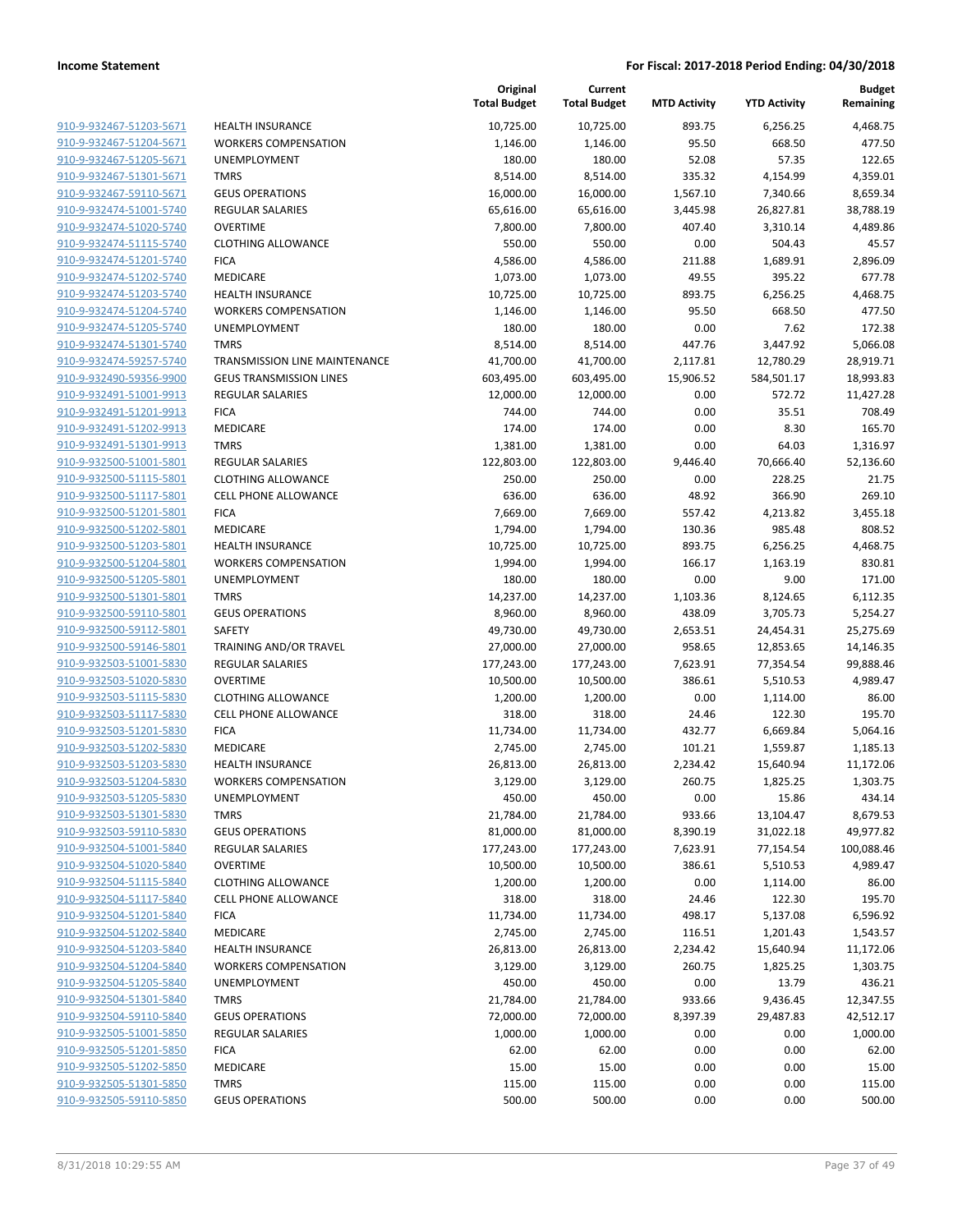**Current**

**Original**

**Budget Remaining**

|                                                    |                                         | <b>Total Budget</b>   | <b>Total Budget</b> | <b>MTD Activity</b> | <b>YTD Activity</b>      | Remaining              |
|----------------------------------------------------|-----------------------------------------|-----------------------|---------------------|---------------------|--------------------------|------------------------|
| 910-9-932506-51001-5860                            | <b>REGULAR SALARIES</b>                 | 76,203.00             | 76,203.00           | 6,246.40            | 45.780.80                | 30,422.20              |
| 910-9-932506-51020-5860                            | <b>OVERTIME</b>                         | 1,000.00              | 1,000.00            | 0.00                | 1,165.23                 | $-165.23$              |
| 910-9-932506-51115-5860                            | <b>CLOTHING ALLOWANCE</b>               | 500.00                | 500.00              | 0.00                | 549.68                   | $-49.68$               |
| 910-9-932506-51117-5860                            | <b>CELL PHONE ALLOWANCE</b>             | 432.00                | 432.00              | 33.22               | 249.15                   | 182.85                 |
| 910-9-932506-51201-5860                            | <b>FICA</b>                             | 4,845.00              | 4,845.00            | 386.00              | 2,919.57                 | 1,925.43               |
| 910-9-932506-51202-5860                            | <b>MEDICARE</b>                         | 1,133.00              | 1,133.00            | 90.28               | 682.82                   | 450.18                 |
| 910-9-932506-51203-5860                            | <b>HEALTH INSURANCE</b>                 | 10,725.00             | 10,725.00           | 893.75              | 6,256.25                 | 4,468.75               |
| 910-9-932506-51204-5860                            | <b>WORKERS COMPENSATION</b>             | 1,318.00              | 1,318.00            | 109.83              | 768.81                   | 549.19                 |
| 910-9-932506-51205-5860                            | UNEMPLOYMENT                            | 180.00                | 180.00              | 0.00                | 8.68                     | 171.32                 |
| 910-9-932506-51301-5860                            | <b>TMRS</b>                             | 8,993.00              | 8,993.00            | 729.70              | 5,387.05                 | 3,605.95               |
| 910-9-932506-59110-5860                            | <b>GEUS OPERATIONS</b>                  | 13,800.00             | 13,800.00           | 1,275.16            | 6,076.29                 | 7,723.71               |
| 910-9-932507-51001-5870                            | <b>REGULAR SALARIES</b>                 | 1,000.00              | 1,000.00            | 0.00                | 0.00                     | 1,000.00               |
| 910-9-932507-51201-5870                            | <b>FICA</b>                             | 62.00                 | 62.00               | 0.00                | 0.00                     | 62.00                  |
| 910-9-932507-51202-5870                            | MEDICARE                                | 15.00                 | 15.00               | 0.00                | 0.00                     | 15.00                  |
| 910-9-932507-51301-5870                            | <b>TMRS</b>                             | 115.00                | 115.00              | 0.00                | 0.00                     | 115.00                 |
| 910-9-932507-59110-5870                            | <b>GEUS OPERATIONS</b>                  | 400.00                | 400.00              | 0.00                | 0.00                     | 400.00                 |
| 910-9-932509-59147-5890                            | <b>RENT</b>                             | 200.00                | 200.00              | 0.00                | 0.00                     | 200.00                 |
| 910-9-932510-51001-5900                            | <b>REGULAR SALARIES</b>                 | 59,779.00             | 59,779.00           | 4,598.40            | 34,357.60                | 25,421.40              |
| 910-9-932510-51020-5900                            | <b>OVERTIME</b>                         | 10,000.00             | 10,000.00           | 492.50              | 4,309.34                 | 5,690.66               |
| 910-9-932510-51102-5900                            | <b>BILINGUAL PAY</b>                    | 600.00                | 600.00              | 46.16               | 346.20                   | 253.80                 |
| 910-9-932510-51115-5900                            | <b>CLOTHING ALLOWANCE</b>               | 500.00                | 500.00              | 0.00                | 480.68                   | 19.32                  |
| 910-9-932510-51201-5900                            | <b>FICA</b>                             | 4,394.00              | 4,394.00            | 271.91              | 2,101.91                 | 2,292.09               |
| 910-9-932510-51202-5900                            | MEDICARE                                | 1,028.00              | 1,028.00            | 63.60               | 491.60                   | 536.40                 |
| 910-9-932510-51203-5900                            | <b>HEALTH INSURANCE</b>                 | 10,725.00             | 10,725.00           | 893.75              | 6,256.25                 | 4,468.75               |
| 910-9-932510-51204-5900                            | <b>WORKERS COMPENSATION</b>             | 970.00                | 970.00              | 80.83               | 565.81                   | 404.19                 |
| 910-9-932510-51205-5900                            | UNEMPLOYMENT                            | 180.00                | 180.00              | 0.00                | 9.00                     | 171.00                 |
| 910-9-932510-51301-5900                            | <b>TMRS</b>                             | 8,159.00              | 8,159.00            | 596.92              | 4,450.09                 | 3,708.91               |
| 910-9-932510-59205-5900                            | EQUIPMENT MAINTENANCE                   | 67,000.00             | 67,000.00           | 7,565.55            | 19,671.54                | 47,328.46              |
| 910-9-932514-51001-5941                            | <b>REGULAR SALARIES</b>                 | 329,680.00            | 329,680.00          | 23,139.17           | 223,034.68               | 106,645.32             |
| 910-9-932514-51020-5941                            | <b>OVERTIME</b>                         | 50,000.00             | 50,000.00           | 2,867.63            | 25,792.08                | 24,207.92              |
| 910-9-932514-51102-5941                            | <b>BILINGUAL PAY</b>                    | 1,200.00              | 1,200.00            | 69.24               | 577.00                   | 623.00                 |
| 910-9-932514-51115-5941                            | <b>CLOTHING ALLOWANCE</b>               | 5,500.00              | 5,500.00            | 0.00                | 4,586.23                 | 913.77                 |
| 910-9-932514-51201-5941                            | <b>FICA</b>                             | 23,955.00             | 23,955.00           | 1,450.96            | 14,501.14                | 9,453.86               |
| 910-9-932514-51202-5941                            | MEDICARE                                | 5,603.00              | 5,603.00            | 339.33              | 3,391.41                 | 2,211.59               |
| 910-9-932514-51203-5941                            | HEALTH INSURANCE                        | 128,700.00            | 128,700.00          | 10,725.00           | 75,075.00                | 53,625.00              |
| 910-9-932514-51204-5941                            | <b>WORKERS COMPENSATION</b>             | 7,673.00              | 7,673.00            | 639.42              | 4,475.94                 | 3,197.06               |
| 910-9-932514-51205-5941<br>910-9-932514-51301-5941 | UNEMPLOYMENT                            | 2,160.00<br>44,472.00 | 2,160.00            | 12.74               | 79.64                    | 2,080.36<br>15,988.37  |
| 910-9-932514-51401-5941                            | <b>TMRS</b><br><b>CONTRA - SALARIES</b> |                       | 44,472.00           | 3,022.03            | 28,483.63                |                        |
| 910-9-932514-59275-5941                            | POLES, OH, UG & SERVICES MAINTENANCE    | 0.00<br>188,500.00    | 0.00<br>188,500.00  | 0.00<br>13,326.43   | $-3,108.72$<br>67,133.63 | 3,108.72<br>121,366.37 |
| 910-9-932515-51001-5950                            |                                         | 5,000.00              | 5,000.00            | 0.00                | 0.00                     | 5,000.00               |
| 910-9-932515-51201-5950                            | REGULAR SALARIES<br><b>FICA</b>         | 310.00                | 310.00              | 0.00                | 0.00                     | 310.00                 |
| 910-9-932515-51202-5950                            | MEDICARE                                | 73.00                 | 73.00               | 0.00                | 0.00                     | 73.00                  |
| 910-9-932515-51301-5950                            | <b>TMRS</b>                             | 576.00                | 576.00              | 0.00                | 0.00                     | 576.00                 |
| 910-9-932515-59282-5950                            | <b>TRANSFORMERS MAINTENANCE</b>         | 15,000.00             | 15,000.00           | 0.00                | 371.00                   | 14,629.00              |
| 910-9-932516-51001-5960                            | <b>REGULAR SALARIES</b>                 | 18,000.00             | 18,000.00           | 829.58              | 6,413.52                 | 11,586.48              |
| 910-9-932516-51020-5960                            | <b>OVERTIME</b>                         | 1,500.00              | 1,500.00            | 133.91              | 1,591.74                 | $-91.74$               |
| 910-9-932516-51201-5960                            | <b>FICA</b>                             | 1,116.00              | 1,116.00            | 59.73               | 496.33                   | 619.67                 |
| 910-9-932516-51202-5960                            | MEDICARE                                | 261.00                | 261.00              | 13.97               | 116.08                   | 144.92                 |
| 910-9-932516-51205-5960                            | UNEMPLOYMENT                            | 0.00                  | 0.00                | 0.00                | 1.16                     | $-1.16$                |
| 910-9-932516-51301-5960                            | <b>TMRS</b>                             | 2,072.00              | 2,072.00            | 111.96              | 914.34                   | 1,157.66               |
| 910-9-932516-59284-5960                            | ST LIGHTING & SIGNALS MAINTENANCE       | 5,000.00              | 5,000.00            | 3,094.46            | 4,826.82                 | 173.18                 |
| 910-9-932517-51001-5970                            | <b>REGULAR SALARIES</b>                 | 58,507.00             | 58,507.00           | 4,633.60            | 34,207.20                | 24,299.80              |
| 910-9-932517-51020-5970                            | <b>OVERTIME</b>                         | 500.00                | 500.00              | 0.00                | 0.00                     | 500.00                 |
| 910-9-932517-51115-5970                            | <b>CLOTHING ALLOWANCE</b>               | 500.00                | 500.00              | 0.00                | 495.68                   | 4.32                   |
| 910-9-932517-51201-5970                            | <b>FICA</b>                             | 3,689.00              | 3,689.00            | 264.12              | 1,967.56                 | 1,721.44               |
| 910-9-932517-51202-5970                            | MEDICARE                                | 863.00                | 863.00              | 61.78               | 460.20                   | 402.80                 |
| 910-9-932517-51203-5970                            | <b>HEALTH INSURANCE</b>                 | 10,725.00             | 10,725.00           | 893.75              | 6,256.25                 | 4,468.75               |
| 910-9-932517-51204-5970                            | <b>WORKERS COMPENSATION</b>             | 982.00                | 982.00              | 81.83               | 572.81                   | 409.19                 |
|                                                    |                                         |                       |                     |                     |                          |                        |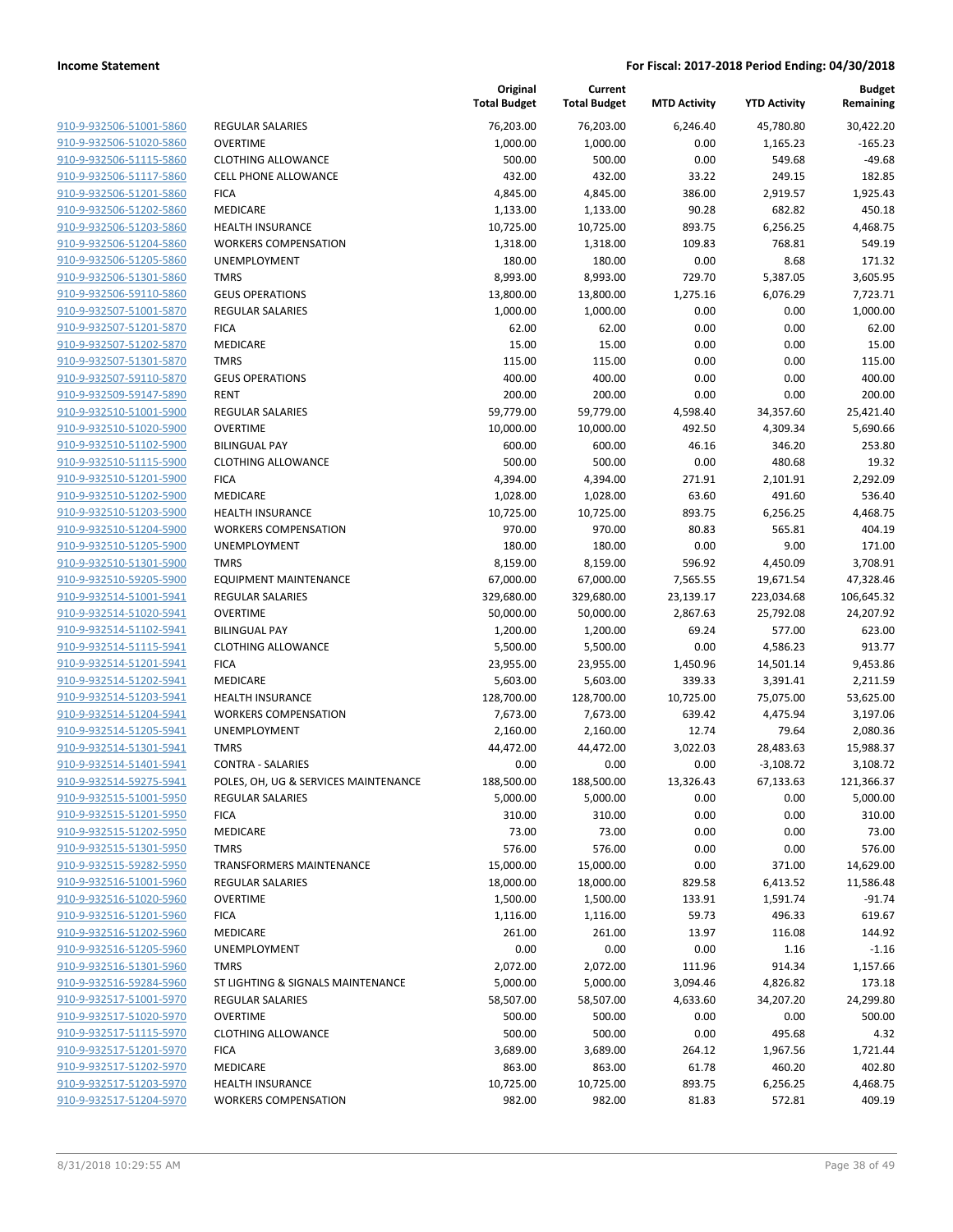| 910-9-932517-51205-5970        | ι                        |
|--------------------------------|--------------------------|
| 910-9-932517-51301-5970        |                          |
| 910-9-932517-59270-5970        | ľ                        |
| 910-9-932518-51001-5980        | f                        |
| 910-9-932518-51020-5980        | (                        |
| 910-9-932518-51201-5980        | f                        |
| 910-9-932518-51202-5980        | ľ                        |
| 910-9-932518-51205-5980        | ι                        |
| 910-9-932518-51301-5980        | Ī                        |
| 910-9-932518-59288-5980        | ١                        |
| 910-9-932519-51001-5990        | ŀ                        |
| 910-9-932519-51201-5990        | f                        |
| 910-9-932519-51202-5990        | ľ                        |
| 910-9-932519-51205-5990        | ι                        |
| 910-9-932519-51301-5990        | Ī                        |
| 910-9-932590-59364-9900        | ŀ                        |
| 910-9-932590-59365-9900        | $\overline{\phantom{a}}$ |
| 910-9-932590-59366-9900        | ι                        |
| 910-9-932590-59367-9900        | ι                        |
| 910-9-932590-59368-9900        | Ī                        |
| 910-9-932590-59369-9900        | í                        |
| 910-9-932590-59370-9900        | I                        |
| 910-9-932590-59371-9900        | ١                        |
| 910-9-932590-59375-9900        | í                        |
| 910-9-932590-59392-9900        |                          |
| 910-9-932591-51001-9914        | f                        |
| 910-9-932591-51020-9914        | $\overline{\phantom{a}}$ |
| 910-9-932591-51201-9914        | f                        |
| 910-9-932591-51202-9914        | ľ                        |
| 910-9-932591-51205-9914        | ι                        |
| 910-9-932591-51301-9914        | Ī                        |
| 910-9-932592-51001-9915        | f                        |
| 910-9-932592-51020-9915        | (                        |
| <u>910-9-932592-51201-9915</u> | ŀ                        |
| 910-9-932592-51202-9915        | I                        |
| 910-9-932592-51205-9915        | ι                        |
| 910-9-932592-51301-9915        | ī                        |
| 910-9-932593-51001-9916        | f                        |
| 910-9-932593-51020-9916        | I                        |
| 910-9-932593-51201-9916        | f                        |
| 910-9-932593-51202-9916        | I                        |
| 910-9-932593-51205-9916        | ι                        |
| 910-9-932593-51301-9916        |                          |
| 910-9-932594-51001-9917        | f                        |
| 910-9-932594-51020-9917        | (                        |
| 910-9-932594-51201-9917        | I                        |
| 910-9-932594-51202-9917        | I                        |
| 910-9-932594-51205-9917        | ι                        |
| 910-9-932594-51301-9917        |                          |
| 910-9-932595-51001-9918        | ł                        |
| 910-9-932595-51020-9918        | (                        |
| 910-9-932595-51201-9918        | f                        |
| 910-9-932595-51202-9918        | I                        |
| 910-9-932595-51205-9918        | ι                        |
| 910-9-932595-51301-9918        |                          |
| 910-9-932596-51001-9919        | I                        |
| 910-9-932596-51201-9919        | f                        |
| 910-9-932596-51202-9919        | I                        |
| 910-9-932596-51205-9919        | ι                        |

|                         |                                      | Original<br><b>Total Budget</b> | Current<br><b>Total Budget</b> | <b>MTD Activity</b> | <b>YTD Activity</b> | <b>Budget</b><br>Remaining |
|-------------------------|--------------------------------------|---------------------------------|--------------------------------|---------------------|---------------------|----------------------------|
| 910-9-932517-51205-5970 | UNEMPLOYMENT                         | 180.00                          | 180.00                         | 0.00                | 8.74                | 171.26                     |
| 910-9-932517-51301-5970 | <b>TMRS</b>                          | 6,849.00                        | 6,849.00                       | 538.42              | 3,904.01            | 2,944.99                   |
| 910-9-932517-59270-5970 | <b>METERS MAINTENANCE</b>            | 600.00                          | 600.00                         | 0.00                | 0.00                | 600.00                     |
| 910-9-932518-51001-5980 | REGULAR SALARIES                     | 2,500.00                        | 2,500.00                       | 343.13              | 1,966.29            | 533.71                     |
| 910-9-932518-51020-5980 | <b>OVERTIME</b>                      | 0.00                            | 0.00                           | 52.83               | 351.02              | $-351.02$                  |
| 910-9-932518-51201-5980 | <b>FICA</b>                          | 155.00                          | 155.00                         | 24.55               | 143.69              | 11.31                      |
| 910-9-932518-51202-5980 | MEDICARE                             | 36.00                           | 36.00                          | 5.74                | 33.60               | 2.40                       |
| 910-9-932518-51205-5980 | UNEMPLOYMENT                         | 0.00                            | 0.00                           | 0.00                | 0.47                | $-0.47$                    |
| 910-9-932518-51301-5980 | <b>TMRS</b>                          | 288.00                          | 288.00                         | 46.01               | 264.46              | 23.54                      |
| 910-9-932518-59288-5980 | VAPOR LIGHTS MAINTENANCE             | 200.00                          | 200.00                         | 51.33               | 140.10              | 59.90                      |
| 910-9-932519-51001-5990 | <b>REGULAR SALARIES</b>              | 2,500.00                        | 2,500.00                       | 0.00                | 980.96              | 1,519.04                   |
| 910-9-932519-51201-5990 | <b>FICA</b>                          | 155.00                          | 155.00                         | 0.00                | 60.82               | 94.18                      |
| 910-9-932519-51202-5990 | MEDICARE                             | 36.00                           | 36.00                          | 0.00                | 14.22               | 21.78                      |
| 910-9-932519-51205-5990 | UNEMPLOYMENT                         | 0.00                            | 0.00                           | 0.00                | 0.57                | $-0.57$                    |
| 910-9-932519-51301-5990 | <b>TMRS</b>                          | 288.00                          | 288.00                         | 0.00                | 113.99              | 174.01                     |
| 910-9-932590-59364-9900 | <b>POLES</b>                         | 210,000.00                      | 150,000.00                     | 22,123.90           | 79,737.40           | 70,262.60                  |
| 910-9-932590-59365-9900 | OH CONDUCTOR & DEVICES               | 80,506.00                       | 80,506.00                      | 10,723.78           | 76,550.04           | 3,955.96                   |
| 910-9-932590-59366-9900 | <b>UG CONDUIT</b>                    | 45,000.00                       | 45,000.00                      | 2,699.19            | 35,211.80           | 9,788.20                   |
| 910-9-932590-59367-9900 | UG CONDUCTOR & DEVICES               | 95,000.00                       | 95,000.00                      | 2,553.88            | 24,065.69           | 70,934.31                  |
| 910-9-932590-59368-9900 | <b>TRANSFORMERS &amp; CAPACITORS</b> | 175,000.00                      | 135,000.00                     | 6,619.24            | 45,416.94           | 89,583.06                  |
| 910-9-932590-59369-9900 | SERVICE CONNECTIONS                  | 35,000.00                       | 35,000.00                      | 184.62              | 184.62              | 34,815.38                  |
| 910-9-932590-59370-9900 | <b>METERS</b>                        | 80,000.00                       | 80,000.00                      | 1,684.18            | 29,214.86           | 50,785.14                  |
| 910-9-932590-59371-9900 | <b>VAPOR LIGHTS</b>                  | 5,000.00                        | 5,000.00                       | 2,236.03            | 3,314.26            | 1,685.74                   |
| 910-9-932590-59375-9900 | STREET LIGHTING & SIGNALS            | 5,000.00                        | 5,000.00                       | 2,000.08            | 4,825.28            | 174.72                     |
| 910-9-932590-59392-9900 | <b>TRANSPORTATION EQUIPMENT</b>      | 443,011.00                      | 443,011.00                     | 0.00                | 408,566.00          | 34,445.00                  |
| 910-9-932591-51001-9914 | <b>REGULAR SALARIES</b>              | 30,000.00                       | 30,000.00                      | 8,693.71            | 34,020.29           | $-4,020.29$                |
| 910-9-932591-51020-9914 | <b>OVERTIME</b>                      | 0.00                            | 0.00                           | 200.37              | 3,295.89            | $-3,295.89$                |
| 910-9-932591-51201-9914 | <b>FICA</b>                          | 1,860.00                        | 1,860.00                       | 554.47              | 2,321.18            | $-461.18$                  |
| 910-9-932591-51202-9914 | MEDICARE                             | 435.00                          | 435.00                         | 129.67              | 542.86              | $-107.86$                  |
| 910-9-932591-51205-9914 | UNEMPLOYMENT                         | 0.00                            | 0.00                           | 0.00                | 8.50                | $-8.50$                    |
| 910-9-932591-51301-9914 | <b>TMRS</b>                          | 3,453.00                        | 3,453.00                       | 1,039.16            | 4,312.13            | $-859.13$                  |
| 910-9-932592-51001-9915 | <b>REGULAR SALARIES</b>              | 55,000.00                       | 55,000.00                      | 12,339.26           | 43,995.98           | 11,004.02                  |
| 910-9-932592-51020-9915 | <b>OVERTIME</b>                      | 0.00                            | 0.00                           | 949.06              | 5,160.51            | $-5,160.51$                |
| 910-9-932592-51201-9915 | <b>FICA</b>                          | 3,410.00                        | 3,410.00                       | 823.88              | 3,052.17            | 357.83                     |
| 910-9-932592-51202-9915 | MEDICARE                             | 798.00                          | 798.00                         | 192.68              | 713.81              | 84.19                      |
| 910-9-932592-51205-9915 | UNEMPLOYMENT                         | 0.00                            | 0.00                           | 0.00                | 16.12               | $-16.12$                   |
| 910-9-932592-51301-9915 | <b>TMRS</b>                          | 6,331.00                        | 6,331.00                       | 1,544.10            | 5,685.26            | 645.74                     |
| 910-9-932593-51001-9916 | REGULAR SALARIES                     | 32,500.00                       | 32,500.00                      | 8,831.63            | 47,962.23           | $-15,462.23$               |
| 910-9-932593-51020-9916 | <b>OVERTIME</b>                      | 0.00                            | 0.00                           | 1,037.77            | 4,102.40            | $-4,102.40$                |
| 910-9-932593-51201-9916 | <b>FICA</b>                          | 2,015.00                        | 2,015.00                       | 614.76              | 3,236.66            | $-1,221.66$                |
| 910-9-932593-51202-9916 | <b>MEDICARE</b>                      | 471.00                          | 471.00                         | 143.77              | 756.97              | $-285.97$                  |
| 910-9-932593-51205-9916 | UNEMPLOYMENT                         | 0.00                            | 0.00                           | 0.00                | 6.89                | $-6.89$                    |
| 910-9-932593-51301-9916 | <b>TMRS</b>                          | 3,741.00                        | 3,741.00                       | 1,152.19            | 5,946.65            | $-2,205.65$                |
| 910-9-932594-51001-9917 | <b>REGULAR SALARIES</b>              | 32,500.00                       | 32,500.00                      | 2,369.75            | 18,538.43           | 13,961.57                  |
| 910-9-932594-51020-9917 | <b>OVERTIME</b>                      | 0.00                            | 0.00                           | 0.00                | 2,681.59            | $-2,681.59$                |
| 910-9-932594-51201-9917 | <b>FICA</b>                          | 2,015.00                        | 2,015.00                       | 148.36              | 1,322.81            | 692.19                     |
| 910-9-932594-51202-9917 | MEDICARE                             | 471.00                          | 471.00                         | 34.70               | 309.36              | 161.64                     |
| 910-9-932594-51205-9917 | <b>UNEMPLOYMENT</b>                  | 3,741.00                        | 3,741.00                       | 0.00                | 2.36                | 3,738.64                   |
| 910-9-932594-51301-9917 | <b>TMRS</b>                          | 0.00                            | 0.00                           | 278.05              | 2,439.95            | $-2,439.95$                |
| 910-9-932595-51001-9918 | <b>REGULAR SALARIES</b>              | 10,000.00                       | 10,000.00                      | 0.00                | 957.07              | 9,042.93                   |
| 910-9-932595-51020-9918 | <b>OVERTIME</b>                      | 0.00                            | 0.00                           | 0.00                | 108.08              | $-108.08$                  |
| 910-9-932595-51201-9918 | <b>FICA</b>                          | 620.00                          | 620.00                         | 0.00                | 67.06               | 552.94                     |
| 910-9-932595-51202-9918 | MEDICARE                             | 145.00                          | 145.00                         | 0.00                | 15.69               | 129.31                     |
| 910-9-932595-51205-9918 | UNEMPLOYMENT                         | 0.00                            | 0.00                           | 0.00                | 0.12                | $-0.12$                    |
| 910-9-932595-51301-9918 | <b>TMRS</b>                          | 1,151.00                        | 1,151.00                       | 0.00                | 122.54              | 1,028.46                   |
| 910-9-932596-51001-9919 | <b>REGULAR SALARIES</b>              | 5,000.00                        | 5,000.00                       | 0.00                | 1,499.96            | 3,500.04                   |
| 910-9-932596-51201-9919 | <b>FICA</b>                          | 310.00                          | 310.00                         | 0.00                | 93.00               | 217.00                     |
| 910-9-932596-51202-9919 | MEDICARE                             | 73.00                           | 73.00                          | 0.00                | 21.75               | 51.25                      |
| 910-9-932596-51205-9919 | UNEMPLOYMENT                         | 0.00                            | 0.00                           | 0.00                | 0.40                | $-0.40$                    |
|                         |                                      |                                 |                                |                     |                     |                            |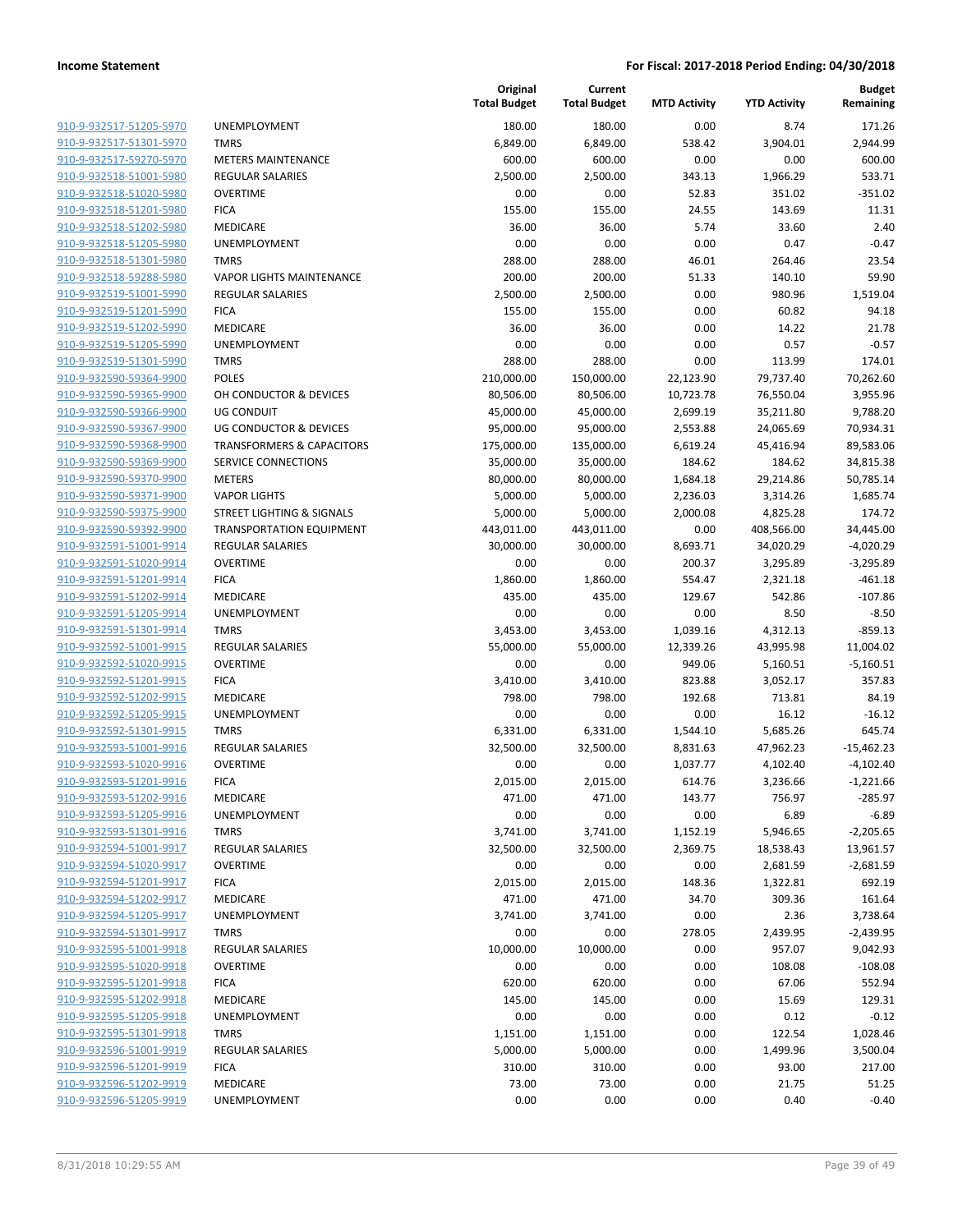| 910-9-932596-51301-9919        |
|--------------------------------|
| 910-9-932597-51001-9920        |
| 910-9-932597-51020-9920        |
| 910-9-932597-51201-9920        |
| 910-9-932597-51202-9920        |
| 910-9-932597-51205-9920        |
| 910-9-932597-51301-9920        |
| 910-9-932598-51001-9921        |
| 910-9-932598-51201-9921        |
| 910-9-932598-51202-9921        |
| 910-9-932598-51205-9921        |
| 910-9-932598-51301-9921        |
| <u>910-9-932599-51001-9922</u> |
| 910-9-932599-51020-9922        |
| 910-9-932599-51201-9922        |
| 910-9-932599-51202-9922        |
| 910-9-932599-51205-9922        |
| 910-9-932599-51301-9922        |
| <u>910-9-970000-51801-9260</u> |
| 910-9-970000-59701-9040        |
| 910-9-970000-59703-4030        |
| 910-9-970000-59720-9705        |
| <u>910-9-970000-59730-9250</u> |
| <u>910-9-970000-59731-9250</u> |
| 910-9-970000-59732-9250        |
| 910-9-970000-59734-4210        |
| 910-9-970000-59750-9260        |
| <u>910-9-970000-59770-9997</u> |
| 910-9-970000-59771-9997        |
| 910-9-970000-59780-9240        |
| 910-9-970000-59781-9250        |
| 910-9-970000-59790-9970        |
| <u>910-9-980000-59841-4280</u> |
| <u>910-9-990000-59901-9270</u> |
| 910-9-990000-59902-9200        |
| 910-9-990000-59903-4082        |
| 910-9-990000-59912-9999        |
| <u>910-9-990000-59926-9330</u> |
| <u>910-9-990000-59927-9200</u> |
| 910-9-990000-59928-9200        |
| 910-9-990000-59930-9270        |
|                                |

|                                          |                                                               | Original<br><b>Total Budget</b> | Current<br><b>Total Budget</b> | <b>MTD Activity</b>      | <b>YTD Activity</b>          | <b>Budget</b><br>Remaining   |
|------------------------------------------|---------------------------------------------------------------|---------------------------------|--------------------------------|--------------------------|------------------------------|------------------------------|
| 910-9-932596-51301-9919                  | <b>TMRS</b>                                                   | 576.00                          | 576.00                         | 0.00                     | 169.73                       | 406.27                       |
| 910-9-932597-51001-9920                  | <b>REGULAR SALARIES</b>                                       | 7,000.00                        | 7,000.00                       | 343.13                   | 2,442.69                     | 4,557.31                     |
| 910-9-932597-51020-9920                  | <b>OVERTIME</b>                                               | 0.00                            | 0.00                           | 52.83                    | 564.44                       | $-564.44$                    |
| 910-9-932597-51201-9920                  | <b>FICA</b>                                                   | 434.00                          | 434.00                         | 24.55                    | 186.45                       | 247.55                       |
| 910-9-932597-51202-9920                  | <b>MEDICARE</b>                                               | 102.00                          | 102.00                         | 5.74                     | 43.61                        | 58.39                        |
| 910-9-932597-51205-9920                  | UNEMPLOYMENT                                                  | 0.00                            | 0.00                           | 0.00                     | 0.77                         | $-0.77$                      |
| 910-9-932597-51301-9920                  | <b>TMRS</b>                                                   | 806.00                          | 806.00                         | 46.01                    | 342.92                       | 463.08                       |
| 910-9-932598-51001-9921                  | REGULAR SALARIES                                              | 1,500.00                        | 1,500.00                       | 0.00                     | 252.50                       | 1,247.50                     |
| 910-9-932598-51201-9921                  | <b>FICA</b>                                                   | 93.00                           | 93.00                          | 0.00                     | 15.66                        | 77.34                        |
| 910-9-932598-51202-9921                  | <b>MEDICARE</b>                                               | 22.00                           | 22.00                          | 0.00                     | 3.66                         | 18.34                        |
| 910-9-932598-51205-9921                  | UNEMPLOYMENT                                                  | 0.00                            | 0.00                           | 0.00                     | 0.07                         | $-0.07$                      |
| 910-9-932598-51301-9921                  | <b>TMRS</b>                                                   | 173.00                          | 173.00                         | 0.00                     | 28.67                        | 144.33                       |
| 910-9-932599-51001-9922                  | <b>REGULAR SALARIES</b>                                       | 1,500.00                        | 1,500.00                       | 485.60                   | 502.19                       | 997.81                       |
| 910-9-932599-51020-9922                  | <b>OVERTIME</b>                                               | 0.00                            | 0.00                           | 0.00                     | 54.66                        | $-54.66$                     |
| 910-9-932599-51201-9922                  | <b>FICA</b>                                                   | 93.00                           | 93.00                          | 30.11                    | 34.53                        | 58.47                        |
| 910-9-932599-51202-9922                  | <b>MEDICARE</b>                                               | 22.00                           | 22.00                          | 7.04                     | 8.07                         | 13.93                        |
| 910-9-932599-51205-9922                  | UNEMPLOYMENT                                                  | 0.00                            | 0.00                           | 0.00                     | 0.02                         | $-0.02$                      |
| 910-9-932599-51301-9922                  | <b>TMRS</b>                                                   | 173.00                          | 173.00                         | 56.42                    | 64.70                        | 108.30                       |
| 910-9-970000-51801-9260                  | PENSION EXPENSE                                               | 100,000.00                      | 100,000.00                     | 0.00                     | 0.00                         | 100,000.00                   |
| 910-9-970000-59701-9040                  | <b>BAD DEBT</b>                                               | 110,000.00                      | 110,000.00                     | 0.00                     | 0.00                         | 110,000.00                   |
| 910-9-970000-59703-4030                  | <b>DEPRECIATION EXPENSE</b>                                   | 2,960,000.00                    | 2,960,000.00                   | 0.00                     | 0.00                         | 2,960,000.00                 |
| 910-9-970000-59720-9705                  | <b>BANK FEES</b>                                              | 25,000.00                       | 25,000.00                      | 275.39                   | 2,914.49                     | 22,085.51                    |
| 910-9-970000-59730-9250                  | <b>INVENTORY LOSS/GAIN</b>                                    | 1,000.00                        | 1,000.00                       | 0.00                     | 0.00                         | 1,000.00                     |
| 910-9-970000-59731-9250                  | <b>GASOLINE LOSSES/GAINS</b>                                  | 1,000.00                        | 1,000.00                       | $-39.32$                 | 438.90                       | 561.10                       |
| 910-9-970000-59732-9250                  | FUEL OIL LOSSES/GAINS                                         | 3,000.00                        | 3,000.00                       | 0.00                     | 0.00                         | 3,000.00                     |
| 910-9-970000-59734-4210                  | ASSET DISPOSAL LOSSES/GAINS                                   | 1,000.00                        | 1,000.00                       | 0.00                     | 0.00                         | 1,000.00                     |
| 910-9-970000-59750-9260                  | <b>ACCRUED PTO PAY</b>                                        | 125,000.00                      | 125,000.00                     | 2,815.62                 | 78,152.05                    | 46,847.95                    |
| 910-9-970000-59770-9997                  | CONTINGENCY                                                   | 250,000.00                      | 250,000.00                     | 0.00                     | 0.00                         | 250,000.00                   |
| 910-9-970000-59771-9997                  | PAYROLL CONTINGENCY                                           | 75,262.00                       | 75,262.00                      | 0.00                     | 0.00                         | 75,262.00                    |
| 910-9-970000-59780-9240                  | PROPERTY INSURANCE                                            | 150,000.00                      | 150,000.00                     | 0.00                     | 150,015.55                   | $-15.55$                     |
| 910-9-970000-59781-9250                  | LIABILITY INSURANCE                                           | 60,000.00                       | 60,000.00                      | 0.00                     | 66,111.46                    | $-6,111.46$                  |
| 910-9-970000-59790-9970                  | CAPITALIZED                                                   | $-2,894,757.00$                 | $-2,894,757.00$                | 0.00                     | 0.00                         | $-2,894,757.00$              |
| 910-9-980000-59841-4280                  | AMORTIZATION OF DISCOUNT                                      | $-42,051.00$                    | $-42,051.00$                   | 0.00                     | 0.00                         | $-42,051.00$                 |
| 910-9-990000-59901-9270                  | XFER to COG - FRANCHISE FEES                                  | 2,470,827.00                    | 2,470,827.00                   | 581,453.99               | 1,154,697.32                 | 1,316,129.68                 |
| 910-9-990000-59902-9200                  | XFER to COG- ADMIN EXPENSES                                   | 220,157.00                      | 220,157.00                     | 18,346.42                | 128,424.94                   | 91,732.06                    |
| 910-9-990000-59903-4082                  | XFER to COG - PILOT                                           | 317,221.00                      | 317,221.00                     | 0.00                     | 317,221.00                   | 0.00                         |
| 910-9-990000-59912-9999                  | XFER TO 912 - DEBT SERVICE                                    | 3,820,380.00                    | 3,820,380.00                   | 320,000.00               | 2,240,000.00                 | 1,580,380.00                 |
| 910-9-990000-59926-9330                  | XFER to COG - GARAGE                                          | 69,365.00                       | 69,365.00                      | 5,780.42                 | 40,462.94                    | 28,902.06                    |
| 910-9-990000-59927-9200                  | XFER to COG - INSURANCE                                       | 19,775.00                       | 19,775.00                      | 1,647.92                 | 11,535.44                    | 8,239.56                     |
| 910-9-990000-59928-9200                  | XFER to COG - IT                                              | 29,129.00                       | 29,129.00                      | 2,427.42                 | 16,991.94                    | 12,137.06                    |
| 910-9-990000-59930-9270                  | XFER to GBOD                                                  | 494,165.00                      | 494,165.00                     | 116,290.80               | 230,939.47                   | 263,225.53                   |
|                                          | <b>Expense Total:</b>                                         | 60,559,922.00                   | 60,559,922.00                  | 3,977,448.92             | 30,580,606.81                | 29,979,315.19                |
|                                          | Fund: 910 - ELECTRIC OPERATING FUND Surplus (Deficit):        | $-234,580.00$                   | $-234,580.00$                  | $-81,931.16$             | $-1,026,524.08$              | 791,944.08                   |
| Fund: 911 - ELECTRIC DEBT REDUCTION      |                                                               |                                 |                                |                          |                              |                              |
| Revenue                                  |                                                               |                                 |                                |                          |                              |                              |
| 911-9-000000-49801-4190                  | <b>INTEREST INCOME</b>                                        | 850.00                          | 850.00                         | 782.04                   | 5,215.31                     | $-4,365.31$                  |
|                                          | <b>Revenue Total:</b>                                         | 850.00                          | 850.00                         | 782.04                   | 5,215.31                     | $-4,365.31$                  |
|                                          | Fund: 911 - ELECTRIC DEBT REDUCTION Total:                    | 850.00                          | 850.00                         | 782.04                   | 5,215.31                     | $-4,365.31$                  |
| <b>Fund: 912 - ELECTRIC DEBT SERVICE</b> |                                                               |                                 |                                |                          |                              |                              |
| Revenue                                  |                                                               |                                 |                                |                          |                              |                              |
| 912-9-000000-49710-4999                  | TRANFSER FROM GEUS 910 - ELECTRIC OP<br><b>Revenue Total:</b> | 3,840,000.00<br>3,840,000.00    | 3,840,000.00<br>3,840,000.00   | 320,000.00<br>320,000.00 | 2,240,000.00<br>2,240,000.00 | 1,600,000.00<br>1,600,000.00 |
| <b>Expense</b>                           |                                                               |                                 |                                |                          |                              |                              |
| 912-9-980000-59801-9800                  | PAYING AGENT FEES                                             | 1,000.00                        | 1,000.00                       | 0.00                     | 400.00                       | 600.00                       |
| 912-9-980000-59810-9800                  | ARBITRAGE                                                     | 5,000.00                        | 5,000.00                       | 0.00                     | 4,800.00                     | 200.00                       |
| 912-9-980000-59811-9800                  | CONTINUING DISCLOSURE                                         | 1,000.00                        | 1,000.00                       | 0.00                     | 0.00                         | 1,000.00                     |
| 912-9-980000-59820-9800                  | <b>SURETY BOND</b>                                            | 700.00                          | 700.00                         | 0.00                     | 800.00                       | $-100.00$                    |

912-9-980000-59852-9800 PRINCIPAL 2008 ISSUE 490,000.00 490,000.00 0.00 490,000.00 0.00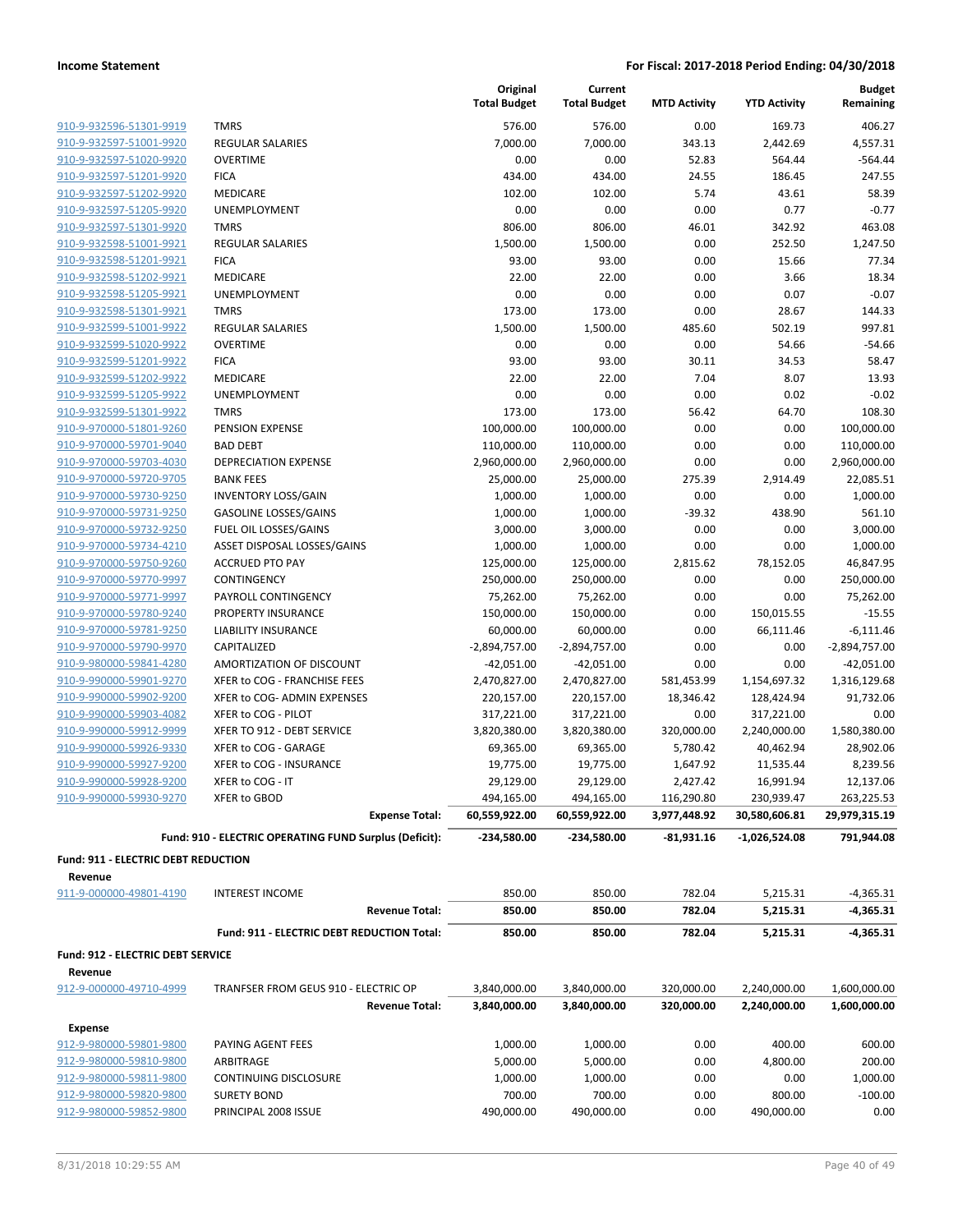|                                                    |                                                      | Original<br><b>Total Budget</b> | Current<br><b>Total Budget</b> | <b>MTD Activity</b> | <b>YTD Activity</b> | <b>Budget</b><br>Remaining |
|----------------------------------------------------|------------------------------------------------------|---------------------------------|--------------------------------|---------------------|---------------------|----------------------------|
| 912-9-980000-59853-4270                            | <b>INTEREST 2008 ISSUE</b>                           | 688,213.00                      | 688,213.00                     | 0.00                | 339,356.26          | 348,856.74                 |
| 912-9-980000-59857-4270                            | INTEREST 2010 ISSUE                                  | 2,585,790.00                    | 2,585,790.00                   | 0.00                | 1,292,895.00        | 1,292,895.00               |
| 912-9-980000-59859-4270                            | Interest on 2015 Tax Exempt                          | 41,844.00                       | 41,844.00                      | 0.00                | 20,921.85           | 20,922.15                  |
| 912-9-980000-59861-4270                            | Interest on 2015 Taxable                             | 21,333.00                       | 21,333.00                      | 0.00                | 10,666.40           | 10,666.60                  |
|                                                    | <b>Expense Total:</b>                                | 3,834,880.00                    | 3,834,880.00                   | 0.00                | 2,159,839.51        | 1,675,040.49               |
|                                                    | Fund: 912 - ELECTRIC DEBT SERVICE Surplus (Deficit): | 5,120.00                        | 5,120.00                       | 320,000.00          | 80,160.49           | -75,040.49                 |
| <b>Fund: 913 - ELECTRIC CONSTRUCTION FUND</b>      |                                                      |                                 |                                |                     |                     |                            |
| Revenue                                            |                                                      |                                 |                                |                     |                     |                            |
| 913-9-000000-49801-4190                            | <b>INTEREST INCOME</b>                               | 125.00                          | 125.00                         | 26.10               | 174.05              | $-49.05$                   |
|                                                    | <b>Revenue Total:</b>                                | 125.00                          | 125.00                         | 26.10               | 174.05              | -49.05                     |
|                                                    | Fund: 913 - ELECTRIC CONSTRUCTION FUND Total:        | 125.00                          | 125.00                         | 26.10               | 174.05              | $-49.05$                   |
| Fund: 950 - CABLE / INTERNET                       |                                                      |                                 |                                |                     |                     |                            |
| Revenue                                            |                                                      |                                 |                                |                     |                     |                            |
| 950-9-000000-48001-3950                            | <b>CABLE REVENUES</b>                                | 2,807,984.00                    | 2,807,984.00                   | 256,341.02          | 1,636,984.00        | 1,171,000.00               |
| 950-9-000000-48002-3950                            | <b>MOVIE PAY-PER-VIEW</b>                            | 0.00                            | 0.00                           | 0.00                | 201.35              | $-201.35$                  |
| 950-9-000000-48003-3950                            | SET-TOP                                              | 163,056.00                      | 163,056.00                     | 14,180.73           | 98,378.25           | 64.677.75                  |
| 950-9-000000-48030-3950                            | <b>CONTRACT CHANNELS</b>                             | 9,600.00                        | 9,600.00                       | 800.00              | 5,600.00            | 4,000.00                   |
| 950-9-000000-48040-3950                            | <b>BROADCASTS</b>                                    | 300.00                          | 300.00                         | 100.00              | 650.00              | $-350.00$                  |
| 950-9-000000-48101-3950                            | <b>INTERNET REVENUES</b>                             | 2,562,527.00                    | 2,562,527.00                   | 205,747.23          | 1,427,501.80        | 1,135,025.20               |
| 950-9-000000-48102-3950                            | COLOCATION                                           | 120,000.00                      | 120,000.00                     | 0.00                | 0.00                | 120,000.00                 |
| 950-9-000000-48201-3950                            | <b>LATE CHARGES</b>                                  | 80,000.00                       | 80,000.00                      | 7,427.48            | 42,126.72           | 37,873.28                  |
| 950-9-000000-48202-3950                            | <b>SERVICE CHARGES</b>                               | 62,050.00                       | 62,050.00                      | 4,426.24            | 35,462.59           | 26,587.41                  |
| 950-9-000000-48203-3950                            | LOST/DAMAGED EQUIPMENT                               | 30,000.00                       | 30,000.00                      | 1,030.00            | 14,202.37           | 15,797.63                  |
| 950-9-000000-48301-3950                            | <b>TRANSFER TO COG</b>                               | 291,776.00                      | 291,776.00                     | 24,037.13           | 156,797.18          | 134,978.82                 |
| 950-9-000000-48307-3950                            | <b>TRANSFER TO GBOD</b>                              | 58,355.00                       | 58,355.00                      | 4,809.58            | 31,356.72           | 26,998.28                  |
| 950-9-000000-48434-3950                            | <b>CHANNEL 34</b>                                    | 2,000.00                        | 2,000.00                       | 375.00              | 1,392.81            | 607.19                     |
| 950-9-000000-48488-3950                            | AD INSERTIONS                                        | 50,000.00                       | 50,000.00                      | 7,555.68            | 22,588.13           | 27,411.87                  |
| 950-9-000000-48498-3950                            | PRODUCTION REVENUES                                  | 50.00                           | 50.00                          | 0.00                | 40.00               | 10.00                      |
| 950-9-000000-48501-3950                            | <b>CUSTOMER AID TO CONSTRUCTION</b>                  | 50.00                           | 50.00                          | 0.00                | 7,652.99            | $-7,602.99$                |
| 950-9-000000-48502-3950                            | OTHER REIMBURSEMENTS                                 | 1,500.00                        | 1,500.00                       | 0.00                | 0.00                | 1,500.00                   |
| 950-9-000000-48503-3950                            | FIBER MAINTENANCE FEES<br><b>INTEREST INCOME</b>     | 2,772.00<br>2,200.00            | 2,772.00<br>2,200.00           | 0.00<br>325.07      | 0.00<br>2,218.42    | 2,772.00<br>$-18.42$       |
| 950-9-000000-48801-4190<br>950-9-000000-48991-3950 | GEUS ELECTRIC PAYMENT FOR INTERNET                   | 38,000.00                       | 38,000.00                      | 0.00                | 38,000.00           | 0.00                       |
| 950-9-000000-48993-3950                            | GEUS ELECTRIC PAYMENT FOR PUBLIC SVC                 | 15,000.00                       | 15,000.00                      | 0.00                | 15,000.00           | 0.00                       |
| 950-9-000000-48994-3950                            | LEASE OF DARK FIBER                                  | 206,520.00                      | 206,520.00                     | 0.00                | 206,520.00          | 0.00                       |
| 950-9-000000-48995-3950                            | <b>COLOCATION FOR SCADA &amp; PHONE SYSTEM</b>       | 20,000.00                       | 20,000.00                      | 0.00                | 19,958.00           | 42.00                      |
| 950-9-000000-49699-4116                            | OTHER GAINS/LOSSES                                   | 5,000.00                        | 5,000.00                       | 0.00                | 0.00                | 5,000.00                   |
|                                                    | <b>Revenue Total:</b>                                | 6,528,740.00                    | 6,528,740.00                   | 527,155.16          | 3,762,631.33        | 2,766,108.67               |
| <b>Expense</b>                                     |                                                      |                                 |                                |                     |                     |                            |
| 950-9-951050-51001-8500                            | <b>REGULAR SALARIES</b>                              | 61,360.00                       | 61,360.00                      | 4,725.60            | 35,375.68           | 25,984.32                  |
| 950-9-951050-51115-8500                            | <b>CLOTHING ALLOWANCE</b>                            | 120.00                          | 120.00                         | 0.00                | 113.13              | 6.87                       |
| 950-9-951050-51116-8500                            | CAR ALLOWANCE                                        | 975.00                          | 975.00                         | 150.00              | 1,125.00            | $-150.00$                  |
| 950-9-951050-51117-8500                            | <b>CELL PHONE ALLOWANCE</b>                          | 312.00                          | 312.00                         | 24.00               | 180.00              | 132.00                     |
| 950-9-951050-51201-8500                            | <b>FICA</b>                                          | 3,891.00                        | 3,891.00                       | 250.04              | 1,963.53            | 1,927.47                   |
| 950-9-951050-51202-8500                            | MEDICARE                                             | 910.00                          | 910.00                         | 58.48               | 459.24              | 450.76                     |
| 950-9-951050-51203-8500                            | <b>HEALTH INSURANCE</b>                              | 6,435.00                        | 6,435.00                       | 536.25              | 3,753.75            | 2,681.25                   |
| 950-9-951050-51204-8500                            | <b>WORKERS COMPENSATION</b>                          | 556.00                          | 556.00                         | 46.33               | 324.31              | 231.69                     |
| 950-9-951050-51205-8500                            | UNEMPLOYMENT                                         | 108.00                          | 108.00                         | 0.00                | 5.68                | 102.32                     |
| 950-9-951050-51301-8500                            | <b>TMRS</b>                                          | 7,223.00                        | 7,223.00                       | 569.32              | 4,195.08            | 3,027.92                   |
| 950-9-951050-59110-8500                            | <b>GEUS OPERATIONS</b>                               | 75,000.00                       | 75,000.00                      | 6,388.88            | 39,460.80           | 35,539.20                  |
| 950-9-951050-59141-8500                            | UTILITY BILLS                                        | 69,000.00                       | 69,000.00                      | 6,498.20            | 43,848.89           | 25,151.11                  |
| 950-9-951050-59191-8500                            | POLE USE                                             | 18,800.00                       | 18,800.00                      | 0.00                | 18,800.00           | 0.00                       |
| 950-9-951051-51001-8510                            | REGULAR SALARIES                                     | 67,538.00                       | 67,538.00                      | 5,116.05            | 38,358.45           | 29,179.55                  |
| 950-9-951051-51020-8510                            | <b>OVERTIME</b>                                      | 6,000.00                        | 6,000.00                       | 564.72              | 5,540.98            | 459.02                     |
| 950-9-951051-51117-8510                            | <b>CELL PHONE ALLOWANCE</b>                          | 432.00                          | 432.00                         | 33.22               | 249.15              | 182.85                     |
| 950-9-951051-51201-8510                            | <b>FICA</b>                                          | 4,586.00                        | 4,586.00                       | 347.67              | 2,699.12            | 1,886.88                   |
| 950-9-951051-51202-8510                            | MEDICARE                                             | 1,072.00                        | 1,072.00                       | 81.31               | 631.23              | 440.77                     |
| 950-9-951051-51203-8510                            | <b>HEALTH INSURANCE</b>                              | 21,450.00                       | 21,450.00                      | 1,787.50            | 12,512.50           | 8,937.50                   |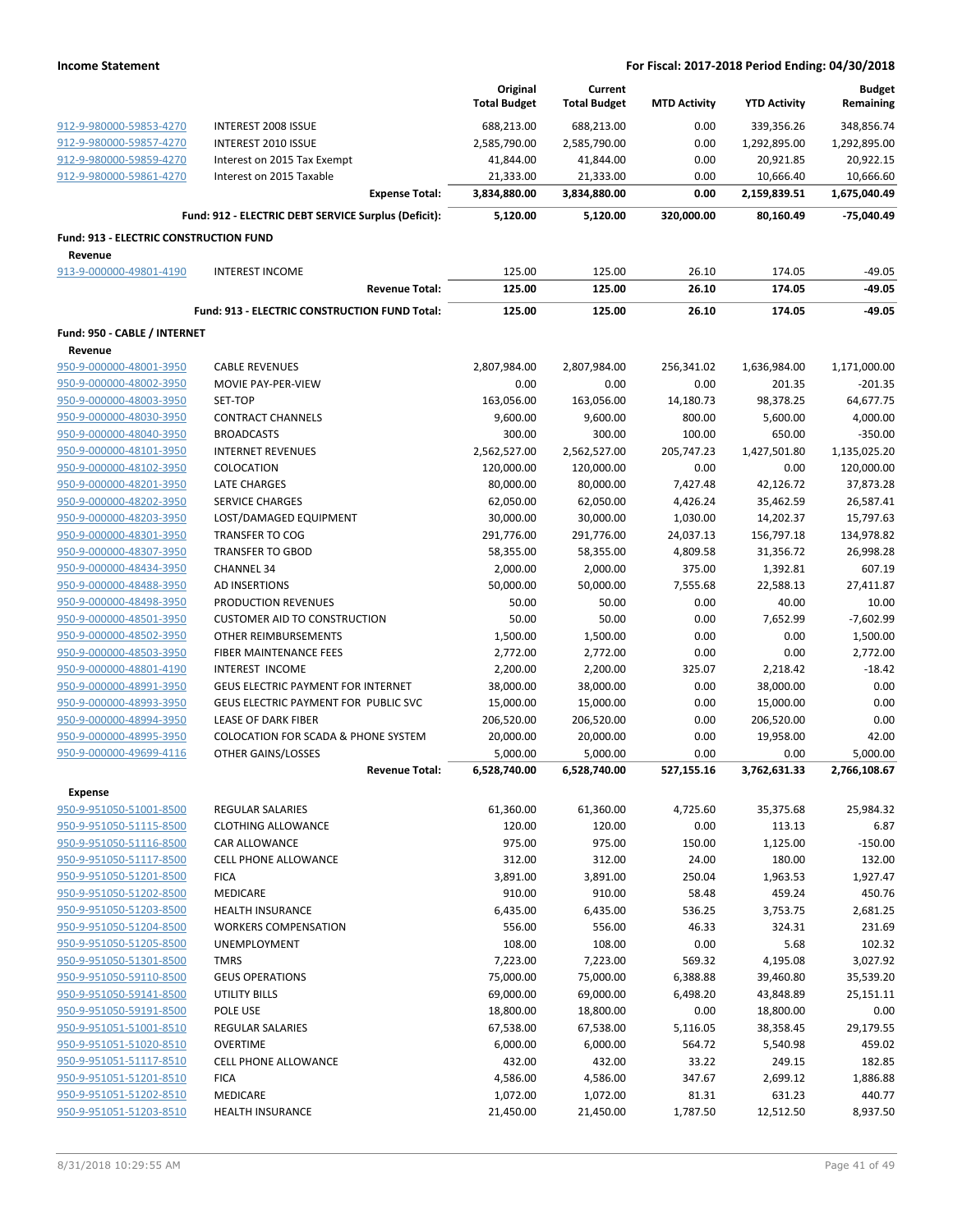|                                                    |                              | Original<br><b>Total Budget</b> | Current<br><b>Total Budget</b> | <b>MTD Activity</b> | <b>YTD Activity</b> | <b>Budget</b><br>Remaining |
|----------------------------------------------------|------------------------------|---------------------------------|--------------------------------|---------------------|---------------------|----------------------------|
| 950-9-951051-51204-8510                            | <b>WORKERS COMPENSATION</b>  | 669.00                          | 669.00                         | 55.75               | 390.25              | 278.75                     |
| 950-9-951051-51205-8510                            | <b>UNEMPLOYMENT</b>          | 360.00                          | 360.00                         | 23.03               | 39.75               | 320.25                     |
| 950-9-951051-51301-8510                            | <b>TMRS</b>                  | 8,514.00                        | 8,514.00                       | 663.97              | 5,039.04            | 3,474.96                   |
| 950-9-951051-59110-8510                            | <b>GEUS OPERATIONS</b>       | 13,000.00                       | 13,000.00                      | 105.53              | 4,379.90            | 8,620.10                   |
| 950-9-951051-59151-8510                            | <b>BASIC PROGRAM EXPENSE</b> | 2,697,064.00                    | 2,697,064.00                   | 232,540.36          | 1,348,391.82        | 1,348,672.18               |
| 950-9-951051-59152-8510                            | PREMIUM PROGRAM EXPENSE      | 65,754.00                       | 65,754.00                      | 7,864.44            | 46,537.37           | 19,216.63                  |
| 950-9-951051-59154-8510                            | <b>TIVO Fees</b>             | 32,906.00                       | 32,906.00                      | 3,003.30            | 19,584.87           | 13,321.13                  |
| 950-9-951051-59155-8510                            | OTHER PROGRAM EXPENSE        | 7,500.00                        | 7,500.00                       | 0.00                | 1,447.56            | 6,052.44                   |
| 950-9-951052-51001-8520                            | <b>REGULAR SALARIES</b>      | 63,611.00                       | 63,611.00                      | 4,893.12            | 36,613.77           | 26,997.23                  |
| 950-9-951052-51115-8520                            | <b>CLOTHING ALLOWANCE</b>    | 120.00                          | 120.00                         | 0.00                | 113.13              | 6.87                       |
| 950-9-951052-51116-8520                            | CAR ALLOWANCE                | 975.00                          | 975.00                         | 0.00                | 0.00                | 975.00                     |
| 950-9-951052-51117-8520                            | <b>CELL PHONE ALLOWANCE</b>  | 408.00                          | 408.00                         | 31.36               | 235.20              | 172.80                     |
| 950-9-951052-51201-8520                            | <b>FICA</b>                  | 4,036.00                        | 4,036.00                       | 305.32              | 2,288.91            | 1,747.09                   |
| 950-9-951052-51202-8520                            | MEDICARE                     | 944.00                          | 944.00                         | 71.40               | 535.28              | 408.72                     |
| 950-9-951052-51203-8520                            | <b>HEALTH INSURANCE</b>      | 7,508.00                        | 7,508.00                       | 625.67              | 4,379.69            | 3,128.31                   |
| 950-9-951052-51204-8520                            | <b>WORKERS COMPENSATION</b>  | 562.00                          | 562.00                         | 46.83               | 327.81              | 234.19                     |
| 950-9-951052-51205-8520                            | <b>UNEMPLOYMENT</b>          | 126.00                          | 126.00                         | 0.00                | 5.72                | 120.28                     |
| 950-9-951052-51301-8520                            | <b>TMRS</b>                  | 7,493.00                        | 7,493.00                       | 572.24              | 4,214.44            | 3,278.56                   |
| 950-9-951052-59110-8520                            | <b>GEUS OPERATIONS</b>       | 95,000.00                       | 95,000.00                      | 1,921.86            | 16,380.88           | 78,619.12                  |
| 950-9-951052-59150-8520                            | <b>ISP SERVICE EXPENSE</b>   | 702,640.00                      | 702,640.00                     | 24,777.30           | 397,100.55          | 305,539.45                 |
| 950-9-951053-51001-8530                            | <b>REGULAR SALARIES</b>      | 47,674.00                       | 47,674.00                      | 3,661.47            | 27,382.42           | 20,291.58                  |
| 950-9-951053-51020-8530                            | <b>OVERTIME</b>              | 2,000.00                        | 2,000.00                       | 138.67              | 1,988.63            | 11.37                      |
| 950-9-951053-51117-8530                            | <b>CELL PHONE ALLOWANCE</b>  | 432.00                          | 432.00                         | 33.22               | 249.15              | 182.85                     |
| 950-9-951053-51201-8530                            | <b>FICA</b>                  | 3,107.00                        | 3,107.00                       | 237.22              | 1,833.37            | 1,273.63                   |
| 950-9-951053-51202-8530                            | <b>MEDICARE</b>              | 726.00                          | 726.00                         | 55.48               | 428.77              | 297.23                     |
| 950-9-951053-51203-8530                            | <b>HEALTH INSURANCE</b>      | 10,725.00                       | 10,725.00                      | 893.75              | 6,256.25            | 4,468.75                   |
| 950-9-951053-51204-8530                            | <b>WORKERS COMPENSATION</b>  | 472.00                          | 472.00                         | 39.33               | 275.31              | 196.69                     |
| 950-9-951053-51205-8530                            | UNEMPLOYMENT                 | 180.00                          | 180.00                         | 0.00                | 8.99                | 171.01                     |
| 950-9-951053-51301-8530                            | <b>TMRS</b>                  | 5,767.00                        | 5,767.00                       | 445.44              | 3,380.60            | 2,386.40                   |
| 950-9-951053-59110-8530                            | <b>GEUS OPERATIONS</b>       | 2,000.00                        | 2,000.00                       | 1.11                | 2,099.27            | $-99.27$                   |
| 950-9-951053-59160-8530                            | ADVERTISING                  | 32,800.00                       | 32,800.00                      | 1,674.01            | 12,364.47           | 20,435.53                  |
| 950-9-951053-59164-8530                            | <b>CONSUMER INFORMATION</b>  | 7,500.00                        | 7,500.00                       | 0.00                | 0.00                | 7,500.00                   |
| 950-9-951054-51001-8540                            | REGULAR SALARIES             | 167,242.00                      | 167,242.00                     | 10,229.20           | 90,244.47           | 76,997.53                  |
| 950-9-951054-51020-8540                            | <b>OVERTIME</b>              | 3,200.00                        | 3,200.00                       | 132.70              | 1,316.14            | 1,883.86                   |
| 950-9-951054-51117-8540                            | <b>CELL PHONE ALLOWANCE</b>  | 216.00                          | 216.00                         | 16.62               | 124.65              | 91.35                      |
| 950-9-951054-51201-8540                            | <b>FICA</b>                  | 10,581.00                       | 10,581.00                      | 593.26              | 5,378.80            | 5,202.20                   |
| 950-9-951054-51202-8540                            | MEDICARE                     | 2,475.00                        | 2,475.00                       | 138.74              | 1,257.95            | 1,217.05                   |
| 950-9-951054-51203-8540                            | <b>HEALTH INSURANCE</b>      | 48,263.00                       | 48,263.00                      | 4,021.92            | 28,153.44           | 20,109.56                  |
| 950-9-951054-51204-8540                            | <b>WORKERS COMPENSATION</b>  | 458.00                          | 458.00                         | 38.17               | 267.19              | 190.81                     |
| 950-9-951054-51205-8540                            | UNEMPLOYMENT                 | 810.00                          | 810.00                         | 64.25               | 98.28               | 711.72                     |
| 950-9-951054-51301-8540                            | <b>TMRS</b>                  | 19,643.00                       | 19,643.00                      | 1,205.97            | 10,457.76           | 9,185.24                   |
| 950-9-951054-59110-8540                            | <b>GEUS OPERATIONS</b>       | 10,000.00                       | 10,000.00                      | 59.06               | 2,889.93            | 7,110.07                   |
| 950-9-951055-51001-8550                            | REGULAR SALARIES             | 144,814.00                      | 144,814.00                     | 9,068.00            | 65,952.11           | 78,861.89                  |
| 950-9-951055-51020-8550                            | <b>OVERTIME</b>              | 3,000.00                        | 3,000.00                       | 226.80              | 1,570.00            | 1,430.00                   |
| 950-9-951055-51102-8550                            | <b>BILINGUAL PAY</b>         | 0.00                            | 0.00                           | 6.92                | 68.06               | $-68.06$                   |
| 950-9-951055-51115-8550                            | <b>CLOTHING ALLOWANCE</b>    | 50.00                           | 50.00                          | 0.00                | 41.24               | 8.76                       |
| 950-9-951055-51117-8550<br>950-9-951055-51201-8550 | <b>CELL PHONE ALLOWANCE</b>  | 657.00                          | 657.00                         | 43.68               | 344.96              | 312.04                     |
| 950-9-951055-51202-8550                            | <b>FICA</b>                  | 8,784.00                        | 8,784.00                       | 579.42              | 3,938.28            | 4,845.72                   |
|                                                    | MEDICARE                     | 2,154.00                        | 2,154.00                       | 135.51              | 998.39              | 1,155.61                   |
| 950-9-951055-51203-8550                            | <b>HEALTH INSURANCE</b>      | 21,986.00                       | 21,986.00                      | 1,832.17            | 12,825.19           | 9,160.81                   |
| 950-9-951055-51204-8550                            | <b>WORKERS COMPENSATION</b>  | 881.00                          | 881.00                         | 73.42               | 513.94              | 367.06                     |
| 950-9-951055-51205-8550                            | UNEMPLOYMENT                 | 369.00                          | 369.00                         | 5.17                | 18.99               | 350.01                     |
| 950-9-951055-51301-8550                            | <b>TMRS</b>                  | 17,095.00                       | 17,095.00                      | 1,085.91            | 7,860.60            | 9,234.40                   |
| 950-9-951055-59110-8550                            | <b>GEUS OPERATIONS</b>       | 8,000.00                        | 8,000.00                       | 401.73              | 3,388.08            | 4,611.92                   |
| 950-9-951055-59112-8550                            | SAFETY                       | 3,000.00                        | 3,000.00                       | 0.00                | 0.00                | 3,000.00                   |
| 950-9-951055-59158-8550                            | C/I BILLING                  | 45,500.00                       | 45,500.00                      | 0.00                | 40,843.50           | 4,656.50                   |
| 950-9-951060-51001-8600                            | REGULAR SALARIES             | 192,515.00                      | 192,515.00                     | 15,761.86           | 117,144.06          | 75,370.94                  |
| 950-9-951060-51011-8600                            | PART TIME TEMPORARY          | 8,135.00                        | 8,135.00                       | 0.00                | 0.00                | 8,135.00                   |
| 950-9-951060-51020-8600                            | <b>OVERTIME</b>              | 9,700.00                        | 9,700.00                       | 776.98              | 6,130.07            | 3,569.93                   |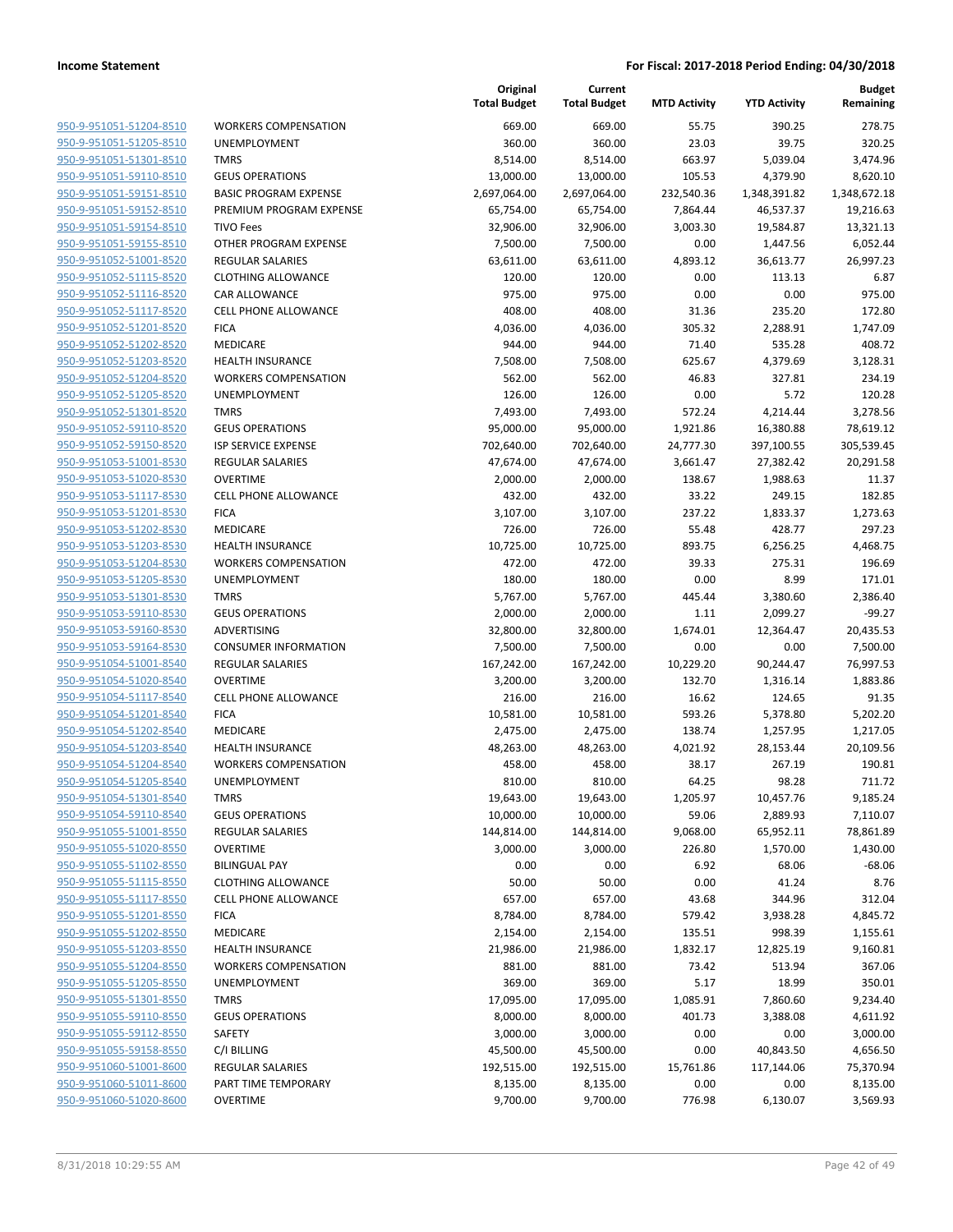| 950-9-951060-51115-8600                                          |  |
|------------------------------------------------------------------|--|
| 950-9-951060-51116-8600                                          |  |
| 950-9-951060-51117-8600                                          |  |
| 950-9-951060-51201-8600                                          |  |
| <u>950-9-951060-51202-8600</u>                                   |  |
| 950-9-951060-51203-8600                                          |  |
| 950-9-951060-51204-8600                                          |  |
| 950-9-951060-51205-8600                                          |  |
| 950-9-951060-51301-8600                                          |  |
| 950-9-951060-51401-8600                                          |  |
| 950-9-951060-59201-8600                                          |  |
| 950-9-951060-59205-8600                                          |  |
| 950-9-951060-59231-8600                                          |  |
| 950-9-951060-59235-8600                                          |  |
| <u>950-9-951061-51001-8610</u>                                   |  |
| 950-9-951061-51011-8610                                          |  |
| 950-9-951061-51020-8610                                          |  |
| <u>950-9-951061-51115-8610</u>                                   |  |
| 950-9-951061-51116-8610                                          |  |
| <u>950-9-951061-51117-8610</u><br>950-9-951061-51201-8610        |  |
| 950-9-951061-51202-8610                                          |  |
| <u>950-9-951061-51203-8610</u>                                   |  |
| 950-9-951061-51204-8610                                          |  |
| <u>950-9-951061-51205-8610</u>                                   |  |
| 950-9-951061-51301-8610                                          |  |
| 950-9-951061-59205-8610                                          |  |
| <u>950-9-951061-59233-8610</u>                                   |  |
| 950-9-951090-59510-9900                                          |  |
| 950-9-951090-59511-9900                                          |  |
| 950-9-951090-59512-9900                                          |  |
| 950-9-951090-59513-9900                                          |  |
| <u>950-9-951090-59522-9900</u>                                   |  |
| 950-9-951090-59590-9900                                          |  |
| 950-9-951091-51001-9958                                          |  |
| 950-9-951091-51020-9958                                          |  |
| 950-9-951091-51201-9958                                          |  |
| <u>950-9-951091-51202-9958</u>                                   |  |
| 950-9-951091-51205-9958                                          |  |
| 950-9-951091-51301-9958                                          |  |
| 950-9-970000-51801-9260                                          |  |
| 950-9-970000-59701-9040                                          |  |
| 950-9-970000-59703-4030                                          |  |
| 950-9-970000-59720-9705                                          |  |
| 950-9-970000-59730-9250                                          |  |
| 950-9-970000-59734-4210                                          |  |
| 950-9-970000-59750-9260                                          |  |
| <u>950-9-970000-59770-9970</u><br><u>950-9-970000-59771-9970</u> |  |
| <u>950-9-970000-59780-9240</u>                                   |  |
| 950-9-970000-59781-9250                                          |  |
| 950-9-970000-59790-9970                                          |  |
| <u>950-9-990000-59901-9270</u>                                   |  |
| <u>950-9-990000-59902-9200</u>                                   |  |
| 950-9-990000-59903-4082                                          |  |
| 950-9-990000-59926-9330                                          |  |
| 950-9-990000-59927-9200                                          |  |
| <u>950-9-990000-59928-9200</u>                                   |  |
| <u>950-9-990000-59930-9270</u>                                   |  |
|                                                                  |  |

|                                                    |                                       | Original<br><b>Total Budget</b> | Current<br><b>Total Budget</b> | <b>MTD Activity</b> | <b>YTD Activity</b> | <b>Budget</b><br>Remaining |
|----------------------------------------------------|---------------------------------------|---------------------------------|--------------------------------|---------------------|---------------------|----------------------------|
| 950-9-951060-51115-8600                            | <b>CLOTHING ALLOWANCE</b>             | 2,000.00                        | 2,000.00                       | 0.00                | 1,375.19            | 624.81                     |
| 950-9-951060-51116-8600                            | CAR ALLOWANCE                         | 1,950.00                        | 1,950.00                       | 300.00              | 2,250.00            | $-300.00$                  |
| 950-9-951060-51117-8600                            | <b>CELL PHONE ALLOWANCE</b>           | 1,728.00                        | 1,728.00                       | 132.92              | 996.90              | 731.10                     |
| 950-9-951060-51201-8600                            | <b>FICA</b>                           | 13,394.00                       | 13,394.00                      | 901.83              | 6,955.30            | 6,438.70                   |
| 950-9-951060-51202-8600                            | MEDICARE                              | 3,132.00                        | 3,132.00                       | 210.91              | 1,626.65            | 1,505.35                   |
| 950-9-951060-51203-8600                            | HEALTH INSURANCE                      | 42,900.00                       | 42,900.00                      | 3,575.00            | 25,025.00           | 17,875.00                  |
| 950-9-951060-51204-8600                            | <b>WORKERS COMPENSATION</b>           | 2,054.00                        | 2,054.00                       | 171.17              | 1,198.19            | 855.81                     |
| 950-9-951060-51205-8600                            | <b>UNEMPLOYMENT</b>                   | 720.00                          | 720.00                         | 9.50                | 45.98               | 674.02                     |
| 950-9-951060-51301-8600                            | <b>TMRS</b>                           | 23,929.00                       | 23,929.00                      | 1,909.36            | 14,014.36           | 9,914.64                   |
| 950-9-951060-51401-8600                            | <b>CONTRA - SALARIES</b>              | 0.00                            | 0.00                           | 0.00                | $-2,911.25$         | 2,911.25                   |
| 950-9-951060-59201-8600                            | <b>BUILDINGS MAINTNANCE</b>           | 22,000.00                       | 22,000.00                      | 825.00              | 19,539.02           | 2,460.98                   |
| 950-9-951060-59205-8600                            | <b>EQUIPMENT MAINTENANCE</b>          | 15,000.00                       | 15,000.00                      | 200.34              | 6,909.95            | 8,090.05                   |
| 950-9-951060-59231-8600                            | <b>CABLE PLANT MAINTENANCE</b>        | 35,000.00                       | 35,000.00                      | 1,685.00            | 6,942.63            | 28,057.37                  |
| 950-9-951060-59235-8600                            | FIBER OPTICS PLANT MAINTENANCE        | 20,000.00                       | 20,000.00                      | 0.00                | 10,087.92           | 9,912.08                   |
| 950-9-951061-51001-8610                            | REGULAR SALARIES                      | 192,515.00                      | 192,515.00                     | 15,761.86           | 117,142.48          | 75,372.52                  |
| 950-9-951061-51011-8610                            | PART TIME TEMPORARY                   | 8,135.00                        | 8,135.00                       | 0.00                | 0.00                | 8,135.00                   |
| 950-9-951061-51020-8610                            | <b>OVERTIME</b>                       | 9,700.00                        | 9,700.00                       | 776.61              | 6,124.64            | 3,575.36                   |
| 950-9-951061-51115-8610                            | <b>CLOTHING ALLOWANCE</b>             | 2,000.00                        | 2,000.00                       | 0.00                | 1,375.17            | 624.83                     |
| 950-9-951061-51116-8610                            | CAR ALLOWANCE                         | 1,950.00                        | 1,950.00                       | 0.00                | 0.00                | 1,950.00                   |
| 950-9-951061-51117-8610                            | <b>CELL PHONE ALLOWANCE</b>           | 1,728.00                        | 1,728.00                       | 132.86              | 996.45              | 731.55                     |
| 950-9-951061-51201-8610                            | <b>FICA</b>                           | 13,394.00                       | 13,394.00                      | 1,013.63            | 7,601.61            | 5,792.39                   |
| 950-9-951061-51202-8610                            | MEDICARE                              | 3,132.00                        | 3,132.00                       | 237.05              | 1,777.80            | 1,354.20                   |
| 950-9-951061-51203-8610                            | <b>HEALTH INSURANCE</b>               | 42,900.00                       | 42,900.00                      | 3,575.00            | 25,025.00           | 17,875.00                  |
| 950-9-951061-51204-8610                            | <b>WORKERS COMPENSATION</b>           | 2,054.00                        | 2,054.00                       | 171.17              | 1,198.19            | 855.81                     |
| 950-9-951061-51205-8610                            | <b>UNEMPLOYMENT</b>                   | 720.00                          | 720.00                         | 9.50                | 42.15               | 677.85                     |
| 950-9-951061-51301-8610                            | <b>TMRS</b>                           | 23,929.00                       | 23,929.00                      | 1,874.43            | 13,756.70           | 10,172.30                  |
| 950-9-951061-59205-8610                            | <b>EQUIPMENT MAINTENANCE</b>          | 2,500.00                        | 2,500.00                       | 0.00                | 0.00                | 2,500.00                   |
| 950-9-951061-59233-8610                            | <b>INTERNET PLANT MAINTENANCE</b>     | 6,000.00                        | 6,000.00                       | 0.00                | 0.00                | 6,000.00                   |
| 950-9-951090-59510-9900                            | HEADEND, TRUNK & DISTRIBUTION SYSTEM  | 120,000.00                      | 120,000.00                     | 0.00                | 42,401.52           | 77,598.48                  |
| 950-9-951090-59511-9900                            | <b>HEADEND EQUIPMENT</b>              | 80,000.00                       | 80,000.00                      | 13,828.93           | 36,803.36           | 43,196.64                  |
| 950-9-951090-59512-9900                            | <b>DROPS</b>                          | 100,000.00                      | 100,000.00                     | 13,353.59           | 45,413.53           | 54,586.47                  |
| 950-9-951090-59513-9900                            | <b>CUSTOMER PREMISES EQUIPMENT</b>    | 30,000.00                       | 22,755.50                      | 0.00                | 0.00                | 22,755.50                  |
| 950-9-951090-59522-9900                            | INTERNET CUSTOMER INTERFACE EQUIPMENT | 25,000.00                       | 25,000.00                      | 0.00                | 0.00                | 25,000.00                  |
| 950-9-951090-59590-9900                            | <b>STRUCTURES &amp; IMPROVEMENTS</b>  | 70,000.00                       | 77,244.50                      | 0.00                | 0.00                | 77,244.50                  |
| 950-9-951091-51001-9958                            | REGULAR SALARIES                      | 29,472.00                       | 29,472.00                      | 2,416.22            | 17,782.34           | 11,689.66                  |
| 950-9-951091-51020-9958<br>950-9-951091-51201-9958 | <b>OVERTIME</b>                       | 2,400.00                        | 2,400.00                       | 216.21              | 1,709.31            | 690.69                     |
| 950-9-951091-51202-9958                            | <b>FICA</b><br><b>MEDICARE</b>        | 1,976.00                        | 1,976.00                       | 164.75              | 1,220.06            | 755.94<br>176.66           |
| 950-9-951091-51205-9958                            | <b>UNEMPLOYMENT</b>                   | 462.00<br>0.00                  | 462.00<br>0.00                 | 38.53<br>0.00       | 285.34<br>6.17      | $-6.17$                    |
| 950-9-951091-51301-9958                            | TMRS                                  | 3,668.00                        | 3,668.00                       | 308.78              | 2,247.73            | 1,420.27                   |
| 950-9-970000-51801-9260                            | PENSION EXPENSE                       | 50,000.00                       | 50,000.00                      | 0.00                | 0.00                | 50,000.00                  |
| 950-9-970000-59701-9040                            | <b>BAD DEBT</b>                       | 50,000.00                       | 50,000.00                      | 0.00                | 0.00                | 50,000.00                  |
| 950-9-970000-59703-4030                            | <b>DEPRECIATION EXPENSE</b>           | 700,000.00                      | 700,000.00                     | 0.00                | 0.00                | 700,000.00                 |
| 950-9-970000-59720-9705                            | <b>CREDIT CARD &amp; BANK FEES</b>    | 15,000.00                       | 15,000.00                      | 1,055.53            | 7,096.28            | 7,903.72                   |
| 950-9-970000-59730-9250                            | <b>INVENTORY LOSS/GAIN</b>            | 1,000.00                        | 1,000.00                       | 0.00                | 0.00                | 1,000.00                   |
| 950-9-970000-59734-4210                            | ASSET DISPOSAL LOSSES/GAINS           | 1,000.00                        | 1,000.00                       | 0.00                | 0.00                | 1,000.00                   |
| 950-9-970000-59750-9260                            | <b>ACCRUED PTO PAY</b>                | 5,000.00                        | 5,000.00                       | 0.00                | 879.23              | 4,120.77                   |
| 950-9-970000-59770-9970                            | CONTINGENCY                           | 100,000.00                      | 100,000.00                     | 0.00                | 0.00                | 100,000.00                 |
| 950-9-970000-59771-9970                            | PAYROLL CONTINGENCY                   | 11,738.00                       | 11,738.00                      | 0.00                | 0.00                | 11,738.00                  |
| 950-9-970000-59780-9240                            | PROPERTY INSURANCE                    | 14,000.00                       | 14,000.00                      | 0.00                | 12,795.00           | 1,205.00                   |
| 950-9-970000-59781-9250                            | LIABILITY INSURANCE                   | 10,000.00                       | 10,000.00                      | 0.00                | 10,651.04           | $-651.04$                  |
| 950-9-970000-59790-9970                            | CAPITALIZED                           | $-462,978.00$                   | $-462,978.00$                  | 0.00                | 0.00                | -462,978.00                |
| 950-9-990000-59901-9270                            | TRANSFER to COG - FRANCHISE FEES      | 291,776.00                      | 291,776.00                     | 69,411.17           | 139,357.24          | 152,418.76                 |
| 950-9-990000-59902-9200                            | TRANSFER to COG - ADMIN EXPENSES      | 35,398.00                       | 35,398.00                      | 2,949.83            | 20,648.81           | 14,749.19                  |
| 950-9-990000-59903-4082                            | TRANSFER to COG - PILOT               | 43,372.00                       | 43,372.00                      | 0.00                | 43,372.00           | 0.00                       |
| 950-9-990000-59926-9330                            | TRANSFER to COG - GARAGE              | 14,074.00                       | 14,074.00                      | 1,172.83            | 8,209.81            | 5,864.19                   |
| 950-9-990000-59927-9200                            | TRANSFER to COG - INSURANCE           | 4,526.00                        | 4,526.00                       | 377.17              | 2,640.19            | 1,885.81                   |
| 950-9-990000-59928-9200                            | XFER to COG - IT                      | 4,711.00                        | 4,711.00                       | 392.58              | 2,748.06            | 1,962.94                   |
| 950-9-990000-59930-9270                            | TRANSFER to GBOD                      | 58,355.00                       | 58,355.00                      | 13,882.23           | 27,871.44           | 30,483.56                  |
|                                                    |                                       |                                 |                                |                     |                     |                            |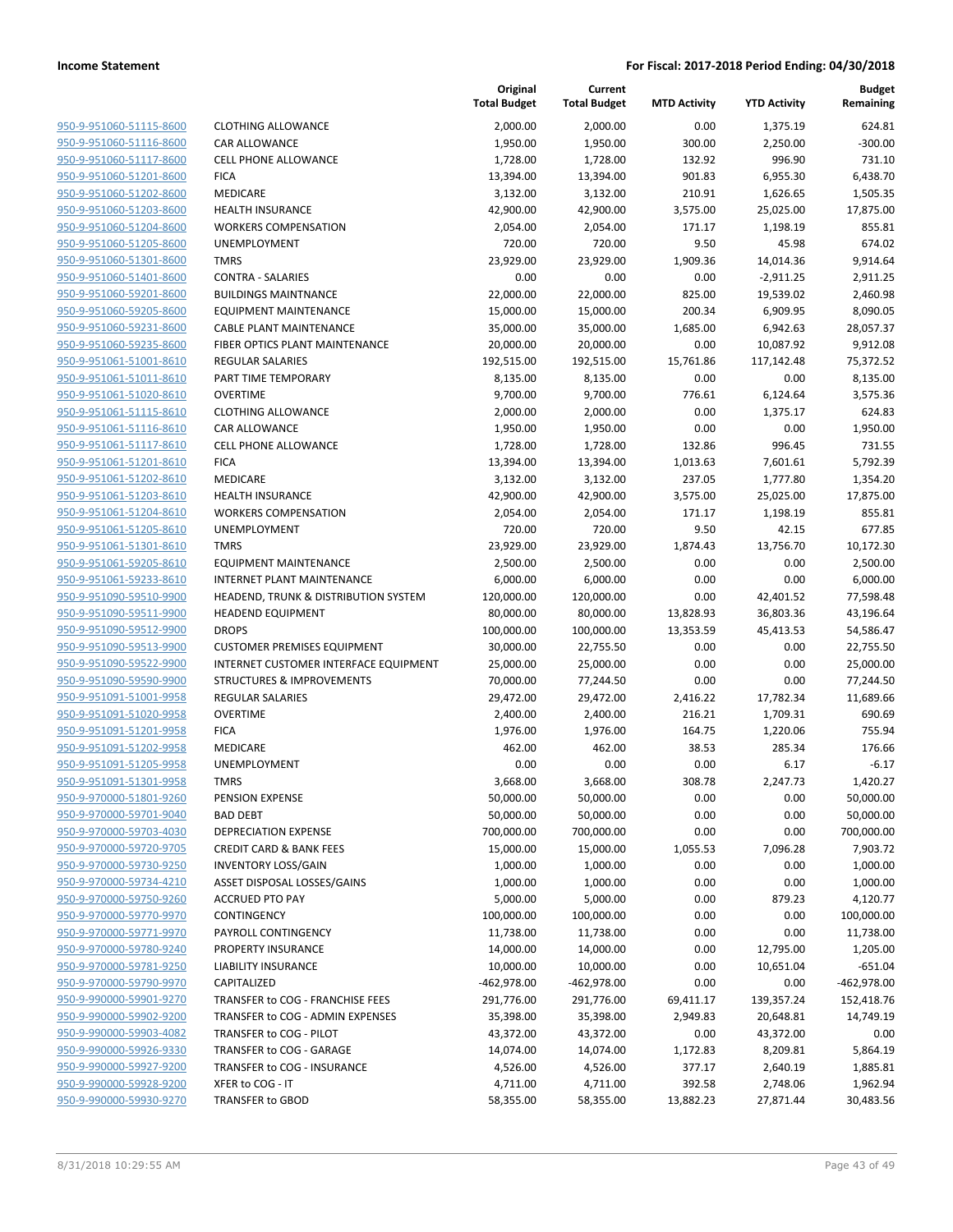|                         |                                                 | Original<br><b>Total Budget</b> | Current<br><b>Total Budget</b> | <b>MTD Activity</b> | <b>YTD Activity</b> | <b>Budget</b><br>Remaining |
|-------------------------|-------------------------------------------------|---------------------------------|--------------------------------|---------------------|---------------------|----------------------------|
| 950-9-990000-59954-8559 | TRANSFER TO 910 - BILLING                       | 77,556.00                       | 77.556.00                      | 6,463.00            | 45,241.00           | 32,315.00                  |
| 950-9-990000-59955-8559 | TRANSFER TO 910 - CASHIERING                    | 57.928.00                       | 57,928.00                      | 4,827.33            | 33,791.31           | 24,136.69                  |
|                         | <b>Expense Total:</b>                           | 6,937,767.00                    | 6,937,767.00                   | 522.688.03          | 3.327.962.57        | 3,609,804.43               |
|                         | Fund: 950 - CABLE / INTERNET Surplus (Deficit): | -409.027.00                     | -409.027.00                    | 4.467.13            | 434.668.76          | $-843,695.76$              |
|                         | <b>Total Surplus (Deficit):</b>                 | 2,258,253.88                    | $-183,830.12$                  | 236,011.65          | 5,380,009.65        | $-5,563,839.77$            |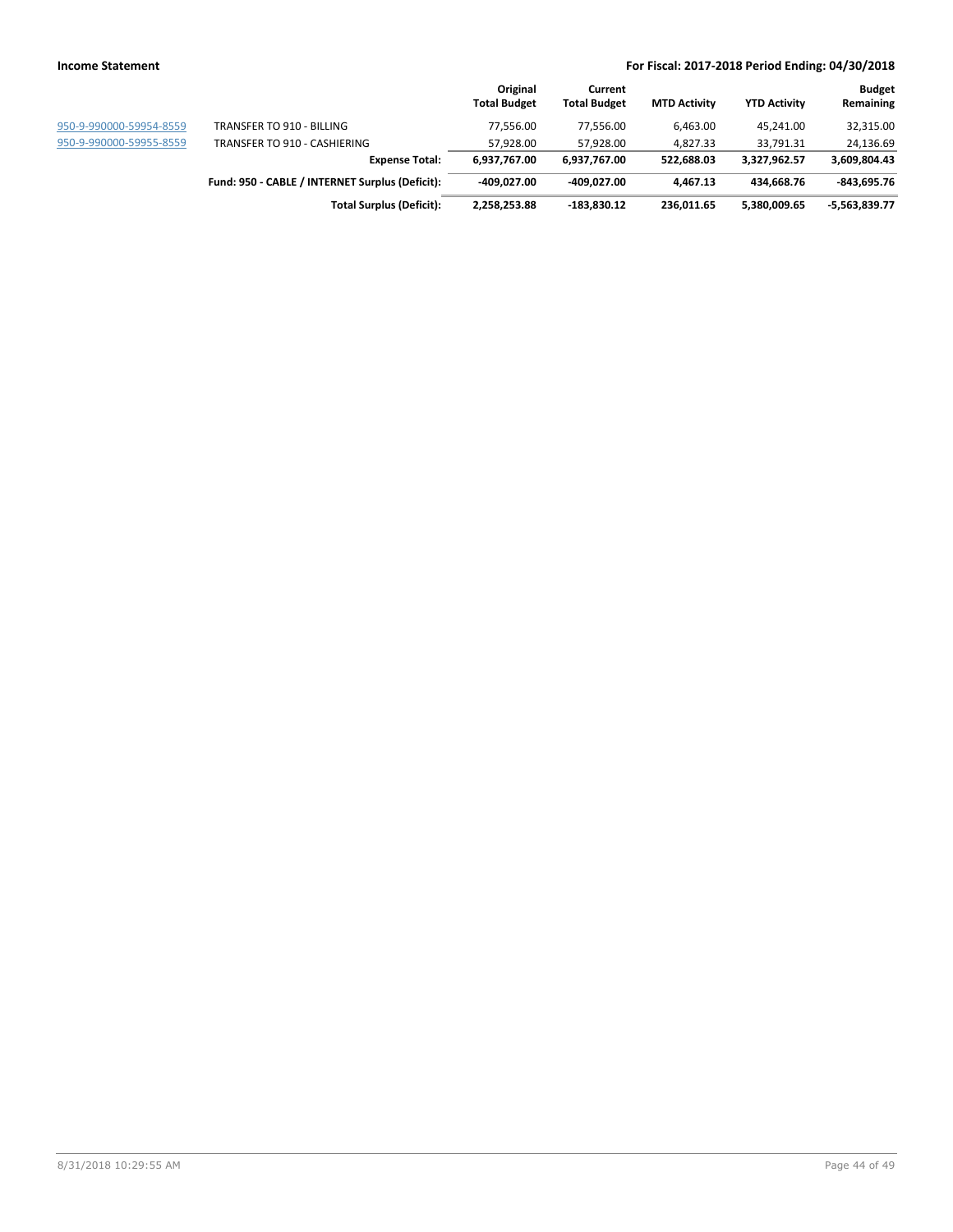# **Group Summary**

| <b>Account Type</b>                                                   | Original<br><b>Total Budget</b> | Current<br><b>Total Budget</b> | <b>MTD Activity</b> | <b>YTD Activity</b>          | <b>Budget</b><br>Remaining |
|-----------------------------------------------------------------------|---------------------------------|--------------------------------|---------------------|------------------------------|----------------------------|
| Fund: 100 - GENERAL FUND                                              |                                 |                                |                     |                              |                            |
| Revenue                                                               | 24,065,743.72                   | 24,070,858.72                  | 1,291,759.76        | 16,712,853.17                | 7,358,005.55               |
| Expense                                                               | 25,345,936.65                   | 25,351,051.65                  | 1,950,076.46        | 14,204,228.37                | 11,146,823.28              |
| Fund: 100 - GENERAL FUND Surplus (Deficit):                           | $-1,280,192.93$                 | $-1,280,192.93$                | $-658,316.70$       | 2,508,624.80                 | $-3,788,817.73$            |
| Fund: 101 - MUNICIPAL COURT BUILDING SECURITY FEES                    |                                 |                                |                     |                              |                            |
| Revenue                                                               | 8,325.00                        | 8,325.00                       | 661.04              | 5,554.46                     | 2,770.54                   |
| Expense                                                               | 33.00                           | 33.00                          | 36.11               | 719.25                       | $-686.25$                  |
| Fund: 101 - MUNICIPAL COURT BUILDING SECURITY FEES Surplus (Deficit): | 8,292.00                        | 8,292.00                       | 624.93              | 4,835.21                     | 3,456.79                   |
| Fund: 102 - MUNICIPAL COURT TECH FUND                                 |                                 |                                |                     |                              |                            |
| Revenue                                                               | 11,620.00                       | 11,620.00                      | 869.79              | 7,325.59                     | 4,294.41                   |
| Expense                                                               | 10.00                           | 10.00                          | 0.59                | 4.65                         | 5.35                       |
| Fund: 102 - MUNICIPAL COURT TECH FUND Surplus (Deficit):              | 11,610.00                       | 11,610.00                      | 869.20              | 7,320.94                     | 4,289.06                   |
| Fund: 103 - MUNICIPAL COURT CHILD SAFETY FUND                         |                                 |                                |                     |                              |                            |
| Revenue                                                               | 30,010.00                       | 30,010.00                      | 29.95               | 6,441.11                     | 23,568.89                  |
| Expense                                                               | 28,010.00                       | 28,010.00                      | 0.26                | 13,062.40                    | 14,947.60                  |
| Fund: 103 - MUNICIPAL COURT CHILD SAFETY FUND Surplus (Deficit):      | 2,000.00                        | 2,000.00                       | 29.69               | $-6,621.29$                  | 8,621.29                   |
| <b>Fund: 111 - RECREATION ACTIVITIES FUND</b>                         |                                 |                                |                     |                              |                            |
| Revenue                                                               | 233,639.00                      | 233,639.00                     | 28,737.56           | 104,048.13                   | 129,590.87                 |
| Expense                                                               | 213,498.00                      | 213,498.00                     | 12,590.90           | 76,760.48                    | 136,737.52                 |
| Fund: 111 - RECREATION ACTIVITIES FUND Surplus (Deficit):             | 20,141.00                       | 20,141.00                      | 16,146.66           | 27,287.65                    | $-7,146.65$                |
| Fund: 112 - GUN RANGE FUND                                            |                                 |                                |                     |                              |                            |
| Revenue                                                               | 5,050.00                        | 5,050.00                       | 103.19              | 1,096.23                     | 3,953.77                   |
| Expense                                                               | 33,246.00                       | 33,246.00                      | 2,685.70            | 19,221.52                    | 14,024.48                  |
| Fund: 112 - GUN RANGE FUND Surplus (Deficit):                         | -28,196.00                      | -28,196.00                     | -2,582.51           | -18,125.29                   | -10,070.71                 |
| Fund: 113 - HOTEL / MOTEL OCCUPANCY TAX FUND                          |                                 |                                |                     |                              |                            |
| Revenue                                                               | 621,800.00                      | 621,800.00                     | 45,251.41           | 313,525.68                   | 308,274.32                 |
| Expense                                                               | 787,957.00                      | 793,072.00                     | 67,480.50           | 454,796.78                   | 338,275.22                 |
| Fund: 113 - HOTEL / MOTEL OCCUPANCY TAX FUND Surplus (Deficit):       | -166,157.00                     | -171,272.00                    | $-22,229.09$        | -141,271.10                  | $-30,000.90$               |
| <b>Fund: 114 - VENUE MANAGEMENT FUND</b>                              |                                 |                                |                     |                              |                            |
| Revenue                                                               | 476,155.00                      | 476,155.00                     | 24,190.58           | 259,360.64                   | 216,794.36                 |
| Expense                                                               | 247,152.00                      | 247,152.00                     | 9,503.41            | 136,200.72                   | 110,951.28                 |
| Fund: 114 - VENUE MANAGEMENT FUND Surplus (Deficit):                  | 229,003.00                      | 229,003.00                     | 14,687.17           | 123,159.92                   | 105,843.08                 |
| Fund: 116 - ROADWAY IMPACT FEE 1                                      |                                 |                                |                     |                              |                            |
| Revenue                                                               | 0.00                            | 0.00                           | 3.67                | 25.02                        | $-25.02$                   |
| Expense                                                               | 0.00                            | 0.00                           | 0.28                | 2.40                         | $-2.40$                    |
| Fund: 116 - ROADWAY IMPACT FEE 1 Surplus (Deficit):                   | 0.00                            | 0.00                           | 3.39                | 22.62                        | $-22.62$                   |
| Fund: 117 - ROADWAY IMPACT FEE 2                                      |                                 |                                |                     |                              |                            |
| Revenue                                                               | 0.00                            | 0.00                           | 0.02                | 0.13                         | $-0.13$                    |
| Fund: 117 - ROADWAY IMPACT FEE 2 Total:                               | 0.00                            | 0.00                           | 0.02                | 0.13                         | $-0.13$                    |
| Fund: 118 - ROADWAY IMPACT FEE 3                                      |                                 |                                |                     |                              |                            |
| Revenue                                                               | 0.00                            | 0.00                           | 0.03                | 0.22                         | $-0.22$                    |
| Fund: 118 - ROADWAY IMPACT FEE 3 Total:                               | 0.00                            | 0.00                           | 0.03                | 0.22                         | $-0.22$                    |
| Fund: 123 - PTRAIN - POLICE REIMBURSEMENT GRANTS & CONT EDUCAT        |                                 |                                |                     |                              |                            |
| Revenue                                                               | 0.00                            | 0.00                           | 3.16                | 4,485.40                     | $-4,485.40$                |
| Expense                                                               | 0.00                            | 0.00                           | 0.26                | 2,977.94                     | $-2,977.94$                |
| Fund: 123 - PTRAIN - POLICE REIMBURSEMENT GRANTS & CONT EDUCAT Surp   | 0.00                            | 0.00                           | 2.90                | 1,507.46                     | -1,507.46                  |
| <b>Fund: 125 - TRAINING &amp; HUMANITIES TEXAS GRANTS</b>             |                                 |                                |                     |                              |                            |
| Expense                                                               | 0.00                            | 0.00                           | 0.00                | 313.14                       | $-313.14$                  |
| Fund: 125 - TRAINING & HUMANITIES TEXAS GRANTS Total:                 | 0.00                            | 0.00                           | 0.00                | 313.14                       | $-313.14$                  |
|                                                                       |                                 |                                |                     |                              |                            |
| Fund: 140 - DEBT SERVICE FUND<br>Revenue                              | 6,072,791.25                    |                                |                     |                              |                            |
| Expense                                                               | 6,044,591.45                    | 6,072,791.25<br>6,044,591.45   | 169,023.15<br>9.86  | 5,320,192.80<br>5,303,312.61 | 752,598.45<br>741,278.84   |
| Fund: 140 - DEBT SERVICE FUND Surplus (Deficit):                      | 28,199.80                       | 28,199.80                      | 169,013.29          | 16,880.19                    | 11,319.61                  |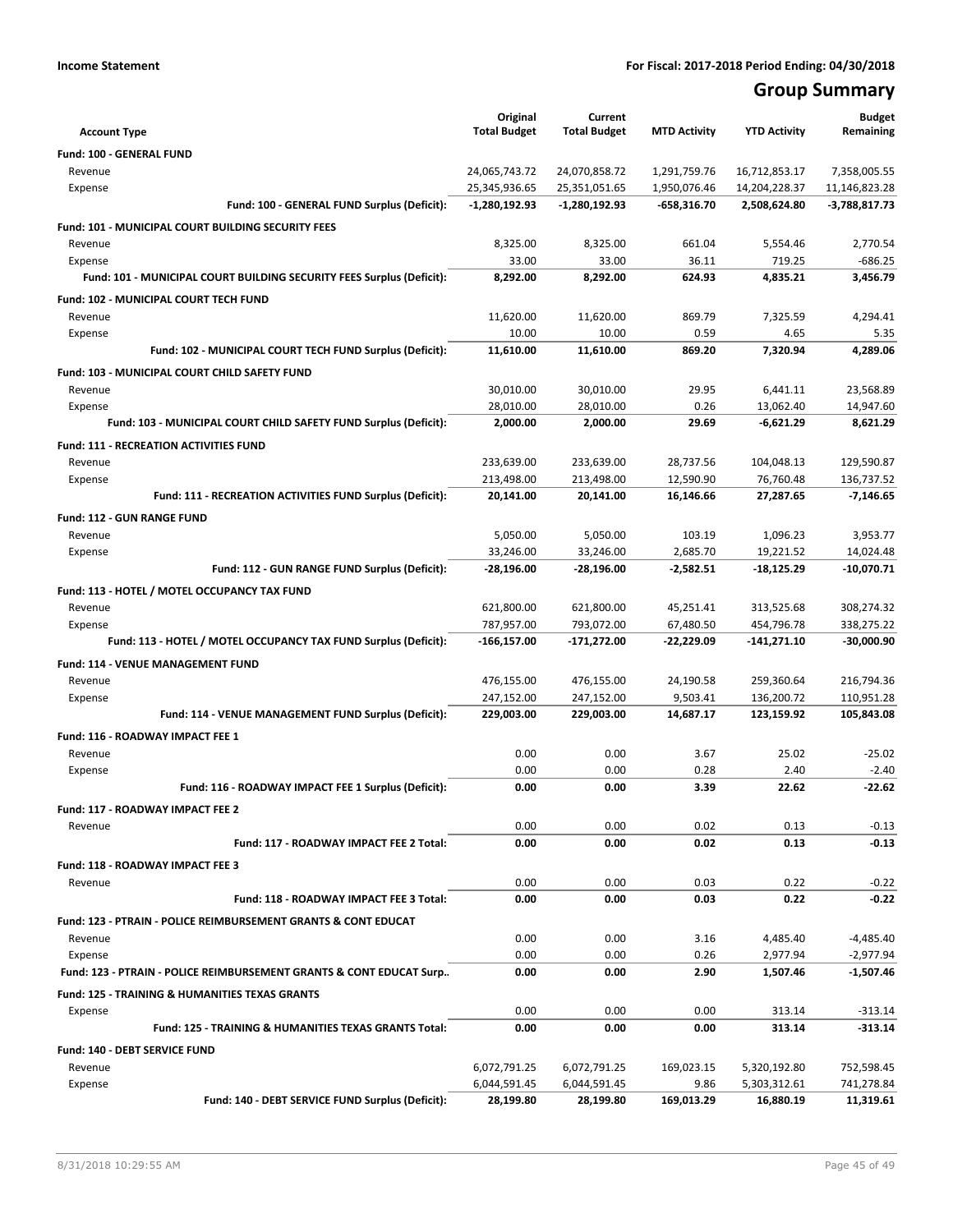| <b>Income Statement</b>                                            |                          | For Fiscal: 2017-2018 Period Ending: 04/30/2018 |                        |                         |                         |  |
|--------------------------------------------------------------------|--------------------------|-------------------------------------------------|------------------------|-------------------------|-------------------------|--|
|                                                                    | Original                 | Current                                         |                        |                         | <b>Budget</b>           |  |
| <b>Account Type</b>                                                | <b>Total Budget</b>      | <b>Total Budget</b>                             | <b>MTD Activity</b>    | <b>YTD Activity</b>     | Remaining               |  |
| Fund: 160 - GENERAL CAPITAL IMPROVEMENT FUND                       |                          |                                                 |                        |                         |                         |  |
| Revenue                                                            | 3,146,243.00             | 3,146,243.00                                    | 259,995.77             | 1,832,769.33            | 1,313,473.67            |  |
| Expense                                                            | 3,206,243.00             | 4,716,243.00                                    | 3,373.92               | 172,632.39              | 4,543,610.61            |  |
| Fund: 160 - GENERAL CAPITAL IMPROVEMENT FUND Surplus (Deficit):    | -60,000.00               | -1,570,000.00                                   | 256,621.85             | 1,660,136.94            | -3,230,136.94           |  |
| Fund: 161 - STREET CONSTRUCTION FUND                               |                          |                                                 |                        |                         |                         |  |
| Revenue                                                            | 500.00                   | 500.00                                          | 236.30                 | 1,611.57                | $-1,111.57$             |  |
| Expense<br>Fund: 161 - STREET CONSTRUCTION FUND Surplus (Deficit): | 0.00<br>500.00           | 0.00<br>500.00                                  | 17.77<br>218.53        | 154.23<br>1.457.34      | $-154.23$<br>$-957.34$  |  |
|                                                                    |                          |                                                 |                        |                         |                         |  |
| Fund: 164 - 2013 CO CAPITAL FUND                                   |                          |                                                 |                        |                         |                         |  |
| Revenue<br>Expense                                                 | 200.00<br>0.00           | 200.00<br>0.00                                  | 11.55<br>0.66          | 75.56<br>5.77           | 124.44<br>$-5.77$       |  |
| Fund: 164 - 2013 CO CAPITAL FUND Surplus (Deficit):                | 200.00                   | 200.00                                          | 10.89                  | 69.79                   | 130.21                  |  |
| Fund: 165 - 2014 GO FUND                                           |                          |                                                 |                        |                         |                         |  |
| Revenue                                                            | 50,000.00                | 50,000.00                                       | 1,042.48               | 5,982.10                | 44,017.90               |  |
| Fund: 165 - 2014 GO FUND Total:                                    | 50,000.00                | 50,000.00                                       | 1,042.48               | 5,982.10                | 44,017.90               |  |
| Fund: 171 - MAIN STREET SPECIAL REVENUE                            |                          |                                                 |                        |                         |                         |  |
| Revenue                                                            | 0.00                     | 0.00                                            | 0.00                   | 25,000.00               | $-25,000.00$            |  |
| Expense                                                            | 0.00                     | 75,000.00                                       | 6,100.00               | 9,533.00                | 65,467.00               |  |
| Fund: 171 - MAIN STREET SPECIAL REVENUE Surplus (Deficit):         | 0.00                     | -75,000.00                                      | $-6,100.00$            | 15,467.00               | $-90,467.00$            |  |
| <b>Fund: 172 - MINOR GRANTS FUND</b>                               |                          |                                                 |                        |                         |                         |  |
| Revenue                                                            | 15,000.00                | 15,000.00                                       | 2,248.00               | 8,992.00                | 6,008.00                |  |
| Expense                                                            | 0.00                     | 0.00                                            | 252.13                 | 2,947.13                | $-2,947.13$             |  |
| Fund: 172 - MINOR GRANTS FUND Surplus (Deficit):                   | 15,000.00                | 15,000.00                                       | 1,995.87               | 6,044.87                | 8,955.13                |  |
| Fund: 175 - JUSTICE ASSISTANCE GRANT - JAG                         |                          |                                                 |                        |                         |                         |  |
| Revenue                                                            | 0.00                     | 0.00                                            | 0.00                   | 13,731.00               | $-13,731.00$            |  |
| Fund: 175 - JUSTICE ASSISTANCE GRANT - JAG Total:                  | 0.00                     | 0.00                                            | 0.00                   | 13,731.00               | $-13,731.00$            |  |
| Fund: 200 - WATER / WASTEWATER FUND                                |                          |                                                 |                        |                         |                         |  |
| Revenue                                                            | 13,213,170.00            | 13,213,170.00                                   | 1,025,318.78           | 7,699,185.92            | 5,513,984.08            |  |
| Expense                                                            | 10,205,614.13            | 10,236,819.13                                   | 838,877.61             | 6,351,922.03            | 3,884,897.10            |  |
| Fund: 200 - WATER / WASTEWATER FUND Surplus (Deficit):             | 3,007,555.87             | 2,976,350.87                                    | 186,441.17             | 1,347,263.89            | 1,629,086.98            |  |
| <b>Fund: 210 - WATER IMPACT FEES</b>                               |                          |                                                 |                        |                         |                         |  |
| Revenue                                                            | 0.00                     | 0.00                                            | 0.01                   | 0.06                    | $-0.06$                 |  |
| Fund: 210 - WATER IMPACT FEES Total:                               | 0.00                     | 0.00                                            | 0.01                   | 0.06                    | $-0.06$                 |  |
| <b>Fund: 211 - WASTEWATER IMPACT FEES</b>                          |                          |                                                 |                        |                         |                         |  |
| Revenue                                                            | 0.00                     | 0.00                                            | 0.52                   | 3.55                    | $-3.55$                 |  |
| Expense                                                            | 10.00                    | 10.00                                           | 0.04                   | 0.35                    | 9.65                    |  |
| Fund: 211 - WASTEWATER IMPACT FEES Surplus (Deficit):              | $-10.00$                 | -10.00                                          | 0.48                   | 3.20                    | $-13.20$                |  |
| Fund: 212 - TX COMMUNITY DEV SWR SYSTEM IMPROV PROG GRANT          |                          |                                                 |                        |                         |                         |  |
| Revenue                                                            | 0.00                     | 306,205.00                                      | 0.00                   | 31,205.00               | 275,000.00              |  |
| Expense                                                            | 0.00                     | 330,000.00                                      | 2,500.00               | 9,950.00                | 320,050.00              |  |
| Fund: 212 - TX COMMUNITY DEV SWR SYSTEM IMPROV PROG GRANT Surplus  | 0.00                     | $-23,795.00$                                    | $-2,500.00$            | 21,255.00               | -45,050.00              |  |
| Fund: 216 - UTILIITY CIP FUND                                      |                          |                                                 |                        |                         |                         |  |
| Revenue                                                            | 13,368,117.00            | 13,368,117.00                                   | 31,781.94              | 222,911.82              | 13,145,205.18           |  |
| Expense                                                            | 13,499,717.00            | 14,296,686.00                                   | 529,948.14             | 774,100.91              | 13,522,585.09           |  |
| Fund: 216 - UTILIITY CIP FUND Surplus (Deficit):                   | $-131,600.00$            | -928,569.00                                     | -498,166.20            | $-551,189.09$           | $-377,379.91$           |  |
| <b>Fund: 217 - WASTEWATER RECLAMATION FUND</b>                     |                          |                                                 |                        |                         |                         |  |
| Revenue                                                            | 5,000.00                 | 5,000.00                                        | 1,011.32               | 5,694.75                | $-694.75$               |  |
| Fund: 217 - WASTEWATER RECLAMATION FUND Total:                     | 5,000.00                 | 5,000.00                                        | 1,011.32               | 5,694.75                | $-694.75$               |  |
| Fund: 300 - AIRPORT FUND                                           |                          |                                                 |                        |                         |                         |  |
| Revenue                                                            | 720,740.00               | 720,740.00                                      | 69,143.58              | 416,473.06              | 304,266.94              |  |
| Expense<br>Fund: 300 - AIRPORT FUND Surplus (Deficit):             | 174,632.00<br>546,108.00 | 174,632.00<br>546,108.00                        | 14,083.12<br>55,060.46 | 96,525.09<br>319,947.97 | 78,106.91<br>226,160.03 |  |
|                                                                    |                          |                                                 |                        |                         |                         |  |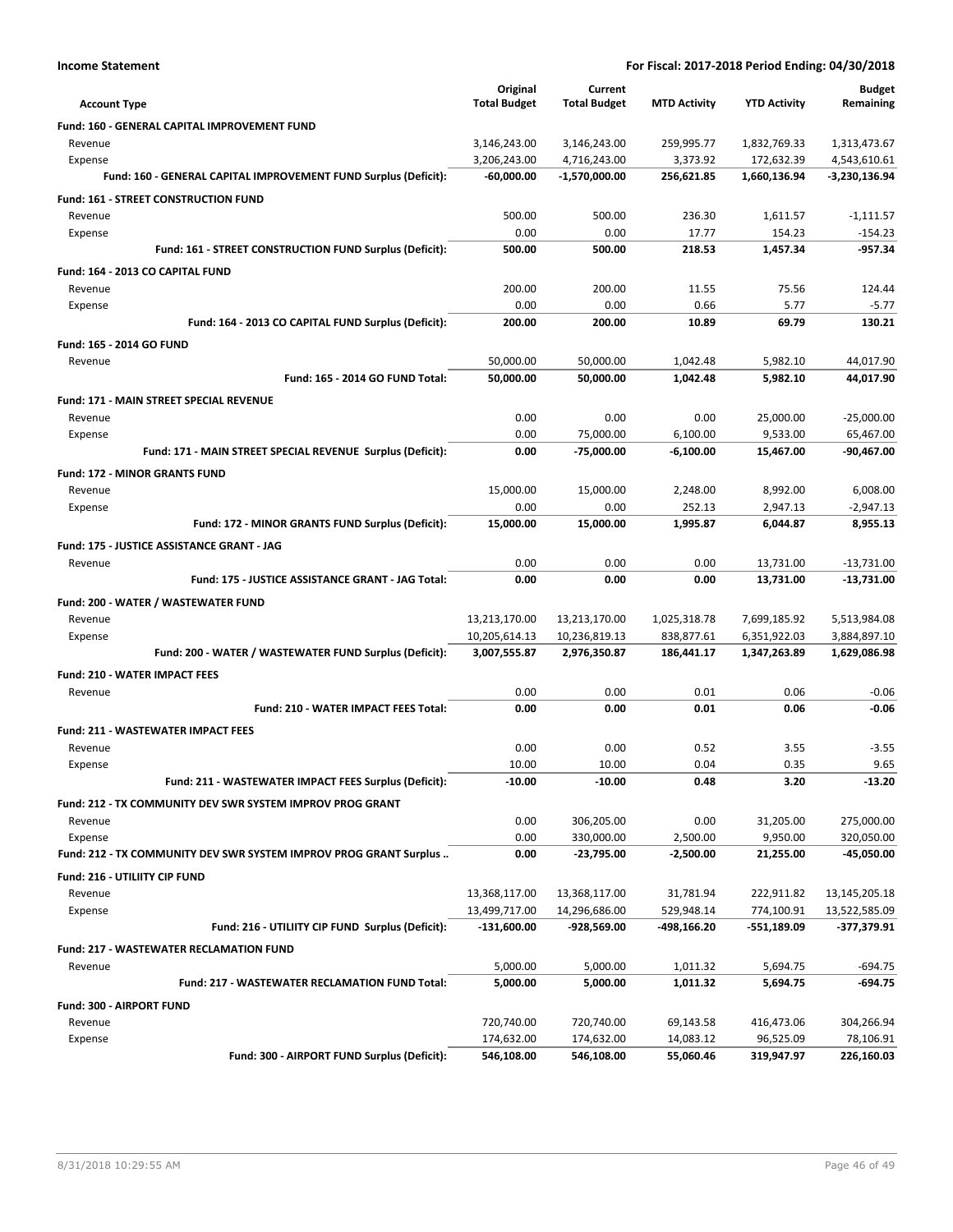|                                                                       | Original                 | Current                  |                          |                          | <b>Budget</b>                 |
|-----------------------------------------------------------------------|--------------------------|--------------------------|--------------------------|--------------------------|-------------------------------|
| <b>Account Type</b>                                                   | <b>Total Budget</b>      | <b>Total Budget</b>      | <b>MTD Activity</b>      | <b>YTD Activity</b>      | Remaining                     |
| Fund: 320 - AIRPORT TXDOT GRANT                                       |                          |                          |                          |                          |                               |
| Expense                                                               | 0.00                     | 0.00                     | 0.00                     | 14,975.00                | $-14,975.00$                  |
| Fund: 320 - AIRPORT TXDOT GRANT Total:                                | 0.00                     | 0.00                     | 0.00                     | 14,975.00                | -14,975.00                    |
| <b>Fund: 360 - AIRPORT CAPITAL FUND</b>                               |                          |                          |                          |                          |                               |
| Revenue                                                               | 62,000.00                | 62,000.00                | 1,936.25                 | 60,618.99                | 1,381.01                      |
| Expense                                                               | 1,500.00                 | 1,500.00                 | 145.63                   | 257,010.33               | $-255,510.33$                 |
| Fund: 360 - AIRPORT CAPITAL FUND Surplus (Deficit):                   | 60,500.00                | 60,500.00                | 1,790.62                 | -196,391.34              | 256,891.34                    |
| Fund: 362 - AIRPORT FBO FUEL                                          |                          |                          |                          |                          |                               |
| Revenue                                                               | 60.00                    | 60.00                    | 25,343.27                | 219,135.12               | $-219,075.12$                 |
| Expense<br>Fund: 362 - AIRPORT FBO FUEL Surplus (Deficit):            | 50.00<br>10.00           | 50.00<br>10.00           | 72,737.26<br>-47,393.99  | 194,573.43<br>24,561.69  | $-194,523.43$<br>$-24,551.69$ |
|                                                                       |                          |                          |                          |                          |                               |
| Fund: 400 - GOLF FUND                                                 |                          |                          |                          |                          |                               |
| Revenue<br>Expense                                                    | 272,201.00<br>275,668.00 | 272,201.00<br>275,668.00 | 21,702.28<br>22,611.28   | 101,079.69<br>142,884.87 | 171,121.31<br>132,783.13      |
| Fund: 400 - GOLF FUND Surplus (Deficit):                              | $-3,467.00$              | $-3,467.00$              | $-909.00$                | -41,805.18               | 38,338.18                     |
| <b>Fund: 500 - SANITATION FUND</b>                                    |                          |                          |                          |                          |                               |
| Revenue                                                               | 3,952,000.00             | 3,952,000.00             | 320,357.20               | 2,294,121.35             | 1,657,878.65                  |
| Expense                                                               | 3,771,072.25             | 3,771,072.25             | 315,680.19               | 1,705,604.83             | 2,065,467.42                  |
| Fund: 500 - SANITATION FUND Surplus (Deficit):                        | 180,927.75               | 180,927.75               | 4,677.01                 | 588,516.52               | -407,588.77                   |
| <b>Fund: 601 - CENTRAL SERVICE FUND</b>                               |                          |                          |                          |                          |                               |
| Revenue                                                               | 889,545.00               | 889,545.00               | 74,128.76                | 518,901.32               | 370,643.68                    |
| Expense                                                               | 903,210.00               | 903,210.00               | 58,915.75                | 545,405.31               | 357,804.69                    |
| Fund: 601 - CENTRAL SERVICE FUND Surplus (Deficit):                   | $-13,665.00$             | $-13,665.00$             | 15,213.01                | -26,503.99               | 12,838.99                     |
| Fund: 602 - INSURANCE FUND                                            |                          |                          |                          |                          |                               |
| Revenue                                                               | 5,829,718.50             | 5,829,718.50             | 470,371.35               | 3,264,130.28             | 2,565,588.22                  |
| Expense                                                               | 5,660,214.00             | 5,660,214.00             | 336,911.87               | 3,607,545.49             | 2,052,668.51                  |
| Fund: 602 - INSURANCE FUND Surplus (Deficit):                         | 169,504.50               | 169,504.50               | 133,459.48               | -343,415.21              | 512,919.71                    |
| Fund: 604 - MIS FUND                                                  |                          |                          |                          |                          |                               |
| Revenue                                                               | 831,113.00               | 831,113.00               | 69,259.42                | 484,815.94               | 346,297.06                    |
| Expense                                                               | 856,480.00               | 856,480.00               | 28,493.53                | 439,797.31               | 416,682.69                    |
| Fund: 604 - MIS FUND Surplus (Deficit):                               | $-25,367.00$             | $-25,367.00$             | 40,765.89                | 45,018.63                | $-70,385.63$                  |
| Fund: 660 - VEHICLE REPLACEMENT FUND                                  |                          |                          |                          |                          |                               |
| Revenue                                                               | 820,348.00               | 820,348.00               | 69,122.33                | 486,535.03               | 333,812.97                    |
| Expense                                                               | 1,060,348.00             | 1,060,348.00             | 71,172.90                | 833,822.53               | 226,525.47                    |
| Fund: 660 - VEHICLE REPLACEMENT FUND Surplus (Deficit):               | $-240,000.00$            | $-240,000.00$            | $-2,050.57$              | -347,287.50              | 107,287.50                    |
| Fund: 800 - SPENCE FUND                                               |                          |                          |                          |                          |                               |
| Revenue                                                               | 600.00                   | 600.00                   | 782.83                   | 4,429.34                 | -3,829.34                     |
| Expense                                                               | 600.00                   | 600.00                   | 50.00                    | 350.00                   | 250.00                        |
| Fund: 800 - SPENCE FUND Surplus (Deficit):                            | 0.00                     | 0.00                     | 732.83                   | 4,079.34                 | -4,079.34                     |
| Fund: 801 - JONES LIBRARY TRUST                                       |                          |                          |                          |                          |                               |
| Revenue                                                               | 10.00                    | 10.00                    | 4.31                     | 29.37                    | $-19.37$                      |
| Expense                                                               | 0.00                     | 0.00                     | 0.32                     | 2.73                     | $-2.73$                       |
| Fund: 801 - JONES LIBRARY TRUST Surplus (Deficit):                    | 10.00                    | 10.00                    | 3.99                     | 26.64                    | $-16.64$                      |
| Fund: 809 - GREENVILLE IDC (L-3)                                      |                          |                          |                          |                          |                               |
| Revenue                                                               | 0.00                     | 0.00                     | 690,771.20               | 4,061,166.02             | $-4,061,166.02$               |
| Expense                                                               | 0.00                     | 0.00                     | 530,310.55<br>160,460.65 | 3,899,917.43             | $-3,899,917.43$               |
| Fund: 809 - GREENVILLE IDC (L-3) Surplus (Deficit):                   | 0.00                     | 0.00                     |                          | 161,248.59               | $-161,248.59$                 |
| Fund: 810 - SEIZURE FUNDS - STATE RULES                               |                          |                          |                          |                          |                               |
| Revenue                                                               | 148.00<br>0.00           | 148.00<br>0.00           | 73.59<br>5.53            | 1,466.52                 | $-1,318.52$                   |
| Expense<br>Fund: 810 - SEIZURE FUNDS - STATE RULES Surplus (Deficit): | 148.00                   | 148.00                   | 68.06                    | 112.62<br>1,353.90       | $-112.62$<br>-1,205.90        |
|                                                                       |                          |                          |                          |                          |                               |
| Fund: 811 - SEIZURE FUNDS - FED RULES                                 |                          |                          |                          |                          |                               |
| Revenue<br>Expense                                                    | 100.00<br>0.00           | 100.00<br>0.00           | 114,898.95<br>3.48       | 140,732.14<br>28.93      | $-140,632.14$<br>$-28.93$     |
| Fund: 811 - SEIZURE FUNDS - FED RULES Surplus (Deficit):              | 100.00                   | 100.00                   | 114,895.47               | 140,703.21               | $-140,603.21$                 |
|                                                                       |                          |                          |                          |                          |                               |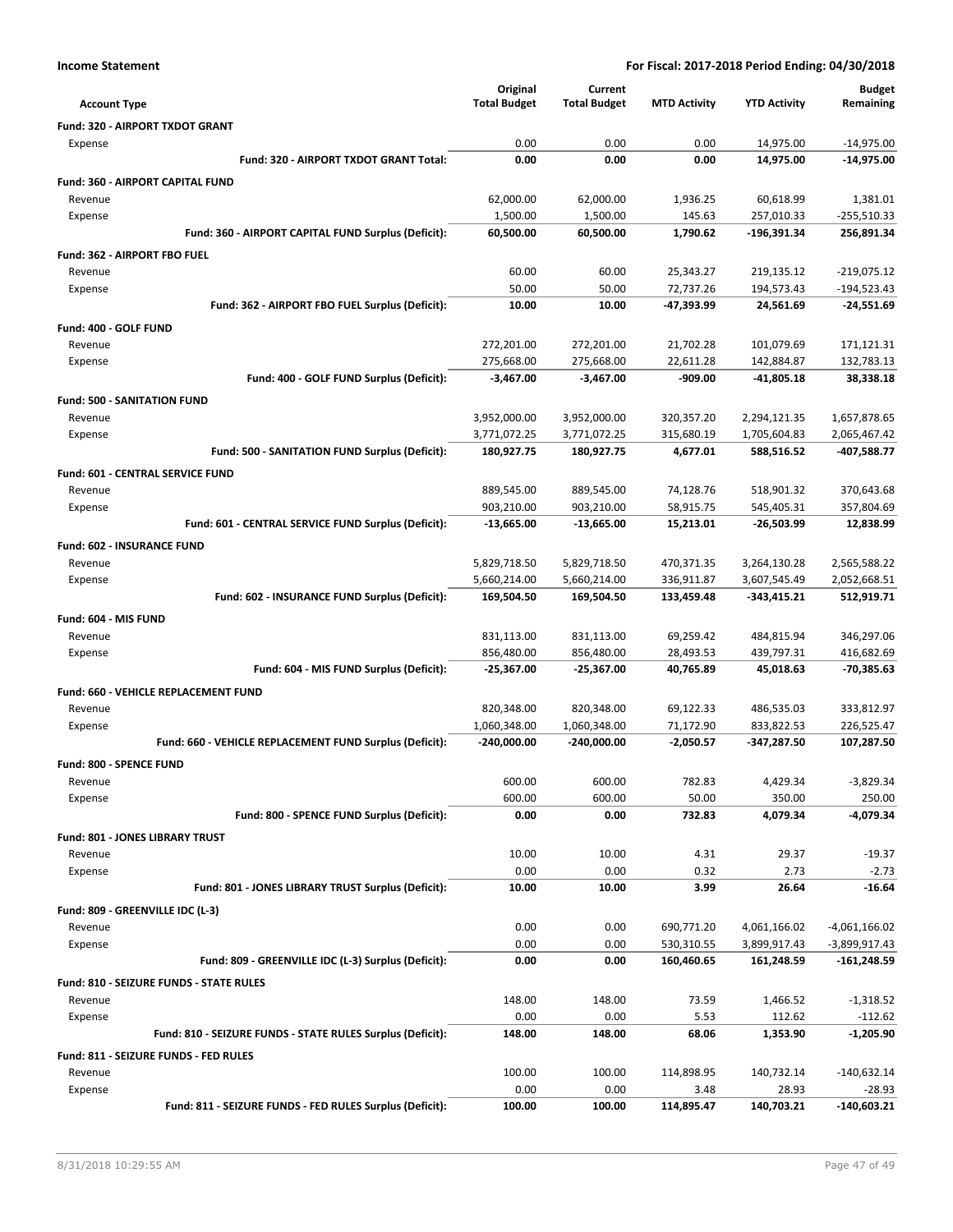| <b>Income Statement</b>                                                    |                                 |                                |                     | For Fiscal: 2017-2018 Period Ending: 04/30/2018 |                            |
|----------------------------------------------------------------------------|---------------------------------|--------------------------------|---------------------|-------------------------------------------------|----------------------------|
| <b>Account Type</b>                                                        | Original<br><b>Total Budget</b> | Current<br><b>Total Budget</b> | <b>MTD Activity</b> | <b>YTD Activity</b>                             | <b>Budget</b><br>Remaining |
| Fund: 820 - TIRZ FUND (Tax Increment Reinvestment Zone)                    |                                 |                                |                     |                                                 |                            |
| Revenue                                                                    | 624,433.00                      | 624,433.00                     | 57,105.18           | 528,659.79                                      | 95,773.21                  |
| Expense                                                                    | 114,822.11                      | 114,822.11                     | 35.93               | 6,647.09                                        | 108,175.02                 |
| Fund: 820 - TIRZ FUND (Tax Increment Reinvestment Zone) Surplus (Deficit): | 509,610.89                      | 509,610.89                     | 57,069.25           | 522,012.70                                      | $-12,401.81$               |
| Fund: 899 - POOLED CASH                                                    |                                 |                                |                     |                                                 |                            |
| Revenue                                                                    | 0.00                            | 0.00                           | $-1.00$             | $-1.02$                                         | 1.02                       |
| Fund: 899 - POOLED CASH Total:                                             | 0.00                            | 0.00                           | $-1.00$             | $-1.02$                                         | 1.02                       |
| <b>Fund: 910 - ELECTRIC OPERATING FUND</b>                                 |                                 |                                |                     |                                                 |                            |
| Revenue                                                                    | 60,325,342.00                   | 60,325,342.00                  | 3,895,517.76        | 29,554,082.73                                   | 30,771,259.27              |
| Expense                                                                    | 60,559,922.00                   | 60,559,922.00                  | 3,977,448.92        | 30,580,606.81                                   | 29,979,315.19              |
| Fund: 910 - ELECTRIC OPERATING FUND Surplus (Deficit):                     | $-234,580.00$                   | $-234,580.00$                  | $-81,931.16$        | $-1,026,524.08$                                 | 791,944.08                 |
| <b>Fund: 911 - ELECTRIC DEBT REDUCTION</b>                                 |                                 |                                |                     |                                                 |                            |
| Revenue                                                                    | 850.00                          | 850.00                         | 782.04              | 5,215.31                                        | $-4,365.31$                |
| Fund: 911 - ELECTRIC DEBT REDUCTION Total:                                 | 850.00                          | 850.00                         | 782.04              | 5,215.31                                        | $-4,365.31$                |
| <b>Fund: 912 - ELECTRIC DEBT SERVICE</b>                                   |                                 |                                |                     |                                                 |                            |
| Revenue                                                                    | 3,840,000.00                    | 3,840,000.00                   | 320,000.00          | 2,240,000.00                                    | 1,600,000.00               |
| Expense                                                                    | 3,834,880.00                    | 3,834,880.00                   | 0.00                | 2,159,839.51                                    | 1,675,040.49               |
| Fund: 912 - ELECTRIC DEBT SERVICE Surplus (Deficit):                       | 5,120.00                        | 5,120.00                       | 320,000.00          | 80,160.49                                       | $-75,040.49$               |
| Fund: 913 - ELECTRIC CONSTRUCTION FUND                                     |                                 |                                |                     |                                                 |                            |
| Revenue                                                                    | 125.00                          | 125.00                         | 26.10               | 174.05                                          | $-49.05$                   |
| Fund: 913 - ELECTRIC CONSTRUCTION FUND Total:                              | 125.00                          | 125.00                         | 26.10               | 174.05                                          | $-49.05$                   |
| Fund: 950 - CABLE / INTERNET                                               |                                 |                                |                     |                                                 |                            |
| Revenue                                                                    | 6,528,740.00                    | 6,528,740.00                   | 527,155.16          | 3,762,631.33                                    | 2,766,108.67               |
| Expense                                                                    | 6,937,767.00                    | 6,937,767.00                   | 522,688.03          | 3,327,962.57                                    | 3,609,804.43               |
| Fund: 950 - CABLE / INTERNET Surplus (Deficit):                            | $-409,027.00$                   | -409,027.00                    | 4,467.13            | 434,668.76                                      | $-843,695.76$              |
| <b>Total Surplus (Deficit):</b>                                            | 2,258,253.88                    | $-183,830.12$                  | 236,011.65          | 5,380,009.65                                    | $-5,563,839.77$            |